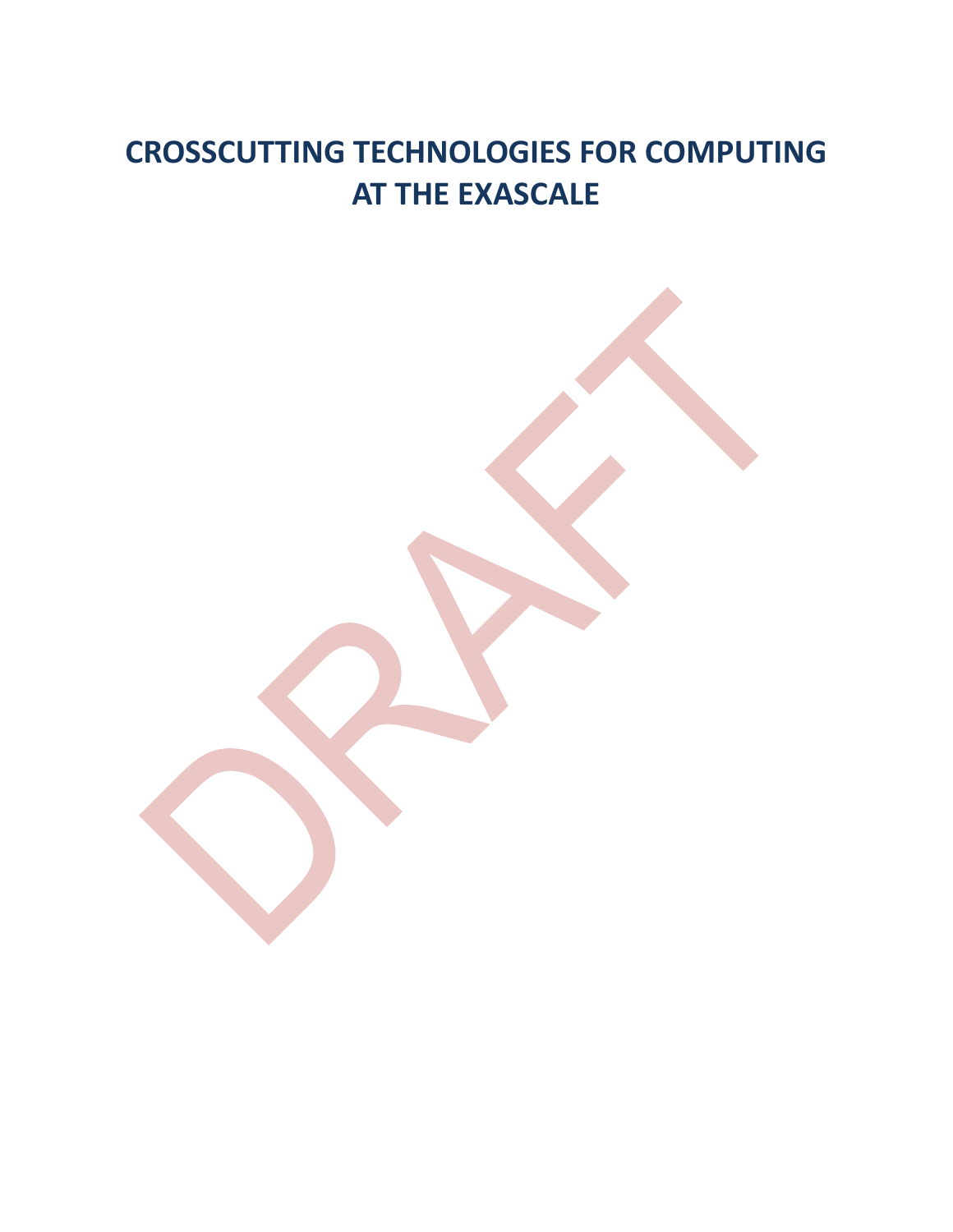# **TABLE OF CONTENTS**

| Topic Area 1: Algorithm and Model Research and Development Needed to Support New                                                                                                                                                                                                                   |  |
|----------------------------------------------------------------------------------------------------------------------------------------------------------------------------------------------------------------------------------------------------------------------------------------------------|--|
| Topic Area 2: Research and Development for Programming Models to Support Exascale Computing                                                                                                                                                                                                        |  |
|                                                                                                                                                                                                                                                                                                    |  |
|                                                                                                                                                                                                                                                                                                    |  |
|                                                                                                                                                                                                                                                                                                    |  |
|                                                                                                                                                                                                                                                                                                    |  |
| Critical mathematical models, methods and algorithms that support scientific discovery through<br>Opportunities for Co-design of Exascale Architectures Driven by Algorithm and Application Needs59<br>Cross-cutting Challenges and Research Needs in Algorithm and Model Research and Development |  |
| Understanding programming model requirements at the exascale in the context of critical<br>Cross-cutting Challenges and Research Needs for Programming Models to Support Exascale                                                                                                                  |  |
| Understanding mathematical models, methods and algorithms in the context of system software82                                                                                                                                                                                                      |  |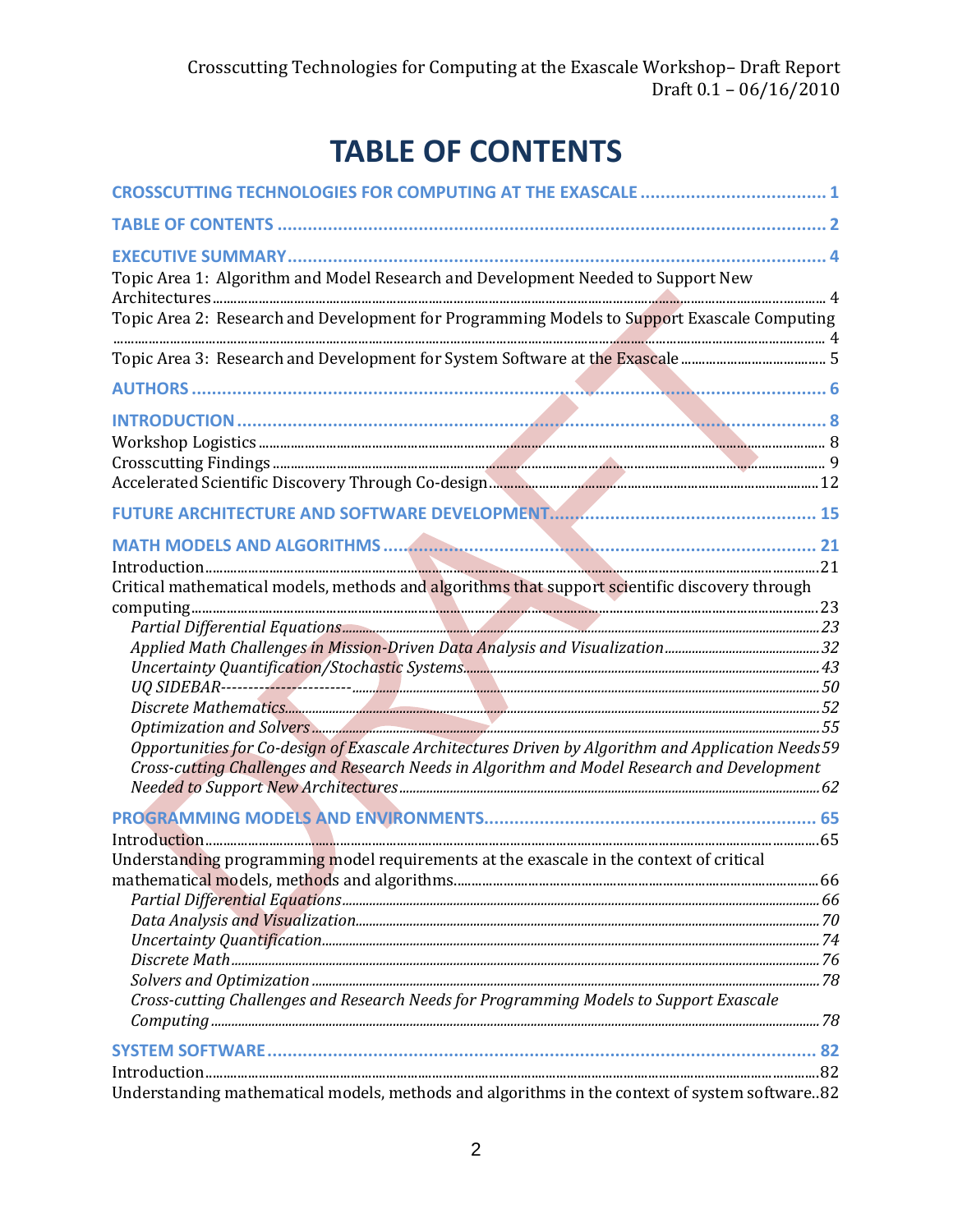| Understanding Data Analysis and Visualization in the context of System Software 84          |  |
|---------------------------------------------------------------------------------------------|--|
|                                                                                             |  |
|                                                                                             |  |
|                                                                                             |  |
|                                                                                             |  |
|                                                                                             |  |
| Cross-cutting Challenges and Research Needs for System Software at the Exascale 89          |  |
|                                                                                             |  |
| Topic Area 1: Algorithm and Model Research and Development Needed to Support New            |  |
|                                                                                             |  |
| Topic Area 2: Research and Development for Programming Models to Support Exascale Computing |  |
|                                                                                             |  |
|                                                                                             |  |
| Appendix 1: IESP Roadmap summary and its relationship to this workshop 95                   |  |
|                                                                                             |  |
| <b>Appendix 3: Workshop Participants</b>                                                    |  |
| <b>Appendix 4: Acronyms and Abbreviations</b>                                               |  |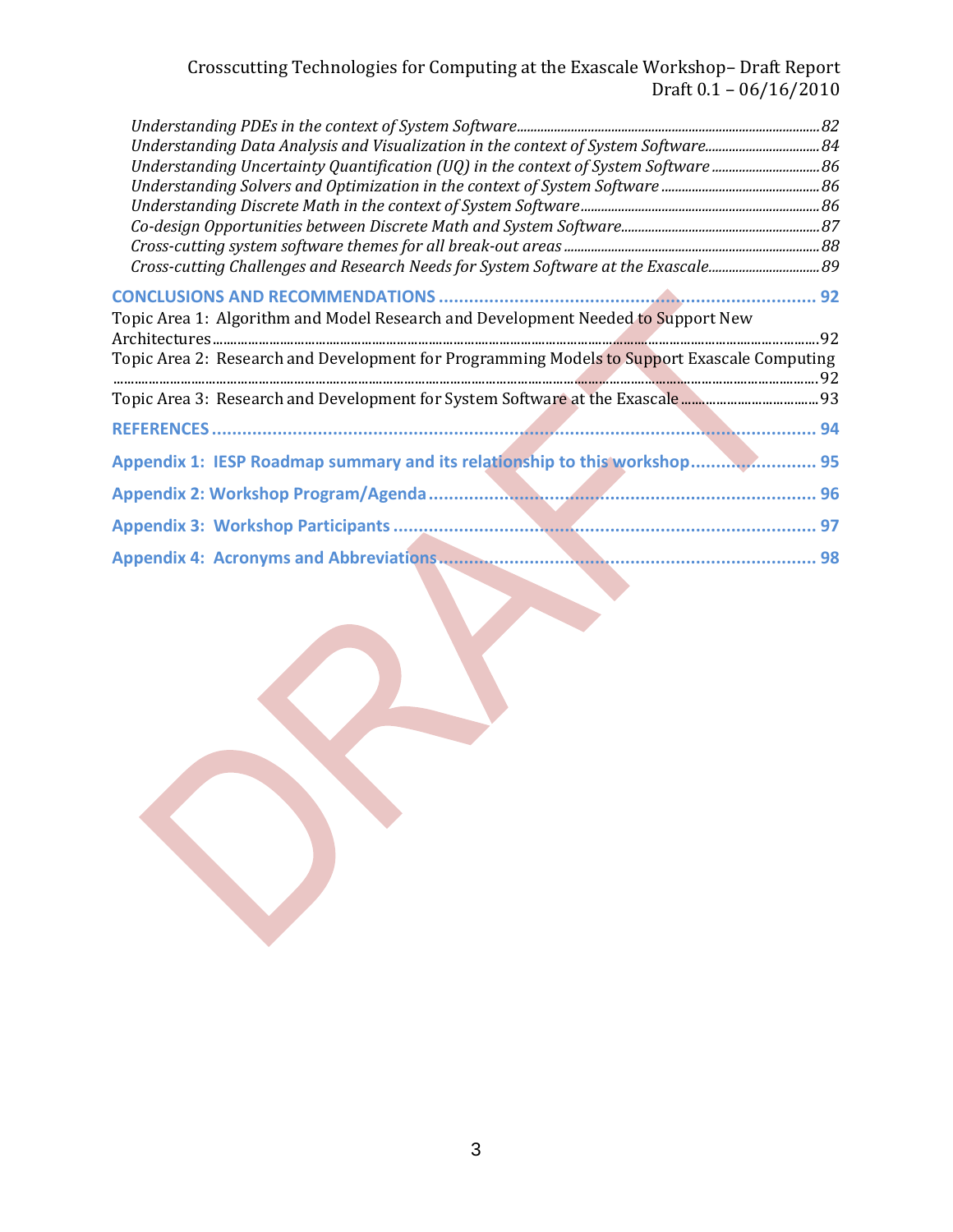# **EXECUTIVE SUMMARY**

The Priority Research Directions (PRDs) that the breakout panels identified in their workshop discussions are summarized as follows. Note that the details provided here are preliminary and subject to change in the final workshop report.

[Final Executive Summary will be written later]

# *Topic Area 1: Algorithm and Model Research and Development Needed to Support New Architectures*

**PRD 1.1:** *Re-cast critical applied mathematics algorithms to reflect impact of anticipated macro architecture evolution, such as memory and communication constraints*

**PRD 1.2:** *Develop new mathematical models and formulations that effectively exploit anticipated exascale hardware architectures*

**PRD 1.3:** *Address numerical analysis questions associated with moving away from bulk-synchronous programs to multi-task approaches*

**PRD 1.4:** *Adapt data analysis algorithms to exascale environments*

**PRD 1.5:** *Extract essential elements of critical science applications as "miniapplications" that hardware and system software designers can use to understand computational requirements*

**PRD 1.6:** *Develop tools to simulate emerging architectures for use in co-design*

# *Topic Area 2: Research and Development for Programming Models to Support Exascale Computing*

**PRD 2.1:** *Investigate and develop new exascale programming paradigms to support 'billion-way' concurrency*

**PRD 2.2:** *Develop tools and runtime systems for dynamic resource management*

**PRD 2.3:** *Develop programming models that support memory management on exascale architectures*

**PRD 2.4:** *Develop new scalable approaches for I/O on exascale architectures*

**PRD 2.5:** *Provide interoperability tools to support the incremental transition of critical legacy science application codes to an exascale programming environment*

**PRD 2.6:** *Develop language support for programming environments at the exascale*

**PRD 2.7:** *Develop programming model support for latency management*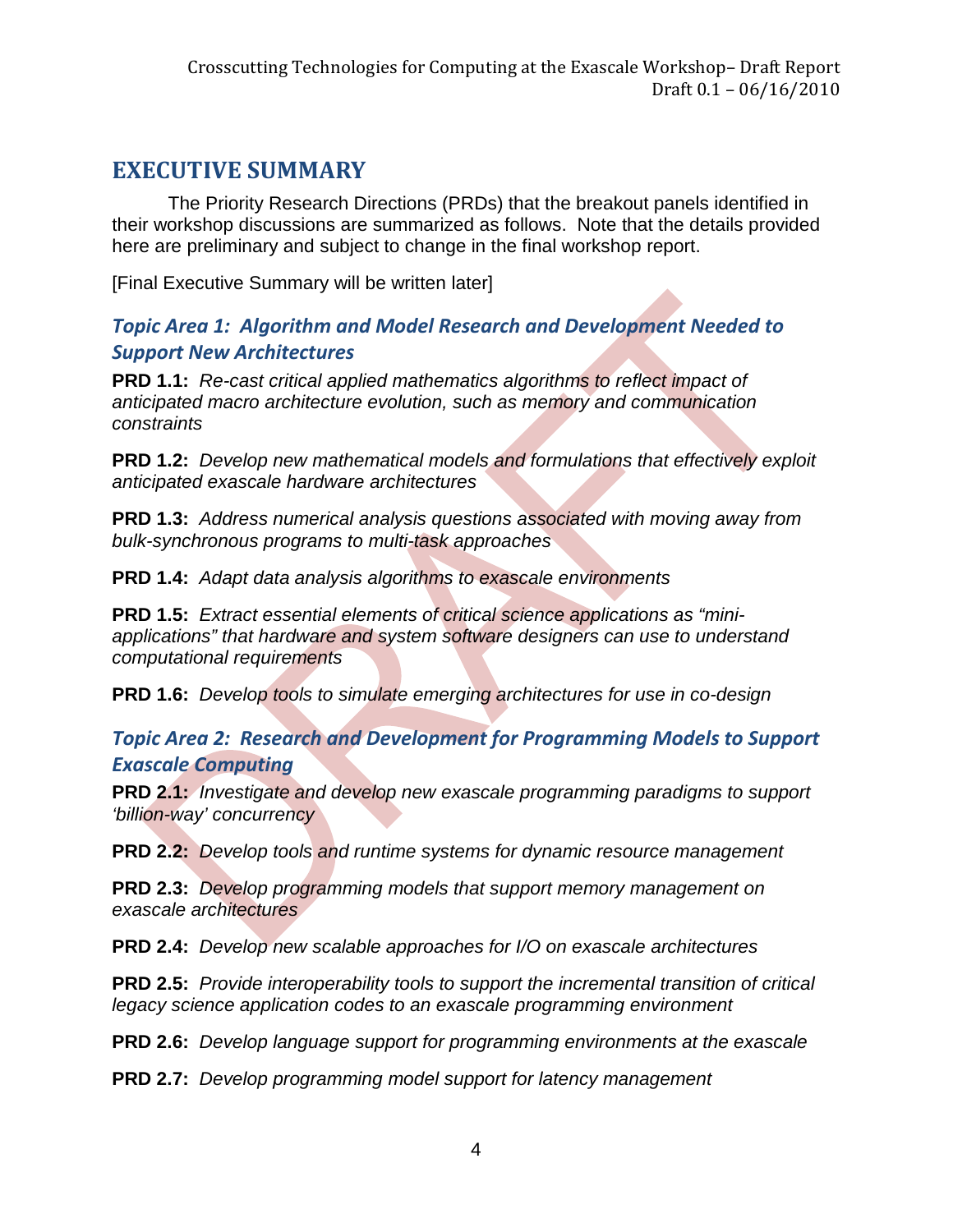**PRD 2.8:** *Develop programming model support for fault tolerance/resilience*

**PRD 2.9:** *Develop integrated tools to support application performance and correctness*

**PRD 2.10:** *Develop a new abstract machine model that exposes the performanceimpacting design parameters of possible exascale architectures*

*Topic Area 3: Research and Development for System Software at the Exascale*

**PRD 3.1:** *Develop new system software tools to support node-level parallelism*

**PRD 3.2:** *Provide system support for dynamic resource allocation*

**PRD 3.3:** *Develop new system software support for memory access (global address space; memory hierarchy; reconfigurable local memory)* 

**PRD 3.4:** *Develop performance/resource measurement and analysis tools for exascale*

**PRD 3.5:** *Develop new system tools to support fault management/system resilience*

**PRD 3.6:** *Develop capabilities to address the exascale I/O challenge*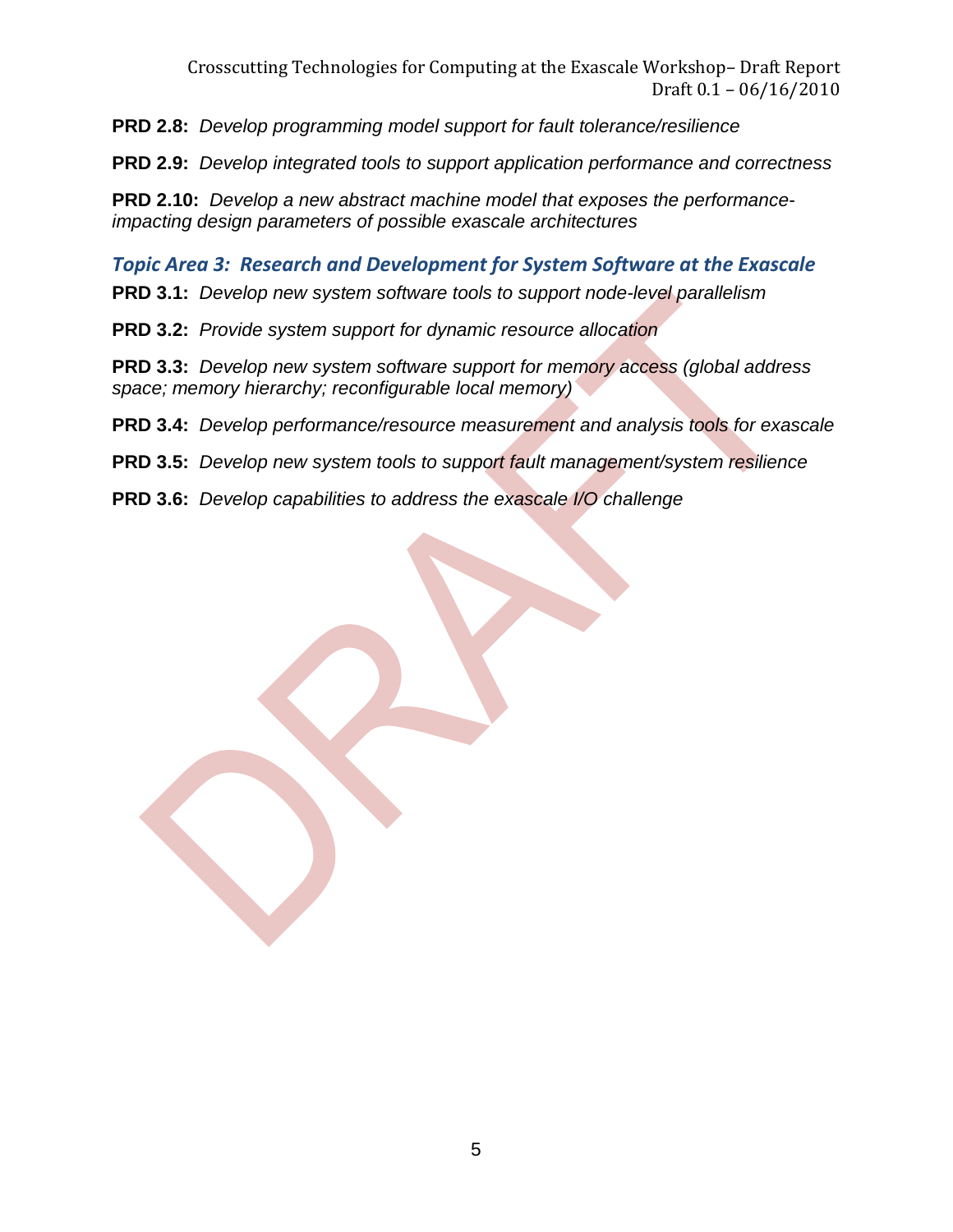# **AUTHORS**

## **Workshop chairs:**

- David L. Brown, *Lawrence Livermore National Laboratory*
- Paul Messina, *Argonne National Laboratory*

# **Workshop theme leads:**

- Peter Beckman, *Argonne National Laboratory*
- David Keyes, *Columbia University and King Abdullah University of Science and Technology*
- Jeffrey Vetter, *Oak Ridge National Laboratory*

# **Workshop breakout session leads:**

- Mihai Anitescu, *Argonne National Laboratory*
- John Bell, *Lawrence Berkeley National Laboratory*
- Ronald Brightwell, *Sandia National Laboratories*
- Brad Chamberlain, *Cray, Inc*.
- Donald Estep, *Colorado State University*
- Al Geist, *Oak Ridge National Laboratory*
- Bruce Hendrickson, *Sandia National Laboratories*
- Michael Heroux, *Sandia National Laboratories*
- Rusty Lusk, *Argonne National Laboratories*
- John Morrison, *Los Alamos National Laboratory*
- Ali Pinar, *Sandia National Laboratories*
- John Shalf, *Lawrence Berkeley National Laboratory*
- Mark Shephard*, Rensselaer Polytechnic Institute*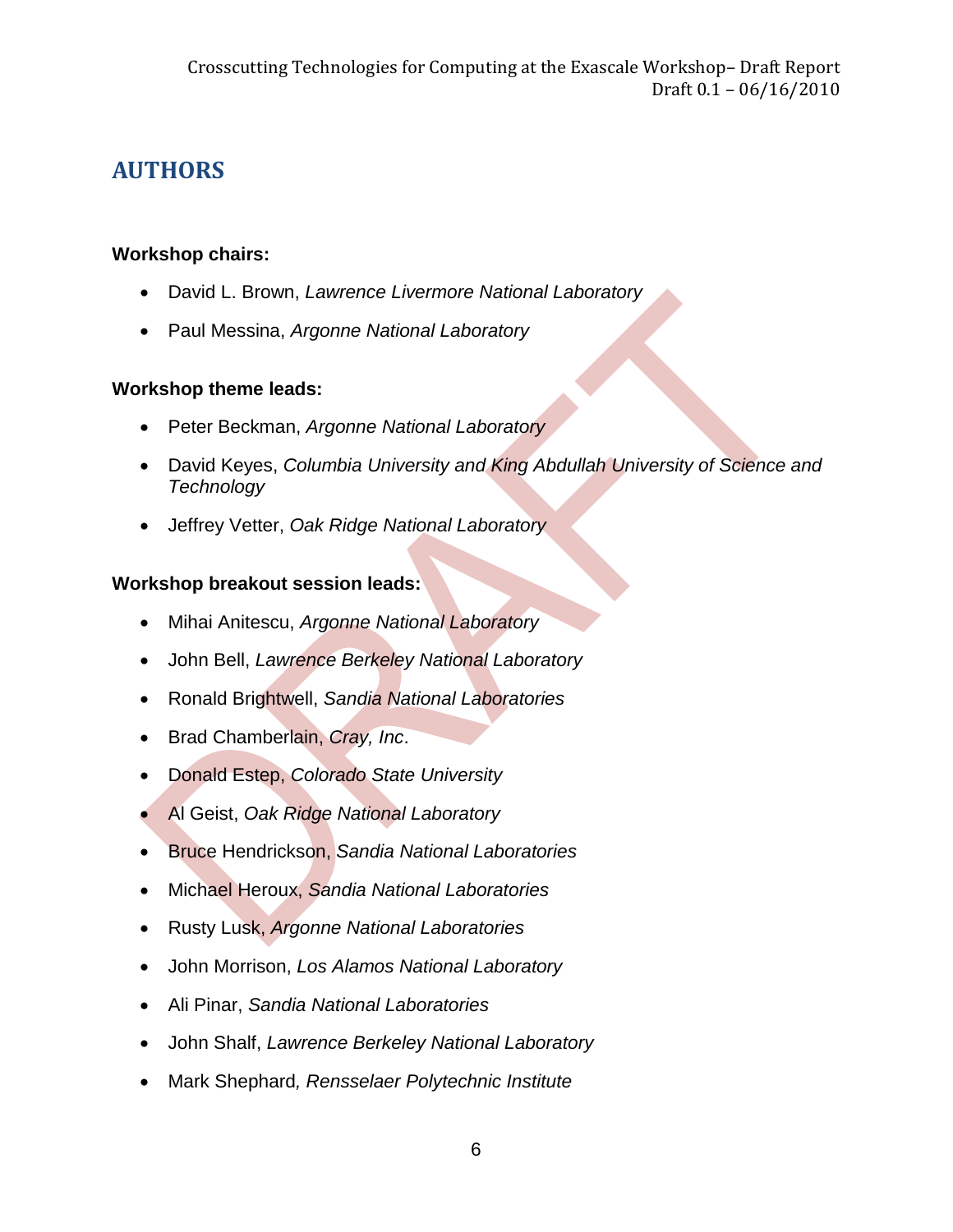7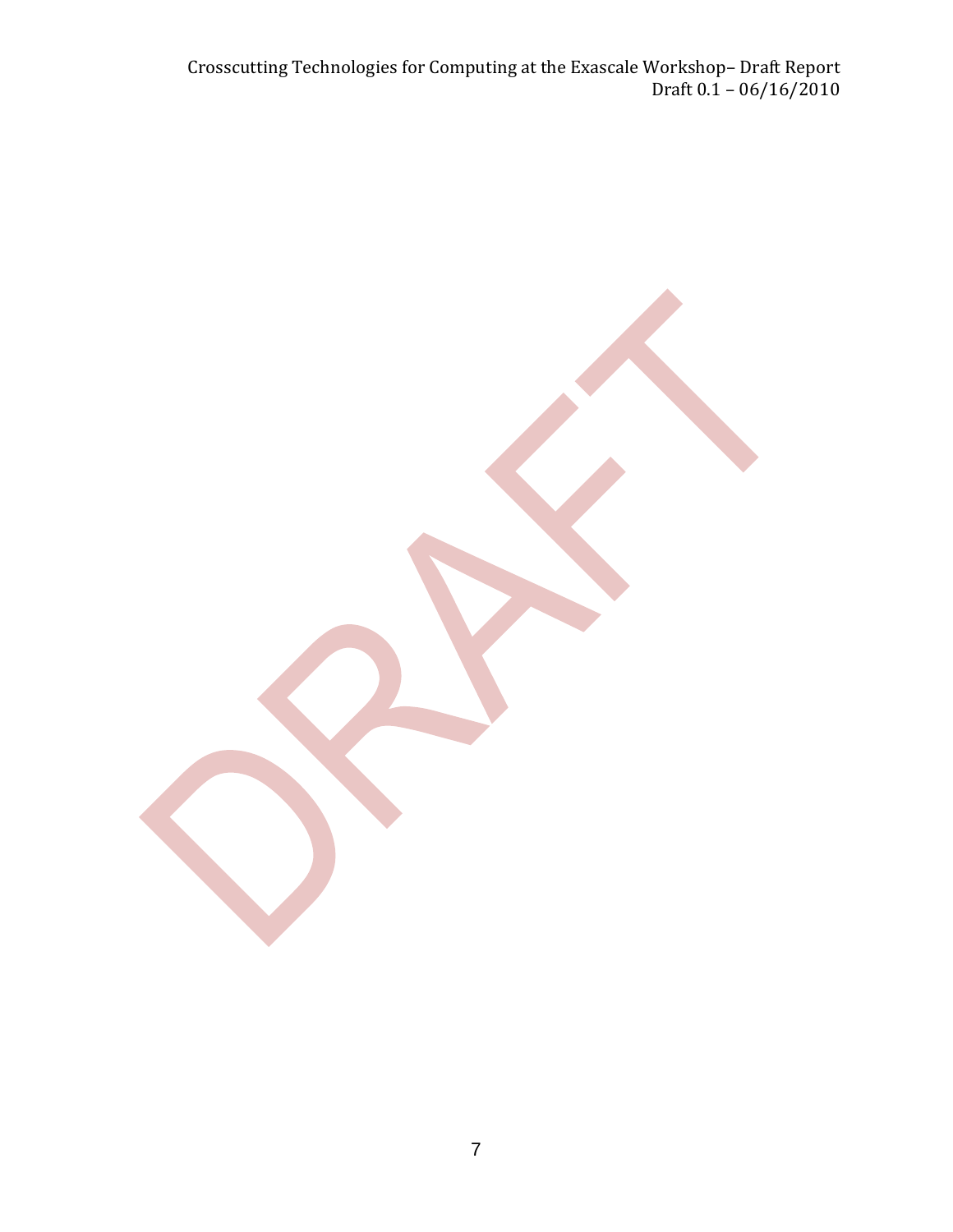# **INTRODUCTION**

A technical workshop to discuss Crosscutting Technologies for Computing at the Extreme Scale was held February 2-4, 2010, in Rockville, Maryland. The U.S. Department of Energy (DOE) Office of Advanced Scientific Computing Research and the National Nuclear Security Administration co-sponsored this collaborative workshop. The purpose of the workshop was to provide a forum for discussing the creation of a comprehensive exascale computing environment by 2018 that will enable the science applications identified in the previous eight Grand Challenge Science workshops held in 2008 and 2009 and, in particular, to address the following:

- Determine the research and development required in mathematical models, applied mathematics, and computer science to meet the needs of a spectrum of applications at the exascale;
- Provide recommendations on exascale architectures and configurations for those architectures; and,
- Provide recommendations on how to structure the co-design process (where system architects, application software designers, applied mathematicians, and computer scientists work closely together to produce a computational science discovery environment), including the role of testbeds.

# *Workshop Logistics*

A total of 148 participants registered for and attended this workshop. Workshop participants included scientists representing multiple areas of investigation in computer science and applied mathematics, as well as scientists who use computational approaches to conduct research in applications of interest to DOE. Participants represented 29 U.S. universities, 8 corporations, 9 DOE national laboratories, and 3 federal agencies. Several DOE Headquarters program managers also were present as observers.

These workshop participants provided the multidisciplinary expertise required to identify and address crosscutting challenges in high-performance computing (HPC), with an emphasis on the use of extreme-scale computing for scientific research, advances, and discoveries.

The crosscutting technologies workshop opened with a series of plenary presentations to establish a context for breakout session discussions. These presentations addressed the following: mathematical models and algorithms, computer architecture, system software, programming models and environments, and co-design strategies. The workshop agenda and the plenary presentations may be found on the DOE Scientific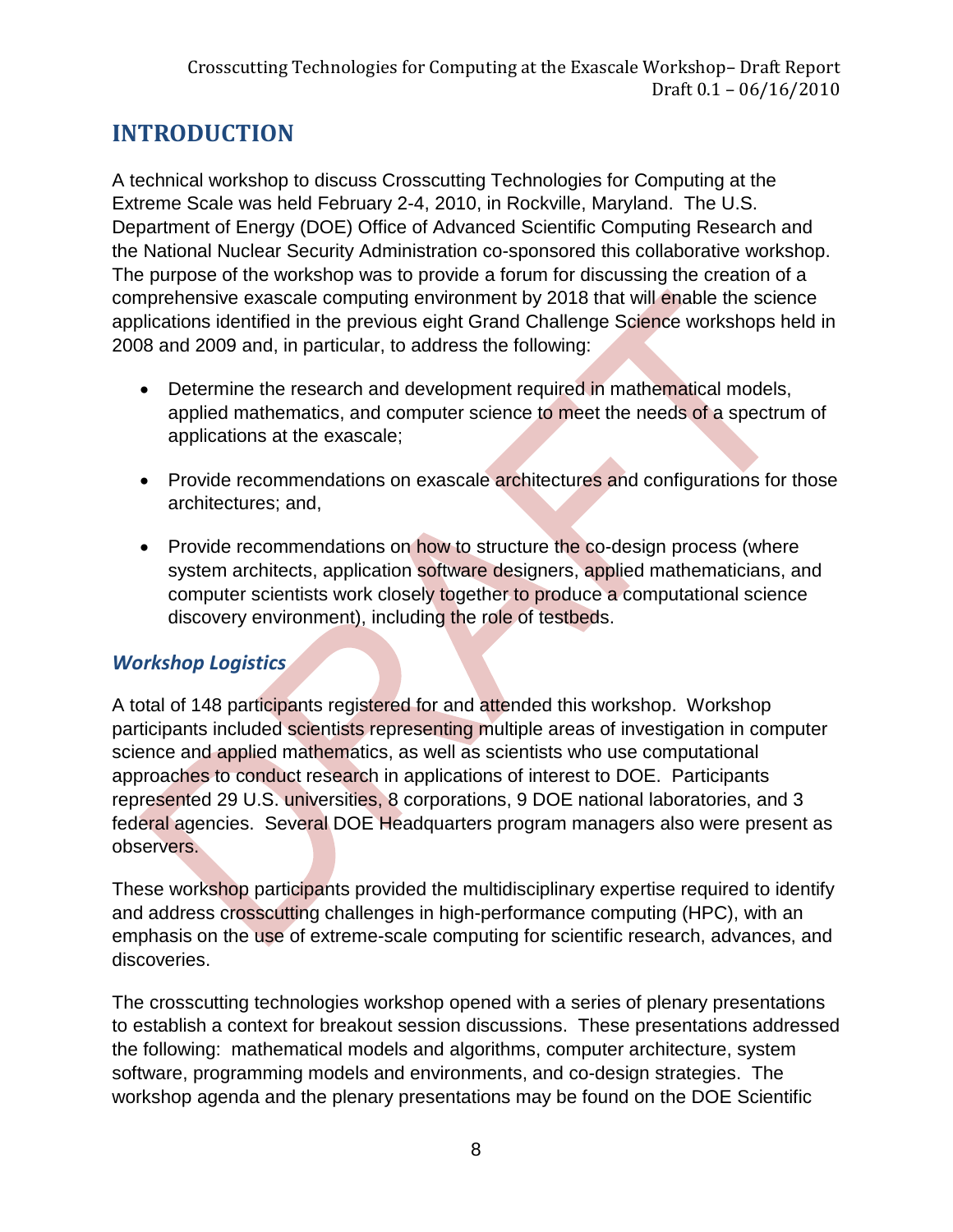Grand Challenges Workshop website at [http://extremecomputing.labworks.org/crosscut/.](http://extremecomputing.labworks.org/crosscut/)

In the breakout sessions, technical discussions focused on five main theme areas:

- Future Architecture and Software Development
- Mathematical Models and Algorithms
- System Software and Tools
- Programming Models and Environments
- Co-Design.

Workshop participants rotated through these discussions while relating them to five mathematical models and algorithms topics:

- Partial Differential Equations
- Data Analysis and Visualization
- Uncertainty Quantification and Stochastic Systems
- Discrete Mathematics
- Optimization and Solvers.

# *Crosscutting Findings*

The development of an exascale computing capability with machines capable of executing  $O(10^{18})$  operations per second in the 2018 time frame will be characterized by significant and dramatic changes in computing hardware architecture from current (2010) petascale high-performance computers. From the perspective of computational science, this will be at least as disruptive as the transition from vector supercomputing to parallel supercomputing that occurred in the 1990s. Similar to that transition, the achievement of scientific application performance commensurate with the expected improvement in computing capability will require significant re-engineering of scientific application codes supported by the corresponding development of new programming models and system software appropriate for these new architectures. Achieving these increases in capability by 2018 would require a significant acceleration in the development of both hardware and software. This can only be accomplished through an intensive "co-design" effort, where system architects, application software designers, applied mathematicians, and computer scientists work interactively to produce an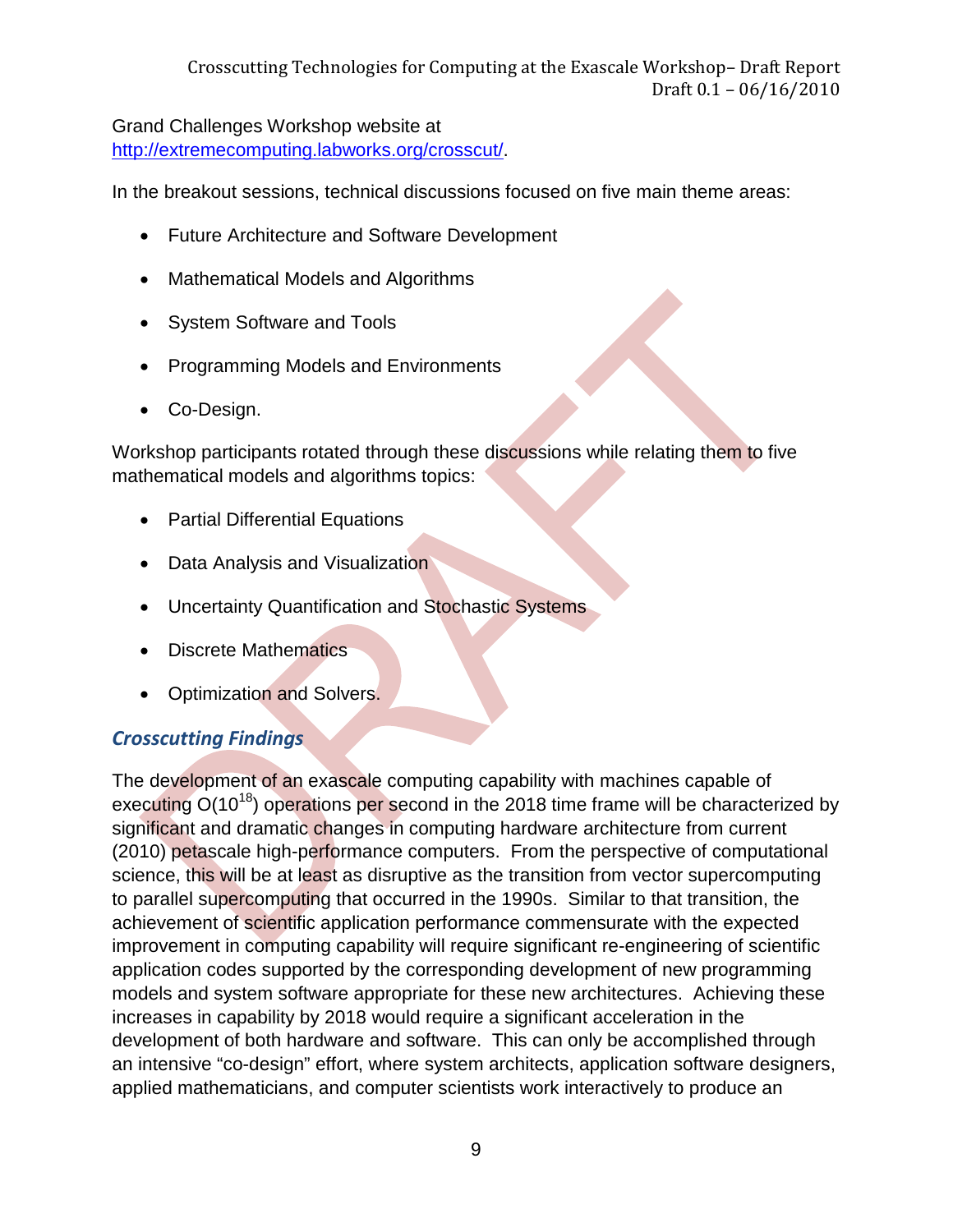environment for computational science discovery that fully leverages these significant advances in computational capability.

Over the past two decades, performance improvements in HPC hardware have been achieved through a combination of increased processor speed and increased parallelism. The programming model for this high-performance parallel computing environment has largely been bulk synchronous (supported by the Message Passing Interface [MPI] programming model), where each programming element executes the same code with regular communication between processors. Energy constraints now dictate that processor clock rates (currently around 1-3 GHz) cannot increase significantly with current materials and fabrication technologies and, in fact, may decrease slightly in future leading-edge architectures, meaning that exascale performance instead will be reached through significant increases in hardware concurrency. Allowing for latency hiding, billion-way concurrency—a factor of 10,000 greater than on current platforms—may be required to achieve exaflop computing. Likely, this increased concurrency will occur predominantly on-chip, meaning that nodes with 1,000- or even 10,000-way concurrency can be expected on an exascale platform. This development will require major changes in the implementation of the MPI-based HPC programming model; alternative programming models; or, most likely, a hybrid programming model that combines MPI with other models, such as OpenMP or OpenCL. The introduction of massive parallelism at the node level will be a significant new challenge to applications programmers. While MPI may continue to be the internode programming model, the intra-node programming model likely will be quite different because of the need to manage very large-scale threaded parallelism.

As total concurrency and node concurrency increase dramatically -- unless new technologies emerge --, cost constraints dictate that neither system memory nor interconnect bandwidth can increase correspondingly. Thus, high-performance computers at the exascale will exhibit substantially different balance among processor speed, interconnect bandwidth, and system memory. Current high-performance scientific application codes will not easily "port" to this dramatically different environment. As such, a significant redesign and reimplementation of those codes, supported by new programming models and systems software, will be required. A key role of the co-design approach will be to determine an acceptable balance between flops and memory for classes of high-end scientific and engineering applications.

While this redesign and reimplementation of scientific application codes will be disruptive, it does present a significant opportunity to reconsider how computational science might be performed at the exascale. Driven by improvements in the quality and number of physical models employed rather than increased computational resolution, the expectation is that exascale science applications will be characterized by increases in both functionality and physical fidelity. Exascale computing also will create an opportunity to develop codes that can provide increased understanding through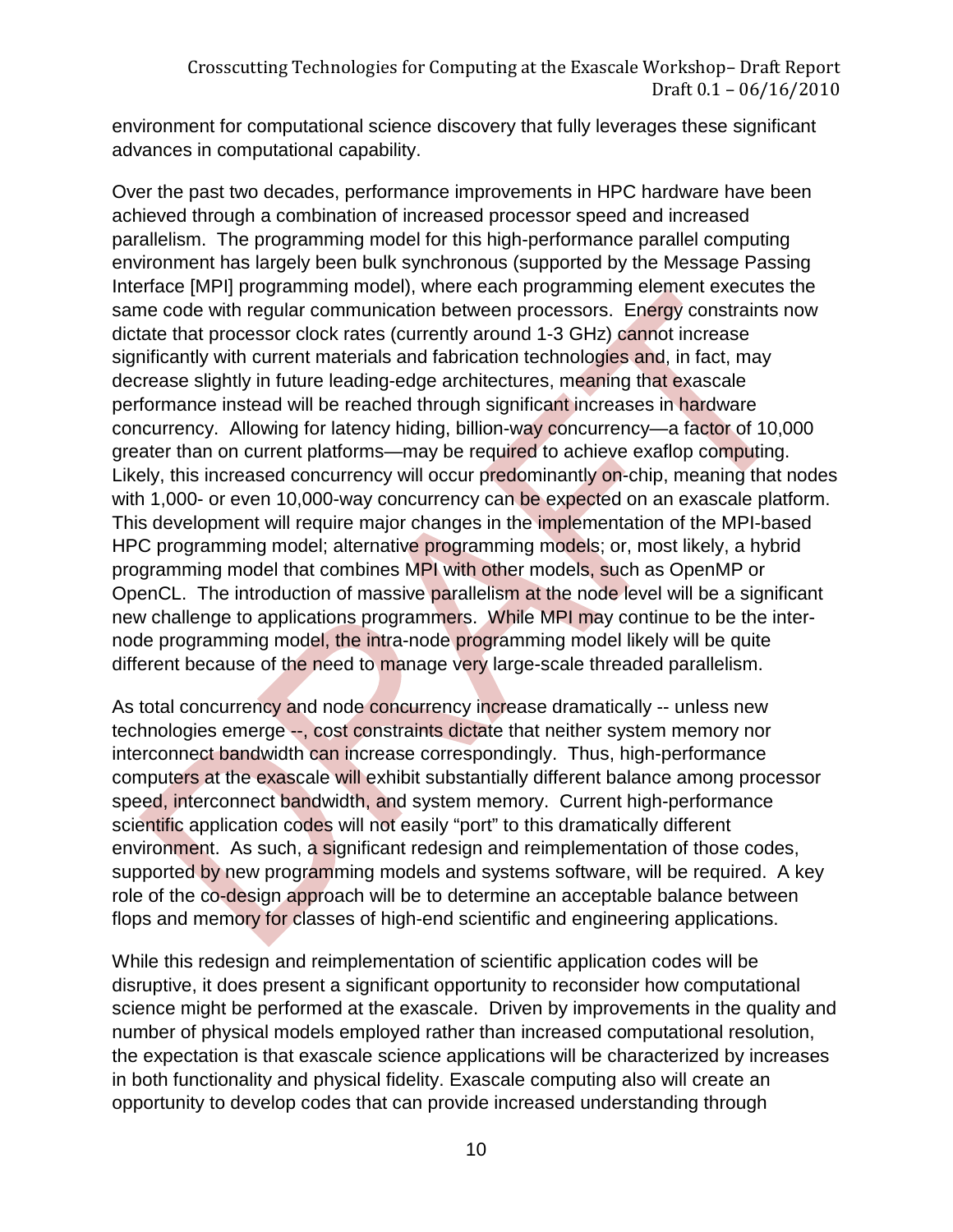predictive science, establishing clear levels of confidence in the calculations by directly incorporating uncertainty quantification techniques. In addition, simulations will increasingly be used not only for discovery science, but also as a basis for informing policy decisions through, for example, determination of optimal results or designs.

During the course of the workshop, a number of important themes emerged from the breakout group discussions:

- 1. *Significant new model development, algorithm re-design and science application code re-implementation, supported by (an) exascale-appropriate programming model(s), will be required to exploit effectively the power of exascale architectures.* The transition from current sub-petascale and petascale computing to exascale computing will be at least as disruptive as the transition from vector to parallel computing in the 1990's. An intensive "co-design" effort will be essential for success, where system architects, application software designers, applied mathematicians, and computer scientists work closely together to produce a computational science discovery environment that fully leverages the significant advances in computational capability that will be available at the exascale.
- 2. *Uncertainty quantification will permeate the exascale science workload.* The demand for predictive science results will drive the development of improved approaches for establishing levels of confidence in computational predictions. Both statistical techniques involving large ensemble calculations and other statistical analysis tools will have significantly different dynamic resource allocation requirements than in the past, and the significant code redesign required for the exascale will present an opportunity to embed uncertainty quantification techniques in exascale science applications.
- *3. Increasing imbalance among processor speed, interconnect bandwidth, and system memory will drive the development of more "holistic" science applications.* Exascale simulation codes will increasingly see analysis capabilities, uncertainty quantification calculations, and performance measurements and predictions embedded in the application codes themselves as operations computation and local storage increasingly become cheaper than interprocessor communication or I/O.
- 4. *Memory management will be a significant challenge for exascale science applications due to their deeper, complex hierarchies and relatively smaller capacities, and dynamic, latency-tolerant approaches must be developed*. Tools and interfaces must be developed to manage and control memory for run-time systems, as well as to provide information to assist the compiler in optimizing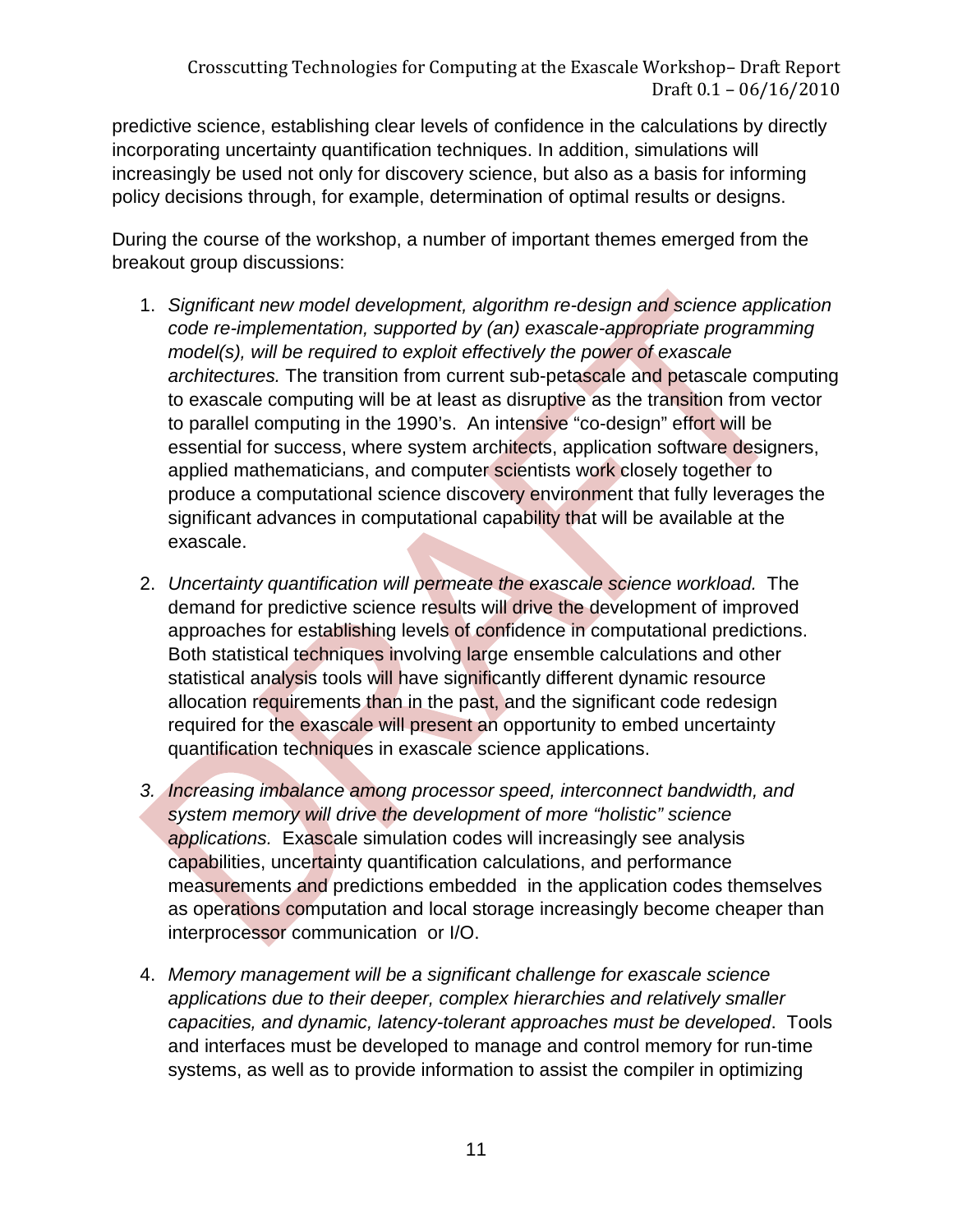memory management. Science applications must learn to exploit the deeper, more complex memory hierarchy expected at the exascale.

- 5. *Science applications will need to manage resilience issues more actively at the exascale.* The mean time between failures will decrease with increased concurrency, while the time required for the output of a conventional checkpoint file will increase if current projections of storage systems technologies are accurate. Thus, a co-design effort will be required to provide for applicationspecific fault recovery. Moreover, future exascale systems may be forced to use alternative I/O architectures, such as large-capacity, non-volatile RAM, that may provide both new challenges and opportunities for managing resiliency.
- 6. *Automated, dynamic control of system resources will be required.* Adaptive runtime systems and programming model support for dynamic control will be important to address dynamic load balancing issues, the potential need for dynamic power allocation among system components, and the ability to reconfigure around faults.
- 7. *System support issues will be even more challenging at the exascale.* File system scalability and robustness will continue to be the weakest link at the exascale. Developing a hierarchical debugging tool capable of dealing with 10,000 nodes will be a significant research challenge. Performance tools that address the expected heterogeneous architectures, possibly vertically integrated within science applications, also must be developed.

# *Accelerated Scientific Discovery Through Co-design*

Extreme-scale computing has the potential to usher DOE disciplines and missions into an era of greatly enhanced discovery, prediction, and design capability. The scientific community's ability to predict outcomes with far greater fidelity and quantified uncertainties will be crucial metrics of success. This exciting goal can only be achieved by a deliberate strategy of advancing key enabling technologies in theory and modeling, experiments and observational tools, and simulation science. In addition to co-design efforts for developing exascale simulation capabilities, this goal also depends critically on similarly deliberate strategies for co-design of other national assets, such as accelerators and data collections generated by experiments, and collaborative infrastructures to use them. This effort will accelerate feedback and time-to-result, but, more importantly, it will change the scale of challenges to which the scientific method can aspire.

Algorithms and codes must be agile and more modular for the single-physics and integrated packages that will support the science, technology, and engineering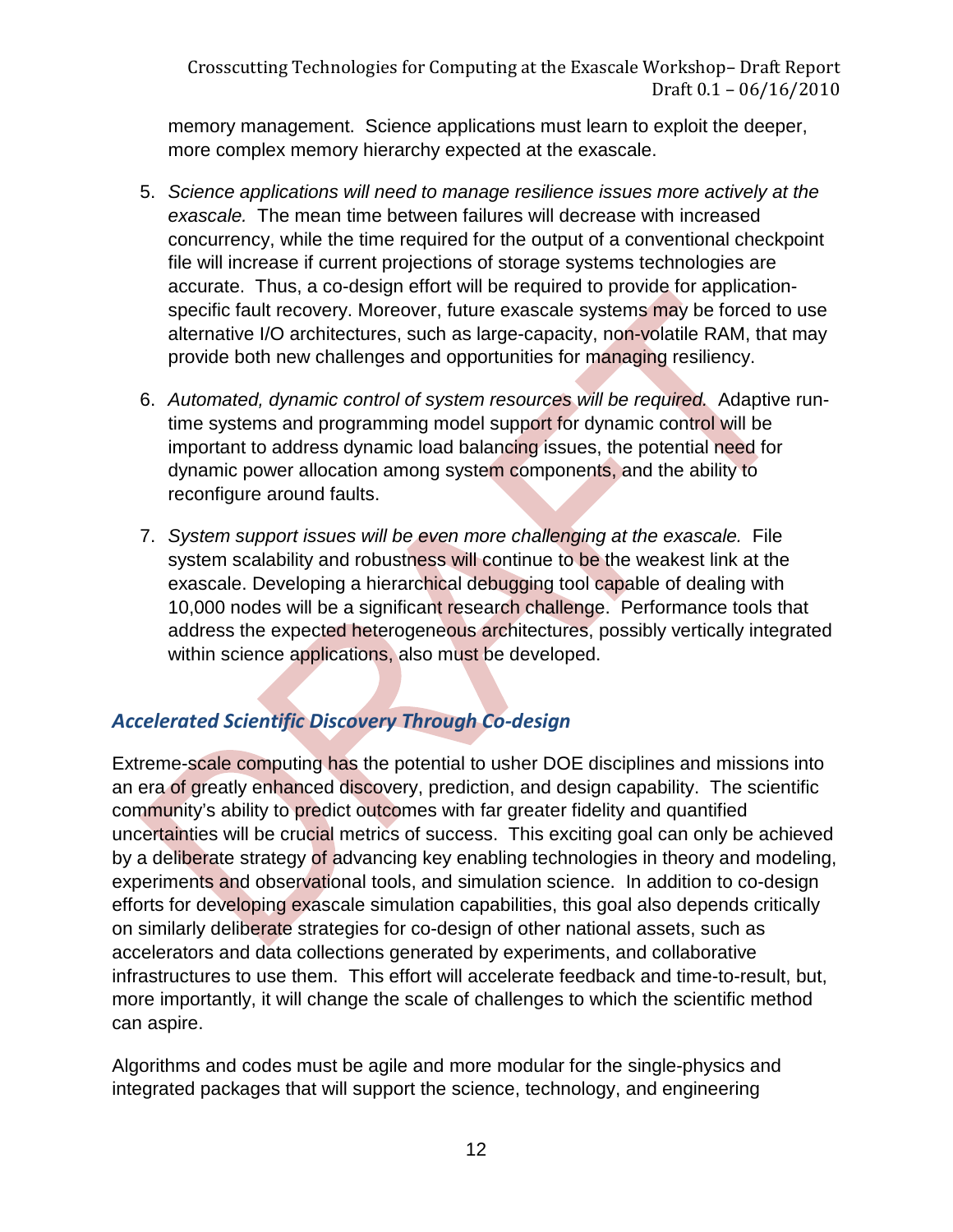problems identified in the eight Grand Challenge Science workshops [\(http://extremecomputing.labworks.org/\)](http://extremecomputing.labworks.org/) that focused on science and engineering applications that would benefit from extreme-scale computing environments. Nextgeneration architectures must be able to handle these codes. Vice versa, the algorithms and codes must take advantage of the architectures that new technologies can permit. Early joint planning is essential for the following:

- a) Designing computer architectures and system configurations that will be both affordable and an appropriate match for current and future high-end science applications with reasonable implementation effort;
- b) Devising mathematical models, numerical software, programming models, and system software that enable implementation of complex simulations and achieve good performance on the new architectures.

The crosscutting technologies workshop discussed many areas in which co-design will be needed to achieve the following results:

- Guide the evolution of hardware architectures for scientific Grand Challenges
- Characterize balanced configurations in the exascale regime
- Identify and pursue research and development topics in applied mathematics and computer science that must be addressed to pursue future complex simulations on exascale systems.

The co-design methodology is iterative, requiring frequent interactions among hardware architects, systems software experts, designers of programming models, and implementers of the science applications that provide the rationale for building extremescale systems. As new ideas and approaches are identified and pursued, some will fail. As with past experience, there may be breakthroughs in hardware technologies that result in different micro and macro architectures becoming feasible and desirable, but they will require rethinking of certain algorithmic and system software implementations.

As simulation capability and fidelity improves, the interplay among simulation, observation and experiment has become increasingly important for scientific discovery. Thus, there is an even greater generational opportunity to align this co-design with planning for the next generation of experimental/data facilities so the data being acquired has maximum relevance to the theory- and data-driven models that extreme computing is simulating. Conversely, theory, modeling, and extreme computing must have the greatest synergy with what can be measured because of new experimental and engineering technologies.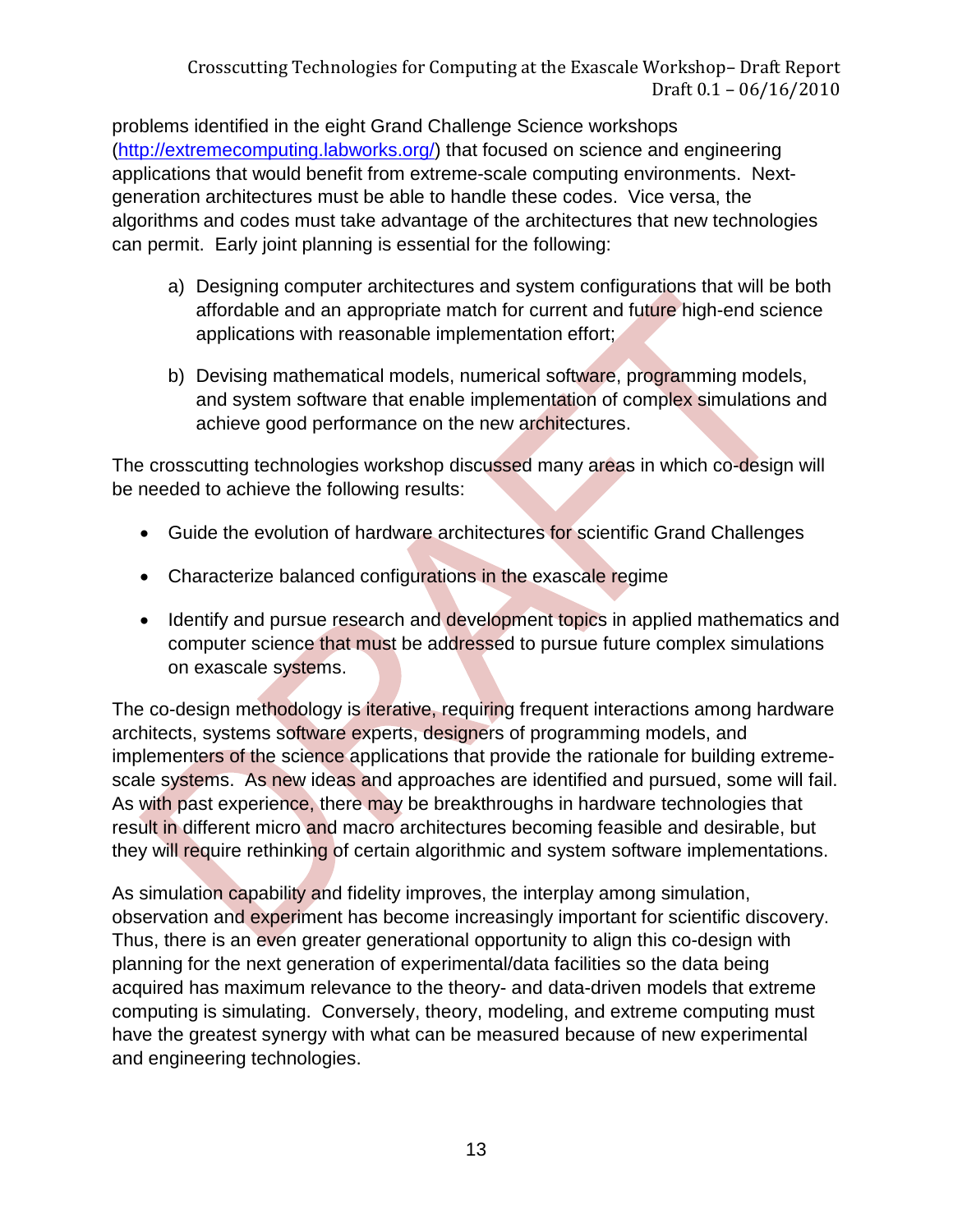The opportunity to move beyond better observation, measurement, and simulation capabilities to a true co-design strategy for accelerated discovery, prediction, and control is an exciting Grand Challenge. Through co-design, the evolution of each capability will be guided by that of the others. As such, observation, measurement, and simulation will be well matched to tackle the study of complex phenomena cooperatively. Achieving this qualitatively higher level of interdisciplinary cooperation and integration of major assets is essential if scientists are to meet the great scientific, national security, and societal challenges of our time—health, energy, defense, and information management.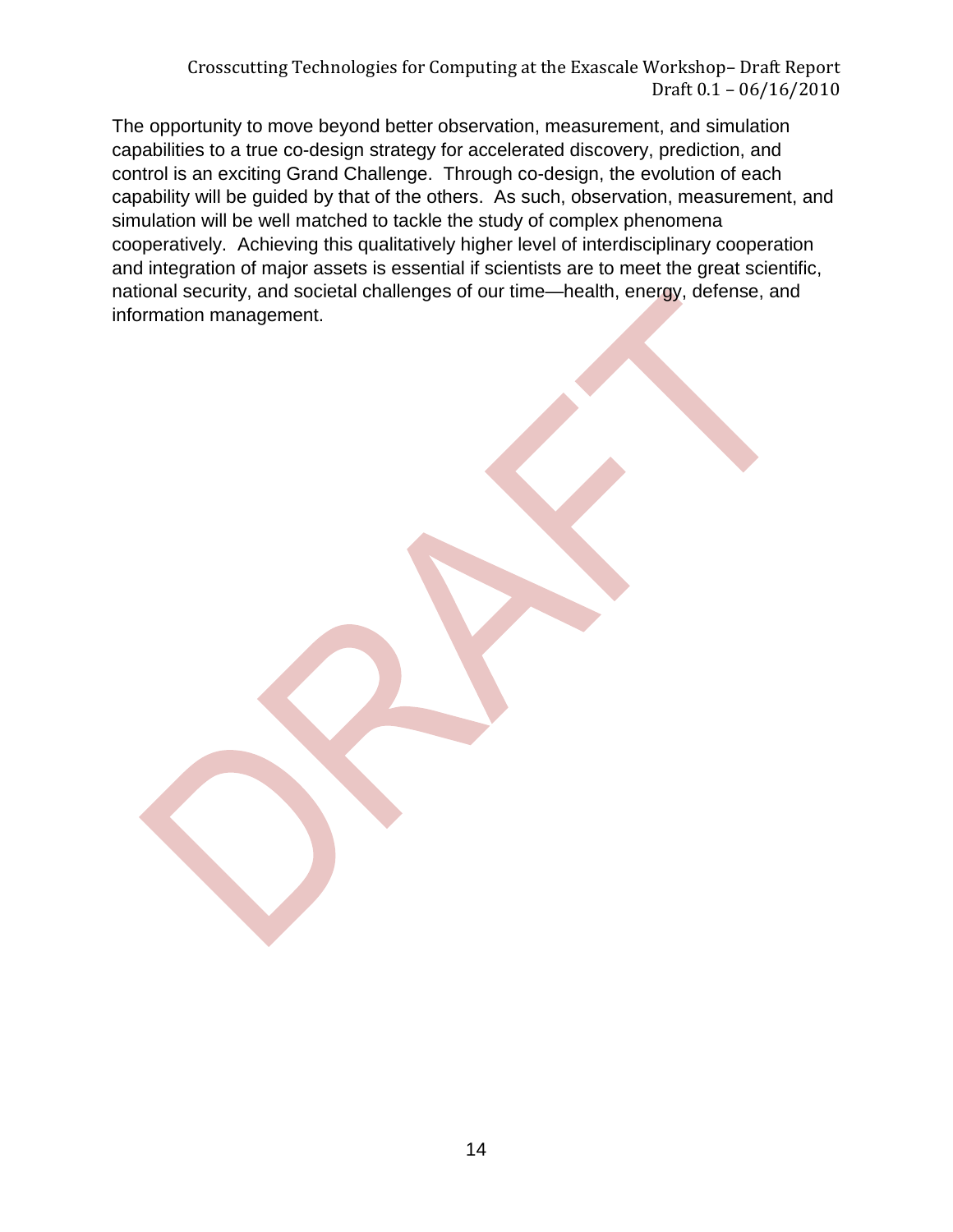# **FUTURE ARCHITECTURE AND SOFTWARE DEVELOPMENT**

Passage to the exascale introduces interesting incentives for taking application codes beyond their nearly universal roots in classical bulk synchronization. There are sources of nonuniformity from the hardware and the systems software that are too dynamic and too unpredictable or difficult to measure to be consistent with bulk synchronization. On the hardware side, these include: manufacturing nonuniformities, dynamic power management, and runtime component failure. On the systems software, they include: OS jitter, software mediated resiliency, and TLB/cache performance variations. Network nonuniformities can arise from either hardware or software reasons. The nonuniformities that we have traditionally sought to balance in the numerical models, including: physics at gridcell (e.g., table lookup, equation of state, external forcing), discretization adaptivity, solver adaptivity, precision adaptivity, are – from an operational viewpoint – interchangeable with these other sources. We note that any efforts that we need to make at the exascale to accommodate the union of these sources of nonuniformity will help us at the petascale and the terascale, where the systems-related concerns are much smaller, but the opportunities available if we could better tolerate model-related nonuniformities are extensive!

Co-design of architecture, software, and algorithms has emerged as a necessity to negotiate the physical, power, and cost limitations of exascale systems. Though it inveighs against the computer science aesthetic of "separation of concerns," co-design has been practiced for two decades by message-passing programmers, who, in effect, write a piece of the runtime system when they write software libraries and applications. The attitude and aptitude required for co-design is therefore *not* entirely unfamiliar and unwelcome, though it does greatly expand in scope when the hardware design, itself, becomes involved. As in the case of scientific software toolkits based on messagepassing, we aim to isolate applications programmers from many hardware and software architectural details of exascale execution, just as we do today from message-passing details at the petascale.

One factorization of hardware resources that achieves exascale simulation is the product of billion-way concurrency with gigaHertz cores. Compared to the (nearly) million-way parallelism of gigaHertz processors that achieves petascale simulation today, the main development that must be accomplished is to expand today's millionway flat parallelism at the node level with thousand-way parallelism within a node. This offers a pseudo-evolutionary path for applications, in that MPI-based legacy code will still be usable on the million nodes. Changes will be mainly within node, where we will need to evolve thousand-way parallelism: "MPI+*X*". Under the MPI+*X* model, the principal challenges from peta to exa are within the node, and the burden of migration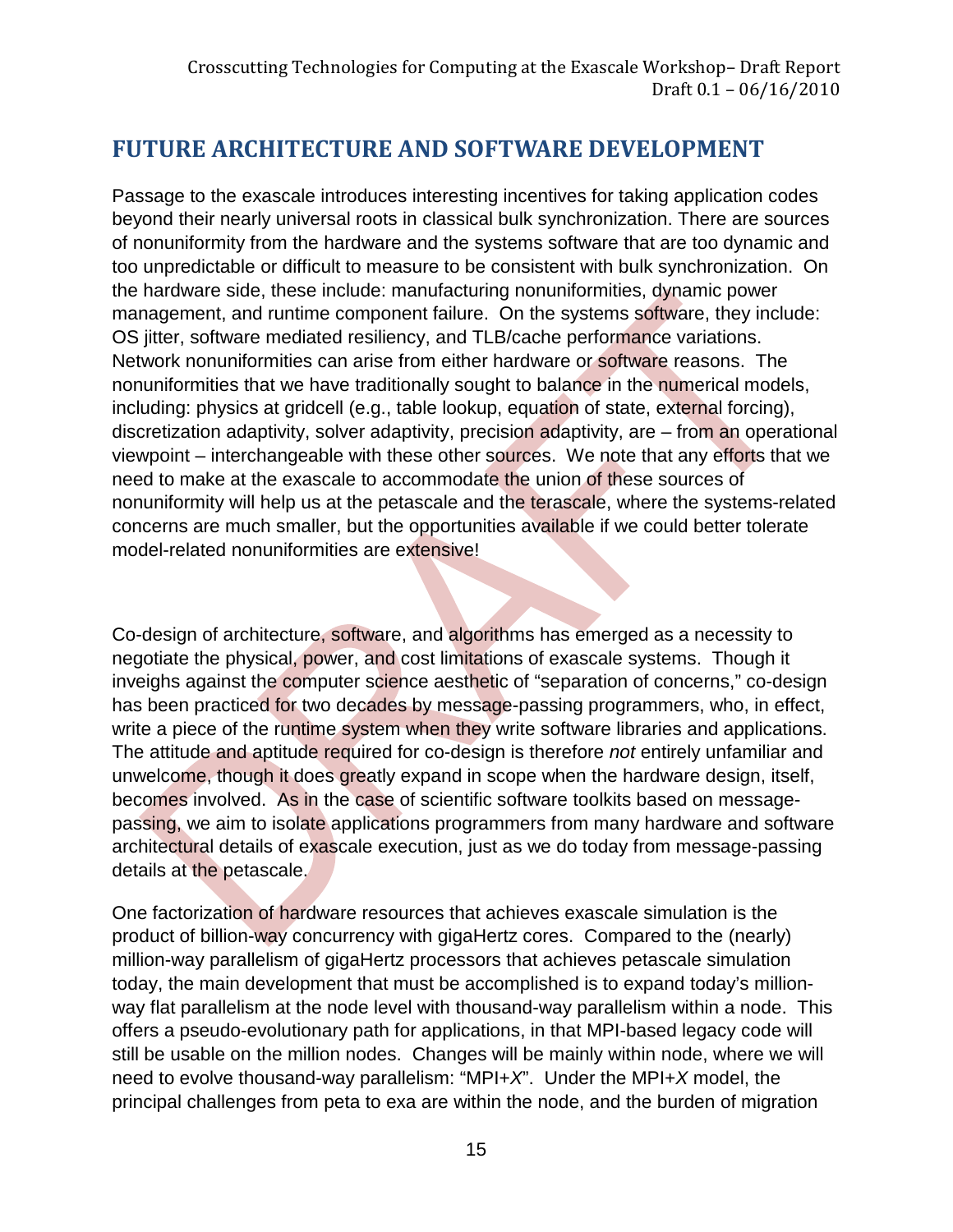from a handful to a million process threads per node is shared by the marketplace, at all incremental scales of node aggregation. Under this incremental hardware path to the exascale, loosely speaking, the algorithmic path from peta to exa preserves the focus on weak scaling between nodes and adds (mostly) strong scaling within nodes. The big challenge is the strong scaling within the nodes. There is sufficient concurrency in tasks like PDEs for thousand-fold strong scaling if sufficiently memory is available (see., *e.g.,* the 2008 Gordon Bell Prize finalist paper by Burstedde, *et al.*), which was mediated by MPI alone. A key consideration in expanding from today's million-fold thread concurrency to billion-fold is in the global reduction. The synchronization cost of global reductions propagates to the thousand intranodal threads with a much smaller coefficient than the MPI-mediated internode part. Dynamic load balance through work stealing is relatively more sufferable in this architecture, since remote DRAM access is not inordinately faster than local DRAM access. The cost is in the vertical and the horizontal is not significantly greater.

Domain decomposition is the weak-scaling method of choice, for PDE-derived discrete systems. It allows asymptotically linear scaling of nodes with problem size, per iteration, given log-diameter global reductions. It may have an asymptotically constant number of outer nonlinear iterations, given a superlinearly to quadratically convergent inexact Newton method. Under appropriate physics-based, Schwarz-based, or multigrid-based preconditioned Krylov, it may have an asymptotically constant number of inner iterations in solving the linear systems that arise at each outer Newton iteration. This asymptotically optimal scaling is nontrivial to achieve at all three levels – the per iteration constant scaling, and the constant number of linear and nonlinear iterations. However, such scaling has been approached on a number of applications that make effective use of today's petascale machines. Continued research is necessary on preconditioning that extends such results from where the beacon of theory shows how to aim to more and more complex mathematical operators.

Resiliency is an important consideration that also demands much research in going from petascale to exascale; however, it should not be showstopper despite the fearsome factor of a thousand times more threads on the critical path of the computation. First, the number of physical nodes is not much greater since most of the parallelism occurs within a node. Hardware failure rates, after the chips are burned in and certified following manufacture, do not grow as strongly with the complexity of the chip as with the number of sockets. More importantly, in the face of decreasing time between failures, driving physical applications generally possess a time-dependent workingset that varies in size periodically and predictably, reaching minimal size at each timestep or evolutionary step towards equilibrium when the physical state is updated.

The vast number of workspaces carried around, such as tables for equation of state on the physics side or stored and factored Jacobian matrices on the numerical side, can afford to be lost. They are ephemeral and can be regenerated from the minimal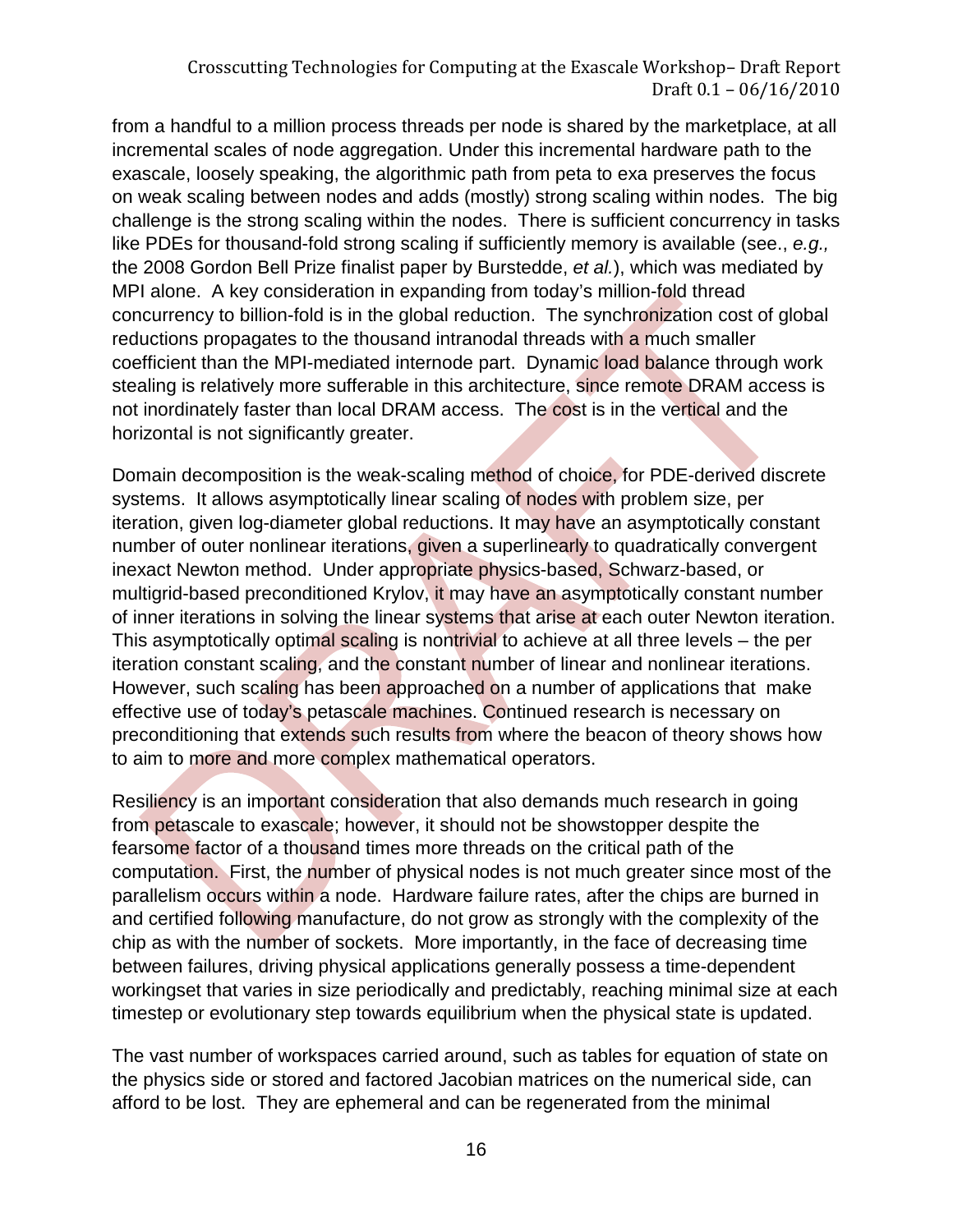physical state variables, which are dumped often for visualization/analysis. To be sure, they can be reused with efficiency, and are in good implementations, but in the case of failure, the computation can be rolled back to the last dumped state and restarted with some overhead of recalculation. Some faults like soft memory errors occur in parts of the code that are not on the critical path of state evolution, but carried to improve performance or to aid interpretation. While it is inefficient to lose them, and while their loss may cost a frame of a visualization or an error bar in an uncertainty quantification, or an optimization step that must be discarded along the way, the overall forward model may remain in tact, and not all errors must trigger restart. For this advanced form of application-mediated resiliency, significant new tools for monitoring faults and reporting them to the user are required, and users must be willing to enter into the recovery process in a dance of co-design that is unprecedented to date at the petascale.

One of the most important requirements of the exascale for applications is the reduction of synchronization. While the elimination of periodic synchronization appears impossible, application writers and library designers can write code in styles requires significantly less *artifactual* synchronization than today. This can be illustrated with recourse to an implicit loop in a typical PDE-based application. On the critical path of such a solve is a loop that consists of forming a global residual, performing a solve to obtain a correction, bounding the step of the correction, and updating physical state. This loop, which embeds various global reductions, cannot easily or apparently be avoided. However, we often insert into this path things that could be done less synchronously, because we have limited language expressiveness to indicate that their importance is secondary.

For instance, Jacobian refresh and preconditioner refresh can be taken off the path. In the best implementations, they are already done infrequently relative to use, to amortize their relative high cost of formation and application. They must be refreshed for theoretical attainment of convergence in nonlinear problems, but if some processors are in arrears heading to the next synchronization, they can be deferred. This is most easily done if the code to refresh them is isolated from the code that uses them, and called when cycles are available, so that critical path progress does not stall for convergence reasons. The main distinction between these tasks and the tasks on the path is that they are very time-consumptive and their load can be redistributed dynamically without halting the critical tasks. The same is true for many other tasks that are performed on the critical path today, but could be done less frequently. This includes convergence testing, itself. (Many iterations could be performed between tests, at the cost of an occasional unnecessary iteration.) Similar lower priority status can be accorded subthreads that perform constitutive updates, algorithmic parameter adaptation, I/O, compression, visualization, data mining, uncertainty quantification, and so forth.

In addition, in pursuit of synchronization reduction, "additive operator" versions of sequentially "multiplicative operator" algorithms are often available. Such algorithms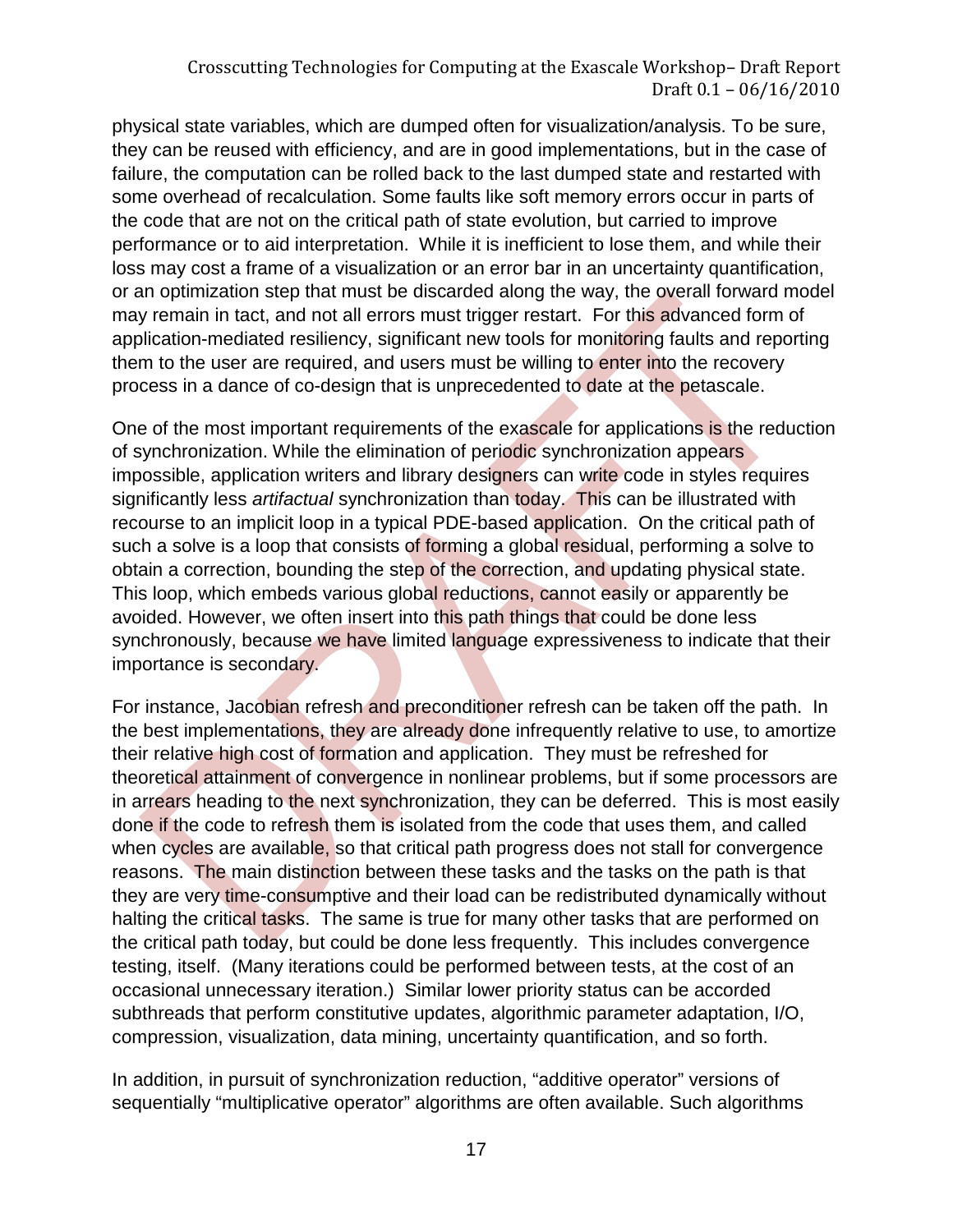have sometimes received a bad rap historically, e.g., "chaotic relaxation" as proposed by Chazan & Miranker in 1969, for instance. In retrospect, these were ahead of their time in that the hardware of the day did not drive the demand or hold out the opportunity that it does today. It has been shown that asynchronous additive methods can sometimes be made virtually as good as their multiplicative cousins, for instance "AFACx" versus "AFAC," (Lee, McCormick, Philip & Quinlan, 2003, for instance).

To take full advantage of such synchronization-reducing algorithms, we need to develop greater expressiveness in scientific programming. We need to be able to create separate subthreads for logically separate tasks, whose priority is a function of algorithmic state, not unlike the way a time-sharing operating system works. Some software paradigms may already exist that can be put to use in this way, for instance the Asynchronous Dynamic Load Balancing (ADLB) construct of Lusk, et al., 2009, or prioritized forms of tuple-space programming. In adopting such programming styles, we may need to introduce "soft barriers" to prevent state from getting too stale.

Exascale programming will require prioritization of critical path and noncritical tasks, adaptive DAG scheduling of critical path tasks, and adaptive rebalancing of all tasks, with the freedom of not putting the rebalancing of noncritical-path tasks on the path, itself.

Algorithmic research can be pay dividends well beyond research into novel programming styles and implementations. For instance, communication-reducing algorithms have been demonstrated for solvers that trade the frequency of communication against memory costs and extra flops to overcome the potential loss of stability of such methods. Backing up still further, of course, better mathematical formulations may be available. A trend to be exploited where possible, for instance, is the replacement of partial differential equations with integral equations, or of preconditioners for partial differential equations with integral equation-mediated operations.

A very exciting prospect in programming exascale hardware is to exploit mixed precision floating point arithmetic, striving to use the lowest required in a local tasks to achieve a given global accuracy outcome. The benefits of lower precision have been dramatically demonstrated on heterogeneous processors such as those built from GPGPUs. The promises include reduced execution times, reduced communication times, and reduced power consumption. Such techniques are not unknown in petascale practice. In fact, for over a decade they have been in practice in DOE warhorse codes such as PETSc, in which the preconditioner elements are stored and communication in single precision by default, whereas the Krylov computation is performed in double precision. Algorithms such as iterative refinement, which make use selective use of higher precision are classical in numerical analysis. The key is to reformulate algorithms to find corrections, rather than solutions. The solutions must be stored in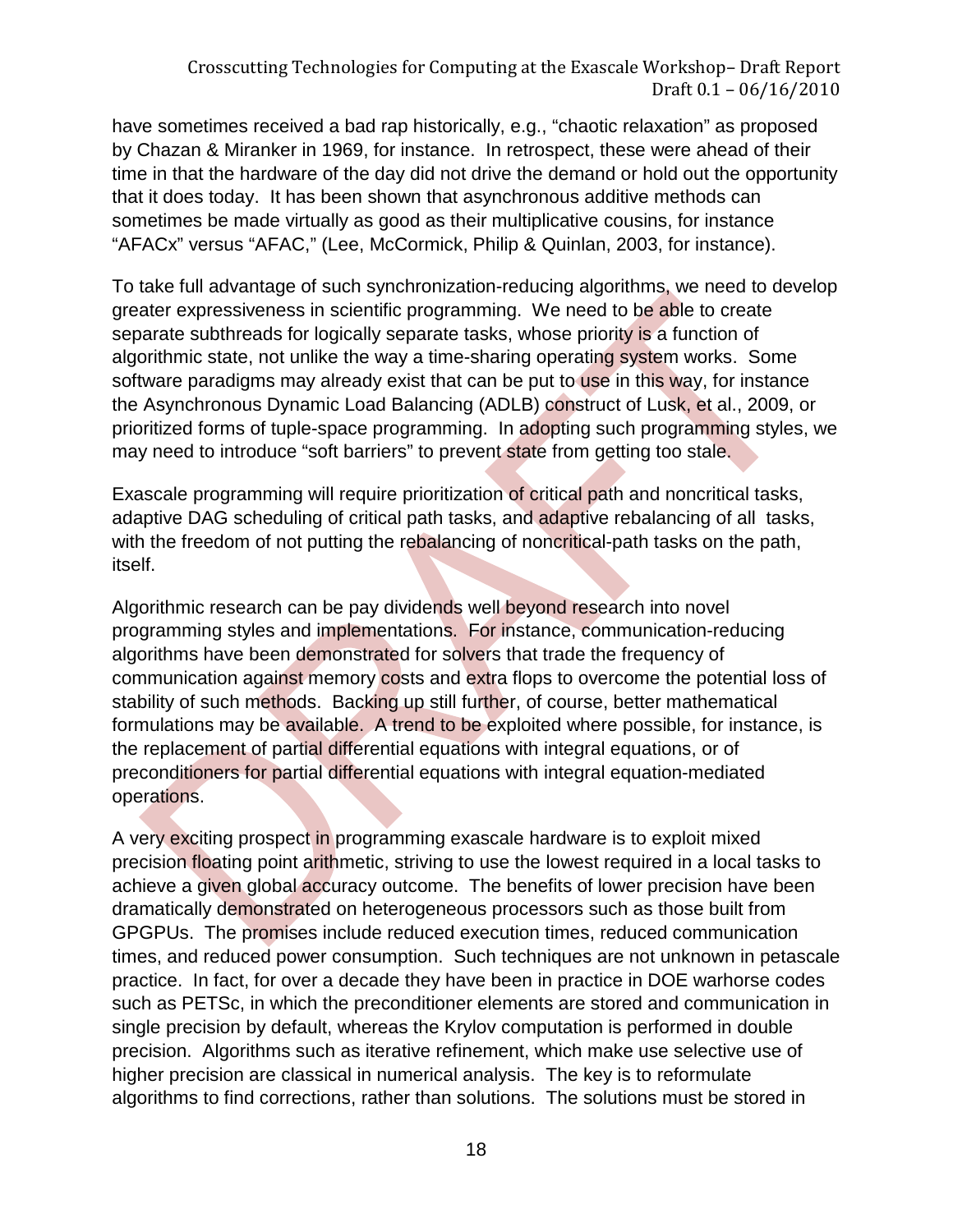desired precision, but the corrections, which ultimately affect only the lower bits of the solution, can be calculated in lower precision.

Progress in programming exascale machines will be impeded if we continue to employ suboptimal metrics as the arbiter of the quality of a computation. Since, at the architectural balance, a flop is by far cheaper to provision and to power up, relative to a byte memory or an improvement in memory transfer rate, good designs over-provision flops, so that they are never limiting in the course of a computation, relative to the cost of storing and communicating their operands. Percentage of peak flop/s is therefore a counter-productive metric, since it penalizes for over-provisioning something cheap. Percentage of the instantaneously limiting resource, typically memory bandwidth, is the most interesting figure of merit for a given execution of the "right problem."

The "right problem" is the one that provides the requisite accuracy with the requisite confidence at some combination of lowest energy and shortest execution time. It is a grand challenge of numerical analysis to equidistribute the multitudinous errors in a computation as to achieve the target result without "oversolving" or "overresolving" some contributing step. Research in the propagation of numerical errors throughout an end-to-end computation, always timely in numerical analysis at any scale, takes on a greater importance at the exascale, since the balance of resources required to fit a computation into a given memory and energy budget is increasingly delicate.

In contemplating the direct map of petascale applications to the exascale, the following issues present themselves as the greatest challenges. Each one of them is an exacerbation of an issue that already exists at the petascale:

- Poor scaling of global reductions due to internode latency
- Poor performance of sparse matrix-vector multiply (SpMV) due to shared intranode bandwidth
- Poor scaling of coarse grid solutions due to insufficient concurrency

• Lack of reproducibility due to floating point noncommutativity and algorithmic adaptivity (including autotuning) in efficient production mode

• Difficulty of understanding and controlling vertical memory transfers

Software engineering practices that have already become well established at the petascale for cyberinfrastructure in common use today should remain the same as we transition to the exascale, to leading order. However, the opportunities of co-design may force some compromises. One of the most important of these practices is multilayer software design.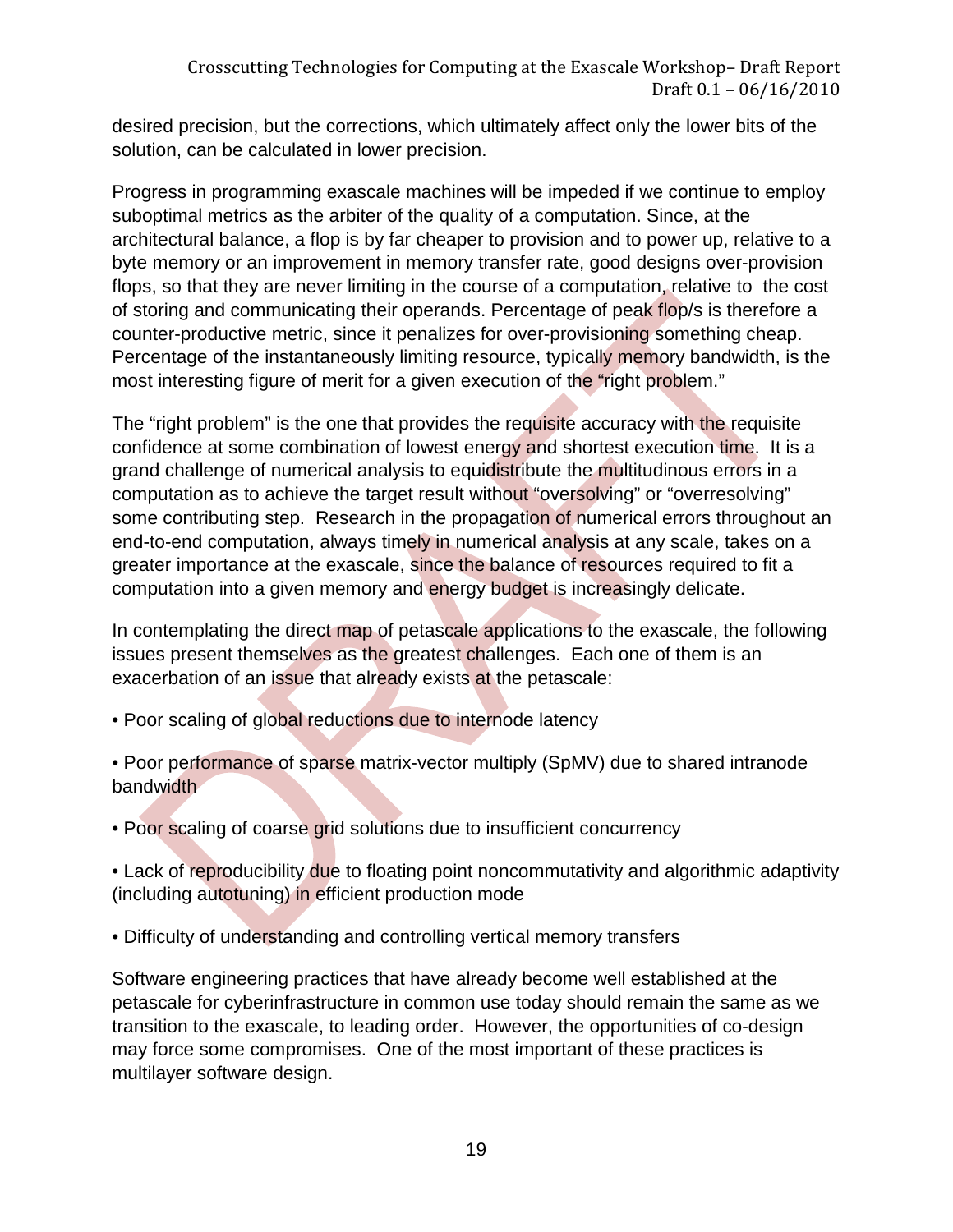Successful software is multilayered in its accessibility. The outer layer, which is accessible to all users, is an abstract interface featuring language of application domain, hiding implementation details, with conservative parameter defaults. For instance, a vector should be represented and manipulated as an element of a Hilbert space, without regard for how it is implemented in an array data structure partitioned across multiple memory systems. The goals of accessing the software at this layer are robustness, correctness, and ease of use. The middle layers, which can be opened up to experienced users through handles to the underlying objects, provide a rich collection of state-of-the-art methods and data structures, exposed upon demand, and variously configurable. The goals of access are capability, algorithmic efficiency, extensibility, composability, and comprehensibility of performance and resource use through profiling. The inner layer is intended for developer access only. It includes support for variety of hardware and software execution environments. The goals of access are portability and implementation efficiency.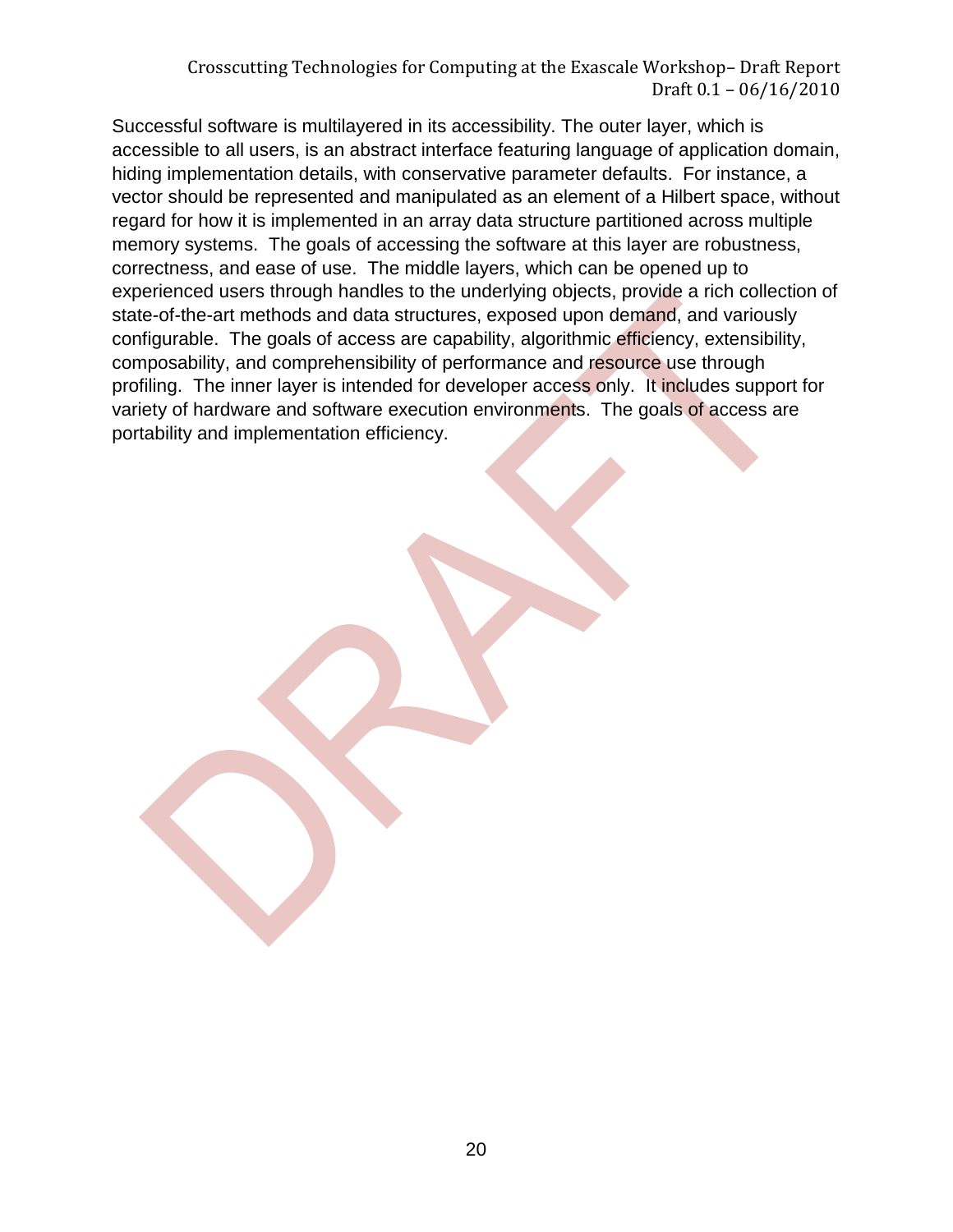# **MATH MODELS AND ALGORITHMS**

# *Introduction*

Climate, combustion, nuclear energy, national security, and other applications critical to decision support and technology advances that require exascale simulation and data analysis depend algorithmically upon a common core of mathematical formulations. These are multiscale-, multiphysics-based problems in three spatial dimensions and time, with computational work requirements that scale roughly as the  $4/3^{rds}$  of the memory capacity, in a naïve stability-limited explicit context. This superlinear scaling is consistent with the direction of memory-thin architectures being proposed for exascale architecture. These architectures fundamentally depart from the classical Amdahl-Case Rule of computer architecture, which would provide for linear scaling of bytes and byte/s with flop/s. They take to further extremes the departures of the terascale and petascale eras, during which application writers have reluctantly and with difficulty, in many cases, weaned themselves of the luxury of large memories.

The core mathematical formulations involved in the forward problems of these driving applications, whose "first principles" or other representations typically involve particles and fields, are: ordinary, partial, and integro-partial differential equations. (The rubric of "ordinary differential equations" here includes particle models, which may, in fact, be solved through means more specialized to exploit their physics than general-purpose ODE software. "ODEs" here also represents the operator split parts of PDE codes that involve intense zero-dimensional computation in every cell, such as chemical reaction terms and exchanges between energy groups.) After discretization, the computational formulations of these problems depend further upon a range of discrete mathematics for manipulating objects like grids, sparse matrices, task graphs, and the source code, itself.

There is intrinsic interest in passage to the exascale for individual codes in these driving scientific and technological campaigns (capability). There is additional interest in their multiphysics combination (complexity). There is still further interest in solving inverse problems, sensitivity analysis, and uncertainty quantification (understanding).

Today, these applications scale to the edge of National Leadership Class Facilities (NLCF) platforms, using primarily bulk synchronous MPI-based implementations on statically load-balanced partitions. Such codes are entered in the Gordon Bell Prize competition annually, and they occasionally win the "special" prize, on the basis of their scaling, though they generally do not achieve a high percentage of peak flop/s. This is due to known memory bandwidth limitations of current hierarchical memories, in which access to DRAM is approximately two orders of magnitude longer than a processor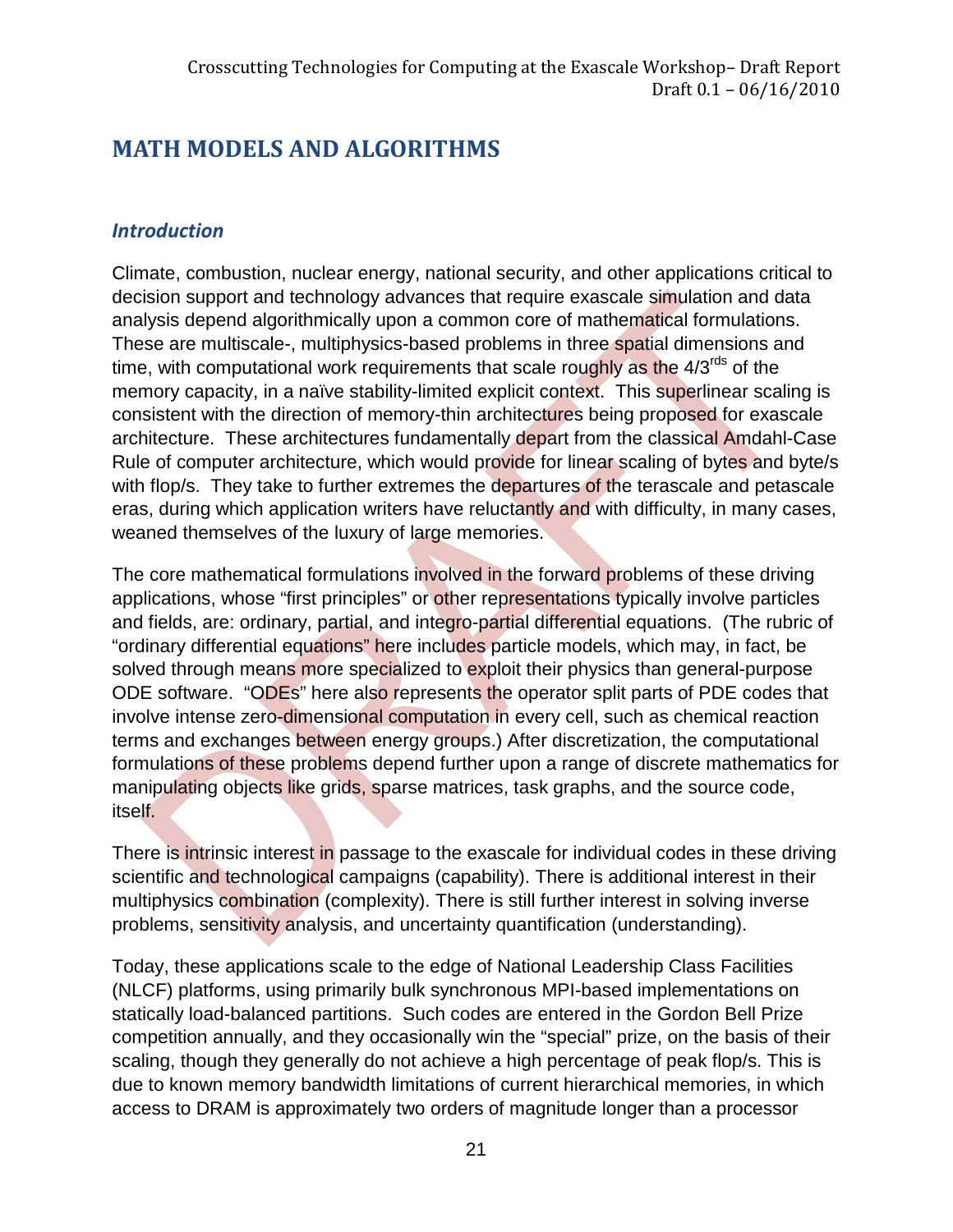cycle, yet elements of (typically) the largest workingset in the problem, a Jacobian matrix, have poor locality.

For the earliest exascale driver applications, we naturally look to today's petascale applications. (We anticipate that new applications will join them as creative scientists and engineers are afforded headroom, but petascale applications are already ripe – a factor of one thousand in capability is actually a *modest* step in resolution when spread into three space dimensions, or even higher dimensions in problems posed in phase space, such a Boltzmann formulations.) Today's petascale applications are built on a large number of software toolkits, most of which have been developed by the Department of Energy and are actively maintained on NLCF platforms by DOE scientists. On the modeling side, these toolkits include: geometric modelers, meshers, discretizers, partitioners, solvers and integrators, systems for mesh and discretization adaptivity, random number generators, libraries of subgridscale physics models and constitutive relations, uncertainty quantification, dynamic load balancing, graphical and combinatorial algorithms, and compression.

Code development effort at the petascale relies on another fleet of software toolkits, such as: configuration systems, compilers and source-to-source translators, messaging systems, debuggers, and profilers. Finally, production use of these petascale applications rely on: dynamic resource management, dynamic performance optimization, authentication systems for remote access, I/O systems, visualization systems, data miners, workflow controllers, and frameworks. These toolkits will all need to be supported on emerging exascale machines, where they will need to be supplemented beyond their counterparts today by additional tools, such as: fault monitoring, fault reporting to the application, and fault recovery.

We conclude this section by recalling some general characteristics of these applications that are relevant to challenges that await at the exascale.

*Fully Implicit Coupling.* Temporally implicit, fully coupled formulations are often preferred for multirate applications whose dynamics of interest are in scales that are much slower than the fastest wavespeeds in the problems. High-order temporal discretizations are useless in the presence of loosely coupled low-order temporal operator splitting, which is one factor that drives scientists towards full coupling. Also, stability theory for loose coupling of nonlinear problems is incomplete, at best. Synchronization at every (macro) time step at which we wish to observe the solution cannot be avoided, and more frequent synchronization is built into today's algorithms (artifactually and removably in some cases). Implicit methods potentially improve on explicit by offering lots of useful work *between* synchronizations. They advance to a given physical time on a much smaller "budget" of synchronizations.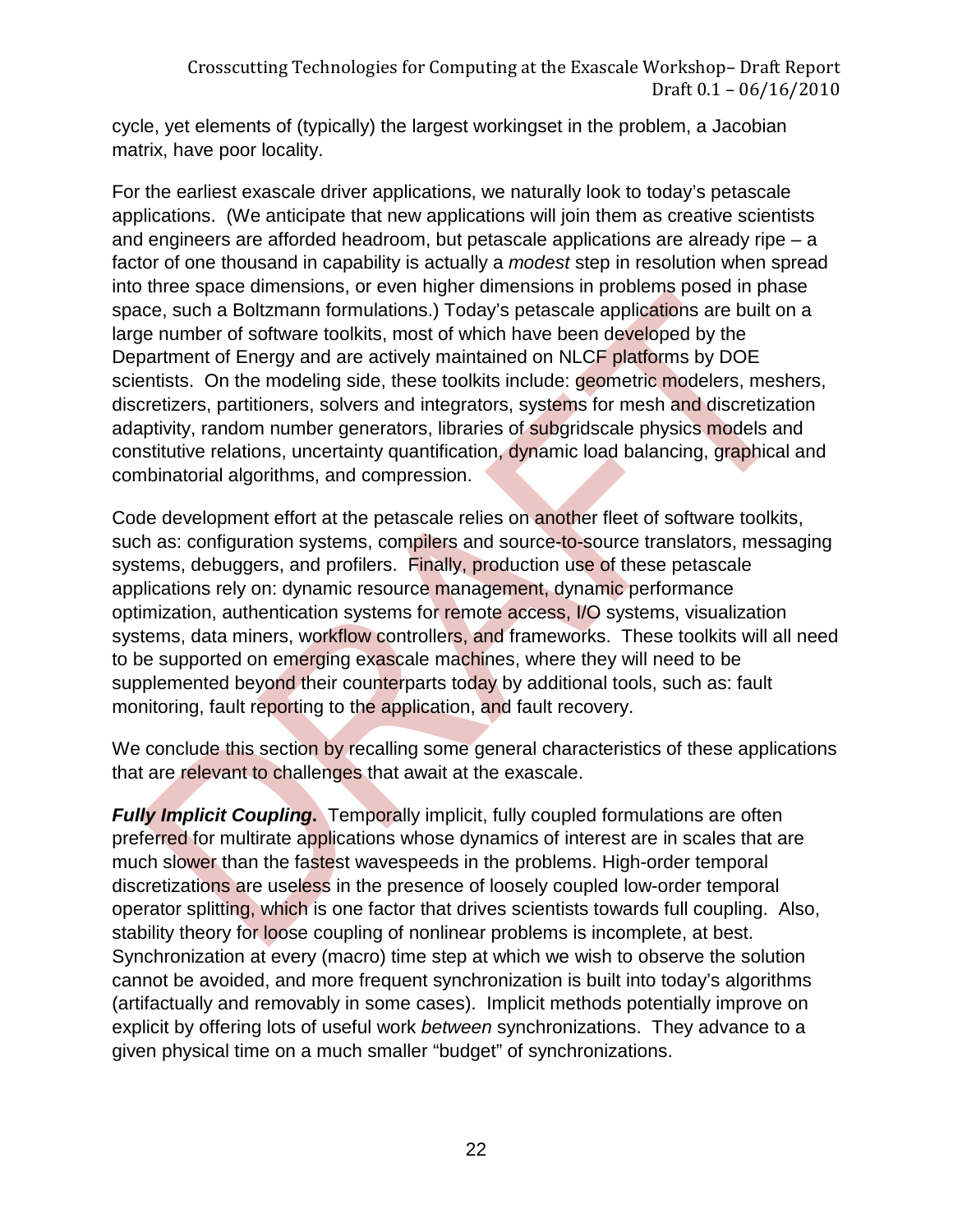*Lack of Amenability to Time Parallelism***.** Scientists often express the desire for strong speed-up in order to reduce the execution time of large-scale simulations, and sometimes propose parallelization in the temporal dimension of the model in pursuit of this aim. Temporal parallelization is an important research topic in its own right, at many scales smaller than exascale. However, opportunities for parallelization in time are limited at the exascale by memory considerations. Parallelization in time typically requires simultaneous storage of multiple copies of the spatial discretization at successive temporal stages.

*Adaptivity***.** Solution-based adaptivity, which is highly desirable for numerical efficiency, is another challenge at the exascale, at least the way adaptation is practiced today. The adaptive step typically performs it own synchronization and must be followed by a dynamic *in situ* load balance, and since the classical SPMD bulk synchronous paradigm requires statically balanced work per physical degree-of-freedom per major iteration.

# *Critical mathematical models, methods and algorithms that support scientific discovery through computing*

#### **Partial Differential Equations**

A wide range of DOE applications focus on the solution of partial differential equations, including accelerators, astrophysics, climate, combustion, defense science, fusion, nuclear energy, and subsurface flow. A common characteristic of most of these applications is that they span a broad range of spatial and temporal scales and they require the modeling of a range of physical processes with disparate mathematical properties. Computational modeling of these multiphysics, multiscale systems has evolved to include a combination of fairly sophisticated mathematical and numerical methodologies.

Many applications use some form of adaptive mesh refinement (AMR) to match spatial resolution of the discretization to local resolution requirements. For applications in which the focus of the dynamics is on the behavior of lower dimensional features of the solution such as a distinguished interface, specialized techniques for modeling theses interfaces such as front tracking or level set approaches have been developed.

Similarly, many applications employ some strategy for separating disparate temporal scales associated with different physical processes and treating each with discretization approaches appropriate to those particular scales. This type of separation of scales can be derived from asymptotic analysis or physical intuition about the scales relevant to the problem. Coupling of the processes is then accomplished with a range of techniques ranging from simply operator-splitting approaches to iterative approaches to couple the processes in a fully implicit approximation.

Another feature of many emerging applications is simulations that include different models to describe different parts of the simulation. One example of this type of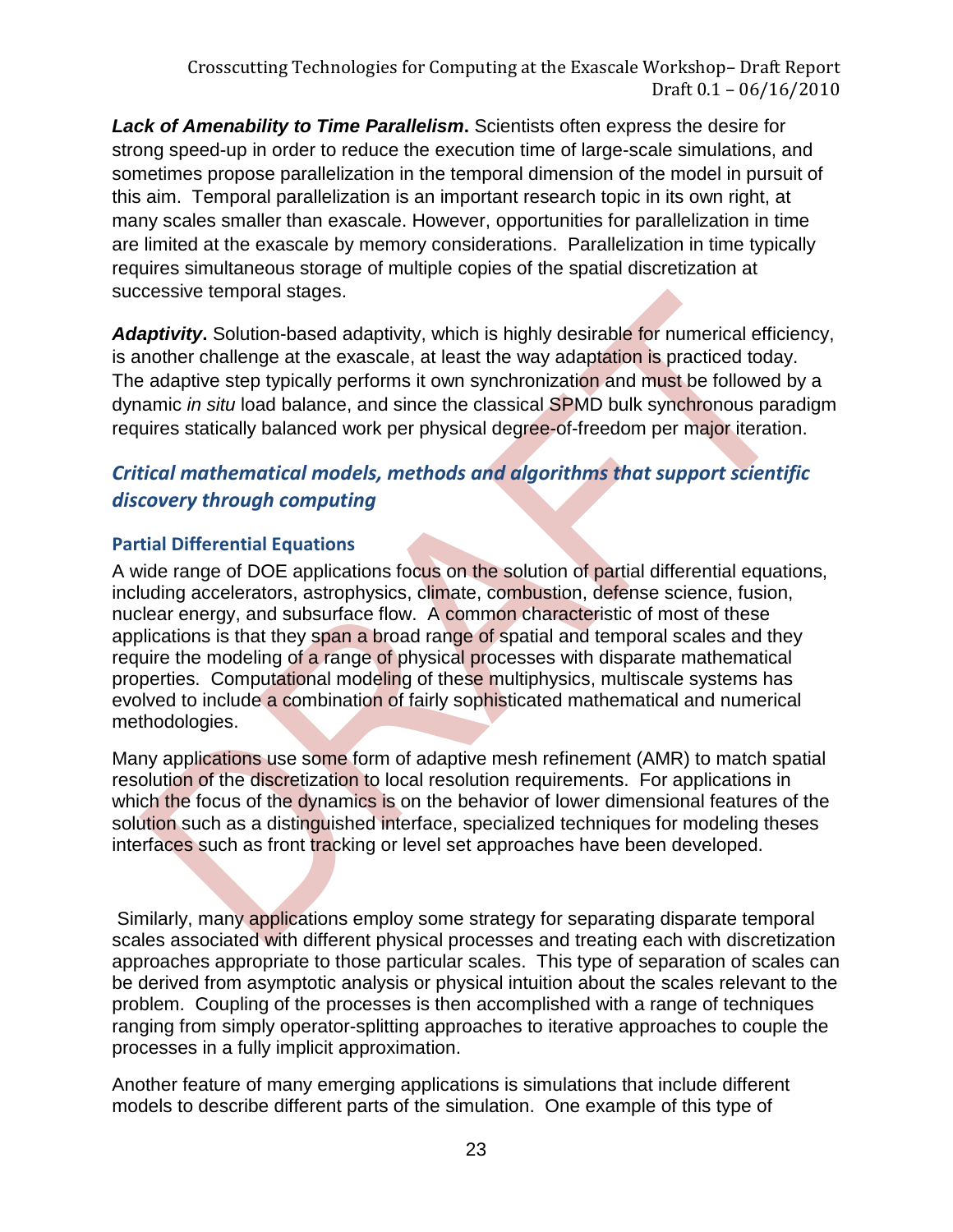simulation would be the use of molecular dynamics at the tip of a crack in a solid coupled to a traditional elasticity model away from the crack. Another type of example in which this type of simulation arises is climate models that include oceans, atmospheres, land surfaces and sea ice in a single simulation.

#### *Co-Design: Effect of Hardware Constraints on the Algorithms*

Development of these methodologies as we move toward exascale simulation will require a significant research effort in applied mathematics. Some specific areas of research that will be needed to develop accurate, robust and efficient simulation methodologies include:

- 1. There is an overall need to rethink how we discretize PDE's that reflect the character of proposed exascale architectures. There are several key themes that need to be considered:
	- a. Rethink discretization PDE's to reflect a paradigm shift in architectures from FLOP constrained to memory constrained. For example, higherorder discretizations have the potential to reduce the number of degrees of freedom needed to represent the solution at the expense of requiring more FLOPs. Quantifying these tradeoffs for potential exascale architectures could lead to a significant shift in the way we approach fundamental discretization issues.
	- b. Similar to the above, there is also an overall need to try to develop algorithms that compute more for a given level of communication. For example, is it possible to use potential theory type ideas to develop approaches for solving elliptic PDE's that require significantly less communication than traditional iterative approaches
	- c. Related to (b), there is a need to think about how to develop algorithms that can operate more asynchronously than traditional algorithms based on a bulk synchronous execution model. A key here is to understand how asynchronous operations might affect accuracy and stability properties
- 2. As we develop approaches for increasingly complex physical problems we need to perform a detailed analysis of adaptive mesh algorithms for multiphysics applications. In particular, we need to quantify the accuracy and stability properties of approaches to coupling different processes across different levels of refinement.
- 3. Similar to 2, we need to perform a detailed analysis of temporal coupling strategies for multiphysics applications. As we move to more complex systems and potentially higher-order discretizations, lower-order operator splitting approaches will no longer be satisfactory. Improved techniques for iteratively coupling different processes will be needed.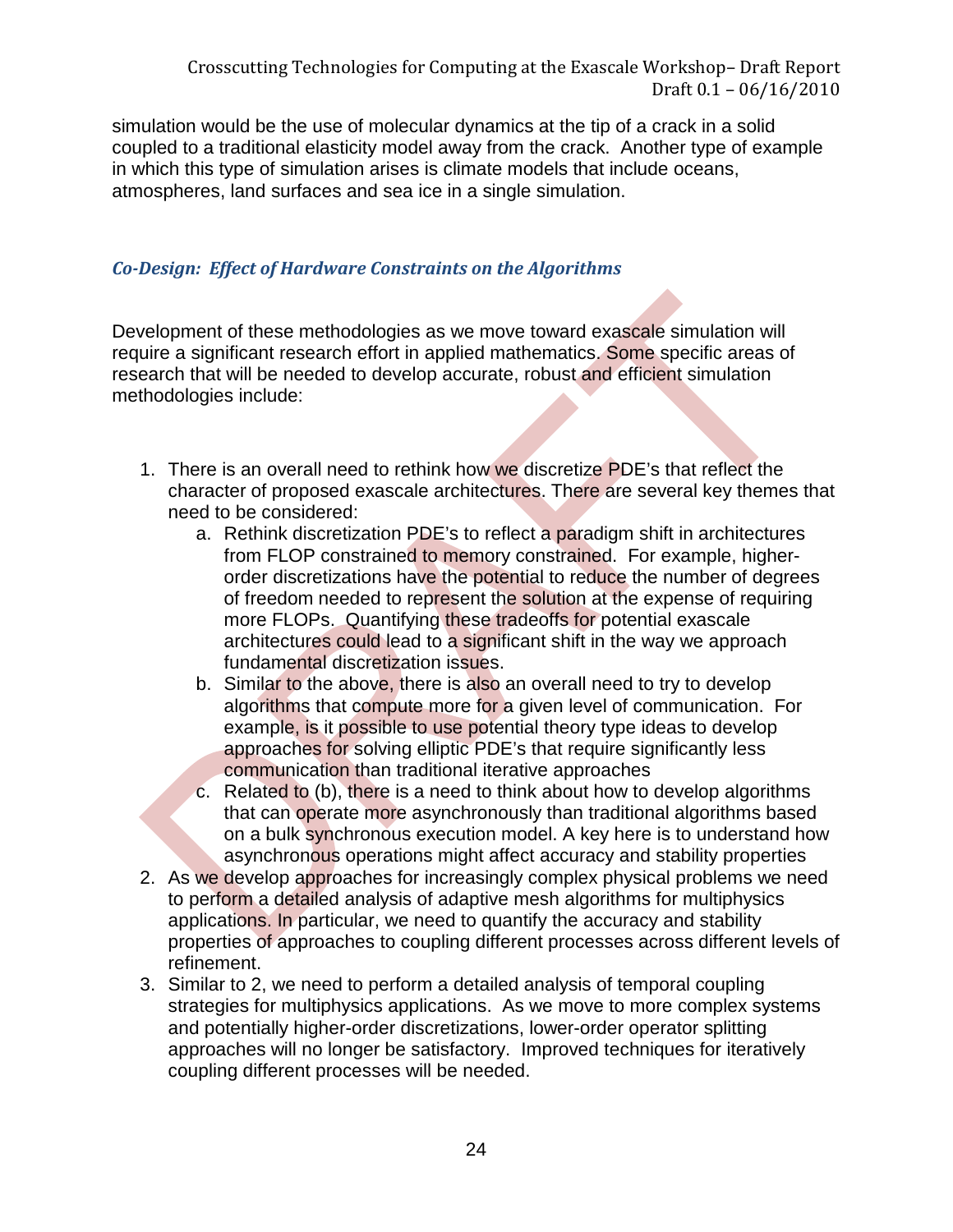- 4. The increased compute power of exascale computing will enable us to consider new classes of multiscale problems in which we employ different types of discretizations, appropriate to a particular scale in different portions of the domain. As this type of simulation expands, there is a critical need to develop systematic approaches for coupling across the range of scales and for a quantification of the properties of these types of coupling strategies. Similar research issues also arise when modeling problems that treat two distinct phenomena in different parts of the domain such as ocean-atmosphere coupling in climate modeling or surface water-subsurface water coupling in hydrology.
- 5. Implicit within the PDE area is also a need for research to develop effective iterative methods for the sparse linear and nonlinear systems that arise in discretizing PDEs.
- 6. Although by its nature not well-defined, there is also significant merit in considering alternative approaches to formulating PDE's that could offer dramatically different approaches to solving problems at the exascale.

#### *Completely New approaches to discretizing PDE's*

Current PDE approaches are based on a domain decomposition model in which the simulation domain is broken into subdomains that are distributed to processors. Within subdomains there are still substantial levels of concurrency. Proposed exascale architectures will have nodes that have 1000 or more cores on the node. Effective utilization of these machines will require that we be able to effectively exploit parallelism at the node level. For PDEs this means that we need to be able to exploit parallelism within the subdomains inside the nodes. This observation suggests several major codesign opportunities in the PDE area as well, primarily with the programming models and environments area. In particular, the applied math PDE community needs to work with the programming models and environments community to develop effective abstractions to expose both loop-level parallelism and data-level parallelism for computations on subdomains. In particular, PDE algorithm developer need to be able to have relatively simple approaches to specifying fine-grained parallelism that can be efficiently translated into a light-weight parallel implementation. In addition, the PDE community needs to work with the programming models and environments community to develop approaches for expressing asynchronous algorithms. The ability to specify asynchronous operation is a critical issue for hiding communication latency and for avoiding load-imbalance issues. Issues relating to moving away from a block synchronous execution model become increasingly important as we consider a broader range of multiscale problems.

#### *Co-Design: Effect of Algorithm and Hardware Requirements on the Programming Environment*

The PDE community needs to work with the programming models and environments community to develop approaches for expressing asynchronous algorithms. The ability to specify asynchronous operation is a critical issue for hiding communication latency and for avoiding load-imbalance issues. Issues relating to moving away from a block synchronous execution model become increasingly important as we consider a broader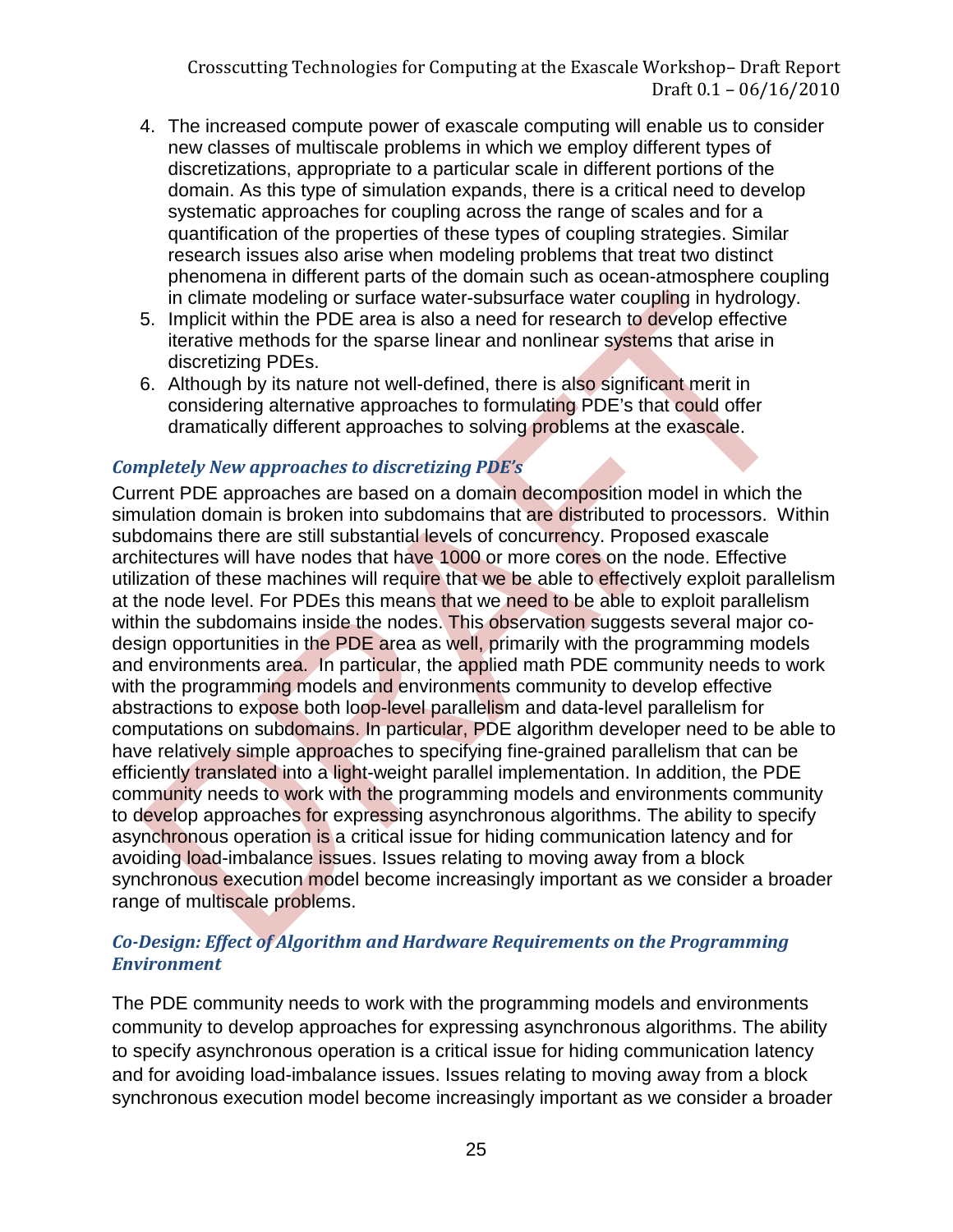range of multiscale problems. It also holds the key to achieving strong-scaling on algorithms that cannot express more parallelism through spatial partitioning.

Moving towards these kinds of asynchronous programming models will require advanced load balancing methods.

# *Co-Design: Effect of Algorithm Requirements on the Hardware*

**Interconnect:** Given the movement towards strong-scaling will result in a much higher volume of small messages. Support for handling small lightweight messaging will be critical. Inconsistent messaging performance can make already challenging loadbalancing problem even more difficult, even for non-adaptive codes. Advanced NIC designs to support ultra-low-overhead messaging for very small messages will be essential. The network must support synchronization primitives for advanced programming languges, such as async collective operations and memory fences.

*On-chip memory:* Given the importance minimizing unnecessary data movement, the ability to allow software control of data movement for performance-critical kernels would be beneficial. Methods that can co-exist with conventional automatically managed caches are important because an incremental porting path is required. Support of some form of global address space would be desirable.

*Global Addressing:* There was agreement that message passing could probably be used for inter-node communication for exascale systems, but is clearly not practical for inter-processor communication at billion way parallelism. Global memory addressing is preferred over cache-coherence for managing fine-grained computation and data movement on-chip. It would be even more beneficial for supporting advanced algorithm development if global addressability could be extended across the system.

**Fast Reductions:** Virtually all implicit timestepping methods rely on Krylov subspace methods, which require fast inner product summations. At system scale, this appears as a local summation followed by an "all reduce" global collective operation. There is a critical need for hardware support for fast allreduce because such steps are latency limited. Hardware support for fast global collectives has been demonstrated to be valuable on BlueGene. Continue to advance such support for this important class of numerical algorithms. Given the move towards asynchronous execution models, this capability would need to be generalized to support for asynchronous collective operations.

The PDE II math area considered the following aspects of the PDE solution:

- Discretization methods
- Multiple physics simulations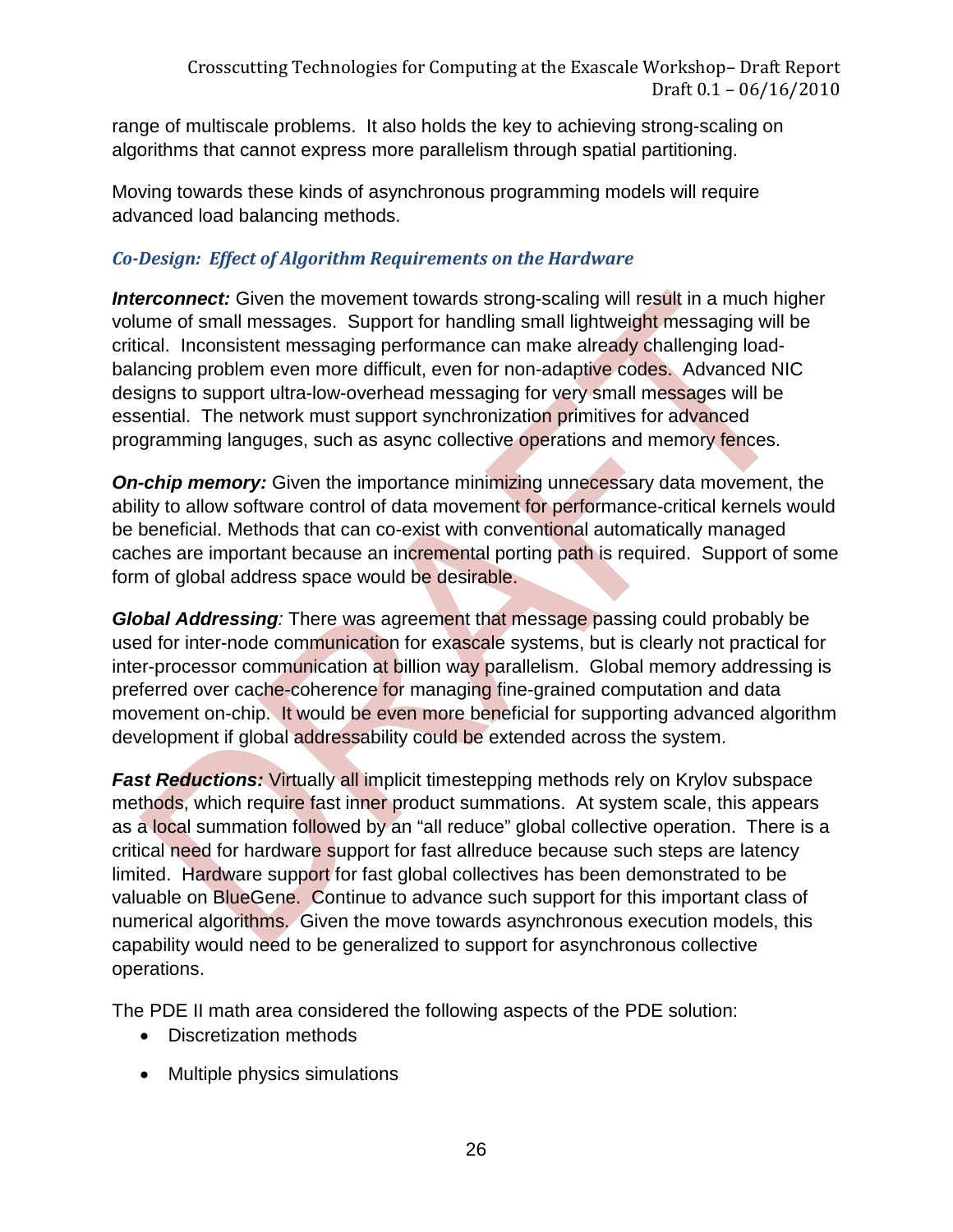- Computational geometry
- Meshing

The value in considering this list of topics is that the entire work flow associated with the PDE solution process, from mesh generation to solution and visualization, can be discussed together. In general, the work flow starts with from a high level problem definition in terms of a set of mathematical equations subject to boundary and initial conditions over some space time domain where the spatial domain often is given in terms of a mathematical definition such as a solid model (computational geometry). From this point a reasonable starting mesh for that space time domain must be constructed. The numerical discretization is constructed from this space time mesh and then solved. The resulting solution is analyzed to determine if the combination of the mesh and its discretization has yielded the desired level of accuracy. In almost all cases, the initial mesh/discretization is not sufficient and must be adapted. From many problem classes of interest the steps of mesh/discretization adaptation, solve and evaluation are repeated many times. We note that the discretization and solution techniques chosen can vary considerably and range from techniques with local support such as finite elements methods to those with global support such as spectral methods. Solution methods can use implicit or explicit solvers, can be focused on single or multiple types of physics, and incorporate one or more scales. The varying characteristics of these different methods will dictate how each will perform on an exascale computer and the type of research that will be required to address the development of new methods to ensure success.

Some key characteristics with respect to typical work flows for PDE solution for exascale size problems are:

- For local methods, the numerical discretization and solution process is computationally dominant and includes the need to support regular communications. Most of these communications are within local neighborhoods, however, there are times when specific global communications are required. In addition, with current methods these global communications require specific synchronizations. (Although there may be opportunities to continue to reduce the synchronizations, their complete elimination is unlikely.) During a discretization/solve step the communication patterns are fixed and work loads can be accurately predicted.
- For more global methods such as spectral techniques, the work is also computationally dominated, but the communication patterns are global in nature (for example, for FFTs) and these methods may not scale well to the exascale as currently implemented. To improve scalability, research is underway on using, for example, real-space methods to create hierarchical approaches that localize these methods.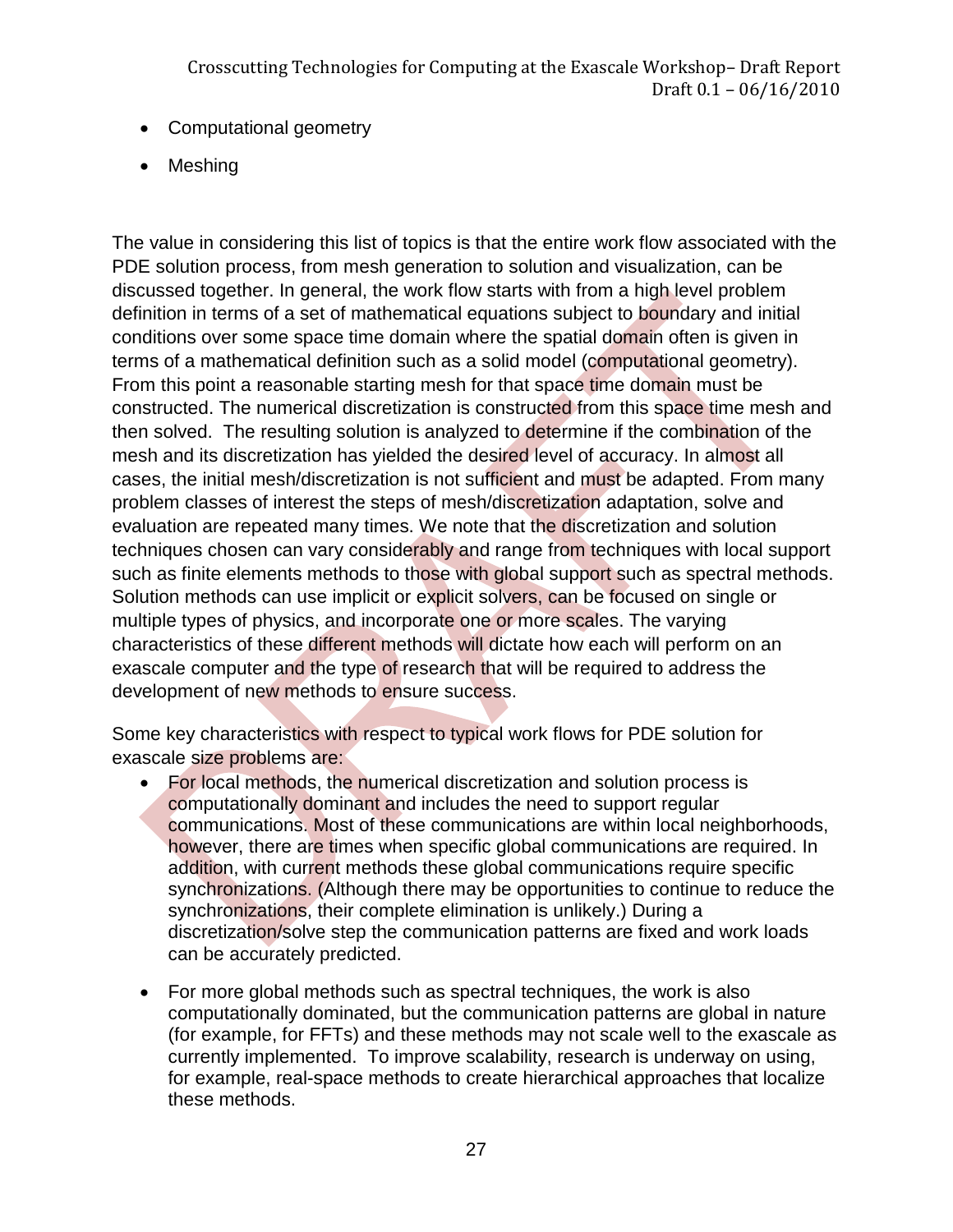- In the case of unstructured mesh generation there are techniques that can automatically create the meshes, given the mathematical definition of the domain. These mesh generation processes are highly irregular and dominated by substantial communications which become increasingly local as the mesh is being formed. In the case of general geometric domains it is not possible to determine tight predictions of local work loads thus making dynamic load balancing critical.
- The mesh adaptation process has many of the same characteristics with the advantage that the existence of the mesh to be adapted provides more localization of the processes. However, it is important to note that although the operations are local, the specifics are not known until operations are attempted, thus causing unpredictable computation loads, communication and memory load patterns. This variability requires both predictive computations and dynamic load balancing to create a well-balanced system for the next discretization solution step.
- For problems with a multiscale or multiphysics nature, these same concerns exist and are augmented by the need to transfer information among simulation components. These communication patterns can take a variety of forms from local on-node transfers of information to substantial many-to-many transfers of information across significant portions of the computational domain.
- Since I/O is, and will continue to be, a dominant cost in the solution process, it is imperative that all of these processes be executed on the exascale computer. The one potential exception to this is initial mesh generation in those cases where it is known that a very coarse initial mesh can be used so that the initial input is "small".
- One means to reduce the amount of simulation data stored and to make simulations more effective is support of in situ visualization and feed back control to change simulation conditions (boundary conditions, geometry, etc.) as simulations proceed. Such capabilities require the ability interact with connected visualization systems to effectively extract and communicate appropriate data and control.

These are but a few key aspects of the solution of the PDEs on exascale computers that are likely to affect performance; a more exhaustive list can be determined through discussions with a broad range of scientists exploring a multitude of different solution approaches.

As a side note, we would like to point out that members of the PDE II group have been successful in getting key portions of this work flow for local, finite-element based methods on unstructured meshes running on current massively parallel computers. In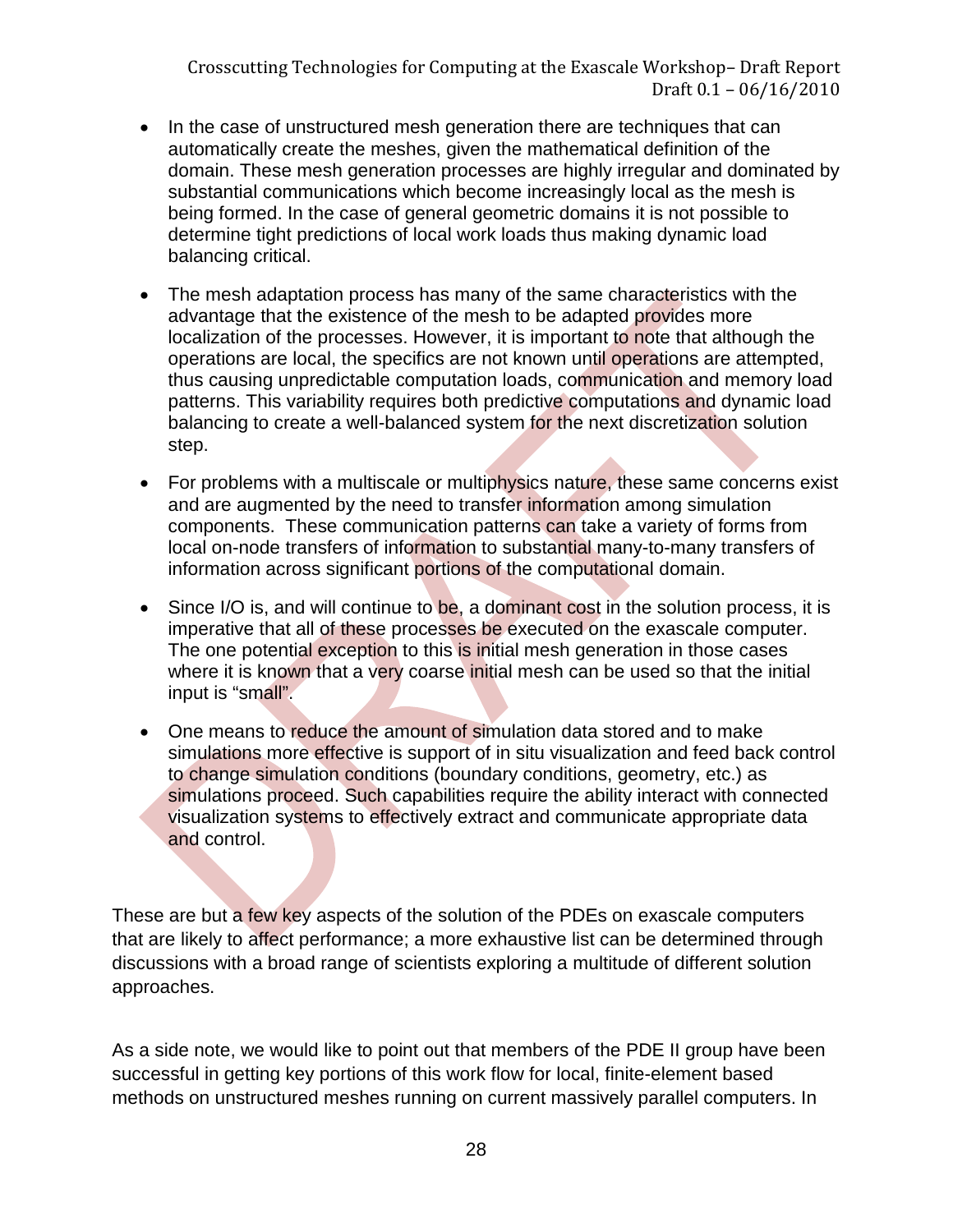particular, they have demonstrated the ability to discretize and solve, using implicit methods, problems with excellent strong scaling to 288K cores. They have also executed key aspects of unstructured mesh adaptation on 32K cores.

Given this work flow, it is clear that the automated adaptive solution of PDEs on exascale machines will tax all aspects to the exascale system's computation and communication fabric and that our key concern with respect to the hardware is what constitutes a good balanced system.

## *PDE Applications R&D*

Clearly there are many developments that will need to be done by PDE application developers to effectively use exascale machines. Note that it is easy to say applied mathematicians need to be disruptive and define new methods/algorithms for exascale machines. However, there is an unknown degree of risk with respect to determining successful methods. Some of the areas of research and development identified include:

- Newton-Krylov methods Can we use techniques with FAS methods that better respect hard limitations on memory?
- Data layout and multi-precision algorithms for reducing cost of accessing memory. How do such methods affect convergence and other numerical properties?
- Development of methods to effectively increase the resiliency of exascale simulations including effective local check pointing, algorithms to effectively recover for detected errors, and algorithms that use available computation resources to help determine when errors have occurred in critical code segments.
- Can map reduce transaction computing be used to increase the resiliency of PDE simulations in an effective manner on exascale computers.
- More scalable spectral methods that use FFTs. Are 2, 3 or more level hierarchical methods possible; are more local algorithms (real space algorithms to split the system)?
- Mesh generation on exascale machines not likely to scale fully, but must be done "effectively" on the machine to avoid I/O costs.
- Parallel in time; some work exists to extend the range of applicability of existing techniques. Research to date indicates that unless substantially more memory is used, the amount of time parallelism possible is quite limited.
- Loosely coupling current parallel methods by developing interface conditions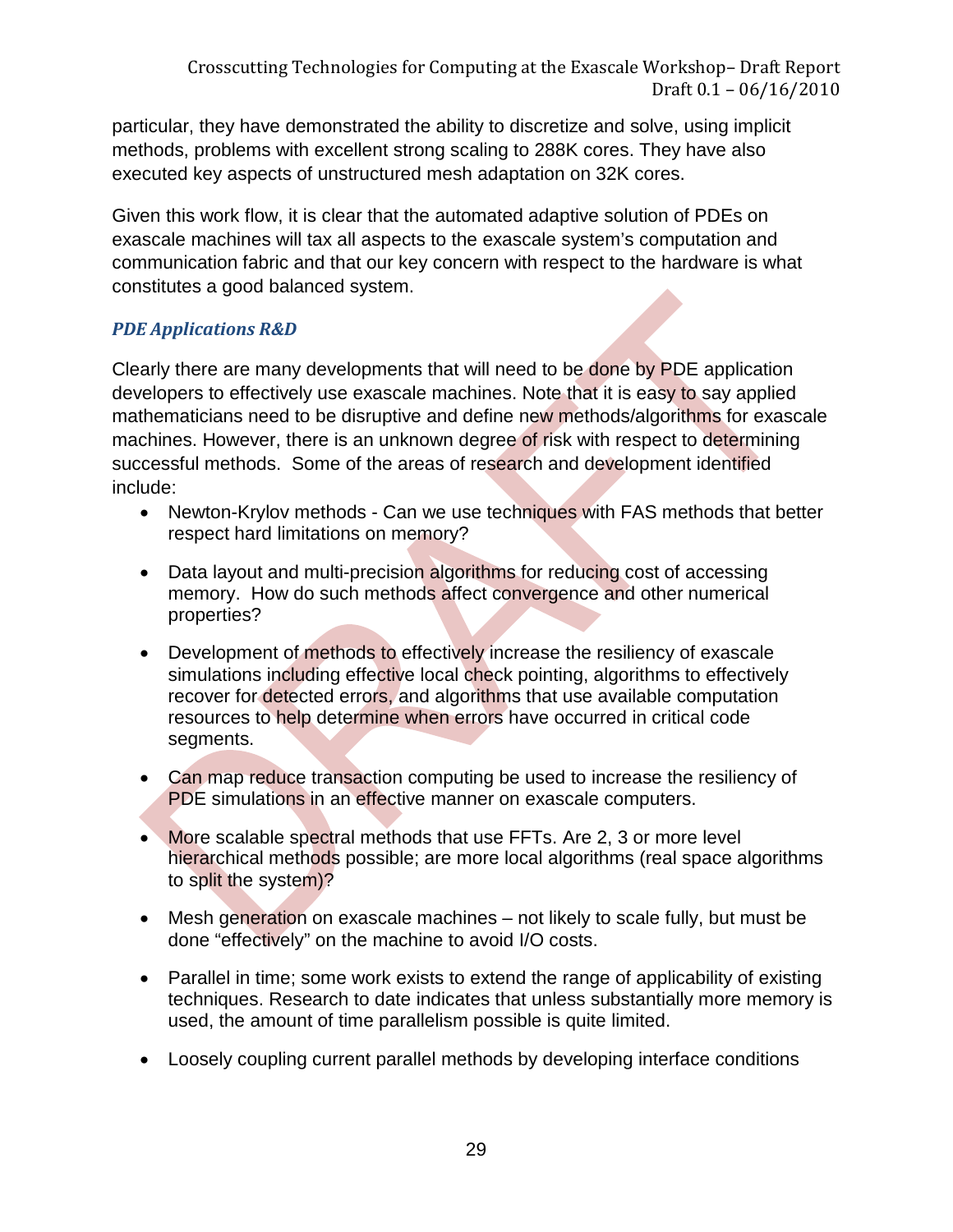- Taking advantage of extra flops for useful work (e.g. for resilience computations or re-compute tables rather than accessing from memory)
- More effective parallel implementations of multiphysics problems that look carefully at the best execution of node level multiphysics operations.
- Fast dynamic load balancing algorithms for dealing with operations that are local to neighborhoods and do not involve substantial computation or date exchange.
- Dynamic load balancing methods to deal with multilevel adaptive computations such as multiscale methods both concurrent methods and hierarchic methods (including subgrid models).
- Consideration of the most scalable discretization methods to deal with the increased levels of parallelism required with specific consideration of the node level parallelism.
- Development of the methods needed to support the execution of in situ visualization that will include effective visualization extractions and data reduction in going from the exascale machine to the visualization nodes to the display system.
- There is a need to recognize the legacy investments that have already been made to get to petascale. Many of them will be part of getting to effective simulations on exascale machines.

## *Interplay of Machine Characteristics with PDE methods and workflows:*

The machine characteristics that are most critical in the solution of PDEs are a function of the simulation workflow.

During the discretization/solution process the node characteristics of interest are:

- Effective use of the heterogeneous computing units (CPU's and GPU's) and their interactions to gain a high degree of parallelism is critical.
- Effectively accounting for the memory hierarchy and access will be important to gaining node level performance.
- Some techniques will have difficulties dealing with the memory limitations. Other techniques can effectively scale with the limited memory, but there is a limit to the total size problem that can be solved.
- OS jitter must be essentially non-existent, otherwise scaling will be strongly compromised.
- Some techniques (e.g., spectral methods based on FFTs) place much heavier requirements on inter-node communications with currently know techniques.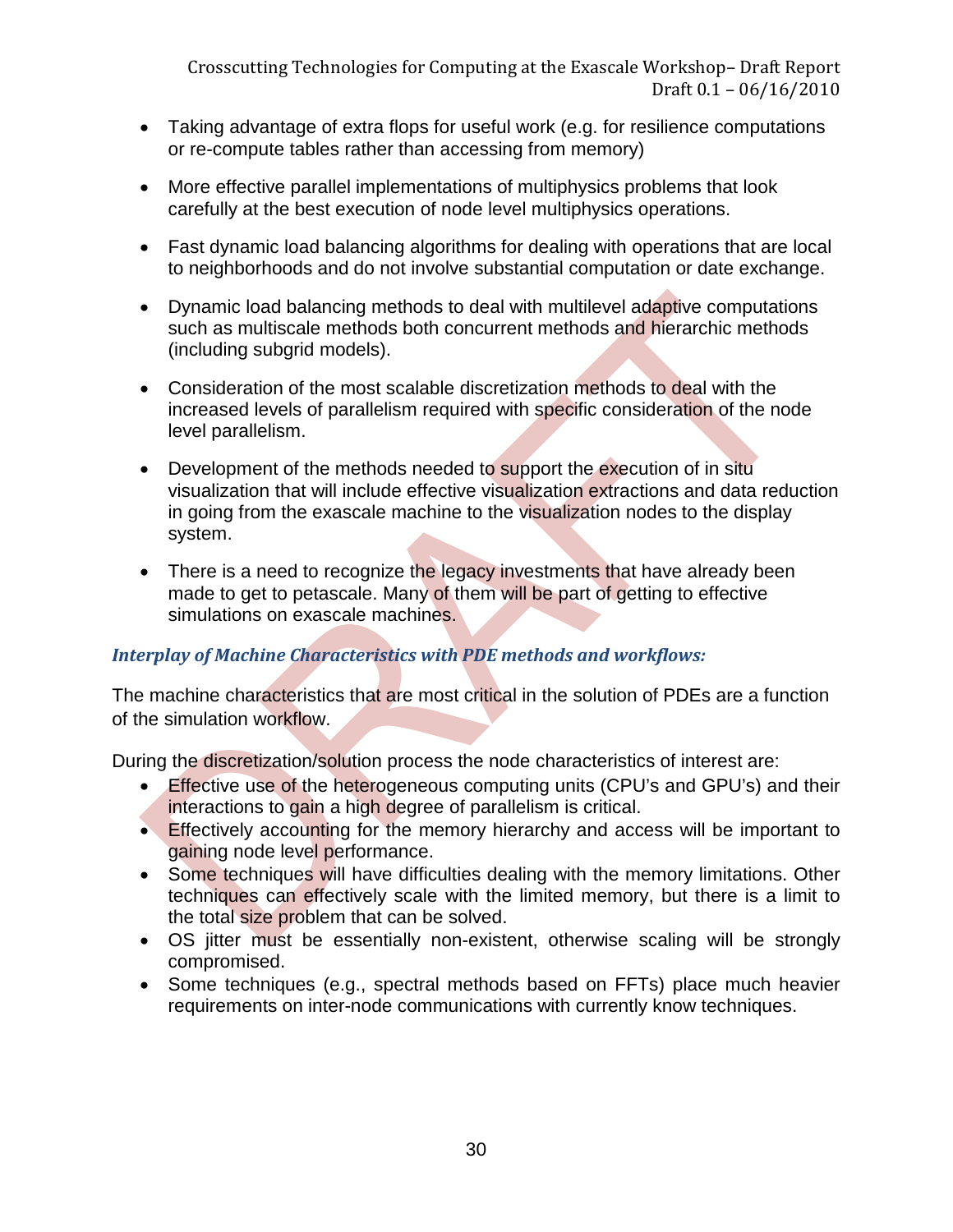Although heavily dominated by local calculations the discretization/solution process does require neighbor communications and at least limited global synchronized communications.

The mesh generation and mesh adaptation processes, particularly for unstructured meshes, are unlikely to be able to take effective advantage of GPU's as they are currently designed. Thus it is currently assumed that most unstructured mesh generations and adaptation processes will be executed on node level CPU's. Since the level of computation required for these steps is typically "small" with respect to the solution process, this may well be acceptable of these steps can be executed with sufficient system level scalability and node level performance. Of critical importance to these steps in the process is the ability to effectively control the communications, particularly node to node communications. The communications required are irregular and dominated by small messages. The communications are to neighbors, however, the neighborhoods can evolve as the mesh is generated/adapted. Also of importance to node level performance and system level scalability of these steps is the need to support fast dynamic load balancing to account for the fact that the inability to accurately predict local work loads for meshing operations leads to load imbalance.

Initial experience on current near petascale indicates that key mesh adaptation steps can done on massively parallel computers and not become the dominant step. More research and development is needed to determine how effectively all mesh adaptation steps, and the more complex mesh generations processes will be able to be executed on these and larger machines.

Past simple checkpointing techniques, which are not going to be effective on exascale machines, the requirement that applications deal with fault tolerance is new to the PDE applications developers. For application developers to begin to consider inclusion of fault tolerant techniques, methods must be developed to inform the application that an error has occurred - including some information on what type of error along with where and when it occurred. The implications of providing the needed information influence all aspects including the hardware, systems software, and application.

# *Co-Design Opportunities for PDE methods and workflows*

Working on quantification of the parameters that define a balanced exascale computer for various classes of PDE methods and workflows is a key opportunity for co-design. At the heart of the co-design iterations will be examining possible trade-offs and alternatives such as:

• Can the applications use specific redundant calculations to help trap various faults? What aspects of the node architecture can be used to support these redundant computations?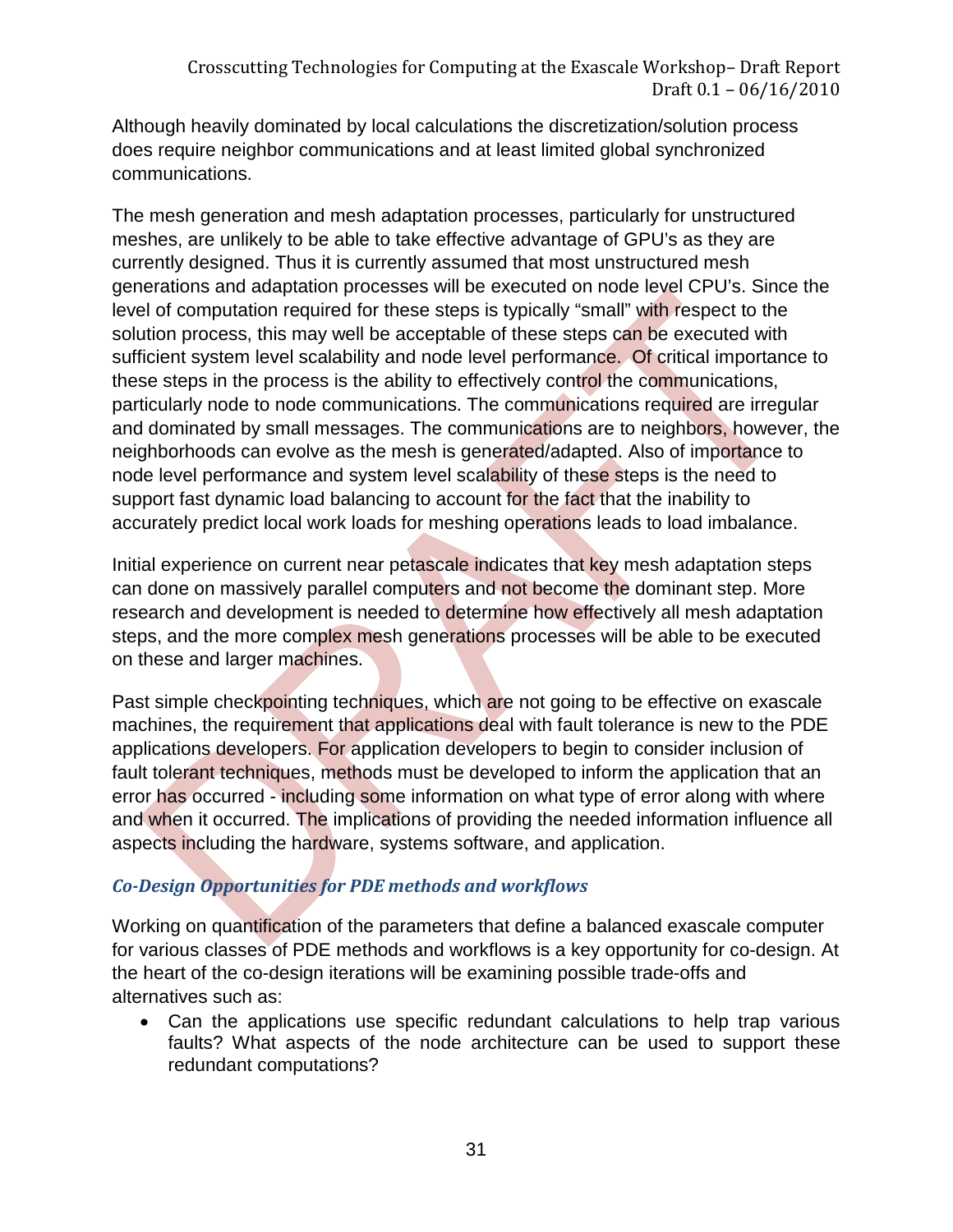- How do applications maximize more "neighborhood" communications and reduce global communications and synchronizations including understanding possible increases in computation and/or memory required?
- Understanding key characteristics of PDE solution algorithms (for example, some algorithms require variable node-to-node communications that are dominated by small messages) gives hardware developers the opportunity to effectively support those needs. Obvious examples include use of local neighborhood information to support effective communications, low latency modes for small messages, etc.
- Understanding which information and how much must be check pointed is critical information for the hardware designers to know in developing and optimizing the best methods to support check pointing.
- Fast dynamic load balancing, potentially both intra-node and inter-node, for operations requiring moving limited amounts of work and data within neighborhoods. For example the need to move small numbers of elements between neighboring mesh parts to supports a mesh adaptation operation.
- Consideration of methods to move data and modify tasks as needed to support *in situ* visualization and/or simulation steering.

To support experimentation and evaluation of the possible hardware configurations, it is absolutely critical that simulation tools that emulate node architectures become available to the developers of applications in the very near term. In return, the application developers must provide component operations and mini-application implementations to test system simulations. Examples of basic component tests for PDEs include:

- Sparse matrix vector multiply and dot product (global and node level matrices).
- Interactions between CPUs and GPUs for optimizing on node parallelism and performance for various operations.
- Migration of data for AMR performance of iterators across levels (e.g., on core vs on node vs off node).
- Operations that can compare data interleave verse blocked data operations.
- Operations, like selected mesh adaptation functions, to test the effectiveness of the neighborhood communications and fact neighborhood dynamic load balancing.

A key goal of the mini-applications is to ensure they have features of the entire workflow that must be supported by the application.

## **Applied Math Challenges in Mission-Driven Data Analysis and Visualization**

Data analysis and visualization are playing an ever-more-prominent role in the set of tools necessary for the mission of the application areas that drive the exascale initiative.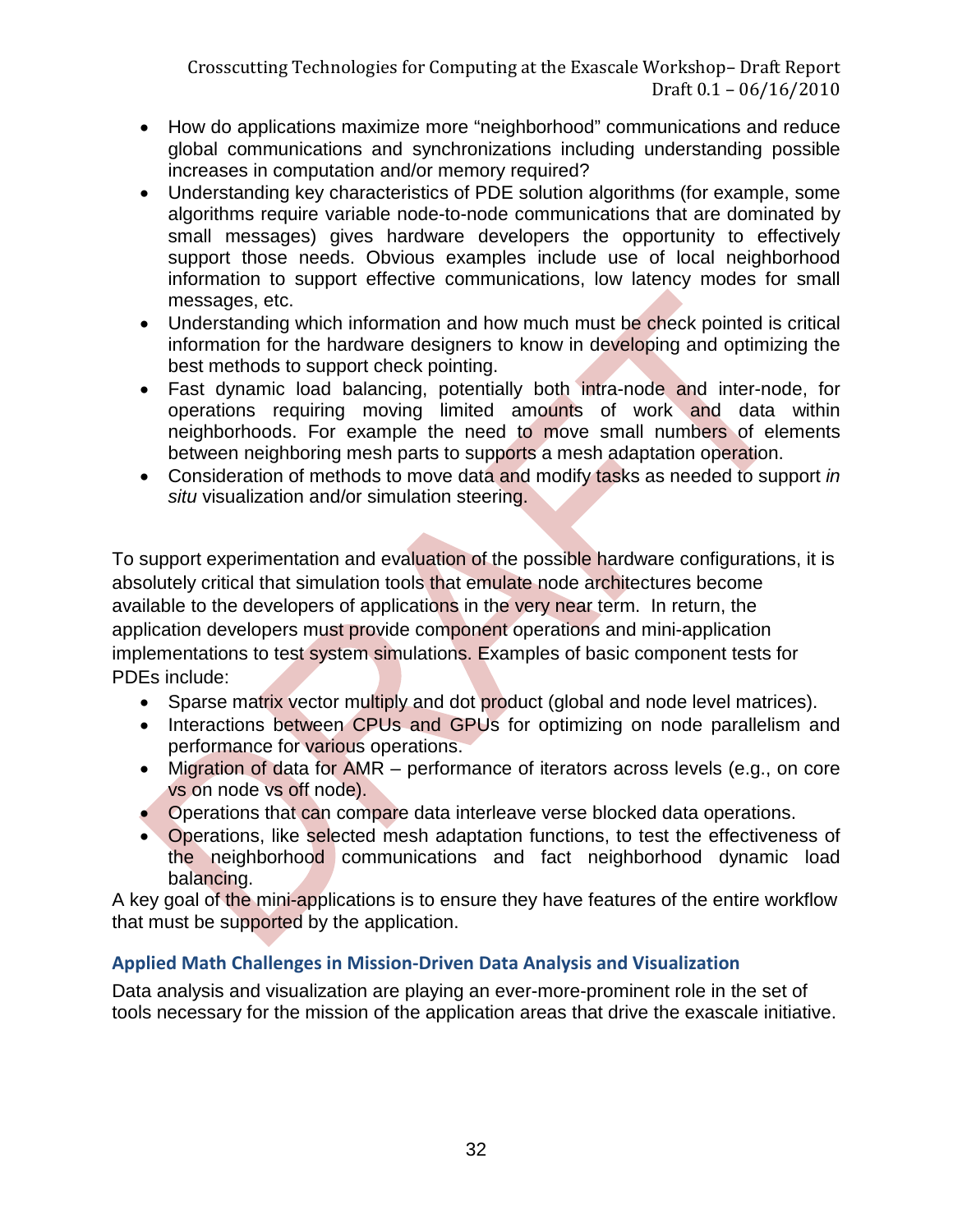#### *Data analysis and visualization technologies needs identified in previous extreme scale reports.*

The *High Energy Physics Report* has identified extremely large data sets that will require end-to-end solutions for data management, analysis, and visualization, and the management and automation of the workflows associated with the overall simulation execution. Indeed, the size of data is expected to grow by 6 orders of magnitude or more for extreme-scale problems. To deal with such data complexity, data analysis and visualization in situ seem to be some of the more promising avenues to the report authors. For discovery in such large data sets, visualization is essential, the HEP community requires the development of exploratory algorithms to examine the entire physical domain and display some of the interesting region from the large dataset. In addition, a major bottleneck is presented by the unfavorable scalability characteristics of current analysis algorithms. Higher order correlations scale naively as N<sup>ok</sup> where k is the order of the correlation function. For current data sets, 3-point statistics (k-3) have been measured on 50-100,000 sources in 10,000 CPU hours (to estimate the covariance of these measures requires multiple realizations of these or simulated data sets).

The *Climate Science at the Extreme Scales* Report also identifies the need for performing certain analysis tasks near to the data, such as monthly means or other summarization operations. The availability of spatio-temporal data of unprecedented frequency and resolution on climate time scales which will result in analysis problems of scales never before tried for which the availability of appropriate techniques is unclear. Similar frequency and resolution density has also been identified in the *Nuclear Energy Systems at the Extreme Scale Report.*

*The Fusion Energy Sciences at Extreme Scale Letter Report* estimates that, based on mean-time-between-failure concerns when running on a million cores, these fusion energy codes will need to output 2 gigabytes/second per core or 2 petabytes/second of checkpoint data every 10 minutes. This amounts to an unprecedented input/output rate of 3.5 terabytes/second. This raises very important analysis and systems software issues. Managing large-scale input/output volume and data movement and optimize input/output performance automatically based on hardware characteristics are important endeavors. Real-time monitoring of simulations and run-time metadata generation are essential to efficient use of exascale architecture for fusion energy science needs. Workflow needs to be scaled and must support summarization of results in real time, and/or permit the monitoring software to automatically manage simulations that do not progress correctly. In addition, the issue of novel data formats that support advanced operations was clearly identified, with a particular emphasis on experiment-simulation data comparison. Experimental data are expected to grow to terabyte sizes, and therefore robust synthetic diagnostic tools need to be developed that are cross-platform scalable and based on forthcoming community standard data formats. Finally, the fusion community has identified important bottlenecks in the current practice of data analysis and the visualization. Important issues are the detection and tracking of areas of interest— such as coherent structures and fronts—when they are likely to be spread across many processors and techniques to process the data to reduce overall size before these data are output by the simulation. Even after this reduction, the volume of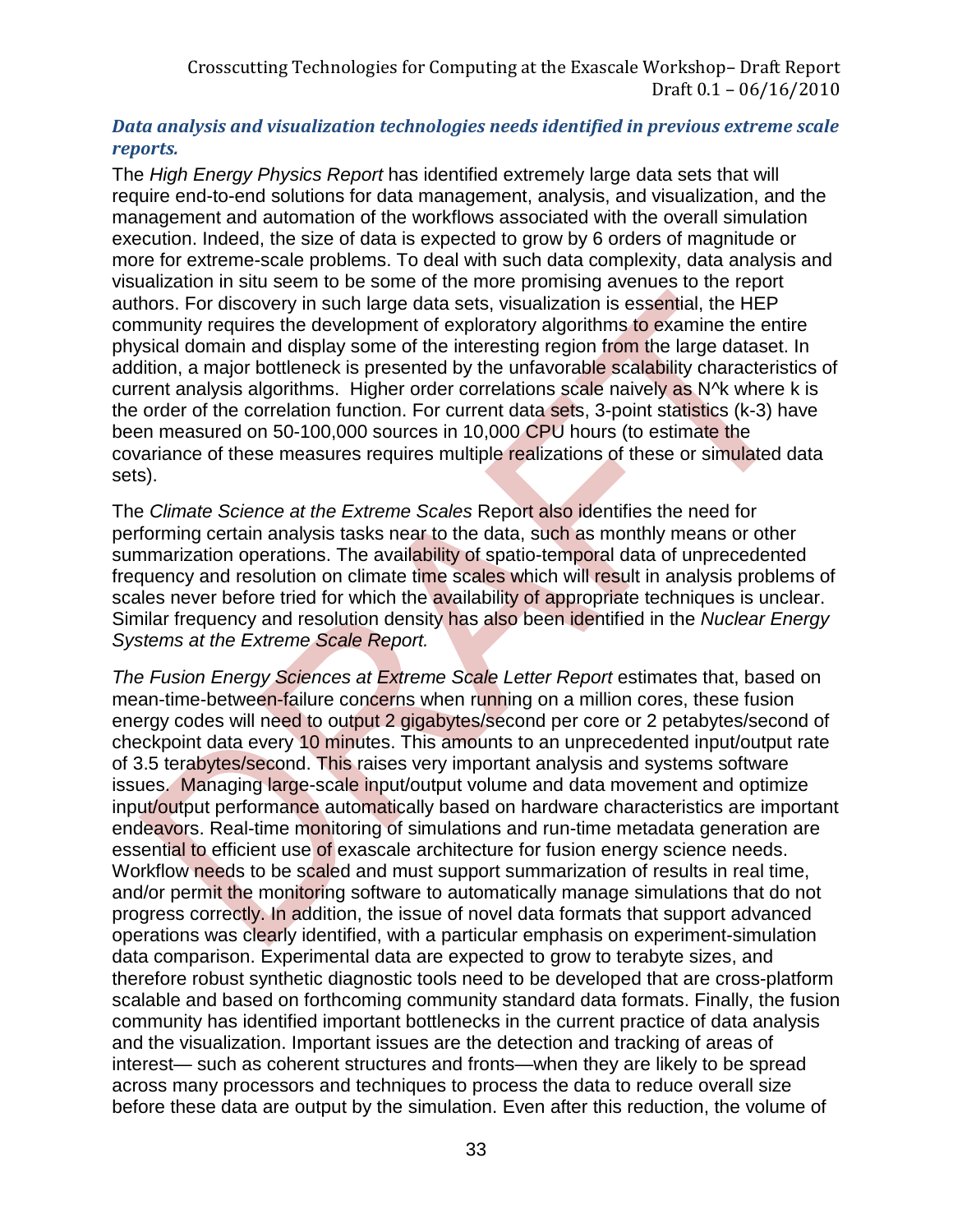data left can be enormous, so an open question is the one of reduction and mapping of terabytes or petabytes of data into meaningful visualization.

## *Challenges in Data Analysis and Visualization*

General issues that are facing data analysis now will only be more stringent at extreme scales. We are still in need of identifying, adapting, and developing techniques for

- accommodating large-scale, heterogeneous, high-dimensional data while avoiding the complexities posed by the curse of dimensionality;
- performing data and dimension reduction to extract pertinent subsets, features of interest, or low-dimensional patterns;
- analyzing and understanding uncertainty, especially in the face of messy and incomplete data.
- near real-time identification of anomalies in streaming and evolving data**.** This is needed in order to detect and respond to phenomena that are either shortlived (e.g., supernova onset) or urgent (e.g., power grid disruptions).

In turn, this generates new conceptual and mathematical challenges. One of the fundamental new challenges for data analysis at the extreme scale is the development of algorithms that need a single pass through the data, and/or are able to handle distributed data in situ. Ideally, such algorithms should incur a minimum loss of information. In the case of nonstationary spatio-temporal data of high frequency and resolution it is not known what are the suitable correlation functions to be used for statistical representation. Finally, the analysis of such data sets will pose computational challenges that may be flop-count limited and for which new scalable approaches need to be developed. They include optimization methods for regression or max likelihood analysis and improved sampling methods, such as adaptive sampling.

# *Hardware codesign opportunities resulting from data analysis and visualization requirements*

This session considered how hardware architecture could be modified to better support data analysis and visualization requirements, and how the data analysis and visualization system implementations could be reformulated to better fit within known hardware constraints of Exascale computing platforms.

There are very few degrees of freedom available to us to substantially change the balance of a system architecture to make it more favorable for I/O or memory intensive applications. For example, given the memory and I/O bandwidth is primarily power limited, were we to give up **ALL** of the FLOPs in the system to get better memory or I/O bandwidth balance, we could afford to increase the memory bandwidth by at most 20%. Given memory capacity is cost-limited, in order to get a memory capacity that is at party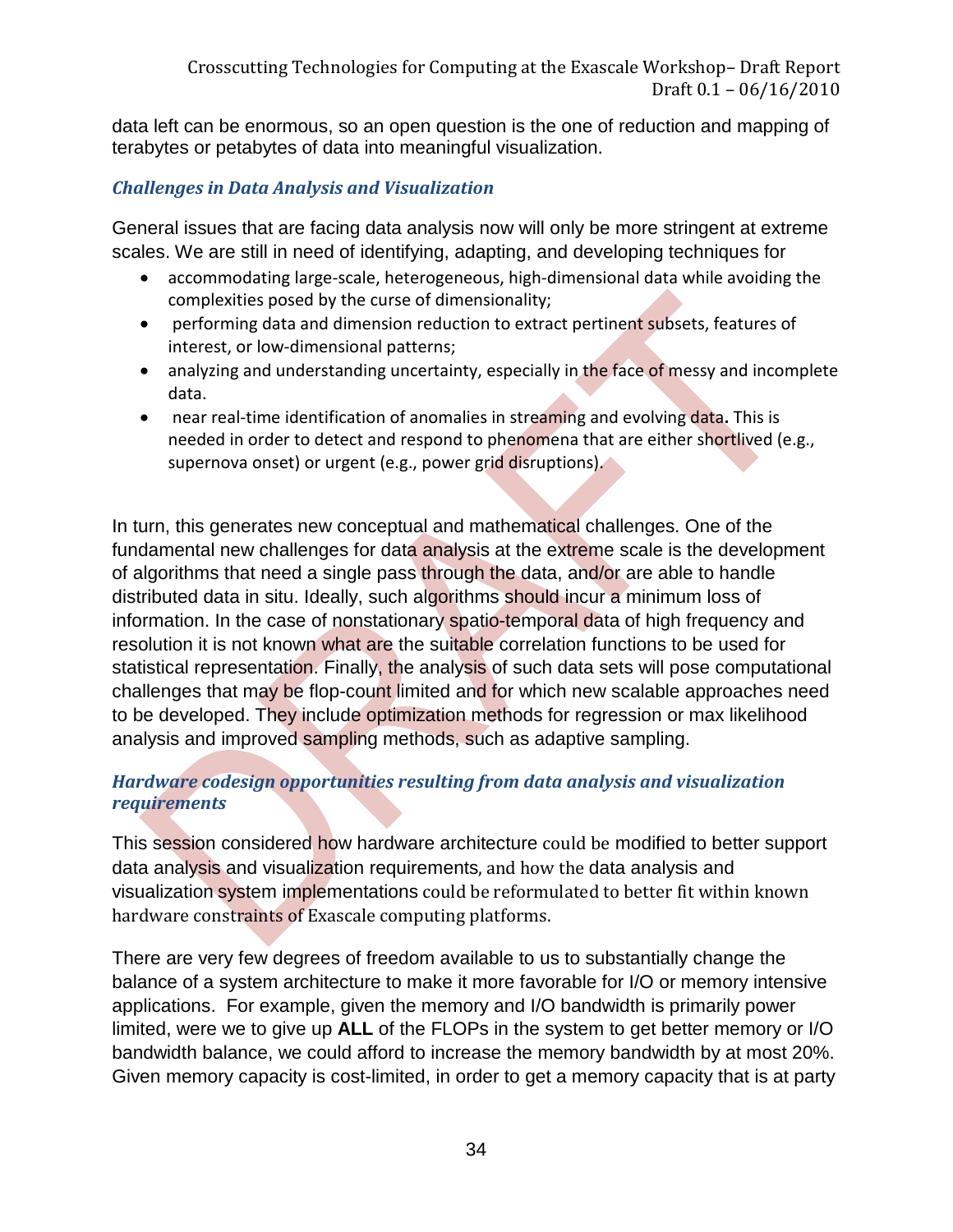with HPC system would be approximately \$100M. Creating a system with 10% of the memory capacity of the Exascale system would dominate the budget for said system.

Given the narrow parameter space for affecting the technology parameters that affect system balance, the primary opportunity for hardware/software co-design lies in optimization around architectural features (the organization of the system as opposed to modifying the speeds and feeds of memory and I/O subsystems). Therefore, we considered how system architecture could be changed in the following areas.

*Storage locality:* Currently, most I/O subsystems on systems consist of large shared filesystems such as Lustre and GPFS. However, the power considerations of future systems favor highly localized I/O bandwidth. So it is desirable for future HPC systems to offer more node-local storage. We considered what applications could take advantage of node-local storage, and how one could make more effective use of such storage. We also considered how to support off-system I/O to a dedicated "analysis" machine" or to tape/archival storage

*System configurations:* There were a three different system configurations discussed,

1) a separate data intensive computing system that was custom-built around the requirements of visualization and analysis applications

2) In-situ computing, where the exascale computing platform is also used to handle all visualization and analysis tasks

3) heterogeneous in-situ where a subset of nodes are organized differently to act as I/O servers and embedded data analysis engines.

## Co-Design Considerations: Hardware Constraints

This describes what kind of hardware architectural support could be targeted at the requirements of visualization, analysis and I/O intensive computing.

It is clear that there is limited opportunity to trade computational capability for more bandwidth in a power-constrained architecture. The primary design optimization will be to reorganize the storage hierarchy to minimize data movement. Shared (limited bandwidth) and off-system (getting to archival and/or dedicated analysis system) I/O will be increasingly challenging to support given the power consumption of scaling I/O bandwidth is proportional to both bandwidth and length of the wires that connect to the I/O subsystem. Even the protocols for ensuring consistent state across a shared filesystem (demanded by POSIX semantics) will be difficult to scale.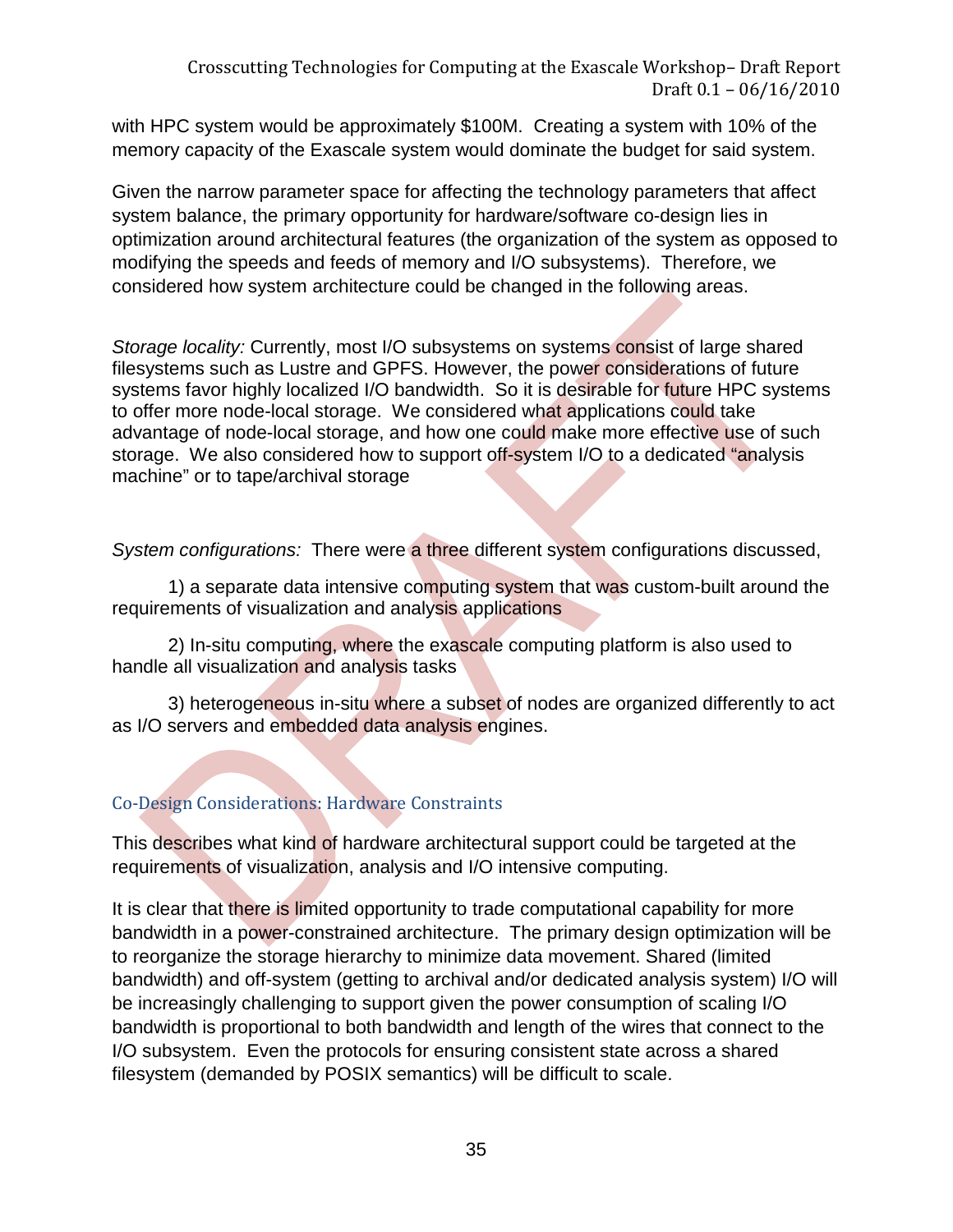Future system designs can incorporate more node local (NVRAM) memory to supplement apparent localized I/O bandwidth and to supplement the otherwise limited DRAM capacity on each node. Hardware software co-design should consider how to reorganize our data analysis algorithms to accommodate this

Hardware developers and analysis experts must work together to determine can we reorganize. What is **not** amenable to hierarchical organization (and why)?

# Co-Design Opportunities: Designing Hardware to Better Support Algorithms

We consider that dedicating 10% of the overall procurement cost to data/analysis systems has a track record as reasonable percentage of full machine configuration cost. According to Hardware Marketplace.com, the US computer market in 2003 was US \$136B and visualization market was \$20B. This suggests a rough estimate for the size of an analysis machine, which dictates cost (\$20M)

So we consider: What can we do better for analysis and visualization using \$20M than simply reusing the same machine that is used for computing?

- Because of memory issues global addressability is an absolute requirement.
- Perhaps more nonvolatile memory (but cost differential is problematic).
- Dedicated small-message (global reduction) is even MORE important for data analysis algorithms than for mainstream compute algorithms.
- Reduced precision is very common for data analysis applications. However, we cannot give up double precision: computing summary statistics may make it more of a requirement for double (and ill-conditioned matrices).

•

*Global Addressing vs. Cache-Coherent SMPs:* Large Cache-coherent Shared memory multiprocessors are the staple of many modern visualization systems. However, in the future, it will be increasingly difficult to scale up cache-coherence approaches – even within a single chip – as we moved towards chips with thousands of processors on board.

There is a lot of code base written in OpenMP or Pthreads. Without cache-coherence there is concern about movement to a new model. PGAS models are here today, but will require further exploration to determine if they are sufficient. PGAS languages are currently poorly understood and under-utilized by the analysis community. PGAS languages are also is very weak in terms of parallel I/O support).

Hardware architects consider it very feasible to support global addressability within massively parallel chips and even across the machine, but require guidance from the community regarding the details of how this would work. One member of the analysis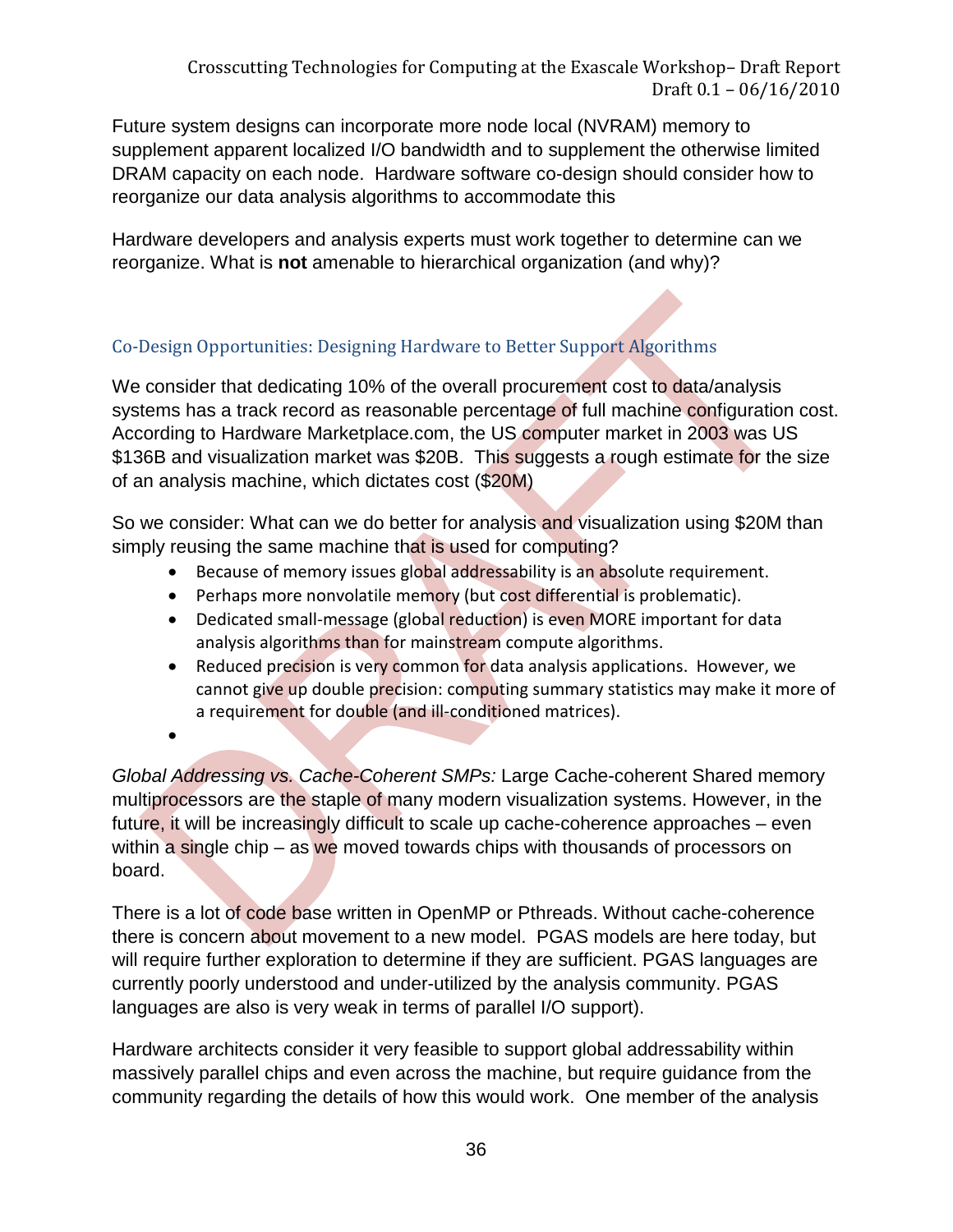community said explicitly "I don't want cache coherence!" (seconded by a colleague who said "I liked E-registers better. Cache coherence muddied the waters.") So there is a lot of opportunity for interaction between algorithm designers and hardware designers to specify the requirements for a globally addressable non-cache coherent system.

For example streamlines particle advection requires global addressing support and also I/O capacity to support time-dependent data analysis. Perhaps have globally addressable memory to support visualization techniques with particle advection.

However, we would need to rewrite algorithms for global addressing. The conclusion was that global addressing would be very useful and desirable for analysis, but requires hardware support.

*Localizing I/O Bandwidth:* I/O bandwidth is huge concern. There was general understanding that physical constraints greatly limit the headroom for increasing I/O bandwidth. One approach is to move towards node-local NVRAM for localized checkpointing, but also for highly-localized bandwidth for analysis I/O. However, there is a huge software gap for NVRAM. It will require a lot of close interaction between the node designers and analysis algorithm designers and system software architects to come up with a more optimal solution.

*I/O Capacity:* Data analysis really needs more memory per node, for example, to support analysis of time-dependent phenomena. However, we know that it cannot be supplied by DRAM due to cost and power constraints. Perhaps DRAM could be supplemented by using NVRAM. Again, the organization of millions of disparate NVRAM filesystems creates a daunting challenge both for system software and for general programmability of such systems.

Perhaps node-local NVRAM could be included in the global address space (HPGAS). This would enable global unified visibility for the independent NVRAM filesystems, but enable partitioned use of node-local NVRAM bandwidth that optimizes the costs of local vs. non-local data accesses.

### Co-Design Opportunities: Algorithm Support for Hardware Constraints

Multi-resolution processing algorithms required to conserve memory space and to reduce I/O pressure on machine with constrained I/O. A good way to take advantage of highly hierarchical machine architecture is to have a hierarchical approach to handling multi-resolution data processing.

In-situ and stream processing can reduce I/O load and localize computation.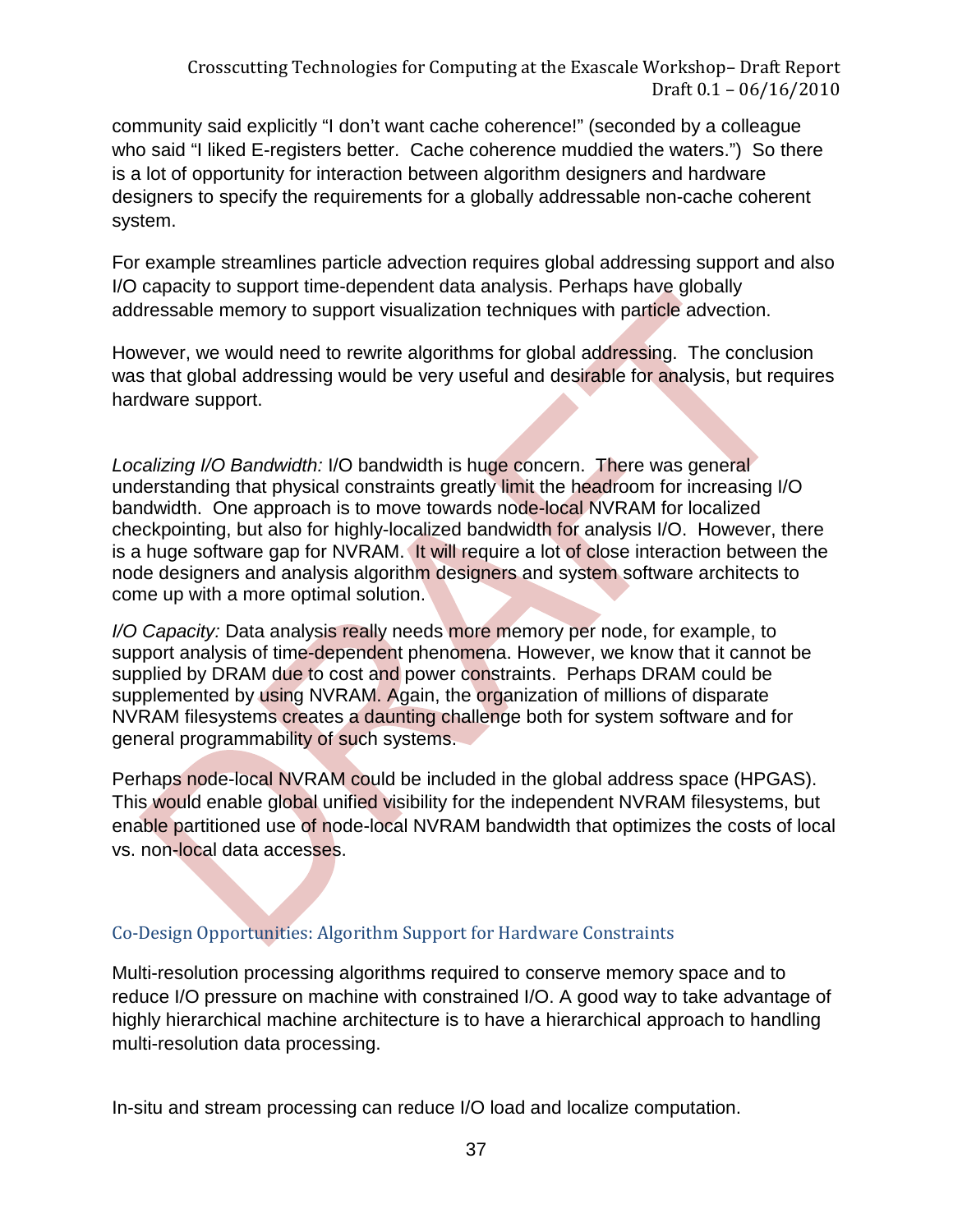Better sampling algorithms will also be on the critical path for more efficiently computing summary statistics or localizing data output to "interesting" events. One example of this is using in-situ analysis processing to leave a trail of metadata to identify "interesting events" to facilitate more efficient secondary analysis. Non-linear optimization can enable substantial data reduction by representing high-dimensional data with fewer coefficients. Other data compression techniques (either algorithm-specific or patternmatching) may play a more prominent role in data reduction because they allow use of prodigiously over-provisioned computing capability to reduce the I/O requirements.

Approximate algorithms may also play an important role in reducing data capacity and bandwidth requirements. An example is the one of a hierarchical approach for three point correlation where you do not perform point-to-point correlation at finest scale. Instead subsample data and then do k-point on lower-resolution to trade computation for data and bandwidth reduction.

Single precision results can be exploited in many data analysis computations.

Node local NVRAM can do more IOPs than a conventional disk. There needs to be more consideration of what kinds of data analysis algorithms can take full advantage of the performance characteristics of NVRAM. For example, out-of-core (OOC) algorithms could be much more effective because they typically suffer from the poor IOPs performance of typical disks. With that barrier removed, many OOC techniques should be re-examined. Node-local NVRAM can be a panacea for lack of DRAM growth if OOC techniques can be sufficiently refined.

#### Other Co-Design Opportunities

*Analysis for Debugging and Tuning:* Could use for processing data for Co-Design. For example, performance counter data collected at each node could benefit from data mining for automating co-design process. It could also change the approach to performance monitoring hooks in hardware could be analysis in-situ. For example, one could automate identification of sources of memory and O(>N) or of O(>N?) algorithm complexity growth (where not expected) by tying performance counter information to debug information that is embedded in the code base. In-situ data anlaysis techniques could also be valuable for anomaly detection (for debug).

There is a huge opportunity for co-design interactions between the debug/performance modeling teams and the data analysis professionals.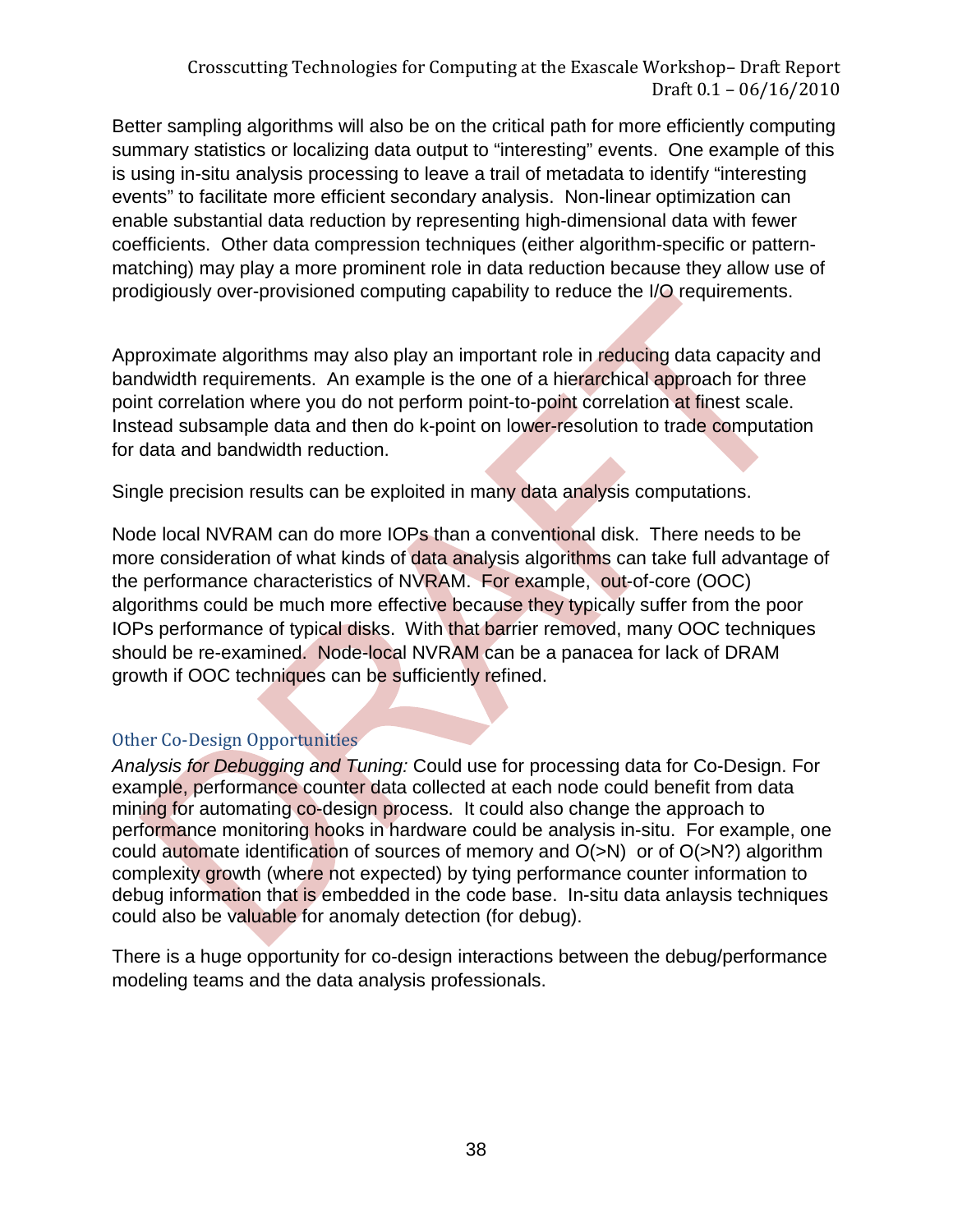## *Operation Modalities (hardware configurations) for Data Analysis*

## In-Situ analysis modality

This modality primarily involves running analysis concurrent with computing application (co-resident on node with the application as it is running). It offers the advantage of minimizing data movement to disk by co-locating the analysis with the application in node memory.

This approach is not the norm today so there is very little software infrastructure. The fact that there are no common data structures shared across application codes makes it difficult to create reusable data analysis algorithms for different in-situ environments. Failure to develop reusable components will result in non-robust analysis, so it is imperative that common data models be developed to facilitate development of any reusable in-situ data analysis software infrastructure.

Given nodes are extremely memory limited, having analysis tasks competing with the simulation for resources may prove to be a challenge. Overcoming these memory limits creates opportunity for developing hierarchical algorithms for data analysis and visualization. Since not all analysis is load balanced, there is a concern that it will interact poorly with application-integrated load-balancing schemes and make a very challenging problem even worse. However, it may lead to new opportunities to create both hardware and software structures to more comprehensively treat and mitigate load balancing issues.

The assumption is that in-situ analysis can reduce the dataflow by allowing rapid in-core summarization of complex data. However, if in-situ doesn't help reduce data flow, then is it advantageous?

### Streaming heterogeneous in-situ analysis modality

This is a slight variation on the homogeneous in-situ approach where an intelligent I/O processor processes bytes as they stream by, much like 'sed' works for stream processing of text data. The advantages of stream processing is that it involves highly localized processing, which can be more energy efficient due to simpler computational elements and minimal data movement, and space efficient since it shares minimal node memory (given its streaming nature). The approach is very much like Netezza's FPGAoptimized query engine where the processing is placed next to or inline with the data storage device.

The advantage is the specialization offers cost and energy efficiency, and it minimizes data movement by operating only on data in the data path. The disadvantage is the restricted programming model. Some approaches include dedicating a subset of hardware on-board, or it can be emulated with multicore by dedicating a subset of cores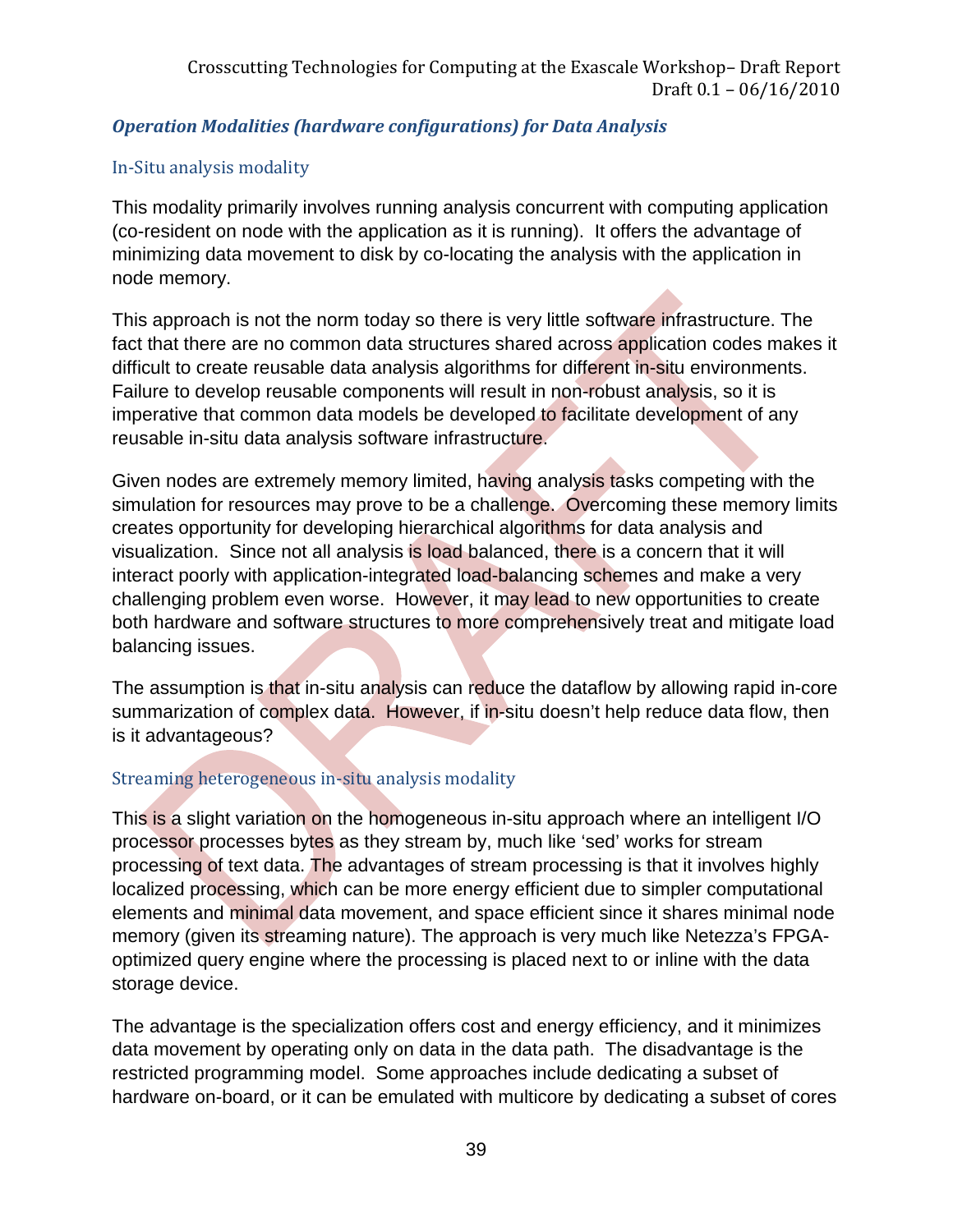to the stream processing functionality. From a programming standpoint, it could take advantage of stackable I/O libraries, such as that demonstrated by the SysV streaming posix interfaces.

An intelligent I/O data path (highly programmable I/O data path) could offer a good approach for summarization of PAPI data for scalable performance monitoring. Anomaly detection in the data stream could act as a kill switch to save resources, or as a trigger mechanism for fine-grained fault resilience/recovery mechanisms. Wu Feng suggests stream processing could also be used to leave cookie crumbs (metadata tags) for interesting events, that can accelerate later secondary data analysis tasks.

#### Heterogeneous in-situ modality

In this case is a variant of homogeneous-in-situ that defines subsets of nodes with differentiated function like the "climate coupler." In this situation data doesn't hit disk, but pays the cost of traversing the system interconnect. It mitigates the problem of analysis tasks crashing the main simulation, or directly competing for scarce node resources by isolating data analysis to a mutually exclusive set of nodes. It also offers the option of creating nodes with an architecture that is differentiated substantially to improve memory capacity and/or offer different capabilities than the compute nodes.

Particular parts of the analysis could be sent through these nodes as a streaming process to reduce or reorganize data before it hits disk. For example, you could program a streaming to filter on the fly to reduce storage requirements. This approach can also support realtime visualization requirements by preventing overload of offsystem network for the path to remote clients. It can also support realtime debugging since it is difficult to debug in existing computing facilities when in batch.

The lack of a common data-model across application domains (even ones that **should** have a common data model) inhibit development of a common, reusable analysis infrastructure.

### Issues with all in-situ modalities

There are a number of limitations to both in-situ approaches. First, there are many cases where the domain decomposition for analysis match the compute domain decomposition (not always matched). For example, many analysis tasks involve tracking features across multiple timesteps or tracking features backwards in time from a specific event. In another example, K-point correlation gets to be a huge problem because it requires a massive amount of global communication.

If you don't know what you are looking for, then integrating analysis with the simulation code may not be of substantial benefit because it eliminates the human cognition from the analysis process. Some data analysis approaches might need data from all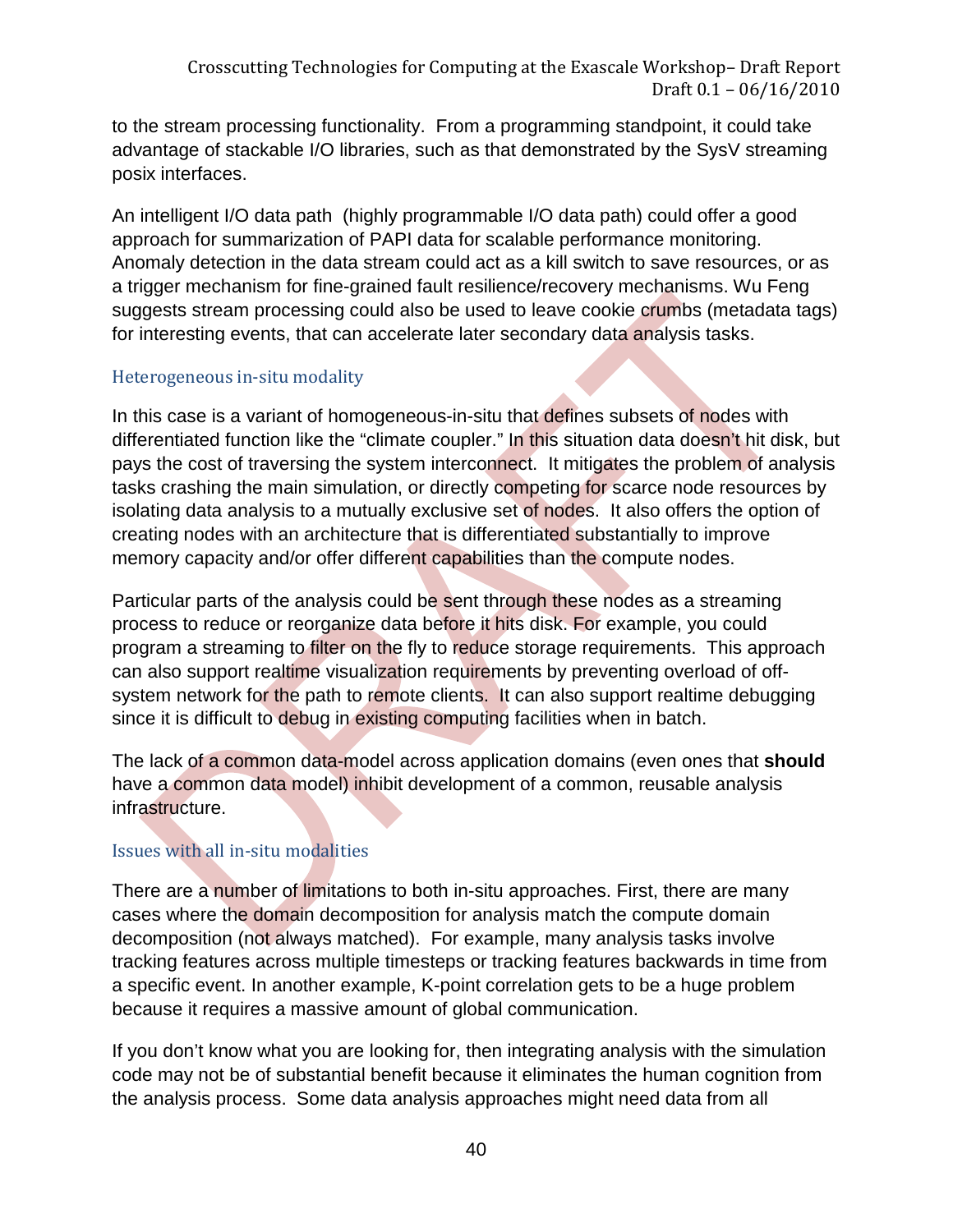timesteps of the simulation. An in-situ approach can't go backwards in time without hitting the disk (which obviates its advantages). Secondary analysis is out of the question for interactive analysis since you cannot hold an expensive resource hostage by scheduling dedicated time for interactive access.

# Using Exascale Platform for Postprocessing Modality

In this approach, the data is stored to disk or some other I/O system and read back into the system memory for a separate analysis/visualization phase (secondary processing). It doesn't benefit from reducing I/O bandwidth requirements, but fits better with wellunderstood approaches to interactive analysis. In terms of the effect of hardware on the nature of analysis algorithms, this approach is more of an extrapolation of existing approaches. As mentioned in the consideration of in-situ analysis paradigms, there is a need to do integrative data analysis across simulations (simulation comparison) that cannot be accomplished with purely in-situ or offline analysis techniques. The postprocessing style of data analysis is also needed to compare sensor data to simulation data.

There is a need to store archival data for provenance concerns. For example, you need to be able to go back if someone disputes your computed data. This is motivated by secondary the fact that the secondary data analysis may reveal features that require rerunning or enhancing the primary analysis. Also, the compute platform is likely the best place to perform post-processing analysis because not everyone will be able to afford an analysis system that is large enough to accommodate the data produced on an exascale system.

The postprocessing would likely need to occur on the same platform that was used to run the exascale simulation codes because cost-effectiveness is a concern. Creation and support of two divergent architectures does not make sense from a design perspective (more work and less sharing of Non-recurring expense of design), and from a cost perspective (less volume reduces cost-efficiencies for manufacture and adds support burden).

If you can only get a fraction of I/O bandwidth from fraction of nodes, you will waste I/O bandwidth. It is unclear if you can use the resource effectively if you have to scale exclusively to aggregate enough I/O capability to support the analysis requirements (seems like a waste of resources).

# Using Dedicated Platform for Post Processing Modality

We discussed the consequences of creating a dedicated resource for analysis and visualization that is distinct from the primary exascale computing platform. We note that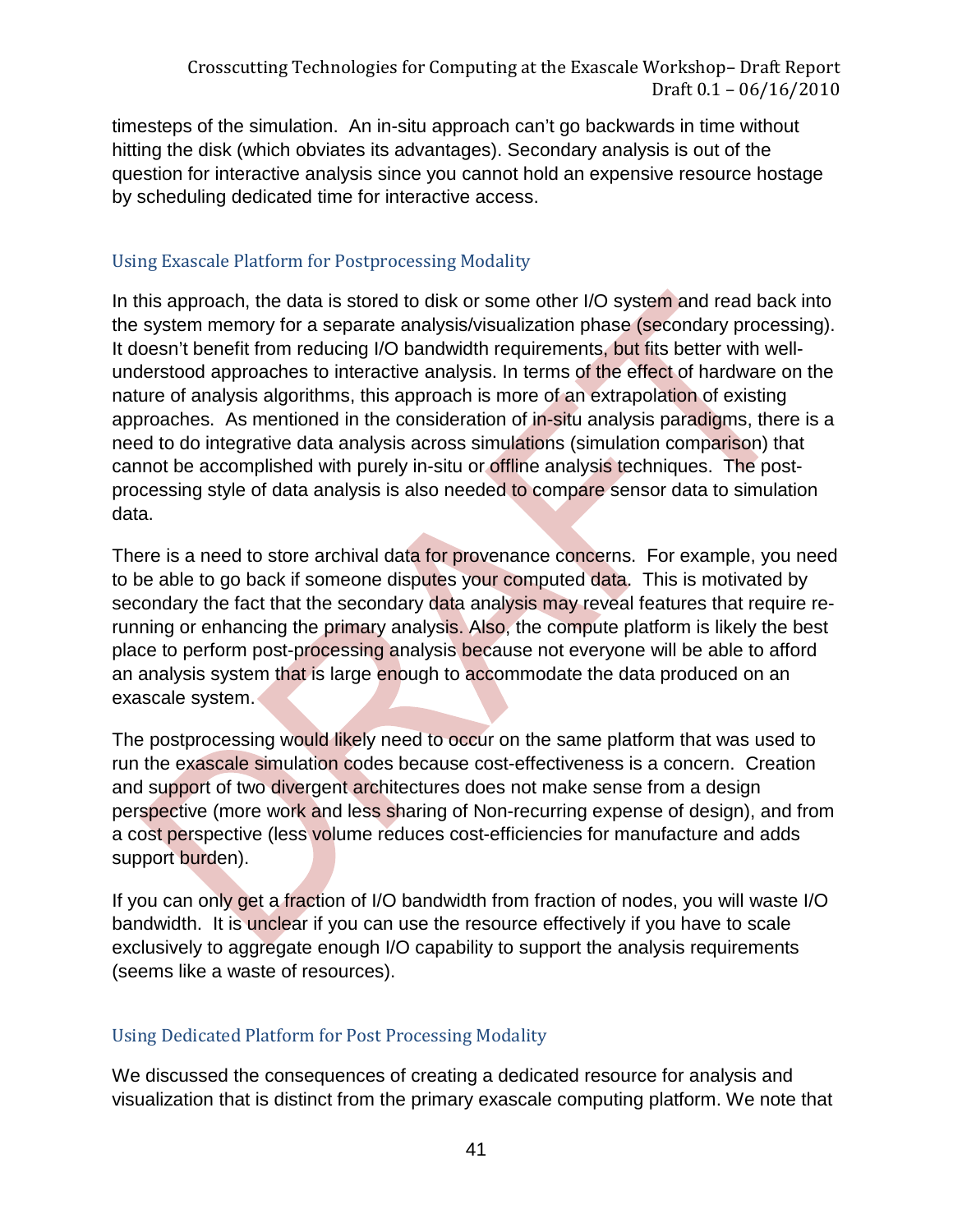most facilities don't have data-intensive systems. Current vis/analysis clusters are more for policy issue (not architectural differentiation). We need to engage in a co-design process to explore what architectural differentiation COULD be done to make a distinct design point for data analysis.

The ASCI program mandated a 10% rule, where 10% of the budget for a high-end computing platform should be dedicated to resources that are devoted to interactive and offline data analysis. This may prove to be budget issue if 10% of the memory on a separate cluster on system that is already memory constrained. The future technology constraints on the cost of memory and energy cost of I/O bandwidth will make it difficult to have substantially different balance from the main platform, but investing in a dedicated subset of the system for interactive analysis will prevent interactive tasks from taking the larger machine "hostage" during periods of analysis.

There is a strong impetus to share expensive resources rather than spread on differentiated systems (except if strong justification… e.g. we cannot do X if we don't have a differently organized system). Also, industry will be concerned about the market size for analysis systems. There is a strong desire to share a common baseline design to get cost efficiencies in hardware development. So it seems unlikely that a dedicated resource would be substantially different than the main platform, but there is a need for defining such a resource to prevent resource allocation policy conflicts.

#### *Other Issues*

There was a general agreement that another meeting of visualization/analysis for exascale may be needed. There were many mismatches of terminology that impeded progress on this meeting.

### *Keeping data*

There was concern that some exascale reports have considered getting rid of interactive analysis or post-processing data analysis modalities, and that we can no longer afford to keep data around from simulations (just recomputed). However, this group felt there was a very strong need to keep data around that cannot be ignored. There is a need to do integrative data analysis across simulations. We need to compare sensor data to simulation data. Data provenance concerns create a critical need to be able to go back if someone disputes your computed data.

Data must be archived motivated by secondary and tertiary data analysis that is motivated by the primary. What is the cost of recomputing (how many joules for a tape vs. recomputing): how about 1% reuse? Storage density of tape will be sufficient, but bandwidth constraints to tape will be energy limited (just as with BW to shared disk). However, the storage performance (and reliability) of mechanical tape subsystems in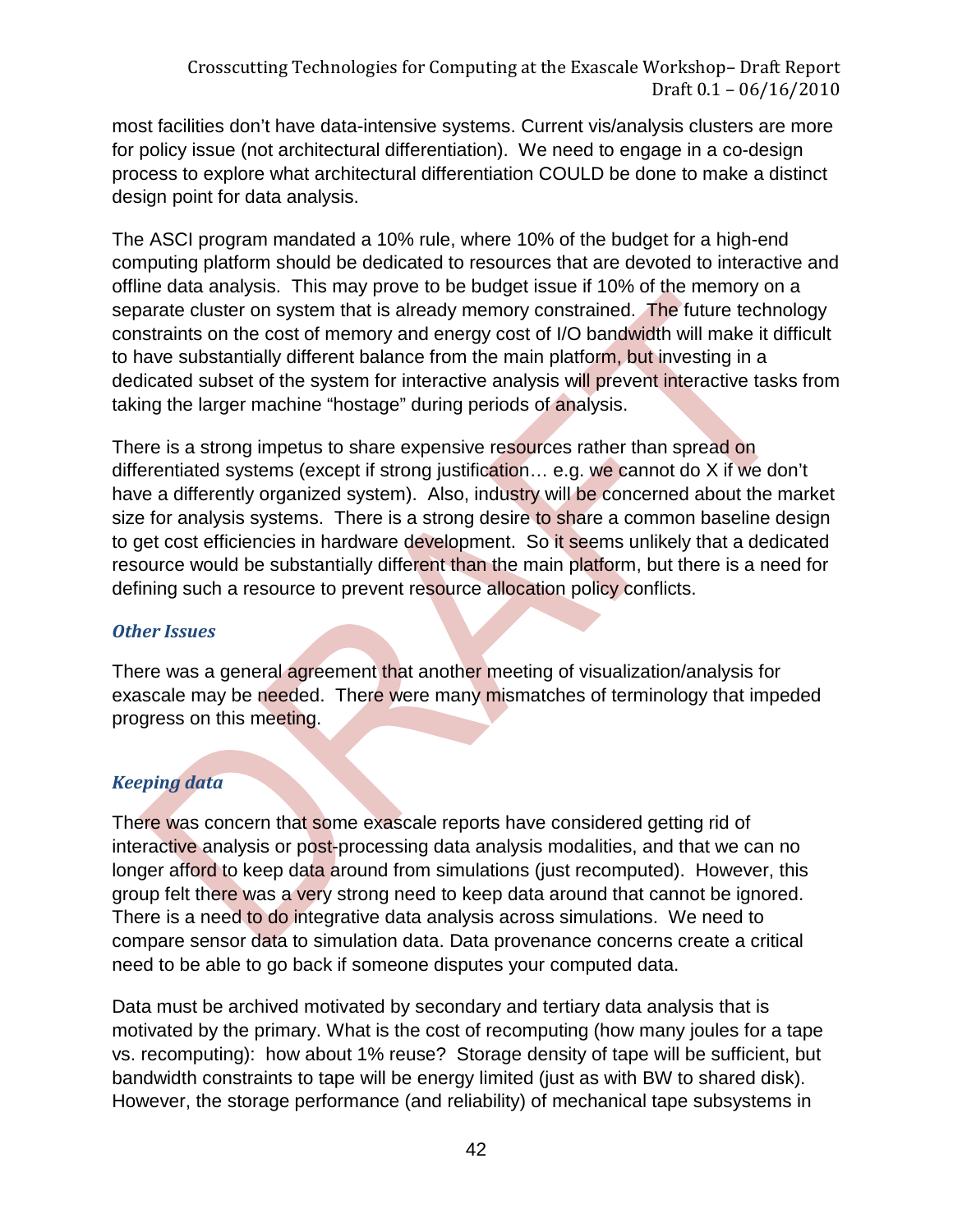the future is uncertain. Regardless, it should be a high priority to ensure that an archival storage is supported as a requirement for future platforms.

## **Uncertainty Quantification/Stochastic Systems**

Uncertainty quantification (UQ) is an essential component of any investigation of the behavior of a complex, multiphysics, multiscale system. The importance of UQ promises to increase dramatically in the exascale computing era because: (1) exascale capability will allow investigations of increasingly complex physical systems that are increasingly inaccessible to physical intuition and experiment; (2) exascale capability will increase the reliance on computational science and engineering to make informed policy and design decisions in situations in which substantial resources are involved; and (3) exascale computing will provide the computational power required to carry out systematic UQ analysis for complex systems. However, UQ is a relatively young field that will require substantial investment in order to meet the demands of its increasingly central role.

A key observation is that analyzing and predicting the behavior of complex systems depends on a fusion of data (experimental, observational) and modeling (physics, computation), because of limitations, e.g.,

- Experiments are expensive, observations are limited
- Models present only a partial physical understanding
- Computing high fidelity solutions of models is expensive
- Many environmental conditions are poorly known
- We often wish to "extrapolate" beyond known or observed states

As a consequence, uncertainty and error affect every scientific analysis or prediction. In general terms, uncertainty quantification is the end-to-end study of the accuracy and reliability of scientific inferences [cite Higdon exascale report]. By "end-to-end", we mean that UQ starts by describing error and uncertainty affecting a model, how the effects of those propagate through the model, and then describing the effect on the output of the model. It is important to note that the particular details of UQ are very specific to the application, the kinds of error and uncertainty affecting models, and the goals underlying the use of the models.

UQ starts by describing all sources of error, uncertainty, and variation that may affect a model. Generally, there are many different kinds of error and uncertainty that are naturally described in a multitude of ways, e.g.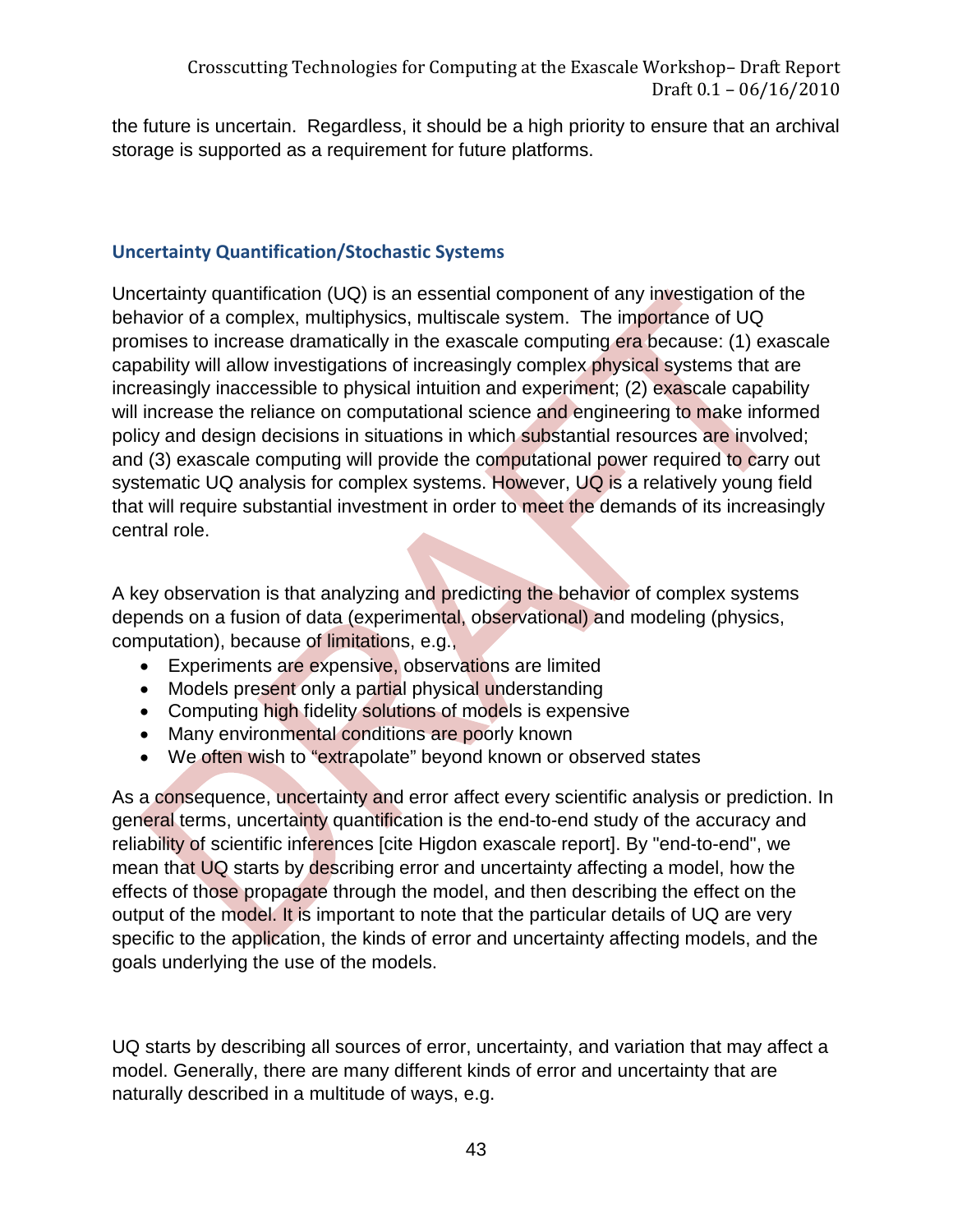- Systematic and stochastic measurement error (epistemic uncertainty)
- Limitations of theoretical and phenomenological models (what can models describe, and what do they fail to describe)
- Limitations of representations of data and models (how are models and data simplified in order to be used for analysis)
- Accuracy of computation and approximation (this includes both deterministic and stochastic approximation errors)
- Random phenomena (aleatoric or contingent uncertainty)

After describing sources of uncertainty, the next challenge is determining how uncertainty and error propagate through a given model. Complicating this goal is the fact that there is generally a great amount of feedback and interaction between different sources of uncertainty in the solution of a model. This is especially complicated in a multiphysics, multiscale model, where the component physics are each contributing particular kinds of uncertainty and error to the overall system. The final act of UQ analysis is quantifying the effects of uncertainty and error on model analysis and predictions. Describing UQ results in terms that are accessible can be extremely challenging when the dimension of the space describing uncertainty is large and the model under consider is complex. Additionally, a UQ analysis should be accompanied by inventories of the sources of error and uncertainty accounted for in the analysis, the (potential) sources that have not been included, and the assumptions under with the analysis is performed.

The complexity of UQ means that no one approach or representation will apply to all problems, or even to treatment of one multiphysics, multiscale system. Hence, research across a broad front of UQ associated topics is needed. Some of the key research challenges associated with modern UQ include;

- Representation of uncertainty and error
- Forward and inverse sensitivity analysis
- Treatment of multiscale, multiphysics systems
- Treatment of model uncertainty
- Verification and validation
- UQ for inverse problems
- Decision making and optimization under uncertainty
- Dealing with large dimension spaces of uncertainty
- Detection and forecasting of rare events
- Software support for UQ algorithms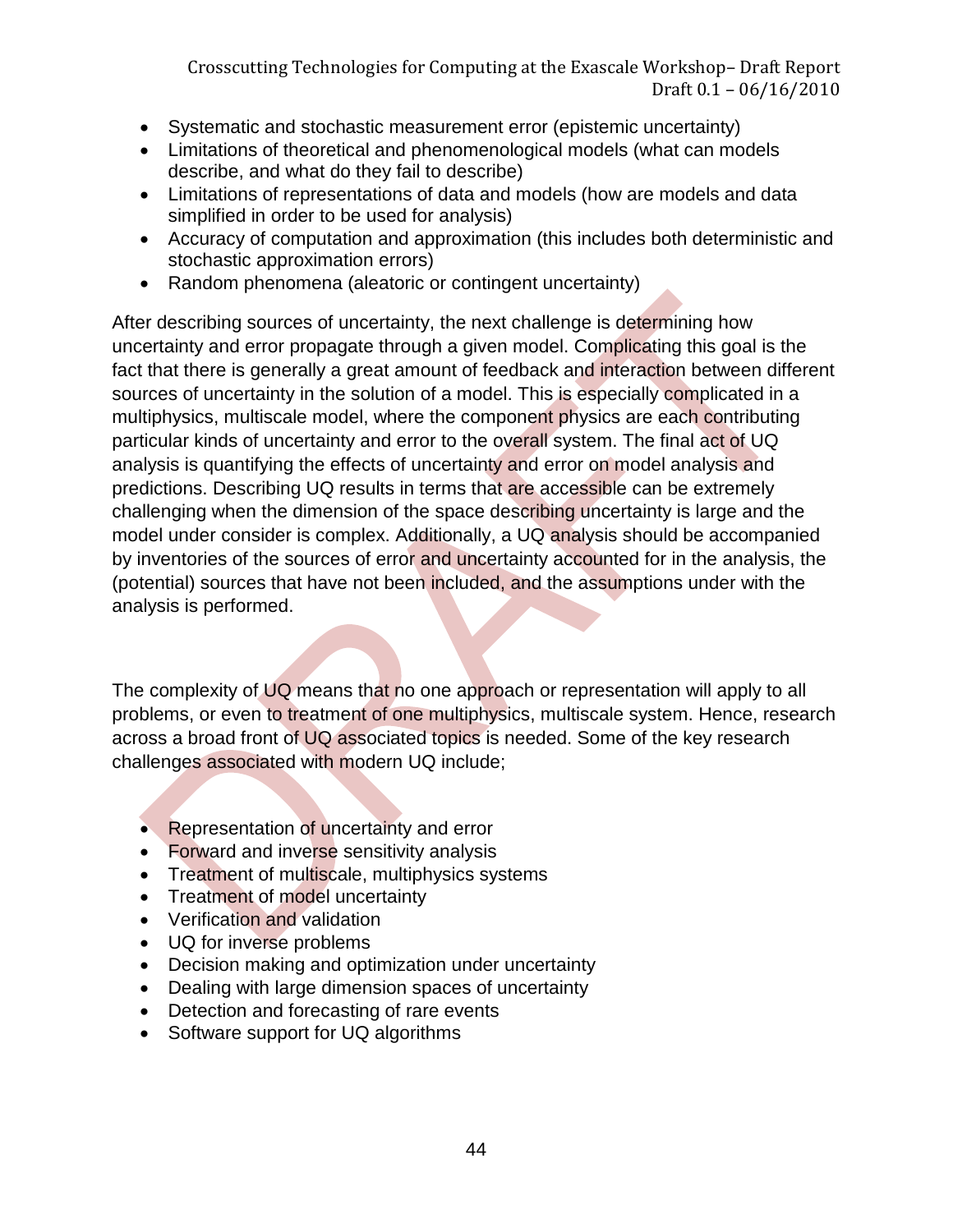We present a brief description of these problems below.

There is one common characteristic across this diverse list of topics. Namely, each of these component aspects of UQ present extremely serious demands on computational resources. Currently, the routine use of UQ is hampered by the associated computational costs; an issue that is more pressing in the context of the fact that current computational capacity is used largely for producing one-off solutions of complex models. This points to the need for exascale power for UQ in terms of both capacity and capability. Planning for the exascale platform provides an opportunity for coordination and co-design between the needs of UQ algorithms, algorithms for simulation of complex multiscale, multiphysics models, hardware and system software.

### *Description of UQ Research Challenges*

## Representation of uncertainty and error

Representing uncertainty and error in ways that are both descriptive and useful for computation is an ongoing research challenge. Research is particularly needed in high fidelity representations of random quantities, e.g. polynomial chaos and probability distributions. Research is also needed in how to combine different representations of uncertainty in one form and the effect of changing scales between representations.

# Sensitivity analysis

Sensitivity analysis is the systematic study of how model inputs – parameters, initial and boundary conditions – affect key model outputs. There is both a forward problem of propagating variation through a model and an inverse problem of determining the variation in input that yields an observed variation in the output of a model. Both stochastic and deterministic methods are useful.

### Multiphysics, multiscale systems

Multiscale, multiphysics systems raise well known challenges for accurate modeling and simulation and these all carry over to UQ. Particular challenges include combining different descriptions of uncertainties from different kinds of physical models and different kinds of data, treating the coupling and feedback between the uncertainties and errors generated in each component, and dealing with the effects of scale on uncertainty representations.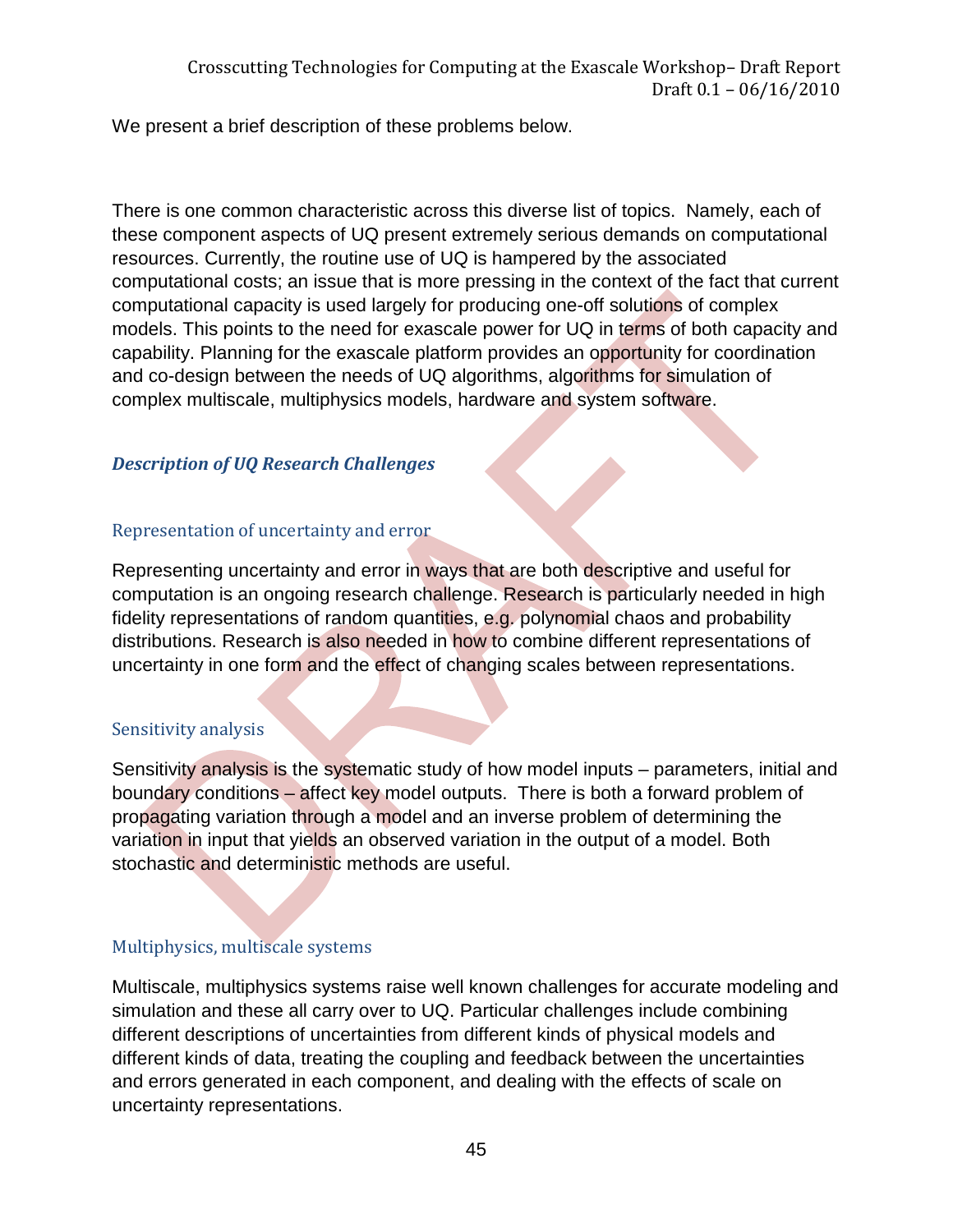Scale differences in behavior of different physical components may lead to scale issues in computing and representing uncertainties

#### Model uncertainty

A very difficult area of UQ is the treatment of uncertainty in a model and/or the use of phenomenological models. A major difficulty is quantifying what is NOT represented by a model in use. In addition, changes to a model may dramatically change the behavior of solutiosn. This topic also includes the determination of actual values for data and parameters to use in specific applications of a model, where the data and parameters may not be very accessible to experiment or observation.

#### Verification and validation

Verification and validation have been part of UQ for computational science and engineering for many years. Verification of a computer code is a critical component of a UQ analysis as it provides confidence in the basic scientific platform used for computational science and engineering. In turn, UQ is a critical component of validation because comparison between quantities with uncertainty and error requires knowledge of the uncertainty and error. Traditional validation has expanded to a range of research tasks, described below.

### UQ for inverse problems

UQ arises naturally in inverse problems associated with the prediction of the behavior of a complex system. A prevalent example is called variously "parameter calibration", "model calibration", "data-model fusion", and "data assimilation" depending on the field and application. The general problem is to adjust data and parameters that are input into a model in order to match an imposed or observed output so as to minimize some notion of error in the data and parameter values. A challenge for multiscale, multiphysics models is that there tends to be observations of functionals of the output of a model, as opposed to the entire state.

### Decision making and optimization under uncertainty

Large-scale computational models are a powerful tool for planning and decision-making. Such models can be used to help assess important questions regarding the management of a particular system. Such issues are often posed as optimization problems. Use of models for this purpose requires understanding of the uncertainty and error in predicted behavior.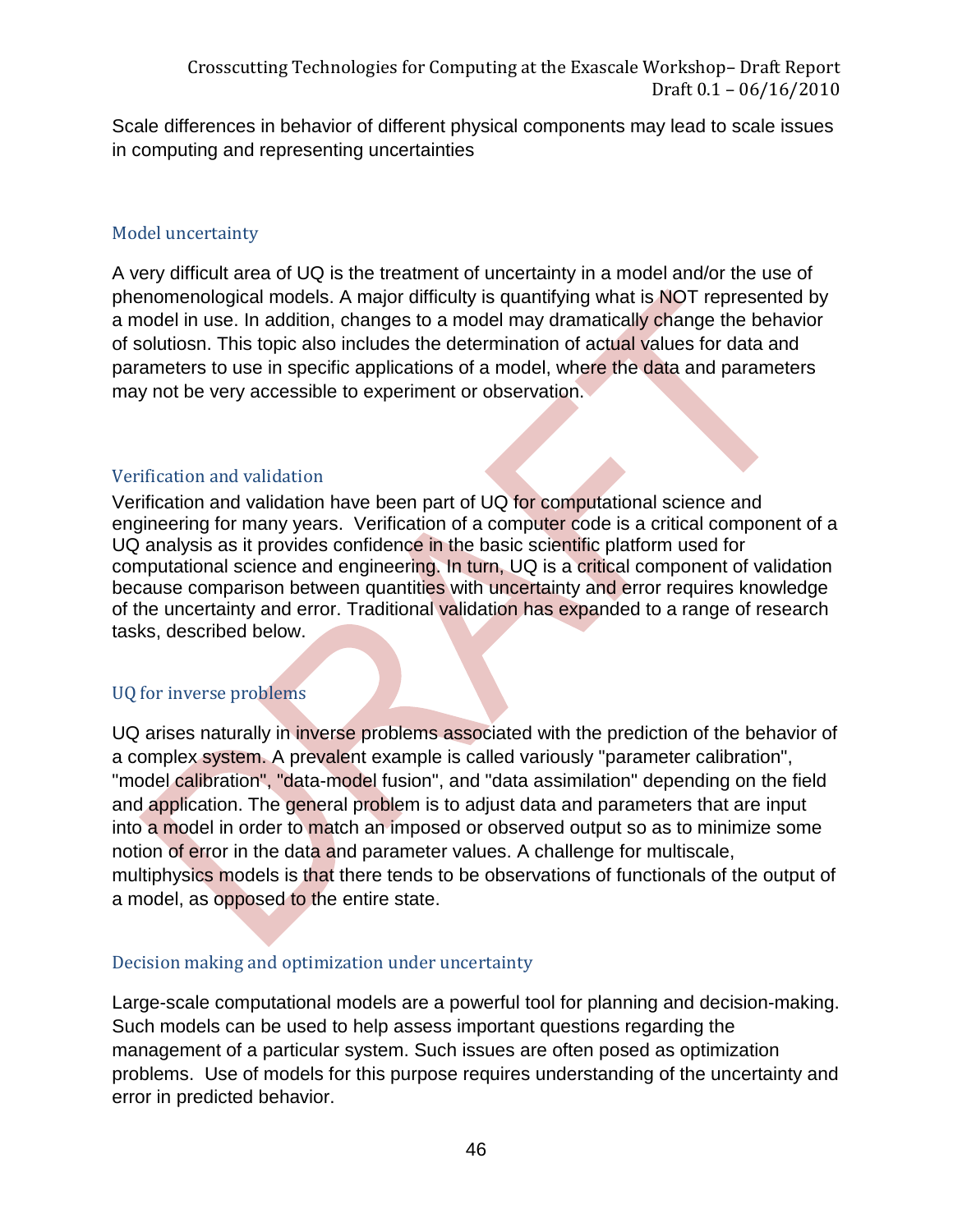#### Detection and forecasting of rare events

A very difficult challenge is accurately representing the effects events that have very low probability of occurring but which have very large or catastrophic effects when they do occur.

#### Dealing with large dimension probability spaces

This affects both representation of uncertainty and all stochastic sampling (Monte Carlo) sampling techniques.

### Software support for UQ and necessary technologies

Up to now, the algorithms and methods for UQ along with enabling technologies are typically developed outside application codes, which can lead to enormous inefficiencies.

### *UQ/Architecture Co-design opportunities*

This session considered how hardware architecture could be modified to better support Uncertainty Quantification (UQ) applications, and how the UQ calculations could be reformulated to better fit within known hardware constraints of Exascale computing platforms.

### Computations for Uncertainty Carrying Variables

Future systems will have severely constrained memory bandwidth relative to modern systems. Therefore strategies that explicitly manage data movement using softwaremanaged on-chip memories rather than caches can greatly reduce pressure on off-chip memory bandwidth. We considered how UQ implementations could be modified to make use of such on-chip scrachpad memories, and how such scratchpads should ideally be organized to support UQ applications.

#### Hardware/Software Co-Design

*Co-Design / Effect of Hardware on Algorithm Design:* The first example considered was computations for variables that include information about uncertainty. These calculations depend on quadrature tables for computation of convolutions and other operations. For polynomial chaos computations, the size of these quadrature tables is approximately Np where N=order and p=dimensions for a brute force implementation.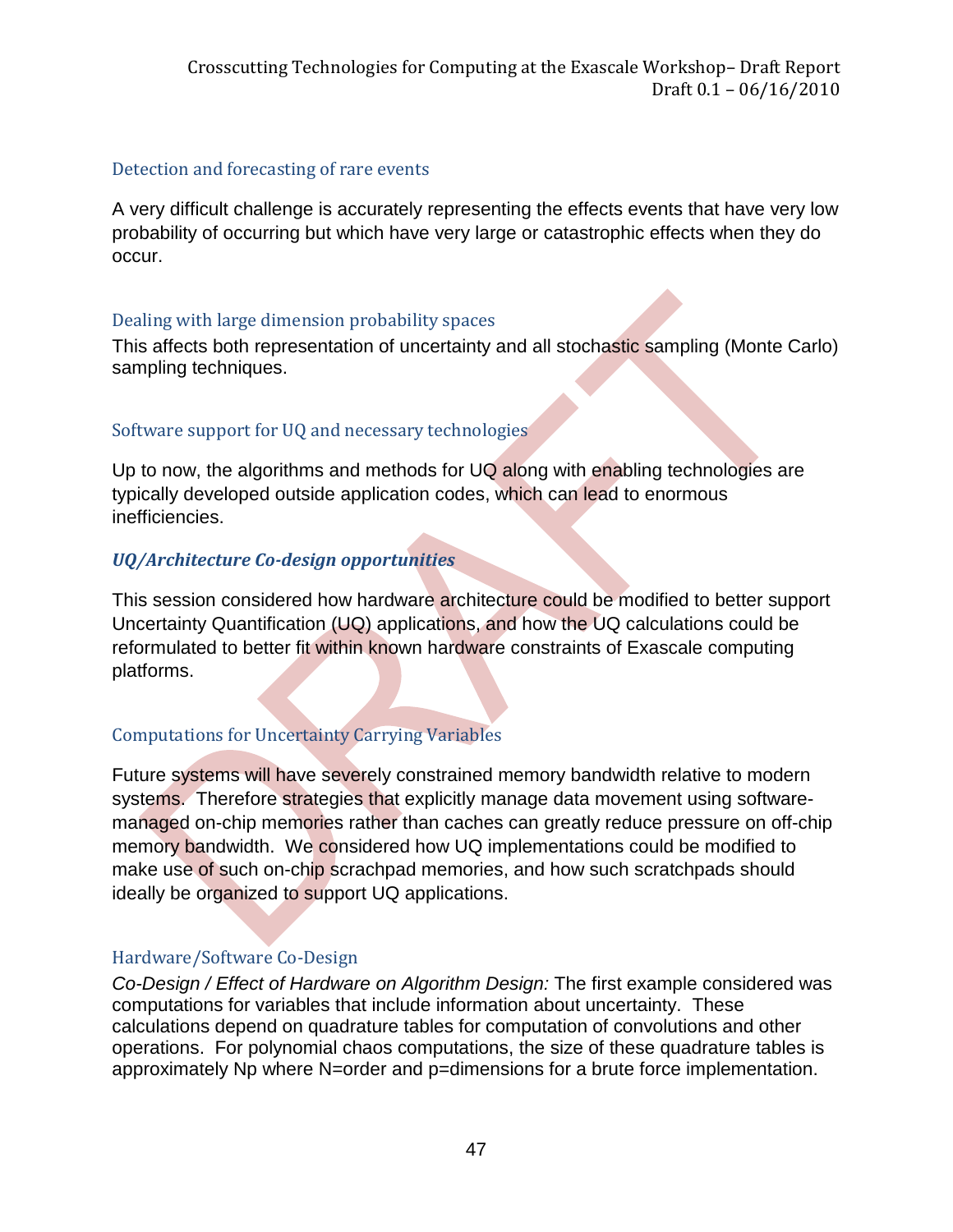An efficient implementation will require 603 double precision values, which comes to about = 2MB of memory. Such tables would be shared on chip and system wide.

*Co-Design / Effect of the Algorithm Requirements on Hardware Design:* It is desirable to have ~2MB of shared scratch pad memory on chip. This would constitute a different class of memory than conventional scratchpads that is shared by all cores on the chip rather than being local to individual computational elements.

The mathematical operations performed on the operands in the shared scratchpad memory require fast weighted vector sums. The basic weighted daxpy operation easy using conventional vector/SIMD units, but the implementation of the math could be made much more efficient if the Vector/SIMD floating point units provided hardware support for "horizontal adds across vector registers".

### Need for an Integrated System for UQ

Exascale architecture favors locality to achieve energy efficiency (100x more costly to write to disk than to summarize in memory). UQ requires fully integrated systems to minimize data movement costs by ensuring that statistical summarization and analysis is performed across ensemble runs while they are still in system node memory in lieu of storing intermediate results to disk and summarizing later.

It is inefficient to run ensembles on the widely distributed or unintegrated resources because energy cost to perform statistical/data summarization. Therefore, exchanging data directly between nodes rather than store on disk and recall to perform comparison/summarization.

### Hardware/Software Co-Design

*Co-Design: Effect of Hardware Constraints on Algorithm Organization*: These observations are consistent with discussions in the MathB-Themel Analysis + Architecture crosscut break-out, where integrated in-core analysis capability can greatly reduce the I/O requirements to shared filesystems, which will be an extremely constrained resource. There must be some more effort to quanitify the data reduction that can be achieved through this approach.

*Co-Design: Effect of Algorithm Constraints on Hardware Organization:* The hardware requires high-performance network capable of handling small messages to enable efficient and effective cross-comparisons across ensemble runs. Also, local NVRAM may be useful to support localized analysis computations for the statistical summarization.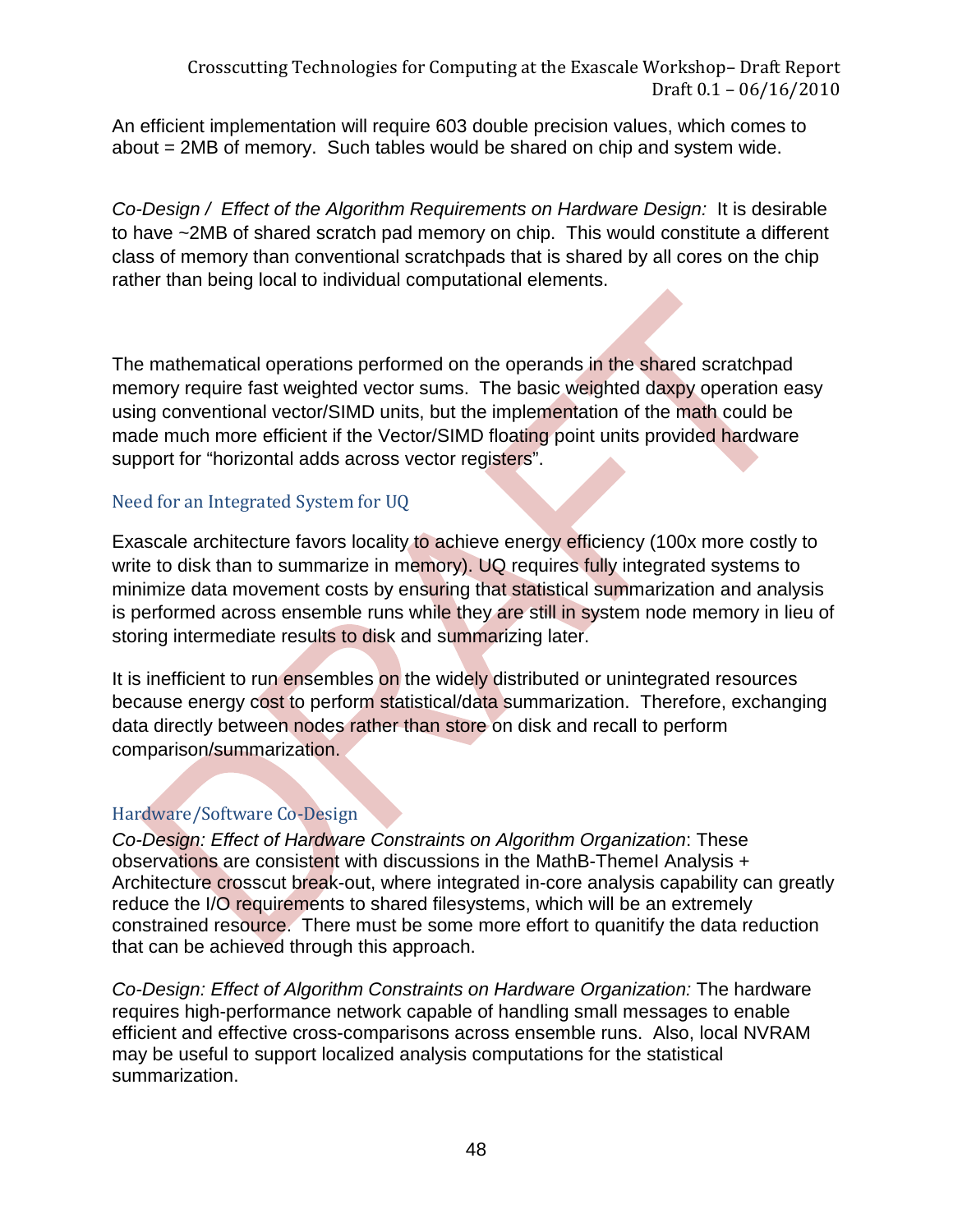## Hardware/Software Co-Design

The above scenario describes how UQ algorithms can be reformulated to fit better with future architectural constraints. Namely, the reformulation makes use of on-chip FLOPs to reduce the off-chip bandwidth requirements. Likewise, this change in the algorithm requires addition of scratchpad memories on-chip to support the expansion of scalar variables into tabular representations. Finally, both the hardware and software require support from compilers and the programming models to transparently convert conventional scalar arithmetical expressions into arithmetic on statistical distributions rather than scalar/single-valued quantities.

## Co-Design Example: Inverting the UQ Computational Paradigm

One of the key computational problems associated with Uncertainty Quantification is the inference of the sensitivity of a model's prediction to changes in the input data and parameter set. This may be tackled using stochastic techniques, typically running many different instances of the simulation with statistically perturbed inputs, e.g., ensembles of simulations used for climate. The results are statistically analyzed to describe how the model varies as a function of uncertainties in the input. While there are many specific approaches, modern stochastic techniques applied to complex models demand exascale computing capability in order to support a huge number ensemble simulations and statistical analysis of the results. Sensitivity analysis may also be tackled by techniques that use derivative information about the model, which generally requires intrusive changes to simulation code as well as raising an enormous computational demand, e.g. requiring the solution of associated adjoint problems. Applying intrusive methods to complex multiphysics, multiscale systems also requires exascale computing capability.

An overarching goal for UQ relative to Extreme-Scale computing is to "move the statistics as far inside the loops as possible". As such, the typical model of UQ computations could be inverted to use the prodigious on-chip FLOPs to directly carry out computations associated with statistical analysis directly on-chip rather wrapping statistical computations on the outside of simulations. So, rather than loading a scalar value for each parameter or point in the computational space, one would load a parameterized description of the statistical distribution of each scalar variable. The statistics can be expanded into a full table of the statistical distribution on-chip using the prodigious on-chip FLOPs (to conserve memory bandwidth) to enable direct computation of a new statistical distribution, which in turn can be re-compressed as a parameterized representation for the next timestep. This reformulation of UQ calculations fits much better with the architectural constraints anticipated for future systems, which involve limited memory bandwidth and a much more FLOPs on chip.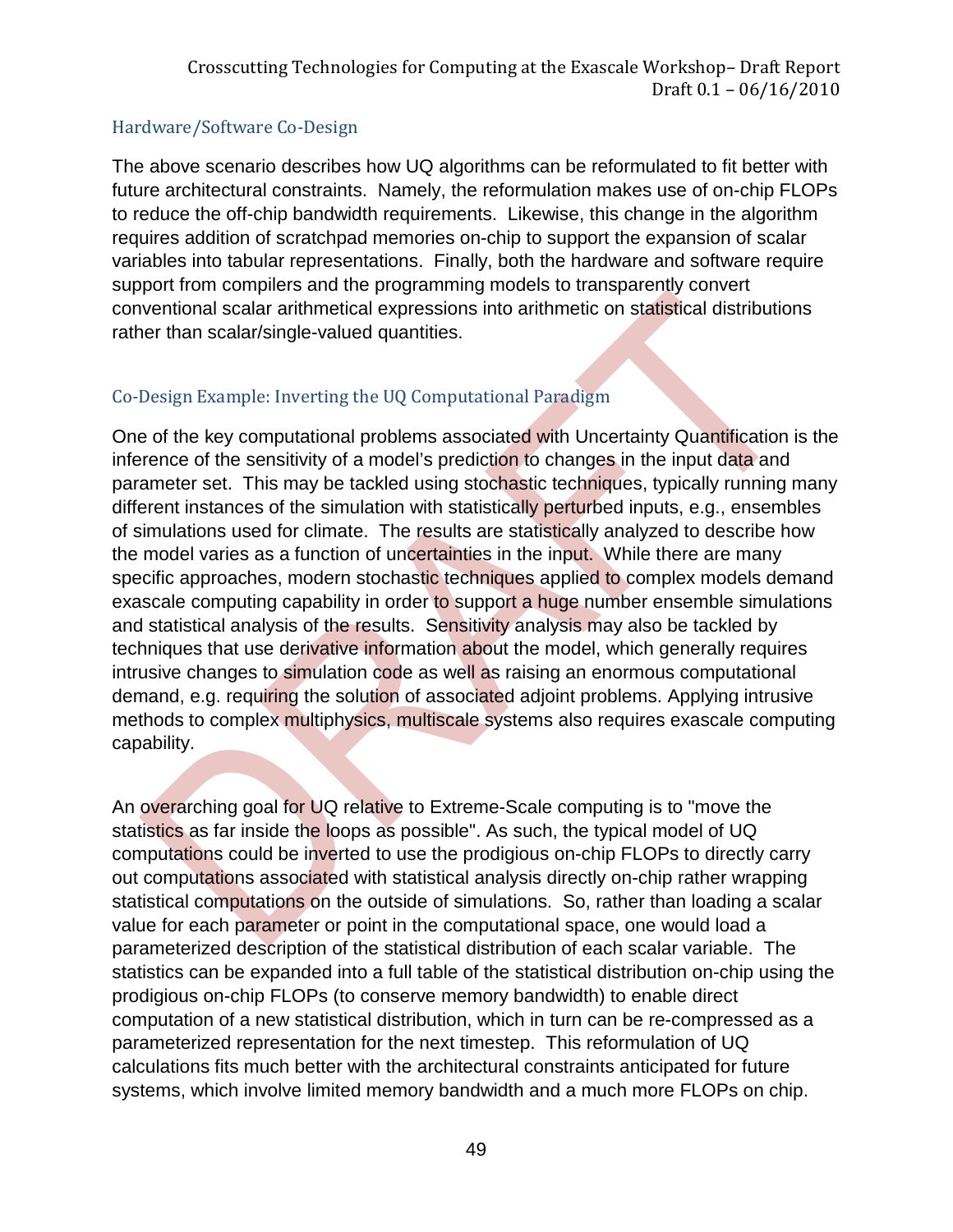This approach also enables much smaller number of simulations to be run to gather accurate UQ statistics. Finally, the approach would benefit greatly from architectural extensions such as on-chip scratchpad memories to support expansion of scalar values into tables of statistical distributions.

## **UQ SIDEBAR------------------------**

The following example illustrates how this approach touches on algorithms, software, and hardware support for base level UQ computations, and ultimately how UQ algorithms should be developed relative to the configuration of Exascale machines.

Consider the classic UQ problem for Laplace's equation

(1)  $\qquad \qquad \text{Laplace } U = F$ 

for a fixed domain and the boundary data. The goal of solving the problem is to compute a value of U at a point or some kind of bulk property like the average value. A classic UQ problem is to assume that F is random, or randomly perturbed, i.e., F is a statistical quantity with a probability distribution. The UQ problem is to describe the probability properties of the computed quantity obtained by solving (1), e.g. compute its probability distribution.

In the classic "nonintrusive approach", we have a Laplace solver will be used and we cannot change the code. To carry out a stochastic sampling, we choose a large number, e.g. 20,000, of sample values for F using its probability distribution, use the code to solve for 20,000 solutions U, compute the quantity of interest (point value, average), then bin and smooth the results and obtain the approximate density. In this approach, the

Dominating cost = 20,000 Laplace solves.

There are additional costs for computing the statistics which are significant but are much less relative to this, so these tend to be ignored.

Now consider an "intrusive" approaches. For example, we can use adjoint problem and Green's functions. In this case, we solve ONE adjoint problem for the Green's function,

 $(2)$  - Laplacian G = D

where the FIXED data D gives the quantity of interested in, e.g. a delta function for a point value a constant 1/volume of the domain for the average value. The "intrusive" aspect comes from the fact that in general we have to form and solve the adjoint problem corresponding to certain data. We can compute the statistics by computing the convolution of this ONE Green's function G with the data F. This can be carried out on a discrete level, by choosing the 20,000 samples of F and computing 20,000 discrete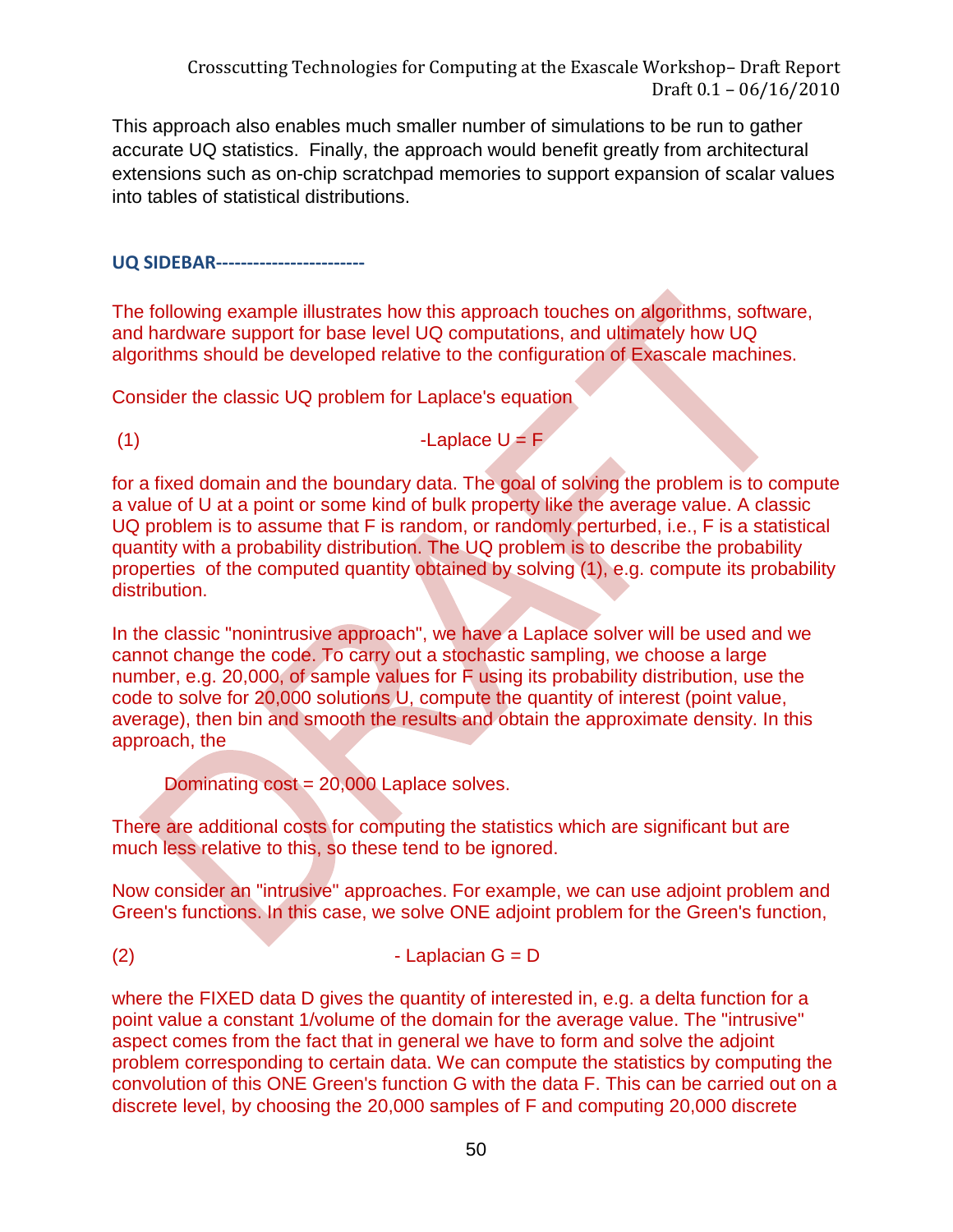convolutions, or we can devise an approximation directly using an analytic formulation. Alternatively, we could use a direct solution method, e.g. by thinking of the problem as trying to solve Laplace's equation for 20,000 simultaneous right hand sides, and adapting the code to solve this problem for the cost of one inversion, applied many times to the data. Another powerful approach would be to use polynomial chaos or the stochastic finite element method.

In all of these cases the cost is approximately

- 1 Laplace solve
- 20,000 Convolutions (or something of equivalent cost)

These approaches clearly move the statistical computations inside the main simulation algorithm of solving the Laplace's equation, with the gain of greatly lowering the overall cost of computation.

Now consider the example further in light of the discussion about trading memory for compute cycles and localization of data. We have this function F that carries this probability distribution and we want to compute a convolution with another given function. If we have a lot of memory locally at each node, we can attach 20,000 random values of F at each node as a vector and deal directly with discrete convolutions. But if we don't have that much memory, then instead we might take an analytic representation (lots of choices, all approximated using a much lower set of numbers) of the distribution and then compute an approximate analytic convolution on the fly. Here we are directly trading compute cycles for memory, which better fits the architectural constraints of future systems.

This is directly tackling the costs of the "intrusive" approach. Having the system software/programming model handle convolutions automatically would be a tremendous gain for UQ, and would provide a strong incentive to use intrusive methods. Focusing in particular on ways to compute convolutions is a great starting point because that always comes up.

There is also a feedback to algorithm design. Depending on the best way to compute the convolutions on a given computer, we might decide to attach a long list of random samples to a variable in the design of the algorithm or we might want to use a compact analytic distribution and this would lead to different algorithm designs.

Of course, this is a very simple problem. But the same kind of reasoning would apply to a complicated differential equation, it would just be much harder to figure out new algorithms to move the statistics inside the loops. That would be one exascale-related research project in UQ.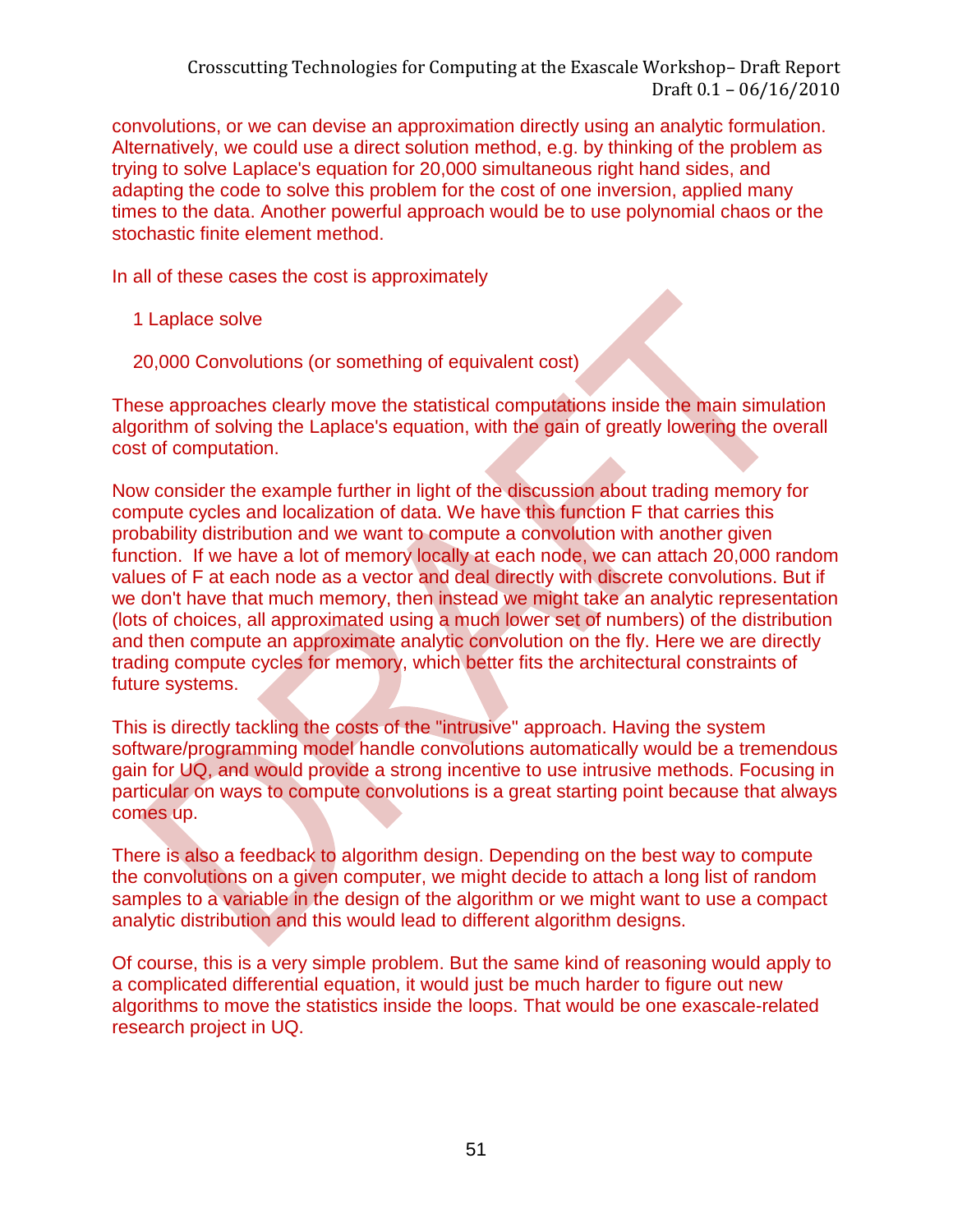## **Discrete Mathematics**

Most applications that run on the fastest computers are performing simulations of complex engineering and physical processes. However, discrete or combinatorial algorithms have important roles to play as enablers of traditional applications, and also as potential drivers for high performance machines.

In the enabling category, discrete algorithms have long been a part of the HPC ecosystems as tools for improving performance, facilitating higher concurrencies, and empowering larger simulations. Graph and hypergraph partitioning algorithms are widely used to divide data structures and workloads among the processors of a parallel machine. Graph coloring is used to identify parallelism in complex data structures. Graph algorithms are central to sparse direct solvers and some preconditioners. And graph ordering methods have been used to improve memory locality. Looking to the future, combinatorial algorithms are likely to be an important tool for resiliency, contributing to dynamic re-routing, optimal data duplication strategies and other areas.

In addition to their ubiquitous supporting role, combinatorial applications can also be drivers for the most powerful computers. Graph algorithms are increasingly central to cyber security, and to knowledge discovery in huge data sets. Combinatorial optimization is the key to many complex scheduling and design problems. Much of our national infrastructure consists of complex, distributed, interconnected systems (for communication, transportation, energy and water distribution, etc.), and analysis, design, simulation , and optimization of these networks entail enormous combinatorial problems.

Discrete problems have not played a major role to date in driving the HPC agenda for a variety of reasons. Most importantly, the characteristics of discrete problems are quite different from those involved in modeling physical phenomena, and so the current HPC landscape is often poorly suited to solving combinatorial problems.

- The underlying data dependencies in discrete problems are often radically different from those in physical simulations. Since physics occurs in 3D, computational structures for physics usually reflect natural locality that comes from the underlying geometric space. This locality enables problems to be partitioned and memory hierarchies to be exploited. Discrete computations that model the internet or social interactions lack this natural locality. Instead, computations can involve seemingly random accesses to global memory addresses. Thus discrete applications can be difficult to partition and may struggle to make effective use of memory hierarchies.
- Many discrete kernels have low computational intensity. This is particularly true of graph algorithms. In a typical graph algorithm an edge list is queried; a neighbor is visited; his edge list is queried; and so on. Most of the time is spent reading lists and following pointers, with little computational work to mask the data access time.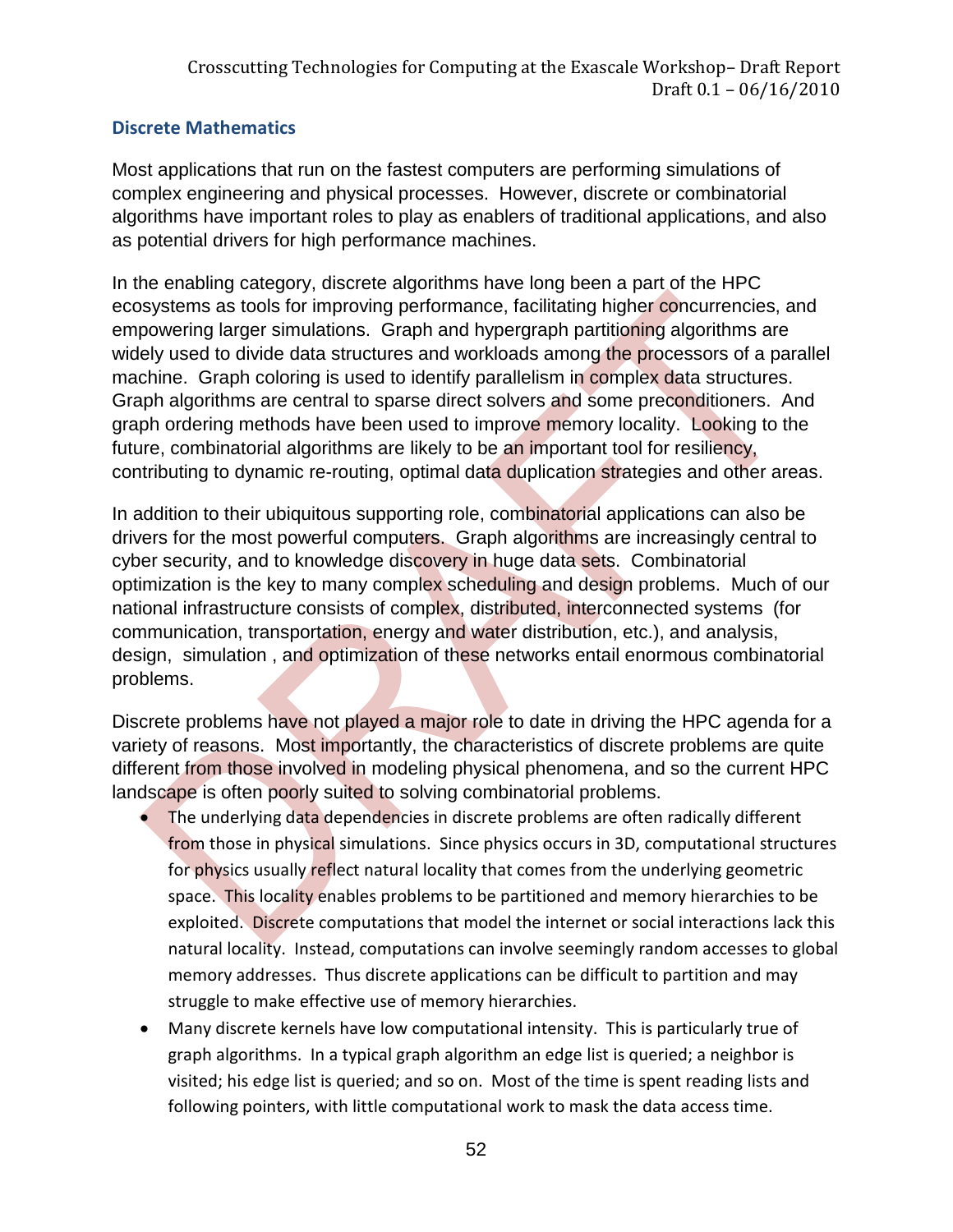- Graph algorithms can have a high degree of parallelism, but it is often fine-grained and asynchronous. Graph algorithms are not naturally bulk synchronous, and so work best with light-weight, one-sided communication and synchronization mechanisms.
- Algorithms for combinatorial optimization often involve exploration of a dynamic search tree, within a branch-and-bound algorithmic framework. The nodes of the tree represent subproblems being considered, and can be exponentially large. Moreover, choice of the subproblems is a critical step and making clever decisions for choosing the right subproblems can be computationally expensive. It is worth stressing that branch-and-bound algorithms are amenable to massive parallelism, but not embarrassing parallelism. Branching in a brute-force way leads to a lot of redundant work. The real parallelism is variable during the course of the run, and the amount of memory and computational power required also varies greatly. Maximizing efficiency requires coordination among tree nodes, and associated communication involves small messages and can be performed in a non-blocking way.
- Simulation on networks is of growing importance. Of particular interest is agent-based simulation, where interacting entities evolve over the course of the simulation. Memory access patterns of these applications are similar to those of graph algorithms (poor locality), but the models of the agents can be computationally intensive.
- These characteristics combine to create great difficulty getting discrete algorithms to perform and scale well with traditional architectures and programming models. However, the community has had notable success with non-traditional approaches like the massively multithreaded Cray XMT. The XMT provides latency tolerance and an adaptive runtime that supports dynamic parallelism.
- Unlike in many computational science communities, some discrete math codes tend to be small, and there is not a large body of legacy software to sustain. So the discrete math community will be eager and willing to explore emerging approaches to parallel computing and can serve as early adopters of new ideas.

### *Discrete math/Architecture Co-design opportunities*

Discrete mathematical algorithms and applications exhibit a wide range of computational characteristics, so any hard and fast characterizations will be necessarily incomplete. But a variety of themes and characteristics commonly recur, and several of these are relevant to architecture codesign.

• Graphs are a very common and powerful abstraction, and graph algorithms have distinctive features. Generally, graph algorithms involve following sequences of pointers, with very little computational work. Many graphs relevant to exascale computing are associated with meshes, and these graphs will inherit some locality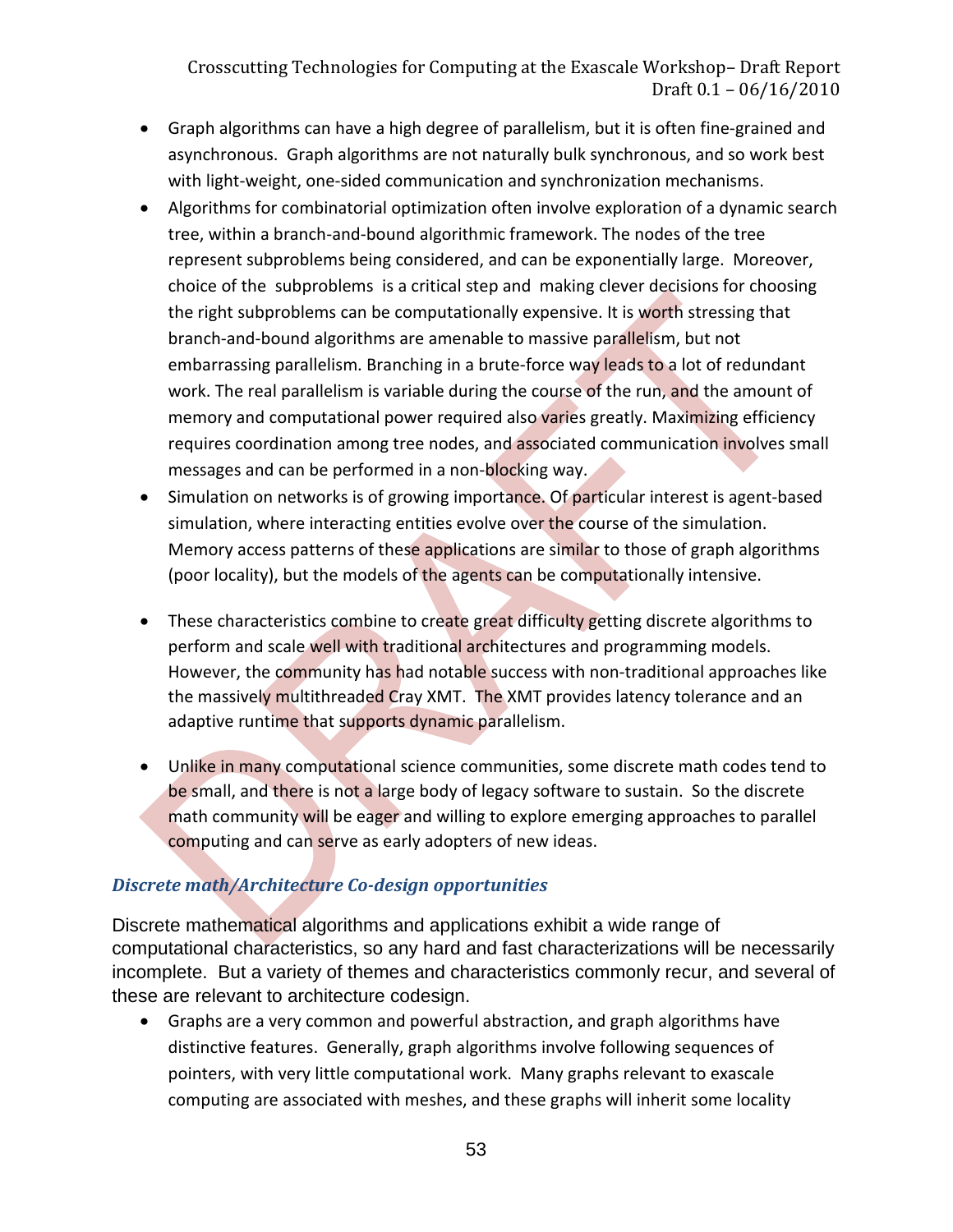structure from the underlying geometric space. But graphs that arise from different applications like cyber security or social networks have very limited exploitable structure. For such graphs, algorithms will be making frequent visits to essentially random locations in global memory.

- Among their many uses, graph algorithms are used to improve the efficiency of many scientific applications. Examples include exploiting structure in sparse direct solvers, identifying potential parallelism through graph coloring, and partitioning or repartitioning work and data across the cores of a parallel computer. For such tools to be effective, they must run quickly enough to improve the overall application runtime.
- Combinatorial optimization problems are often solved by some kind of brand-andbound technique. These techniques involve the dynamic construction and exploration of a search tree. The leaf nodes of the tree require computationally intensive optimization solutions with quite variable memory and computational demands. In parallel, these calculations require significant bookkeeping and are difficult to load balance.

In many of these settings, the underlying combinatorial object (e.g. the graph) can be very difficult to partition effectively. Thus a programming model that supports a global address space is highly advantageous. Also, many combinatorial algorithms have a high degree of fine-grained parallelism, but the available parallelism is dynamic. Generally speaking, parallel algorithms for these problems are not naturally bulk synchronous.

Many discrete math applications are good candidates for co-design since they are relatively agile in comparison to the large multi-physics applications and the community is willing to experiment with new approaches. Discrete math codes will challenge the memory subsystem and interconnect messaging rates.

Architectural features that can assist with these computations include the following:

- The ability to support a global address space.
- Light weight, one-sided communication for small messages.
- Light weight fine-grained and very flexible synchronization mechanisms
- The ability to turn off the memory hierarchy for accesses that cannot make good use of it.
- A high degree of threading to tolerate the inevitable latency in some discrete applications.

Key research challenges include the following:

• Can discrete algorithms be expressed well via message driven computing models and how should these be implemented in hardware?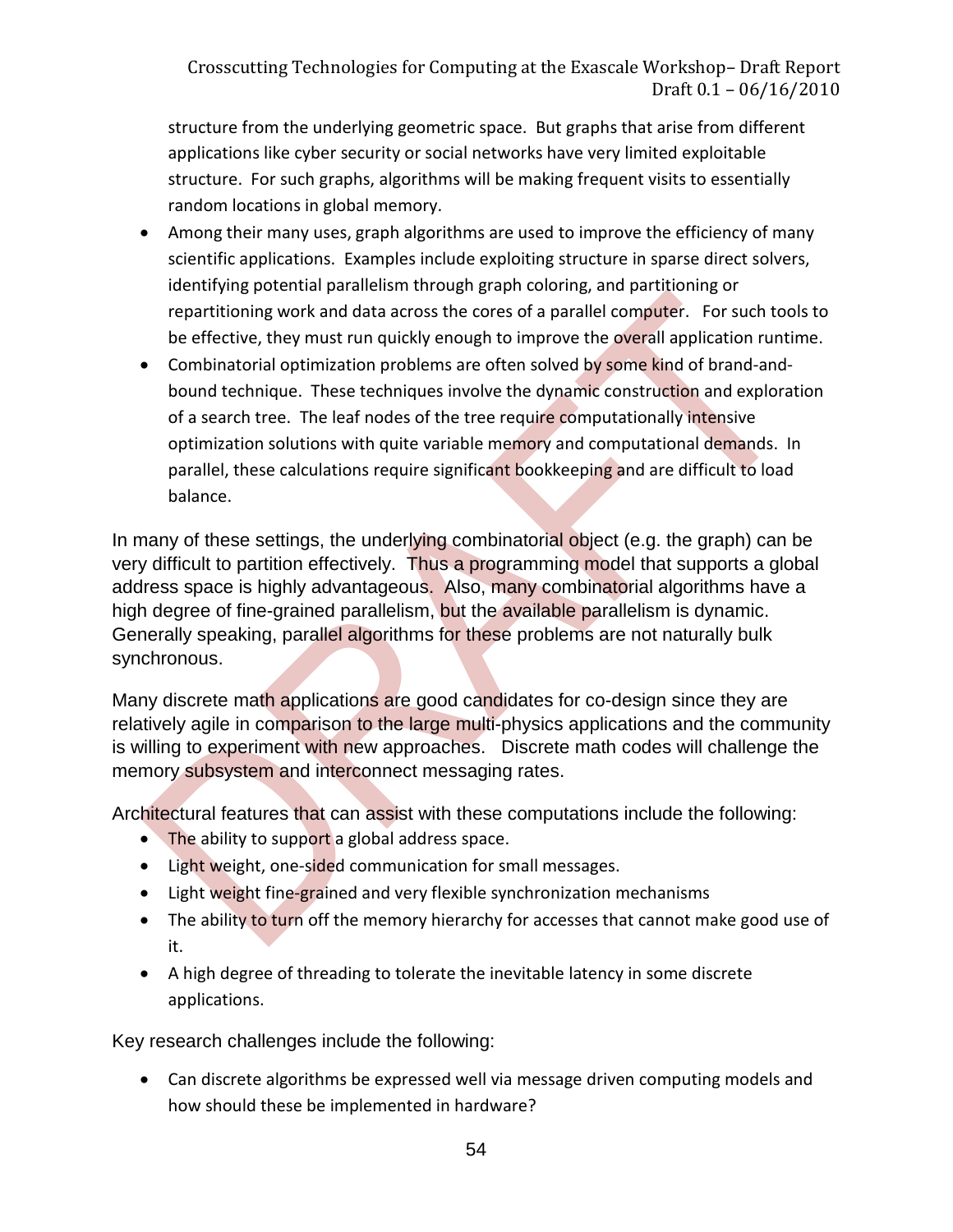- What memory consistency models are necessary to support discrete algorithms?
- What are the right load balancing abstractions for exascale machines?

#### **Optimization and Solvers**

There are a number of well-known issues in solvers and optimization for scalable computing, and anticipated issues going forward. Issues include:

- 1. Poor scaling of collectives: Collective operations, e.g., global vector norms and dot products, are ubiquitous in numerical linear algebra and require global synchronization across the parallel machine. On very large systems, the operations show up as a large cost.
- 2. Poor floating-point performance of sparse matrix-vector multiplication (SpMV): SpMV is the single most expensive kernel in many applications. It typically has a very low computation to communication ratio, little temporal locality and typically employs gather/scatter patterns.
- 3. Poor scaling of coarse grid solves: Scalable preconditioners tend to be multi-level methods, which traverse a hierarchy of fine to coarse grids or graphs. The coarsest grid is typically very small, easily fitting on a few processors, and requires a precise solution, often by a direct solver. This phase becomes a serial bottleneck in the computation.
- 4. Lack of robustness & reliability: Solution algorithms are not always robust or reliable, requiring user intervention and knowledge of tuning parameters. This increases as we attempt to scale on large systems since scalability often comes from sophisticated algorithms that are very sensitive to tuning parameters.
- 5. Repeatable results (non-determinism): Use of shared memory parallel algorithms introduces non-determinism in floating point addition. In particular, collectives, when executed with optimal performance, will typically produce varying results for each run of an application, leading to verification issues.
- 6. Resilience in the presence of soft errors: Many algorithms fail if a single calculation is wrong. Dealing with soft errors, e.g., bit-flips, is important.

#### Other topics:

- 1. Solvers scale more poorly than other portions of an application on a multicore node: Computation of physics, construction of global operators and other application-specific computations tend to scale well on multicore nodes, due to good temporal locality. Solvers tend not to scale well we go from using one core to all cores on a node, because the algorithms are bandwidth limited and there is insufficient bandwidth to support computation on all cores.
- 2. Advanced modeling and simulation capabilities (Stability, Uncertainty and Optimization): A single forward solve becomes a node of a much larger problem, providing ample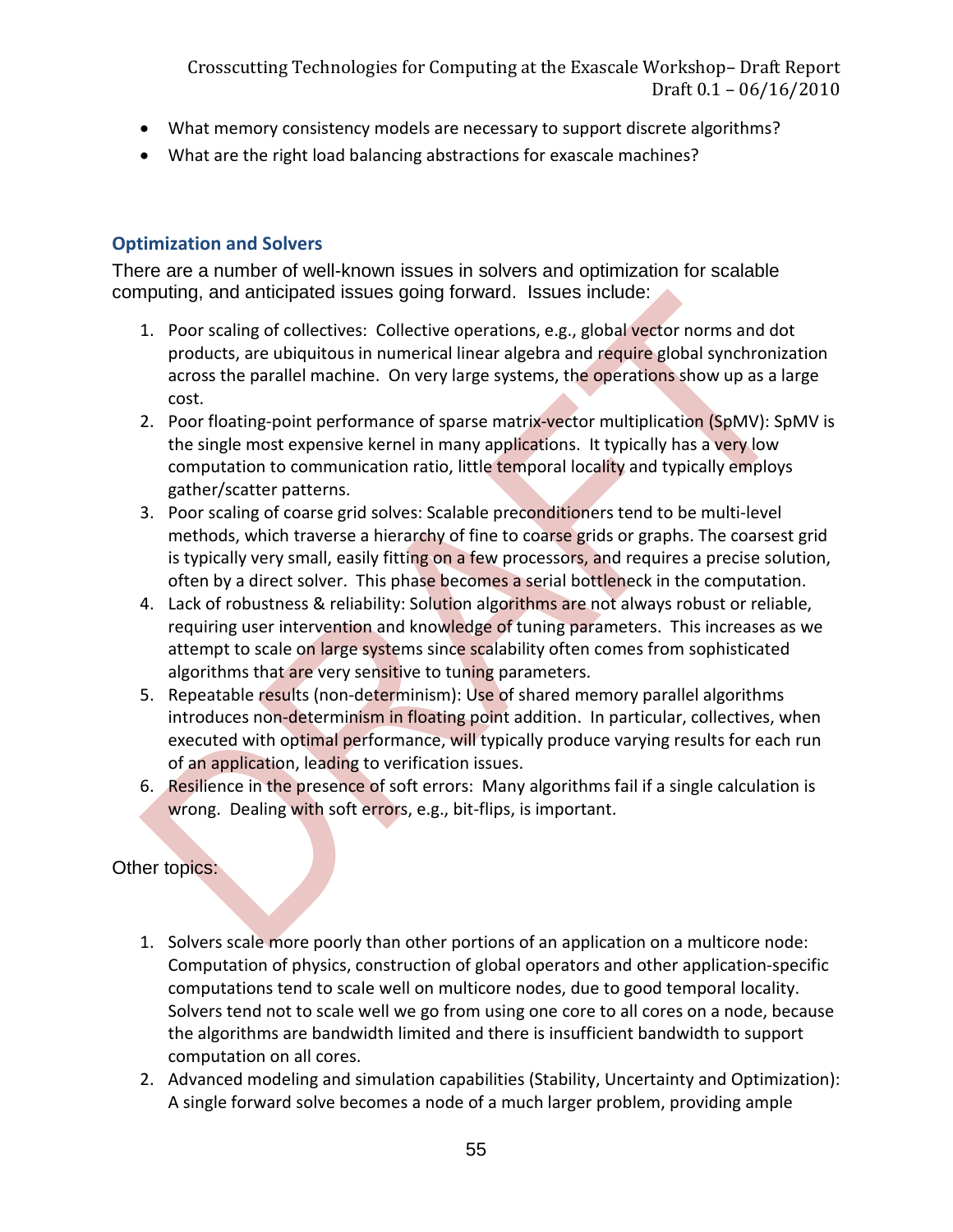parallelism for exascale systems. This particular area represents a true exascale problem and provides a qualitative improvement in the value of simulation (not just a single answer, but an optimal answer, with error bars). However there are prerequisites: The forward problem must have sufficient fidelity and there must be smoothness in the sampling space. This area presents new linear algebra problems that, fortunately, are also more amenable to efficient computation. Specifically, instead of solving  $Ax = b$  for a single right-hand-side we must solve  $AX = B$  or  $Ax<sup>j</sup> = b<sup>j</sup>$ , with multiple simultaneous or successive right-hand-sides. Families of related preconditioners also arise, creating opportunities for computation and communication pattern reuse.

- 3. Miniapplications: There was substantial discussion in this session about the need for miniapplications. In previous efforts, these types of codes have been called compact applications or synthetic applications, so the idea is not brand new [ProgEnv, p. 8] . However, there is a bit of a difference in that we are asking the application teams to be the primary developers of the miniapplications, with the idea that a miniapp provides a concrete collaboration point in co-design by exposing a critical performance area of the full scale application, or even a family of applications. Miniapps do not have to be working models. Instead they need to correlate to performance issues, such that if we study miniapp performance in various setting (including rewriting it) the information we gain can be correlated to back to the real application. Miniapps are not a replacement for the real application, but allow us to use working code far upstream in the design process where it is infeasible to use the real application.
- 4. Two-level parallelism and strong scaling: Scalable multicore systems support flat MPIonly execution, with one MPI task per core; or can be used with MPI plus a node level model below. Examples include MPI with OpenMP, Pthreads, or another level of MPI. For large subproblems, where there is a lot of data per core, there is little difference between the two approaches, but in the case of strong scaling, where the subproblem size shrinks, the two level model can scale much better, at times being 6 times or more faster. Strong scaling will be essential for effective exascale computing, so two-level models will be very important.
- 5. New discrete equation formulations: One way to address the poor performance of sparse iterative methods is to avoid forming a matrix, relying instead on matrix-free formulations and nonlinear methods such as full approximation scheme (FAS) multigrid methods. These algorithms tend to be more problem specific, but it is possible to develop a general framework that can be customized for specific problems.
- 6. Two-track application refactoring strategy: It is clear that applications will need to refactor code to utilization the node architecture of an exascale system. However, in the 2015-2018 time frame we must rely on existing programming models and environments [ProgEnv, p.1]. At the same time we anticipate that new programming models and environments will emerge, making it easier to express parallelism in a portable and efficient way. The challenge will be to refactor for exascale and retain the investment for post-exascale environments, which will have core counts similar to the first MPP systems [NodeArch, p. 1].
- 7. Bulk synchronous: Almost all scalable parallelism uses a bulk-synchronous model, where data is exchanged in large intensive bursts across the network, and then the network is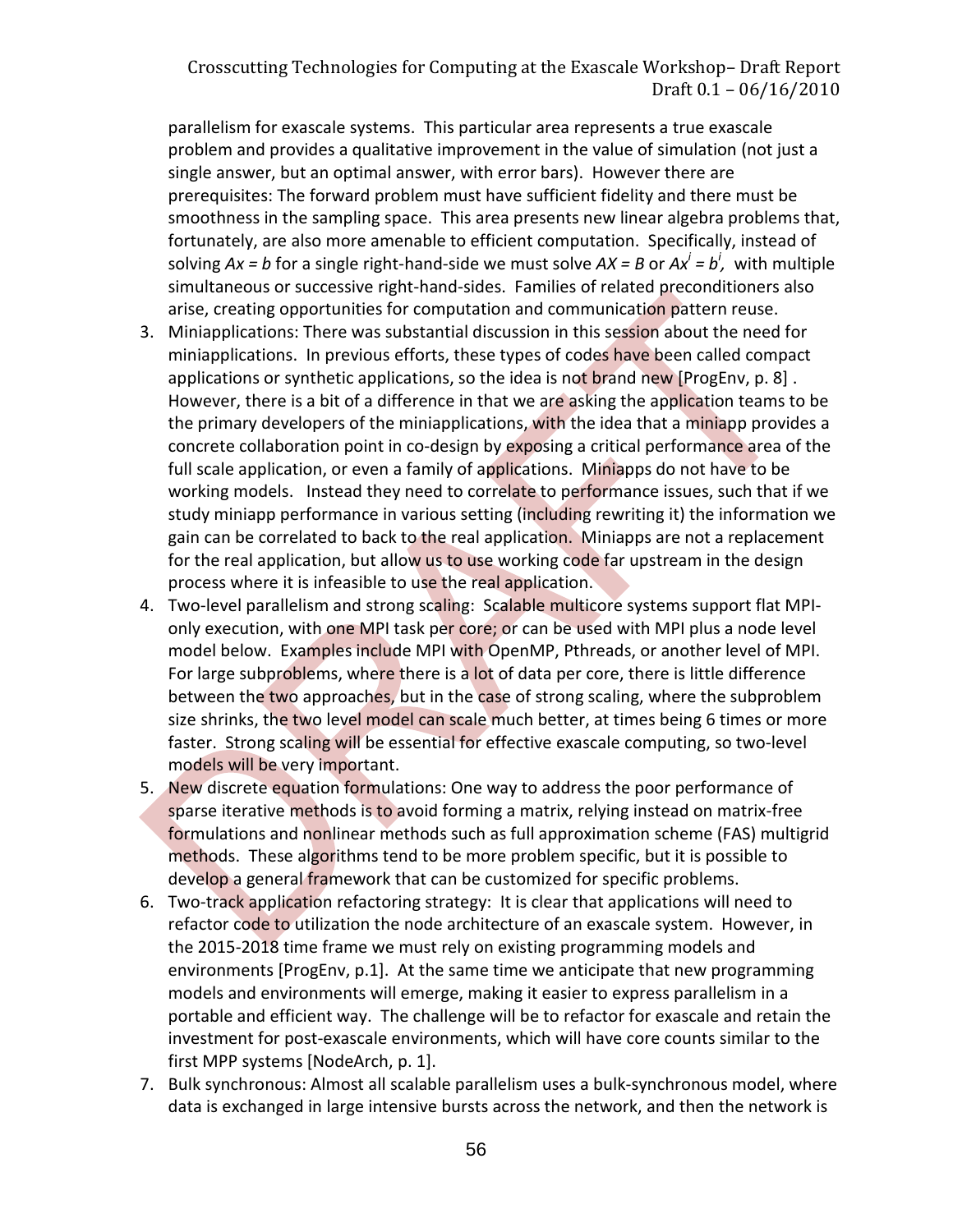idle while intensive local computation occurs. Finer grain communication, overlapped with computation can reduce the impact of latency and load imbalance [ProgEnv, p. 4] However, to break this model several things must happen: Networks must be able to make progress on message traffic independent of computation, and the local memory system, which are heavily involved in communication data packing and unpacking, must be able to service both communication and computation data movement. For memory intensive computations such as sparse solvers, overlapping communication and computation will be challenging.

- 8. Fault resilience: Presently most advance numerical algorithms will fail in the presence of a single floating point error. However, given the ability to have software-enabled highly-reliable compute regions, data paths and data storage, we can develop algorithms that are tolerant of incorrect floating point results.
- 9. Active vs. passive barriers: Data dependent parallelism such as level-scheduling for sparse factorization and forward-back solves requires explicit thread barriers between levels of node sets. However, for efficiency a thread that arrives at the barrier must be kept active so as to immediate proceed past the barrier after all other threads arrive. In contrast, a passive barrier must be used at the completion of a library kernel, so that hardware resources can be released once the library function is complete (especially if the library function is using a different thread API than the application). As a result we need two different kinds of barriers.
- 10. Exascale in FLOPS only: Exascale architecture designs are exascale only in operation count. All other measures (bandwidth, memory size, etc.) are only a 10-100x improvement over petascale systems [NodeArch, p. 7]. In order to address this disproportionate grow in capabilities, solvers can be redesigned and implemented to improve computation to bandwidth, and computation to memory size ratios. These opportunities have always been available, but they become more important today.

The breakout group was charged to address the following questions:

### What algorithms will work and what can I solve?

What we are doing today will work, perhaps with some scaling limitations. Changes in node architecture, eg, efficient threading, could make sparse kernels more efficient. Changes to algorithms, data structures can improve compute/communication ratios.

#### What algorithms will have difficulties?

Dense eigensolvers don't scale well today. Sparse eigensolver with communication avoiding strategies, regular grids and don't require preconditioners will scale in a few years. FFTs and sparse linear solvers will have difficulties, but progress could be made with co-design effort algorithm designers and programming model designers.

#### What algorithms will not work?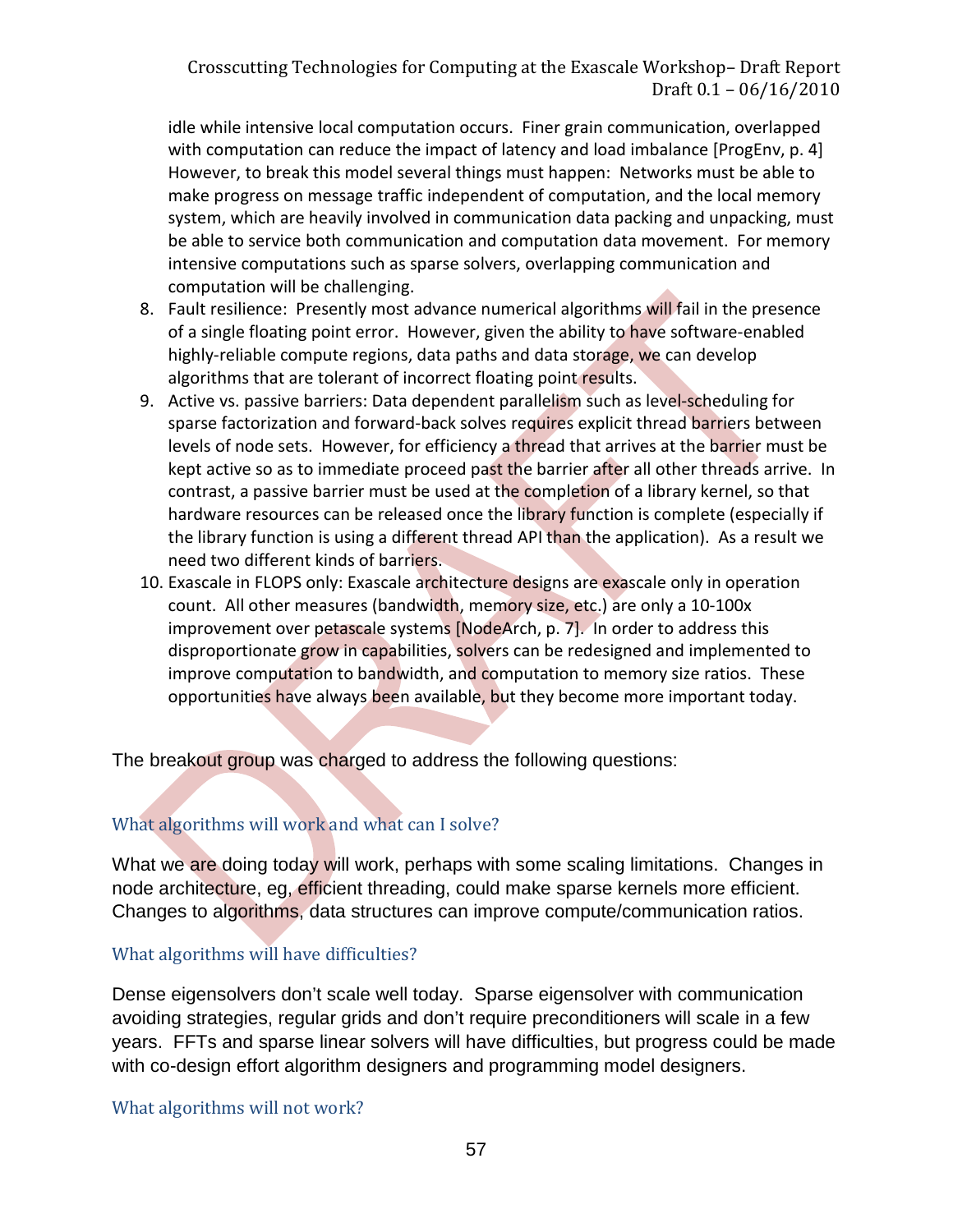Current forward solves will not fully scale due to lack of concurrency.

#### Are there whole classes of problems that are enabled by exascale?

Optimization algorithms, broader set of UQ algorithms, first principle calculations in some regimes. Memory size limitations may restrict scope of first principle calculations.

#### How can I most effectively work in co-design process?

We have examples of co-design working today in SCIDAC multidisciplinary teams, DARPA HPCS PERCS system design, design of application specific architectures (QCD machine). Experience has shown that having teams co-located is an advantage. We need to partition the work so that subteams can make progress independently. Language is a barrier for cross disciplinary teams. We also believe that having early intermediate results is beneficial as well as access to common testbeds.

Performance modeling can be the quantitative tool for co-design of apps and architectures. Performance modeling defined in the broadest sense (includes performance models, simulations tools, and compact apps or benchmarks) can provide the interface for co-design.

#### Recommendations for research thrusts

Solvers that have reduced global communications

Model driven dynamic optimization of libraries

### Feedback for technology development

We need mechanisms to identify regions of code where reliability is essential (implies redundant calculations which are more efficient in use of bandwidth). We also need an API to specify to the O/S what data needs to be checkpointed for a system initiated checkpoint capability.

We discussed the desirability of a specialized barrier network and agreed that this functionality could be achieved by an efficient gather operation. Movement away from bulk-synchronous applications requires HW support. We agreed that PGAS language support would help the applications developers, but we have a "chicken or egg problem"

We must move to dynamic load balancing with increased concurrency

Power gating of processors has the potential of increasing jitter.

We can mitigate this to some extent by keeping work units small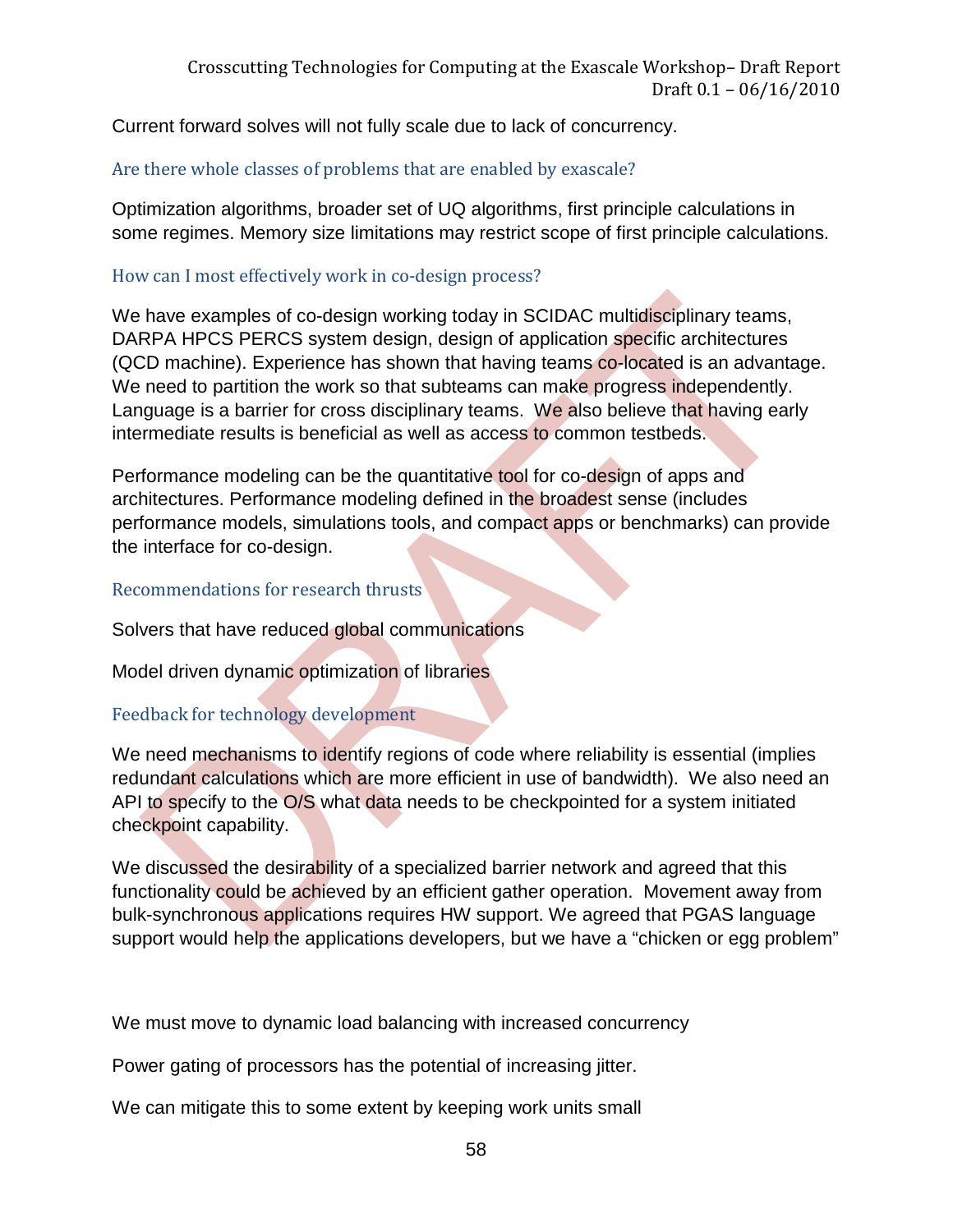Autotuners have potential for improving performance and reducing complexity for applications, but technology is relatively immature

Local memory that can be configured in either scratchpad or cache mode would be desirable

## **Opportunities for Co-design of Exascale Architectures Driven by Algorithm and Application Needs**

The Theme I breakout group considered what R&D on mathematical models and algorithms will need to be done to support the exascale applications on the proposed architectures and how architectures (hardware and software environments) could usefully be evolved to meet the algorithms and applications partway. We considered five aspects:

- Node architecture
- Network architecture
- Power limits
- Memory subsystems
- Performance modeling

*Node Architecture***.** We asked if it is realistic to influence the evolution of many-core chips, whose low cost (essential to envisioned exascale machines) is tied to their commodity market volume. The key departures from the petascale systems for which we have valuable "legacy" code today are:

- Heterogeneous architectures with specialty processors, usually with their own memory
- "Globally" addressable memory programming within node or within clusters of nodes
- Mixed-precision environments, with a strong incentive to use lower precision wherever possible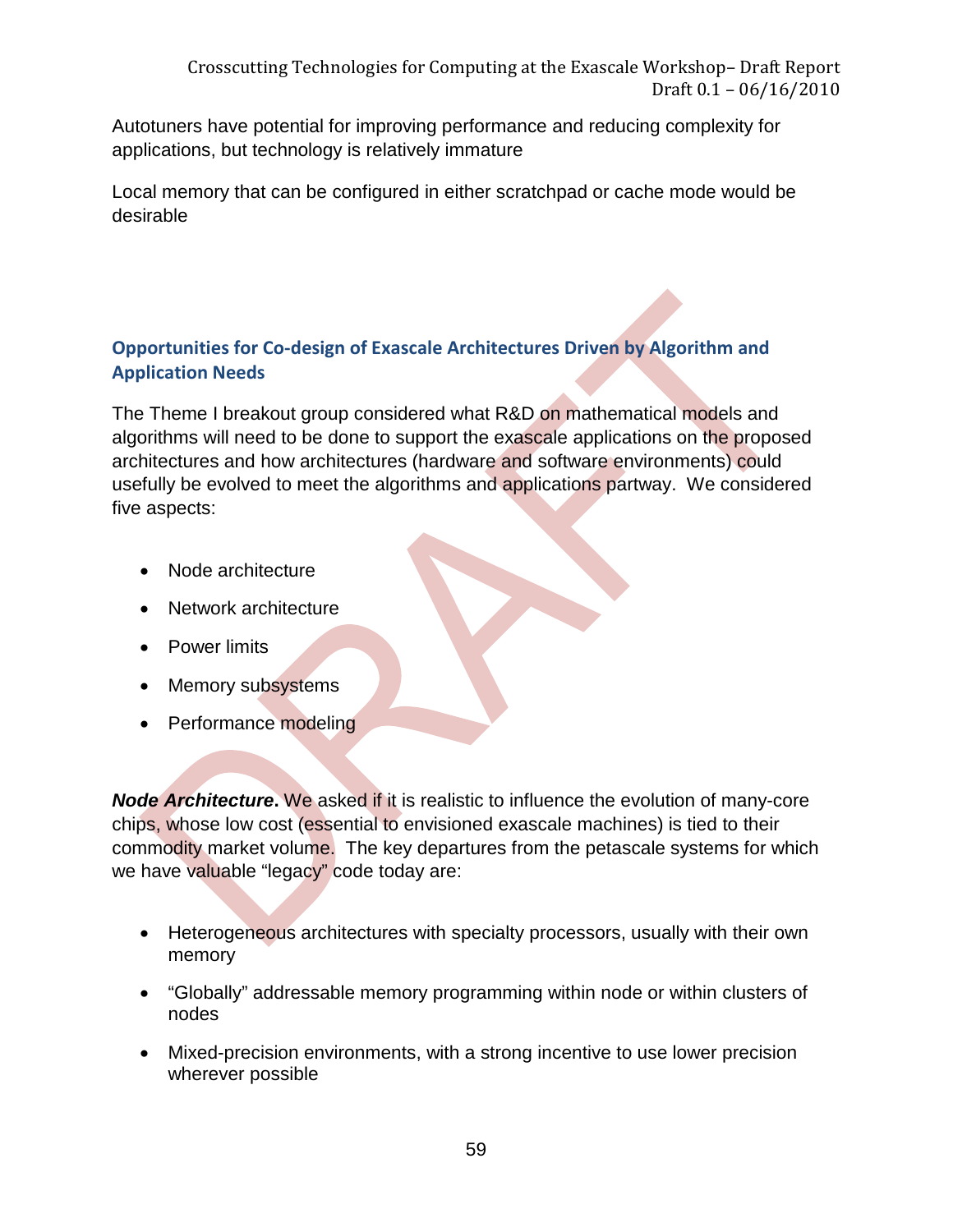The biggest challenge of exascale for scientific simulation is right here within the node. To some extent the burden of exploiting the resource mix of exascale node architecture is shared with company at all other scales of computing but the pressures for scientific computing have some unique stresses. The post-clock improvement period of Moore's Law in the evolution of computing is "too big to fail," but it could succeed in the commercial marketplace without lifting scientific simulation unless we work with architects to motivate the incorporation of features we deem important. This means looking for features with low recurring cost per unit for the commodity versions. We identified five such features:

- Options for global address space
- Multiple levels of synchronization support
- Fast fine-grained messaging
- Fast creation and destruction of threads
- Support for floating point exception handling, software extended precision, vector/SIMD ops
- Error correction codes

We also acknowledged that there are other desirable features that are hard to influence to the degree we need them, including:

- Power efficiency to meet exascale power budget
- Restartable pipeline in face of errors

**Network Architecture**. With regard to network architecture, today's petascale scientific codes are substantially perched between two requirements. We need high bandwidth local communication, especially for communication-reducing algorithms that pass large aggregates occasionally, and we need low latency global communication for very small messages. In the past, and notably with the IBM BlueGene, these two different requirements were sometimes met with different networks. The cost in terms of acquisition, power, and coordination of multiple networks for different objectives may shift the design at the next scale. Chastened by Bill Dally's advice that we should tell architects what *we want*, not what *they should do*, we simply acknowledge that there is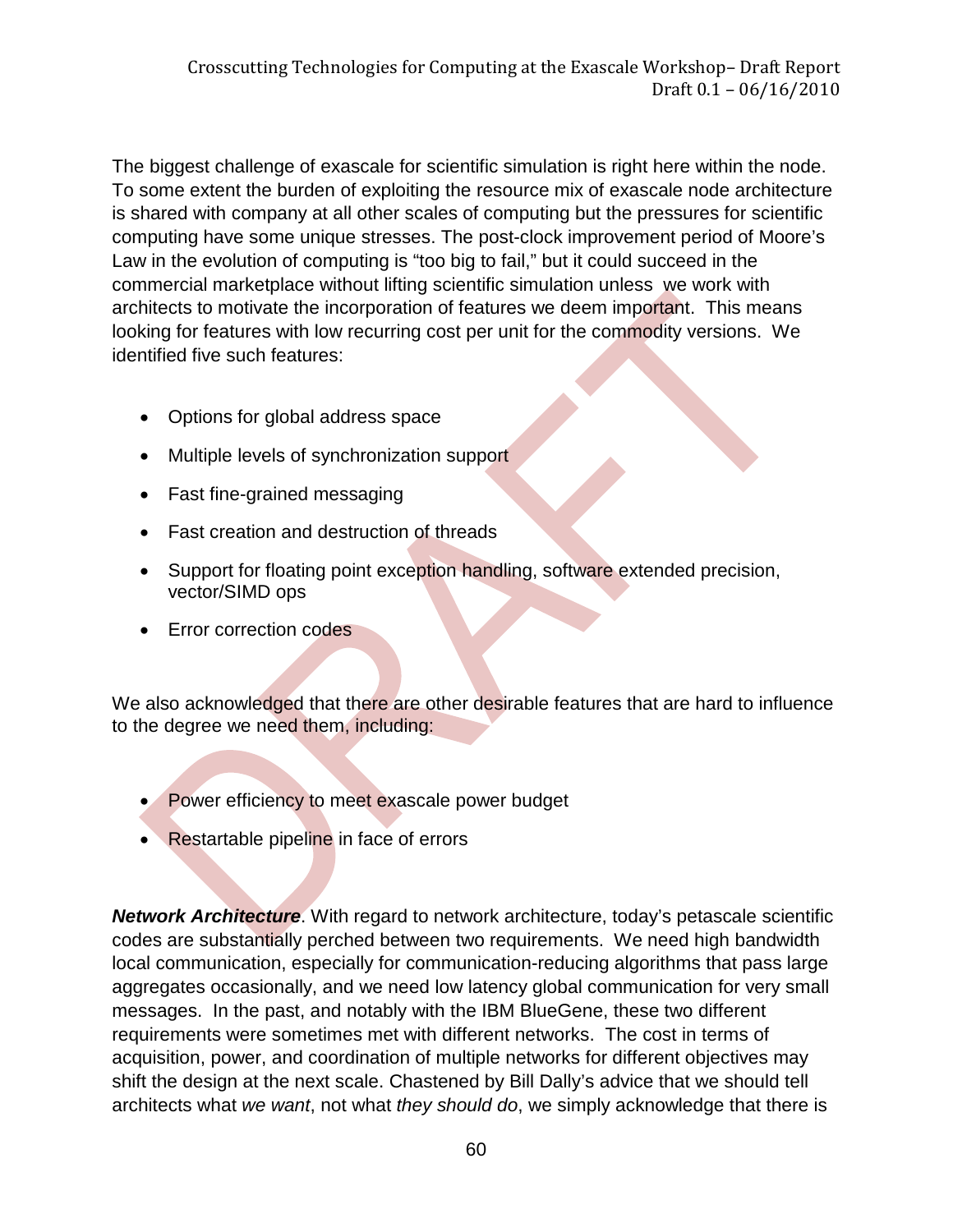a tough network topology tradeoff: Can we afford a low-diameter network to enable indefinite linear weak scaling, though it is architecturally expensive to scale, or shall we compromise with a higher diameter network?

Internode network features that we believe are relative inexpensive for vendors to be influenced in are:

- Lower overhead messaging
- Topology within constraints of wires per node
- Support for global addressing
- Support for efficient asynchronous (overlapped) messages

Features that are likely to be expensive to influence are:

- Driving message overhead close to its physical limits
- Optical or other new technology interconnects (for which we believe the time horizon for commodity is beyond 2018)

The intranode network will not be significantly influenced by exascale initiative, with the following exception. We believe that optimization can be accommodated for different kinds of messages on a typical intranode packet-switched network. This calls for advance specification of typical internode/intranode communication profiles under the new hybrid MPI+*X* programming model that represents the most rapid path forward to exascale.

**Power Limits.** With respect to power, we acknowledge that we can exert little influence beyond the attention that power is getting from the driver of battery life in embedded devices. Therefore, significant attention to node code will be required to minimize vertical memory traffic, which is power consumptive. Everything that reduces memory and communication traffic has a leading-order effect on reducing power requirements. We believe that co-design will include *some* expectations on the application code on managing power. This could be as little as optional hints to the dynamic load balancing software about how power management software will impact the hardware supporting application.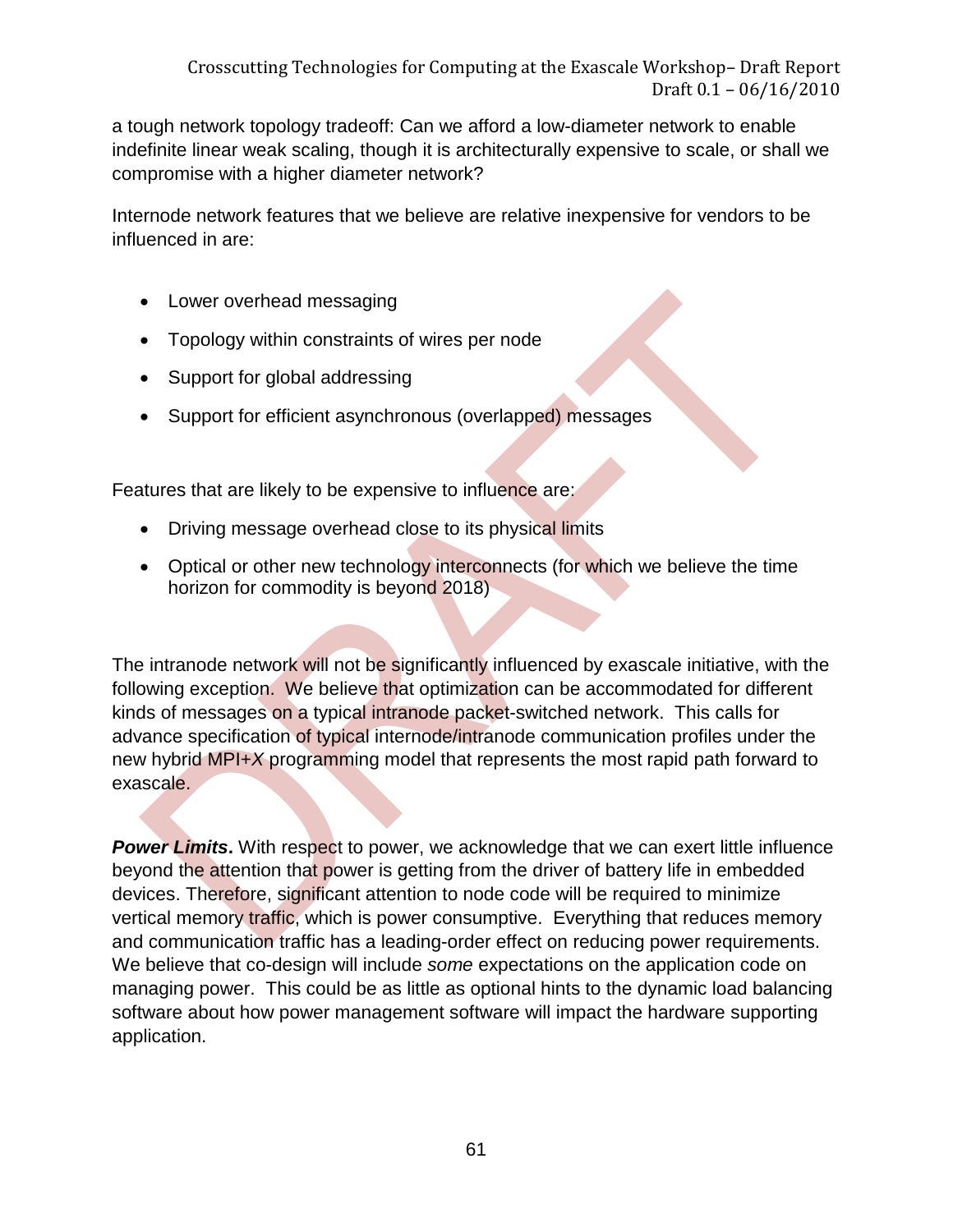*Memory Subsystems***.** With respect to memory, which has a leading-order effect on the budget of exascale systems, the movement to many-core nodes, if we can learn to program them, reduces the memory requirements per core relative to flat MPI in at least three significant ways for typical driving applications:

- By centralizing common "read-mainly" data regions, like equation of state tables
- By reducing fraction of memory dedicated to halo data in domain-decomposed distribution of work to memory units
- By reducing the MPI message buffering

A memory feature that some vendors are already willing to provide is a chip-wide usercontrolled scratchpad cache. On the other hand, it may not be easy to influence all vendors to provide a scratchpad.

*Performance Modeling***.** Performance monitoring and engineering is a research emphasis that is useful at any scale, but it becomes much more essential at exascale. The purpose in co-design is to focus human attention on critical sections and high duty kernels, on the philosophy that one cannot optimize what one cannot measure or understand. Performance profiling is also essential for use in autotuning. An entire spectrum of methodologies from instrumentation to measurement to modeling will be required. Modeling includes the various flavors of deterministic, stochastic, and simulation of the machine, itself.

# **Cross-cutting Challenges and Research Needs in Algorithm and Model Research and Development Needed to Support New Architectures**

[Insert introductory sentences]

#### **PRD 1.1:** *Re-cast critical applied mathematics algorithms to reflect impact of anticipated macro architecture evolution, such as memory and communication constraints*

- Develop new partial differential equations (PDE) discretizations that reflect the shift from FLOP-constrained to memory-constrained hardware by computing more for a given level of communication.
- Because growth in parallelism will be on-chip where latency of all-gather operation is low, developing solvers that are scalable within a node should be possible. However, aim to recast linear, nonlinear solvers, eigensolvers, fast Fourier transforms, and optimization algorithms for exascale architectures.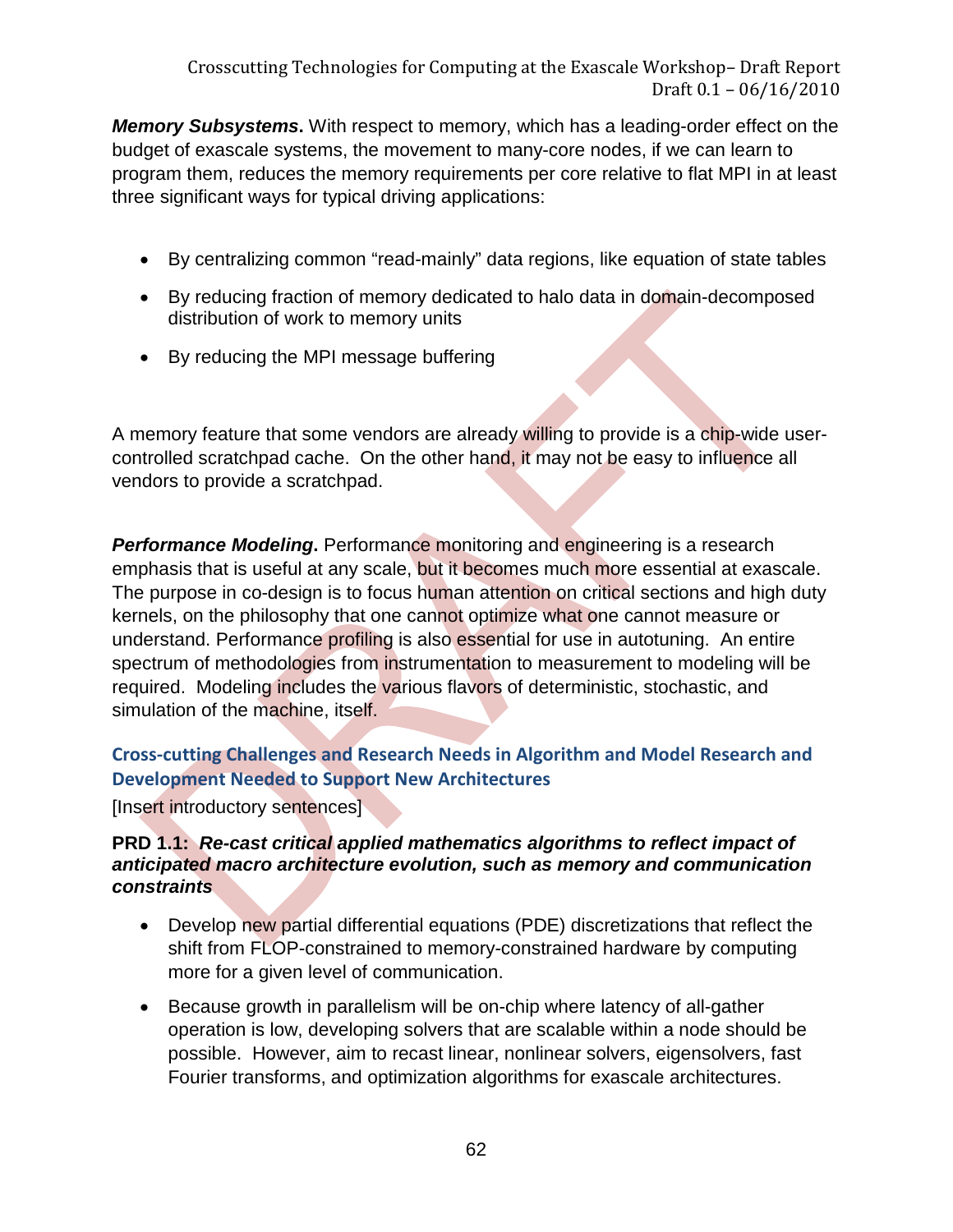- Because simulation codes may need to be substantially rewritten for exascale computers, there is an opportunity for redesign that includes embedded techniques and tools to carry out UQ. For example, statistics can increasingly be moved inside computational simulation algorithms.
- Develop new approaches for algorithms that are memory and communication intensive, such as discrete mathematics algorithms.
- Develop algorithms that exploit variable-precision arithmetic for increased efficiency. For example, some algorithms can use reduced-precision arithmetic (requiring less storage) without loss of accuracy, while other algorithms (e.g. very large inner product calculations) may require higher-precision arithmetic to maintain overall computation accuracy.

## **PRD 1.2:** *Develop new mathematical models and formulations that effectively exploit anticipated exascale hardware architectures*

Simply re-casting algorithms may not be sufficient to leverage exascale architectures completely. New mathematical models of physical processes may be required. This challenge will be supported by a significant co-design approach involving scientists who understand the domain science and applied mathematicians and computer scientists who can help translate the domain science into mathematical models that are computable at the exascale.

## **PRD 1.3:** *Address numerical analysis questions associated with moving away from bulk-synchronous programs to multi-task approaches*

- With very large processor counts, expect an evolution towards simulation codes that are more multi-physics or multiscale in nature, with different processes executing on different parts of the hardware. Thus, research in the following areas will be required:
	- quantification of accuracy and stability for methods that couple different processes, possibly across different kinds of discretizations and different levels of discretization resolution
	- development of high-order operator splitting and decomposition methods for coupling across space and time
	- methods for coupling across a range of scales.
- Develop theory and algorithms that apply operators more asynchronously (move away from bulk-synchronous algorithms).

# **PRD 1.4:** *Adapt data analysis algorithms to exascale environments*

• Reorganize data analysis algorithms to leverage increased node-local nonvolatile random access memory availability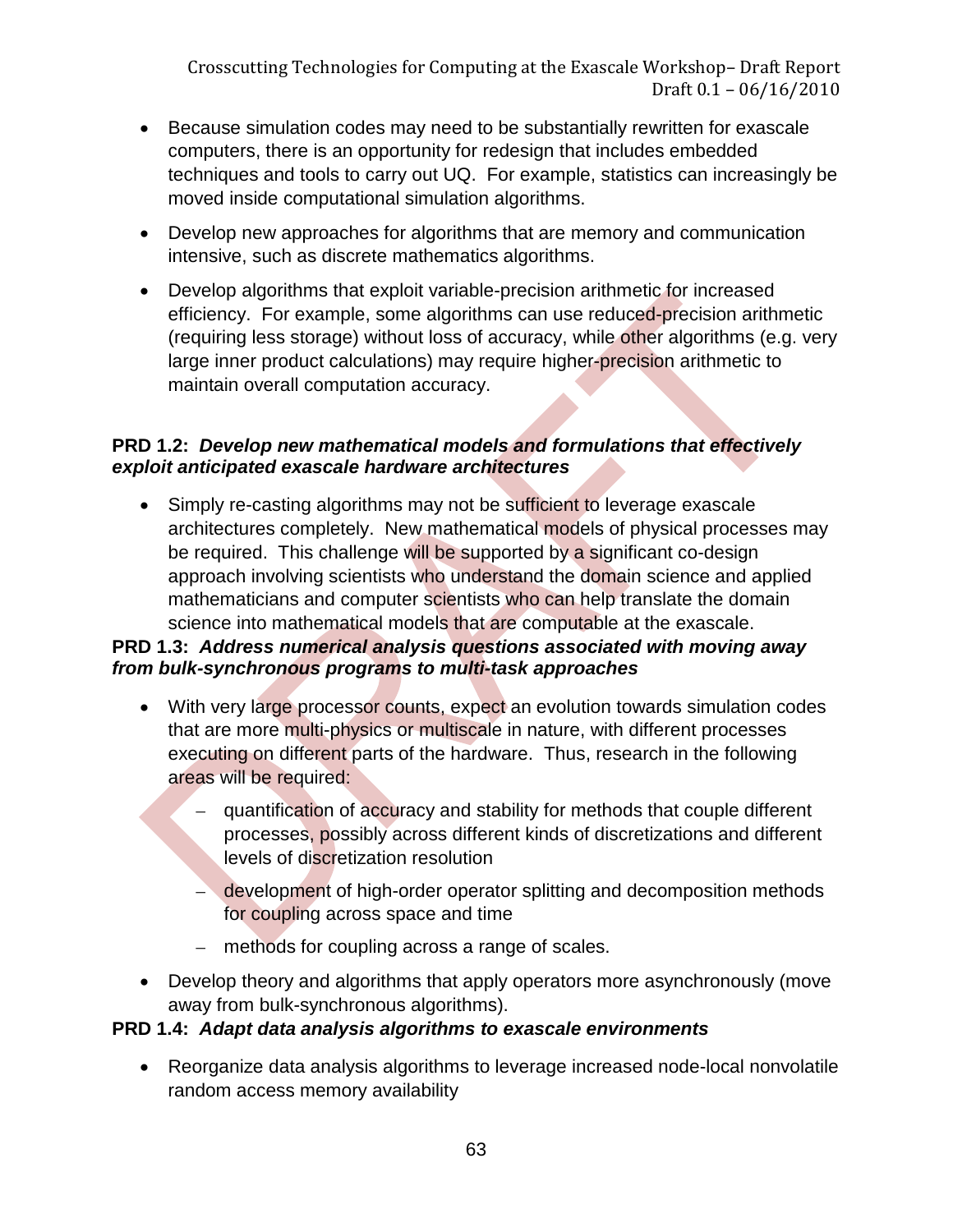- Rewrite data analysis algorithms to leverage Global Address Space (GAS)
- Develop analysis techniques for streaming data
- Develop analysis methods that can use reduced-precision arithmetic for performance without compromising accuracy
- Conduct research to determine the best overall approach for performing data analysis at the exascale:
	- *in situ* (part of simulation code) analysis
	- post-processing on the exascale platform
	- dedicated separate platform for post-processing—can the input/output (I/O) bottleneck be avoided?
- Conduct research on the development of common data structures or data access Application Programming Interfaces (APIs) across science application space to improve re-use of data analysis software.

#### **PRD 1.5:** *Extract essential elements of critical science applications as "miniapplications" that hardware and system software designers can use to understand computational requirements*

• "Mini-applications" will expose critical performance issues to architecture and system software designers in the co-design process.

### **PRD 1.6:** *Develop tools to simulate emerging architectures for use in co-design*

- Develop predictive capabilities that emulate node architectures in order to test new algorithms, possibly using discrete-event simulation approaches.
- **References**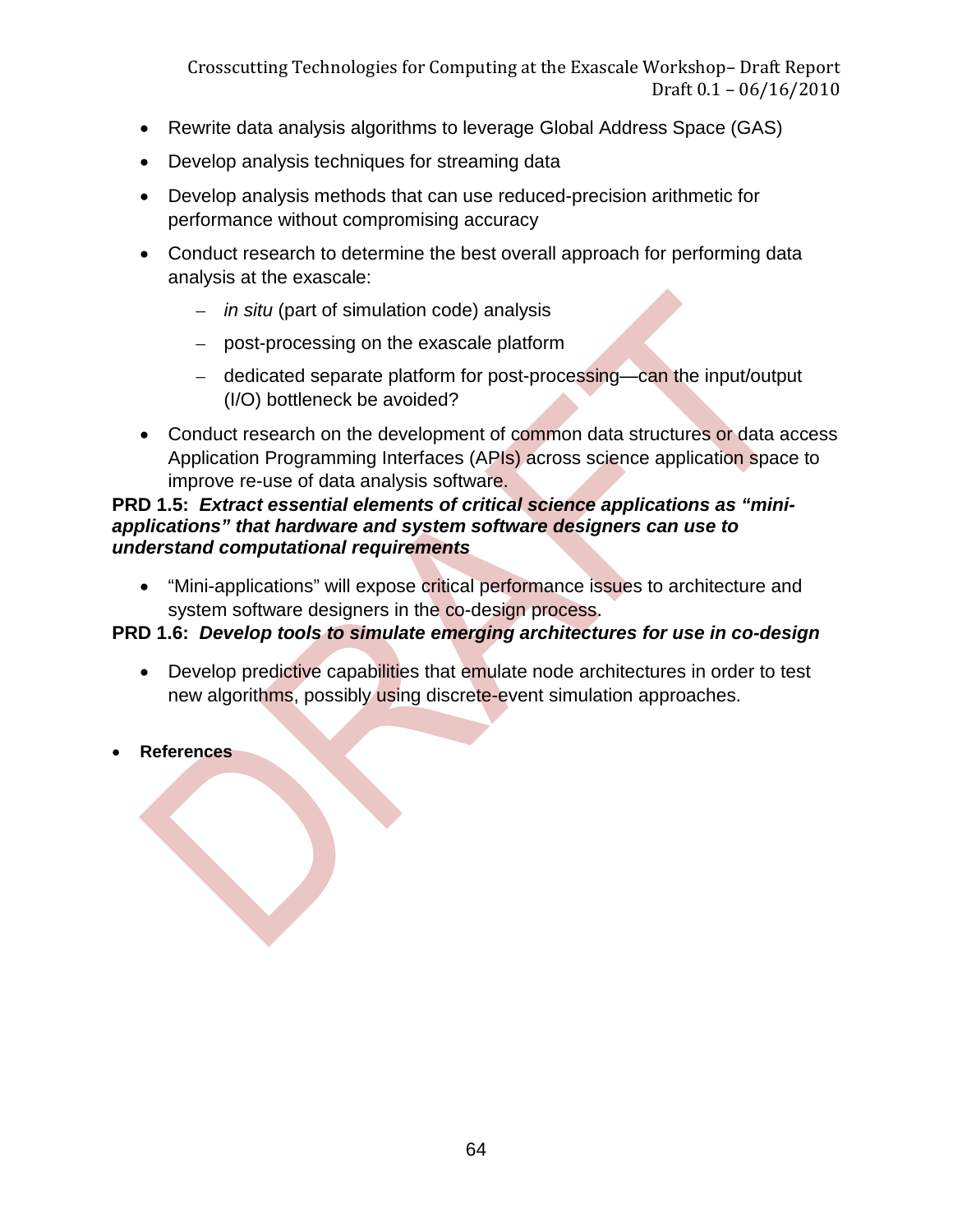# **PROGRAMMING MODELS AND ENVIRONMENTS**

# *Introduction*

Existing programming environments for writing parallel scientific applications have sustained HPC application software development for the past decade and have been successful for Petascale computing, but were architected for coarse-grained concurrency largely dominated by bulk-synchronous algorithms. Future hardware trends will likely require a mass migration to new algorithms and software architectures that support hierarchies of parallelism and dynamic behavior, whether it be for power

management, resiliency, or application requirements. The group believes that this change will be as broad and disruptive as the migration from vector to parallel computing systems that occurred 15 years ago. Moreover, the applications and algorithms will need to rely increasingly on finegrained parallelism, strong scaling, and support fault resilience.



As the interface between applications and architectures [\(Figure 1\)](#page-64-0), programming environments plays a pivotal role in making Exascale applications efficient, resilient, and

productive on Exascale architectures. One cannot succeed without the success of the other two. To address these challenges, the

<span id="page-64-0"></span>**Figure 1: Structure of programming model activity relative to the hardware, application, and algorithms activities. The programming model must be responsive to these other activities to serve its purpose successfully.**

group believes that there is a renewed opportunity to introduce a higher level of software engineering into current computational science applications that will enhance the modularity, portability, and performance of codes while extending their scientific capabilities. At the same time, past investments must be protected, and a migration path from current to future environments must be embraced.

In Theme III, we were particularly interested in answering the following questions. Will the planned programming models provide suitable abstractions and tools for a spectrum of exascale applications? If not, how should the plans be modified? What CS R&D is needed to provide the necessary functionality? What R&D in algorithms needs to be carried out to use the programming models effectively?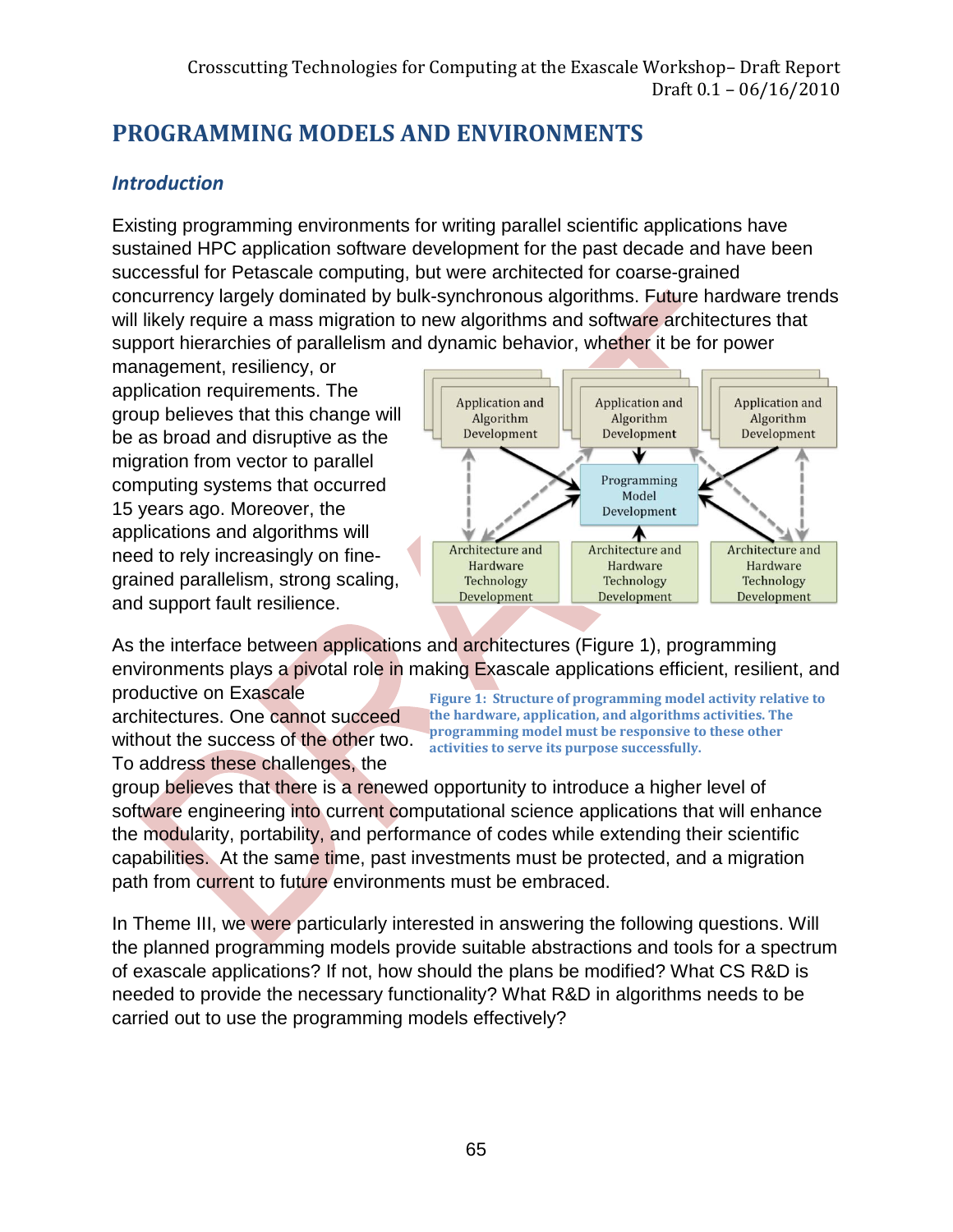# *Understanding programming model requirements at the exascale in the context of critical mathematical models, methods and algorithms*

## **Partial Differential Equations**

The PDE math area comprises the following aspects of the PDE solution: discretization methods, multiple physics simulations, computational geometry, and meshing. The importance of this list of topics is that consideration is being given of the entire workflow associated with the PDE solution process. The workflow starts with from a high-level problem definition in terms of a set of mathematical equations subject to boundary and initial conditions over some space time domain where the spatial domain often is in terms of a mathematical definition such a solid model (computational geometry). From this point a reasonable starting mesh for that space-time domain must be constructed. The numerical discretization is constructed from this space-time mesh and then solved. The solution obtained is analyzed to determine if the combination of the mesh and its discretization has yielded the desired level of accuracy. In almost all cases the initial mesh/discretization is not sufficient and must be adapted. From many problem classes of interest the steps of mesh/discretization adaptation, solves and evaluation is repeated many time. Some key characteristics with respect to this workflow for exascale size problems are:

- The numerical discretization and solution process is a computationally dominant process that does include the need to support regular communications. Most of these communications are within local neighborhoods; however, there are times when specific global communications are required. In addition, with current methods these global communications require specific synchronizations. (Although there are many opportunities to continue to reduce the synchronizations, their complete elimination is unlikely.) During a discretization/solve step the communication patterns are fixed and workloads can be accurately predicted.
- In the case of unstructured mesh generation there are techniques that can automatically create the meshes given the mathematical definition of the domain. These mesh generation processes are highly irregular and dominated by substantial communications that become more dominated by local communications as the mesh is being formed. In the case of general geometric domains it is not possible to determine tight predictions of local workloads thus making the need to dynamically load balance critical.
- The mesh adaptation process has many of the same characteristics except for the advantage that the existence of the mesh to be adapted provided more localization of the processes. However, it is important to note that although the operations are local, the specifics are not known until operations are attempted, thus causing some of unpredictable communication patterns. The workload of mesh adaptation is not well balanced so that dynamic load balancing is needed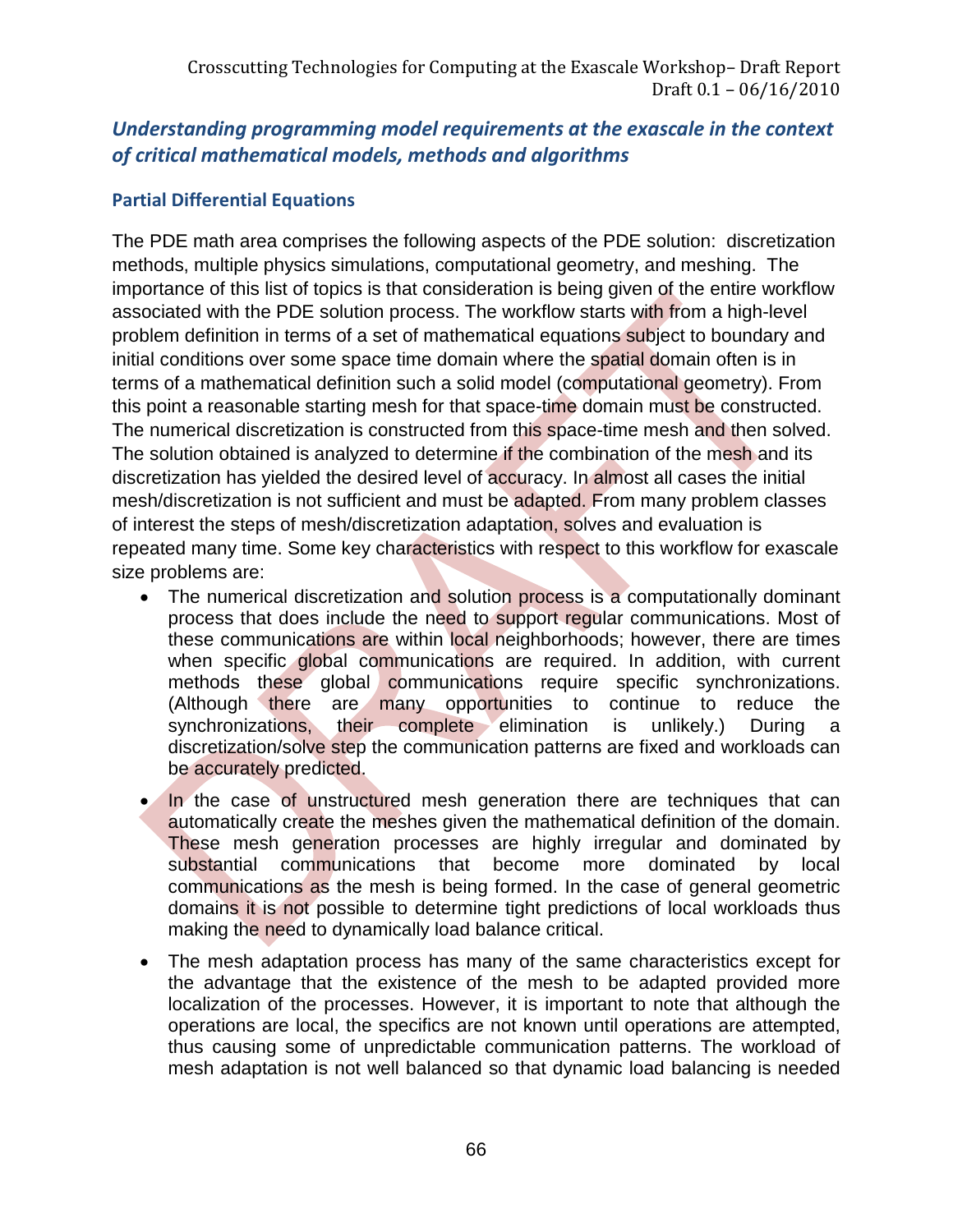during adaptation in preparation of a well-balanced system for the next discretization solution step.

• Multi-physics problems can often use large memories because they must maintain multiple meshes, or scratch space for converting between mesh types. As the size of memory per node continues to become even more constrained, alternative techniques must be explored.

Since I/O is, and will continue to be, a dominant step in this process, it is assumes that all of these processes must be executed on the exascale computer. The one potential exception to this is initial mesh generation in those cases where it is known that a very coarse initial mesh can be used so that the initial input is "small".

PDE solvers are typically characterized by using domain decomposition with nearestneighbor communication patterns. Elliptical PDE solvers require smaller, non-local communication patterns, and multi-level solvers with finer grids tend to create smaller groups of communicating processors that may be scattered across the machine. The communication characteristics in terms of frequency and message size are also varied, from large, frequent nearest-neighbor messages, to smaller, less frequent messages to farthest neighbors. Solvers also require frequent, small global reductions – perhaps as many as several thousand per timestep. All of these characteristics place incredible demands on the network to deliver performance, in terms of low latency, high bandwidth, and high message rate for point-to-point and collective communication operations. It is highly desirable that the logical layout of the communication patterns from the application perspective match the physical topology of the machine as closely as possible to optimize communication performance by reducing network contention. The number of network endpoints in an exascale system is expected to be several orders of magnitude larger than today's most powerful machines, and the network topology will most certainly be subject to dynamic reconfiguration as a result of component failures in the system. As such, it will be necessary to explore approaches and mechanisms that allow for the application and system software to work together to maximize the performance potential of the network. Possible approaches include programming interfaces that allow the system software to convey information about the underlying network topology to the application so that the application can structure communication appropriately, and, conversely, providing interfaces that allows the application to inform system software about the application's communication structure so that communicating elements can be placed and scheduled optimally. In the latter approach, mechanisms that support moving the computation to the data when most efficient also need to be explored.

[breakout input starts here:] PDE solvers typically have an abundance of fine-grain, node-level parallelism that can be exploited. A hierarchical machine model with two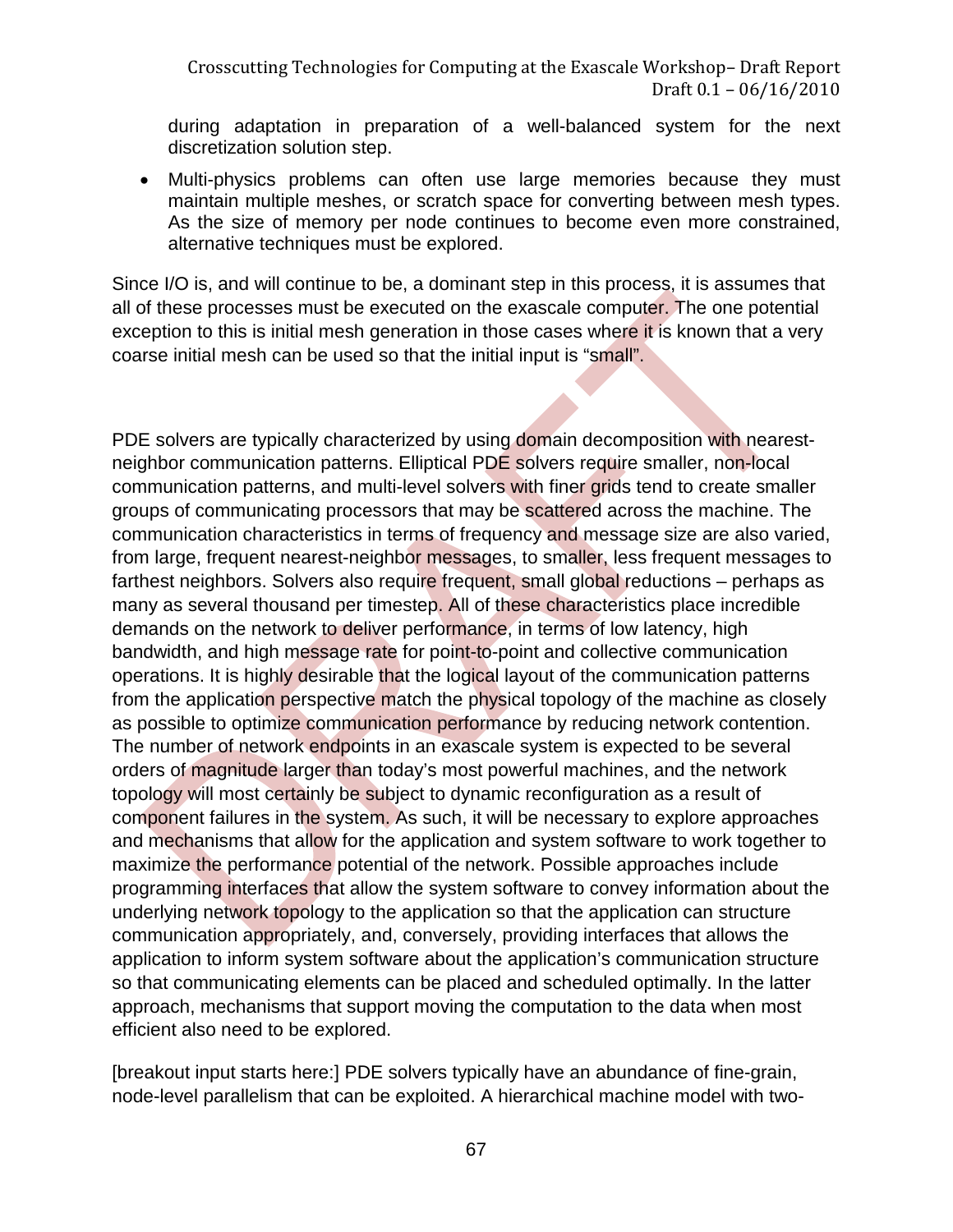level parallelism is appropriate for both structured and unstructured grids as wells as adaptive mesh refinement (AMR) and linear solvers. System software that could exploit hints from the application regarding spatial and temporal locality could be extremely beneficial. Cache memory is energy expensive, so alternatives approaches to providing fast local memory access, like scratchpad memory, can potentially provide a substantial performance improvement and energy savings, provided there is system software support from the compilation environment and the associated runtime system to provide effective resource allocation and management strategies.

Given the abundance of node-level parallelism, a low-cost mechanism for creating and destroying threads will be critical for the performance of PDE solvers at the exascale. System software will play a key role in providing the infrastructure necessary to support a global namespace where threads are first class objects that are named and manipulated directly by the application. Significant investigation is needed to determine the most appropriate threading model. Creating more threads than available processing elements is potentially a strategy that will work well for PDE solvers and will provide the system software an opportunity to hide memory latency and be more effective at scheduling processing resources. The dynamic nature of computation for solvers will require a highly dynamic threading model and new strategies in system software for creation and management of large numbers of dynamic threads will be necessary.

As with existing petascale platforms, debugging applications at the exascale is one of the most important capabilities and is fundamental to application development. The challenge of debugging will be further compounded by the impact of faults on the system. In a sense, application errors will be indistinguishable from errors generated by the system. Current strategies that analyze the state of processes to determine equivalence and identify outliers can potentially be effective. However, given the expected dynamic and asynchronous nature of systems of and applications, such an approach may be ineffective. New approaches to debugging, not only to recognize application-generated errors, but also to help identify and isolate system-generated errors will be critical. Potential approaches to error identification and isolation include support for applications to provide the ability for the system software to check the validity of data flowing into and out of computational routines, as well as mechanisms that will allow for computing the same function multiple times in order to determine the causality of an error.

There are many fundamental research questions with respect to data analysis and I/O for PDE solvers on an exascale system. New approaches to doing data analysis simultaneously with the calculation can potentially be effective, provided there is system software support to manage the memory and computational resources effectively. Onthe-fly analysis may be able to make effective use of the abundance of compute cycles available. The insertion of non-volatile storage into the memory hierarchy will also play a key role in data analysis. Capturing analysis data as part of a regular application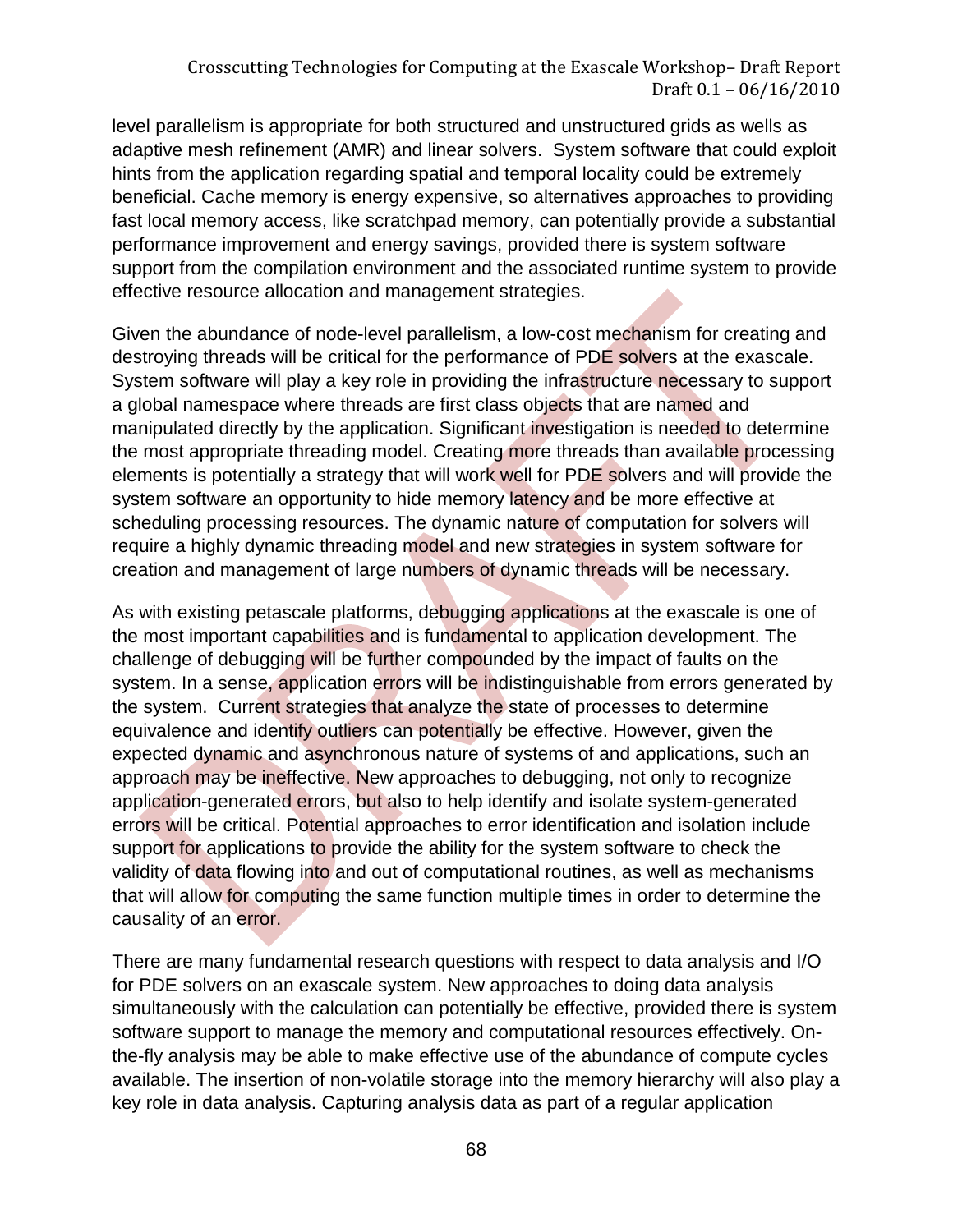checkpoint may be possible and the potential for using non-volatile storage for background data staging is attractive. Further investigation into the appropriate resource management techniques for managing this extra layer in the memory will be needed.

Solvers are currently taking advantage of multi-precision algorithms that use reduced precision to increase computational performance and reduce stress on the memory subsystem, and this approach will likely continue to be effective on future-generation platforms. The shift to more simplified computing elements should not have a negative impact on solvers; however, the need to support conditionals is critical, so existing computational accelerators will need to evolve if they are to be used effectively in an exascale machine. From a system software perspective, managing heterogeneous resources based on the potentially dynamic needs of the application provides a significant challenge and opportunity for co-design.

#### *Observations and Recommendations*

- 1. This community is currently in transition from using a separate MPI process on each core to the use of hybrid approaches. So far, some success has been had with MPI+OpenMP, particularly in fusion particle codes and strong-scaling climate codes. GPU's have been successfully exploited with MPI+CUDA, but the CUDA programming model is cumbersome and unlikely to become the basis for long-term scientific code development. Needed is a programming model for heterogeneous, multicore nodes that will work with MPI. (See report from MathF X PM breakout)
- 2. There is also interest in global view languages (Chapel, UPC, Co-Array Fortran) on multicore nodes, to be used in a hybrid approach with MPI.
- 3. Fault tolerance will be a major issue. Two efforts on the horizon—the CIFTS SciDAC project's "fault-tolerant backplane" approach and the fault tolerance working group of the MPI-3 Forum—remain research projects at this point. In the worst case, tools that automatically identify and minimize the checkpoint state of PDE applications will be necessary.
- 4. Tools will be needed to understand and tune hybrid programs. Some efforts to encourage tools development are being undertaken by the tools working group of the MPI-3 Forum.
- 5. A speculative concept is that of power-aware programming models. One can conceive of a programming system that allowed one to specify that peak computing power, network usage, or I/O capability was not needed during some part of a computation, allowing the operating system to deschedule certain resources in the interest of conserving power. This could lead to complexity in the programming model, but may be necessary for efficient use of exascale resources.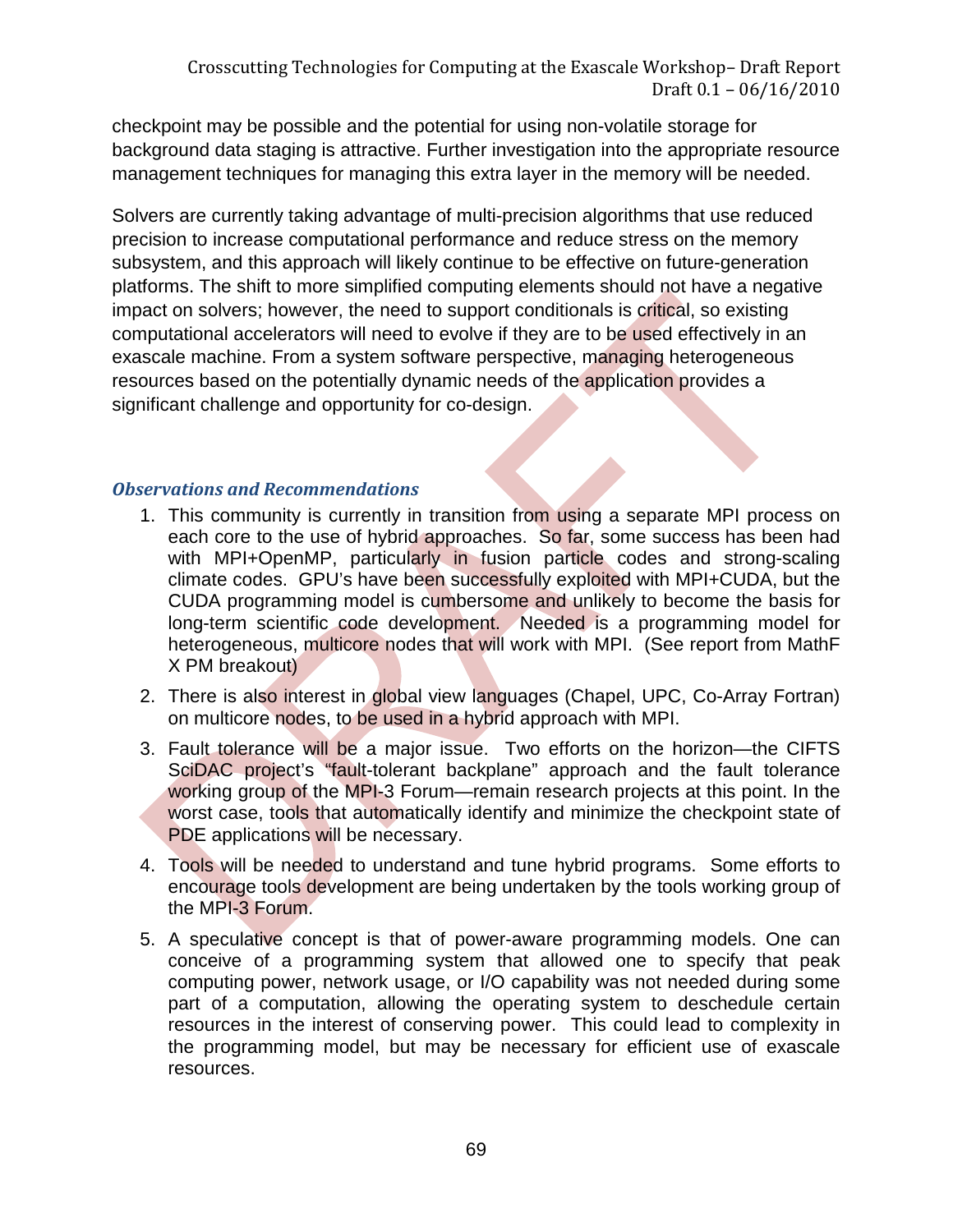6. There are significant co-Design Opportunities: What's the interface we use to express features of data for the compilers use (apps understand the questions that are being asked; compilers/programming models understand the kinds of questions that are meaningful). For example, if an application has the responsibility to define the data structures used in the parallelism, types of things that will and won't be done (e.g. annotations for conditionals, loops, etc), automatic CUDA generating code then compiles the code in a high performance way – doesn't want to make the decisions about the particulars of what is done

#### **Data Analysis and Visualization**

The Data applications group quickly agreed that as an opening caveat, there are many varieties of data analysis and they do not necessarily share the same computational characteristics. Thus, not all characterizations made in this summary apply equally to all analyses.

One concern about data analysis at the exascale is that the machine scale and complexity and expected code complexity are such that it can be very difficult to distinguish between bugs and "a potential new scientific discovery that you simply don't have a model for yet." For this reason, it is important to validate that your analyses are correct. However, this can be very difficult for areas of science in which you can't empirically test your model, such as simulations of future behaviors over long timescales. Related to this, for scientific simulations that have the potential to affect public policy, it is important to create a provenance which will back up scientific claims and permit others to reproduce and verify conclusions (note that there's a link here to UQ). For all of these reasons, one useful programming environment concept is to have analysis tools automatically capture intermediate results between their distinct stages. This would provide a valuable means of performing verification, validation, and retracing after the fact. It could serve as provenance and permit scientists to double-check themselves or document how they had gotten to a particular state. It is important to note, however, that creating such artifacts along the way could add a significant I/O burden given the potentially large sizes of these states to be recorded.

We identified two abstractions that could be useful for programming models. The first of these is support for natural data abstractions. For example, scientists and data analysts think in terms of multidimensional variables with physical units associated with them rather than systems-oriented concepts like files, data linearizations, data formats, and so on. This suggests that programming would be more productive and natural if the programming model provided abstractions that more closely matched the user's semantics than the system's. Our hypothesis was that this would also help reduce the chances of coding errors since the code would presumably be closer to the natural terms for the programmer these higher-level concepts would result in fewer lines of code and therefore fewer places to make mistakes. Of course, supplying such higherlevel concepts requires that the concepts themselves be implemented correctly and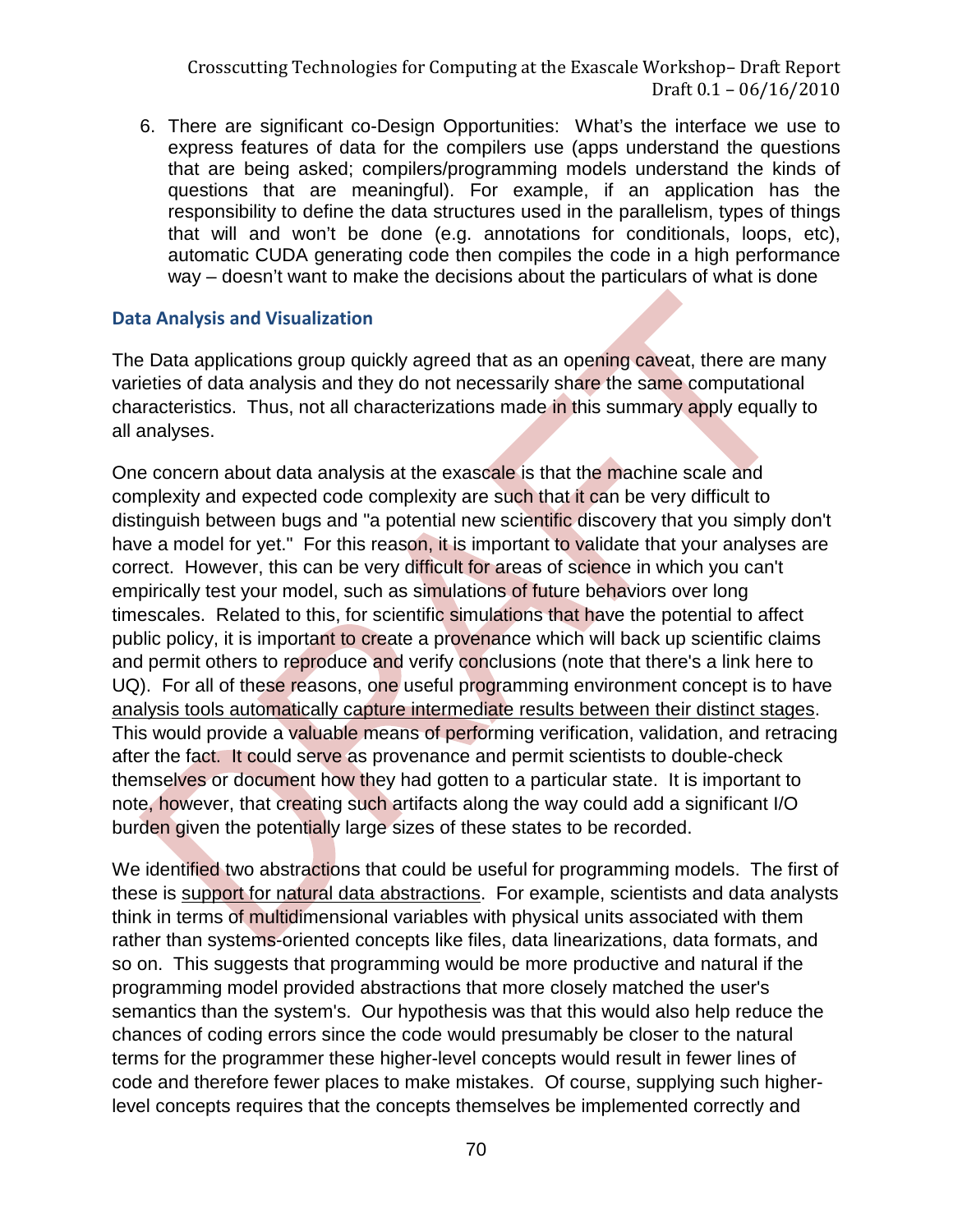validated. And in the specific case of exascale, there is a concern that for certain analyses, it would be crucial for the abstractions to work consistently when executed across different processor types. For example, for an analysis that is sensitive to numerical error, if the CPU generated a different result than the GPU, then those differences in results across architectures should be automatically detected and highlighted for the user.

The second abstraction of interest is the ability to run parallel tasks locally to the node that owned a particular piece of data. This suggests programming models that support richer and more dynamic execution models than our current SPMD/BSP models. It was noted that the HPCS languages support this concept. For example, in Chapel this pattern could be written as follows: on  $A(i)$  do begin myAnalysis( $A(i)$ , B, epsilon). This says "on whichever node owns array element A i, start a parallel task to execute the myAnalysis() function call shown here while the original task continues executing. Removing the begin statement would cause the execution to be synchronous; the originating task to block until the remote invocation of myAnalysis() had completed and returned. Chapel's on-clauses can take any expression that has storage associated with it, causing the computation that follows to be run on the node owning that storage. If file-/disk-based data is represented using a similar syntax as data structures in memory the same concept could be used to express active storage operations in which computation takes place near the disk in question. For example, if the array A above was considered to describe a file's data, the statement could be interpreted as calling the analysis() on the CPUs that are closest to the disk in question, for example, potentially the CPUs of a (non-compute) dedicated I/O node.

Data analysts use a wide variety of special-purpose languages and tools (special purpose in the sense that they aren't necessarily widely used within HPC applications programming). Examples included R, Weka, IDL, SPSS, Scout, SAS, and Kepler (though it should be noted that these are not necessarily equivalent tools that provide similar functionality). The data analysis community would find it attractive to run these tools and languages in parallel, either on smaller petascale extreme clusters used for seconary analysis or, ideally, on the exascale hardware itself. Some of these tools wrap standard library solvers which could benefit from algorithmic advances like those Jack Dongarra described in his plenary talk on the first day. From a programming models perspective, we ought to study these tools and languages, understand their value proposition, and see whether or not their attractive features and concepts could be cleanly integrated into our general HPC programming models.

One reason this last point makes sense is that data analysts also use standard HPC programming models such as C+MPI to perform their computations, so being able to subsume the features or desirable characteristics of the special-purpose languages and tools above would reduce the number of languages one would need to learn or support. In discussing data analysis, it was clear that analysts wrestle with many of the same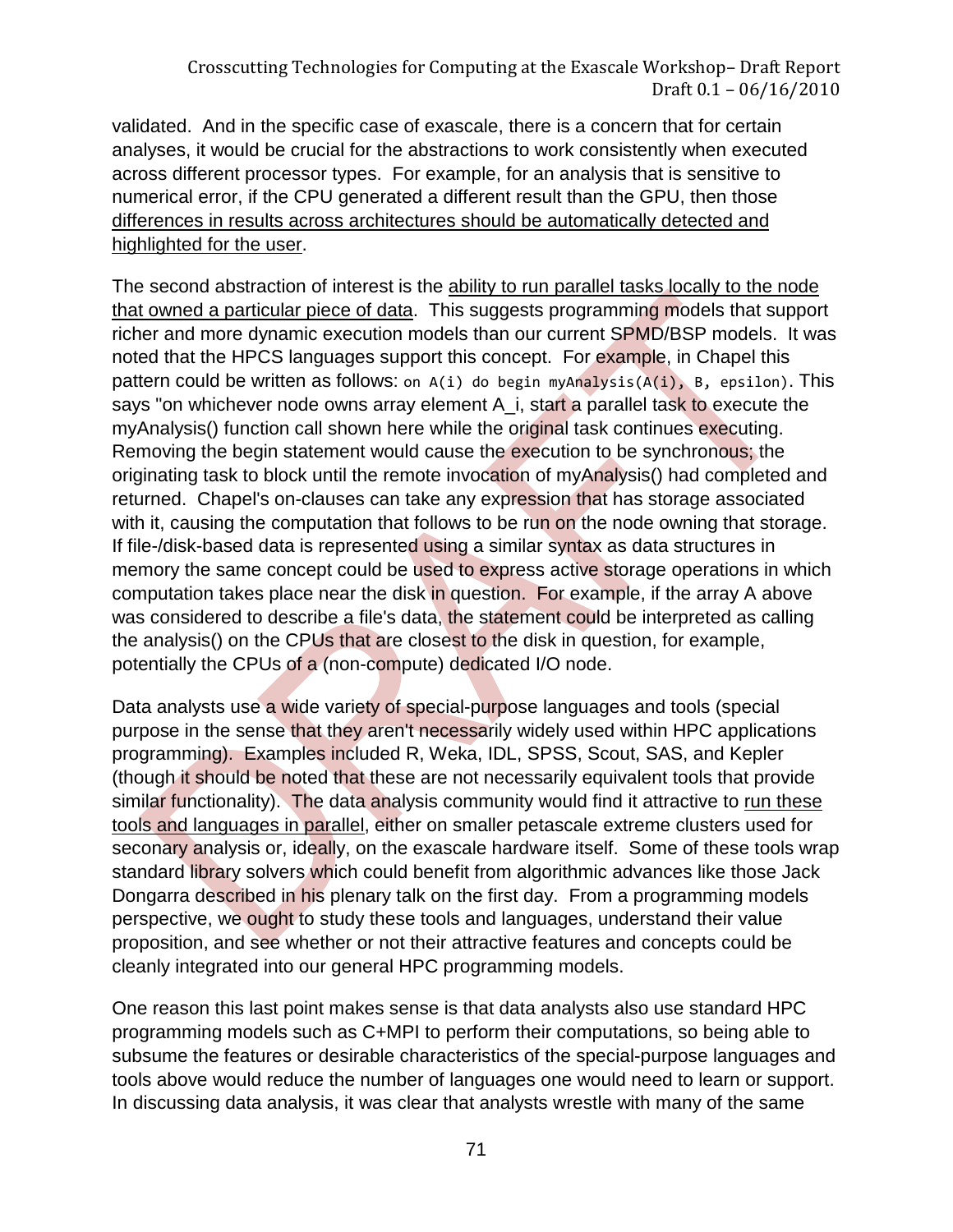problems as standard HPC programmers: load balancing, software engineering, validation, testing, etc. That said, they also have some less common challenges such as having workflows in which datasets flow through analysis stages, some of which could be done in parallel (note that this actually did come up as a desirable idiom in other working groups; it just isn't how we typically do HPC programming using MPI today); they have the issue of generating a provenance described above; and they have a greater need for interactivity to perform computational steering and discovery. It would be worthwhile exploring what programming language concepts and abstractions could better support these novel features.

Due to the huge volume of data on exascale machines, it will be crucial to support forms of in situ or on-the-fly analysis. That is, one can do some amount of processing on the exascale machine in order to take advantage of the computational resources; to interleave analysis with computation; and to reduce the data volume for the purposes of storage. This suggests that we need good support for scalable implementations of several common data transforms. Examples include transposes (for example, changing an array of records into a record of arrays) and creating indexes for exascale data.

One observation is that given the massive amount of performance counter data that will be generated by exascale machines, the traditional roles will reverse. In addition to the computer science supporting data analysis as it has traditionally done, it will also become more of a first-class client of data analysis since performance data needs to be digested and reduced in order to not overwhelm the human. The digested information may be fed back into the application and/or runtime and/or compiler in order to help steer, tune, abort, or otherwise take a responsive action within the computation.

One brief conversation we had touched on the fact that we are already generating more data than the human eye can absorb and discern such that interesting behaviors or errors can easily go unnoticed. This problem will only get worse at exascale. (There is a tie in to performance analyses visualizations that could be made here as well).

We talked about the map-reduce programming model, popularized by Google and Yahoo. The group generally felt that map-reduce was too restrictive to be a crucial tool for exascale applications, in that its parallel activities had to be independent whereas the exascale mission-critical applications are not so embarrassingly parallel. There was one holdout in the group who felt they were not certain that they could rule it out with certainty. By and large, the group agreed that it was more important to look at what made map-reduce successful --- support for very general reduction operations; fault tolerance through redundant storage and resilient master-worker paradigms; and good disk/file storage strategies --- and strive to support those concepts and characteristics in our HPC programming models than to expect map-reduce to solve our exascale programming models issues for us.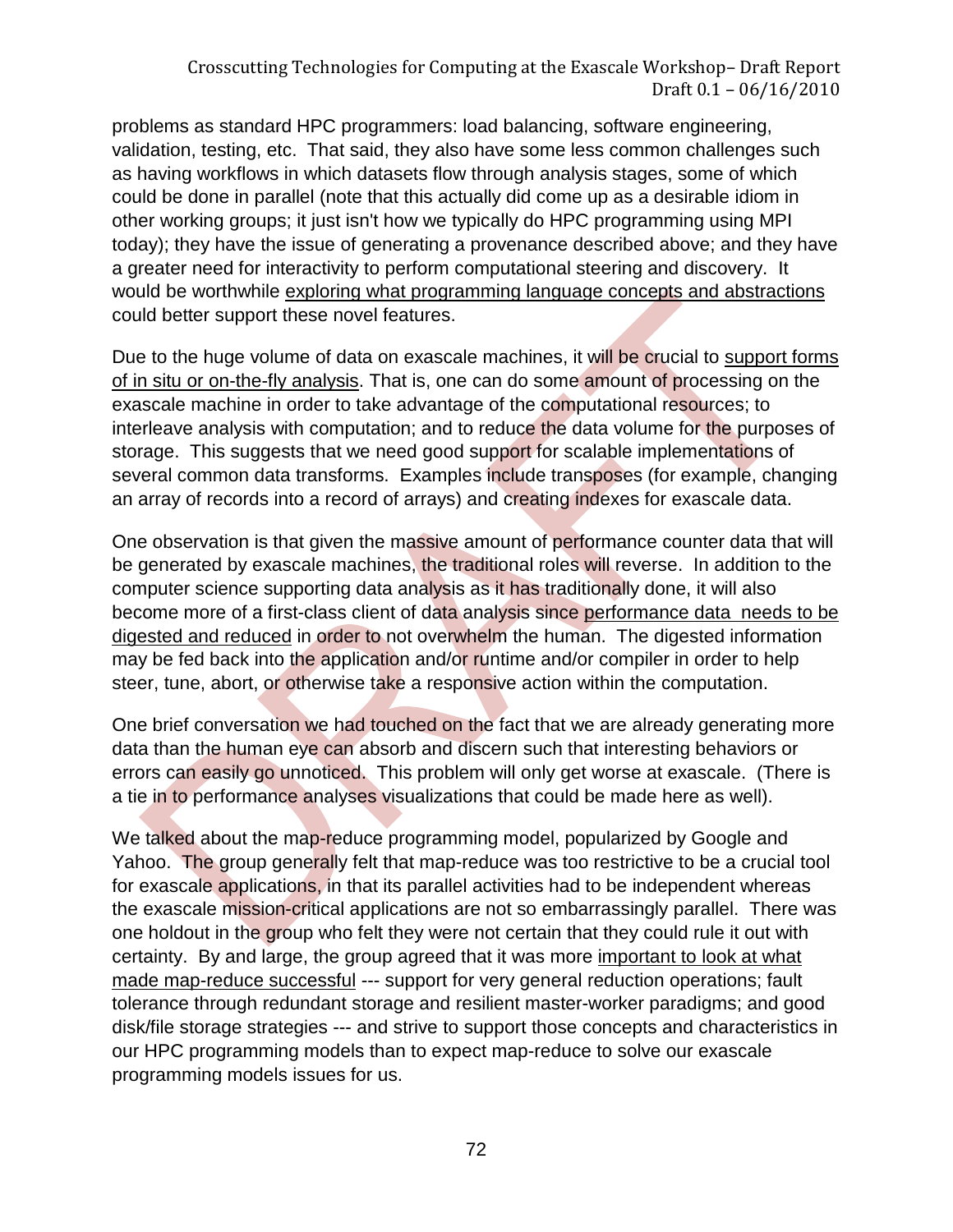[breakout input starts here:] Traditionally, Data Analysis/Viz has been relegated to the "10% of the whole machine cost" rule. Nevertheless, exascale computing capabilities and experimental facilities of unprecedented resolution open the possibility that data analysis and visualization will address very deep scientific questions, which, in turn, justifies turning more resources to them. For example, they could approach the unresolved issue of statistical uncertainty in the subgrid models used by the highest performing fluid simulation codes. The 10% rule, however, also results in the fact that it may be harder to identify limiting factors that data analysis will impose for certain system software components. For example, we do not envision fault tolerance to be a major issue. Our prediction is that in-situ data analysis and visualization will have to use the same check-point restart mechanism, whereas not-in-situ data analysis and visualization will be constrained by bandwidth to run on a smaller scale, for which faulttolerance is less critical than for others applications.

On the other hand, data analysis and visualization needs and aims open the possibility of massive use of in-situ and near I/O analysis, which results in its unique set of questions for systems software. For in-situ analysis, what are the programming models and its OS mechanisms that separate the analysis from the simulation in a way that makes sense? This can be done either as part of the same of computation or by using a shared address space mapping. For a near I/O data analysis approach, the computation does not necessarily operate in the same cluster but it operates on the same cluster storage. Some issues to be solved include performance isolation: (what the visualization does should not cause simulation to slow down) and partitioning visualization to execute near the data.

In addition, the projected massive use of NVRAM, with its two orders of magnitude superior performance compared to disk, offers the unprecedented opportunity of it being exposed by the system software for data analysis that does not need sequential access. Such cases appear, for example, when correlation information is computed hierarchically across multiple nodes for only a small subset of the data resident on the NVRAM. Since the primary intent of NVRAM use is checkpointing, we need to identify appropriate programming models and services provided by the OS to this end while also ensuring checkpoint success.

An immediate need is the one of developing exascale data formats that allow for better use of the bounded I/O bandwidth. One approach is to use database technology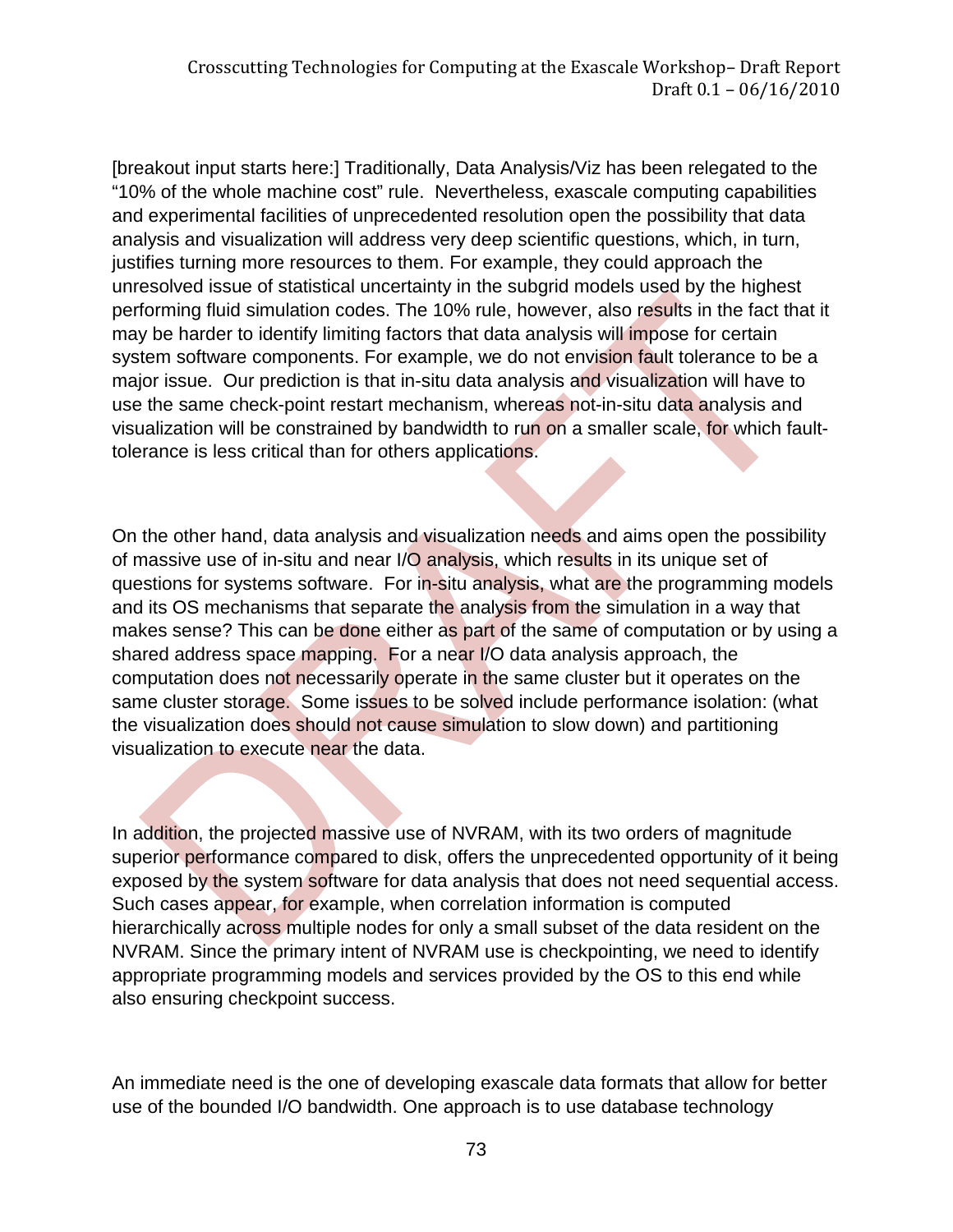approaches such as columnar store and highly compressed data indexing, the latter possibly computed in-situ. This will allow for efficient access to the output of multiphysics simulations when accessing only individual variables, as well as higher compressing ratios due to better scaling compatibility. We foresee that this can be done in a way that allows the user to still see this as a standard format, such as NetCDF.

Codesign will play an important role for the interaction between data analysis and visualization. Better data models are a fundamental issue for both system software and data analysis, since specialized data formats may highly reduce extensibility. A possible solution is the use of object models for data, which raises several challenges, such as doing I/O on objects, having application-relevant data models, and mapping them efficiently onto exascale storage. Getting this right would greatly simplify the caching of relevant attributes and would increase the efficiency of storage systems. Seamless Memory/Storage is another joint interest topic, since, depending on the size of data, we can either do the analysis in the RAM of the visualization nodes or move the computation to storage if it does not fit in RAM.

Appropriate management of this situation is both a programming model challenge and system software challenge.

## **Uncertainty Quantification**

Uncertainty Quantification (UQ) is likely to play an important role in exascale computing given that the driving missions are very simulation-based and will require justification of their results since they will have the potential to affect public policy. Moreover, many UQ computations are themselves potential exascale computations, as they use similarly compute-intensive processes to generate their results as the simulations that they are analyzing. One of the main themes of our overall discussion was that the disruptive nature of moving to exascale could be empowering for the field of uncertainty quantification since we will already be reconsidering our programming models and revisiting our application codes. This provides us an opportunity to make UQ more a part of our field's standard operating procedure rather than an afterthought.

One concept that we discussed to support UQ within programming models is the notion of having a special type qualifier within programming languages to identify "uncertaintycarrying variables." These are variables whose values are identified as being uncertain, and which would carry along some measure of that uncertainty in addition to their traditional value. As uncertainty-carrying variables are combined, their measures of uncertainty would be combined. A slight variation on this would be to support a means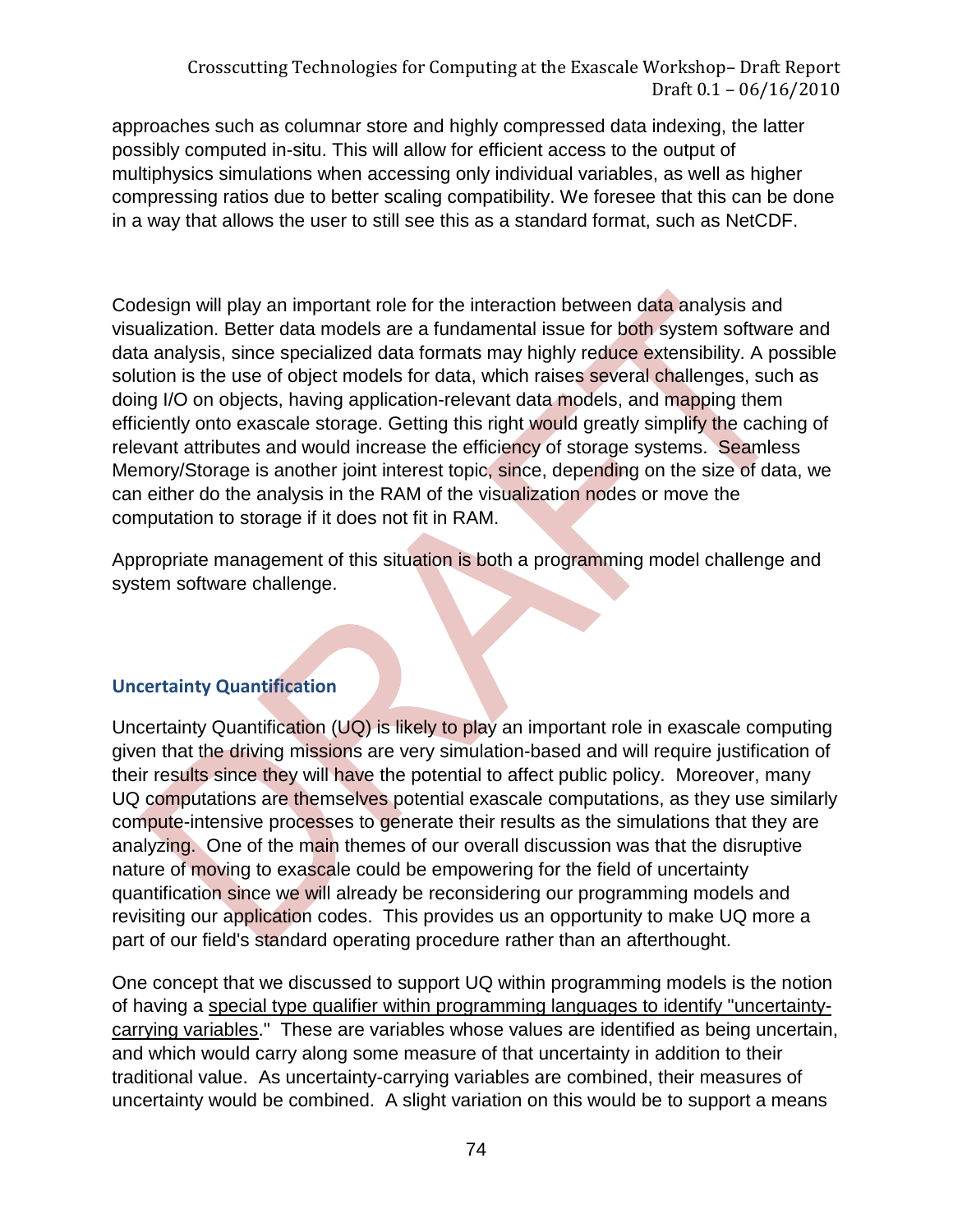of overlaying such uncertainty quantifications on preexisting code without modifying it (via an annotation overlay file for example) in order to apply UQ analysis in a nonintrusive manner to pre-existing codes.

The challenge to this concept is that because of the relative youth of the UQ field, there is currently no single agreed-upon standard for representing these uncertainty factors. For example, some UQ representations use intervals while others use stochastic distributions. And even when two approaches use the same representation, like intervals, they may define the semantics on these concepts in different ways. This suggests that if a language did support uncertainty-carrying variables, they should probably suport an opaque sidecar data structure that could be specified orthogonally to the computation such that each UQ practitioner could plug in a representation and semantics that matched their philosophy.

It was not clear to our group whether or not this concept should be promoted to a programming language concept; it could be that using a library or software engineering practices would be sufficient. But mostly we were not certain and felt the concept had sufficient promise to deserve more attention going forward. It also struck us as being a good area for codesign between the UQ and programming models communities.

A related side topic was whether or not programming languages should support interval types. On one hand, this was generally considered to be a reasonable idea since intervals are a fairly well-understood and commonly-used concept. On the other hand, it raised questions about where to draw the line since intervals are just one of several UQ-appropriate representations.

One relevant item that came up for programming models or libraries is support for routines to query the relative costs of various operations on the target hardware --- for example, how much will it cost to access this variable or type of memory, or how fast can this processor type perform this computation relative to another one. Such support would allow codes to be written in a way that they can make space vs. time tradeoffs in an informed and flexible way from one machine or execution to the next. These queries could be static in the sense that they could make queries about the target architecture, such as clock speed; or they could be dynamic, in which case the results might make queries about variables whose location may not be known at compile time or might reflect aspects of system load that may vary from one point in time to another. It's worth noting that this benefit is not specific to UQ computations; it was merely the only breakout I attended in which the concept was raised. This seems to be a codesign opportunity between the applications groups, the programming models groups, and the hardware architects.

UQ is an application area that has a need for more dynamic execution models than SPMD/BSP styles. UQ would benefit from workflow-based execution models, DAG-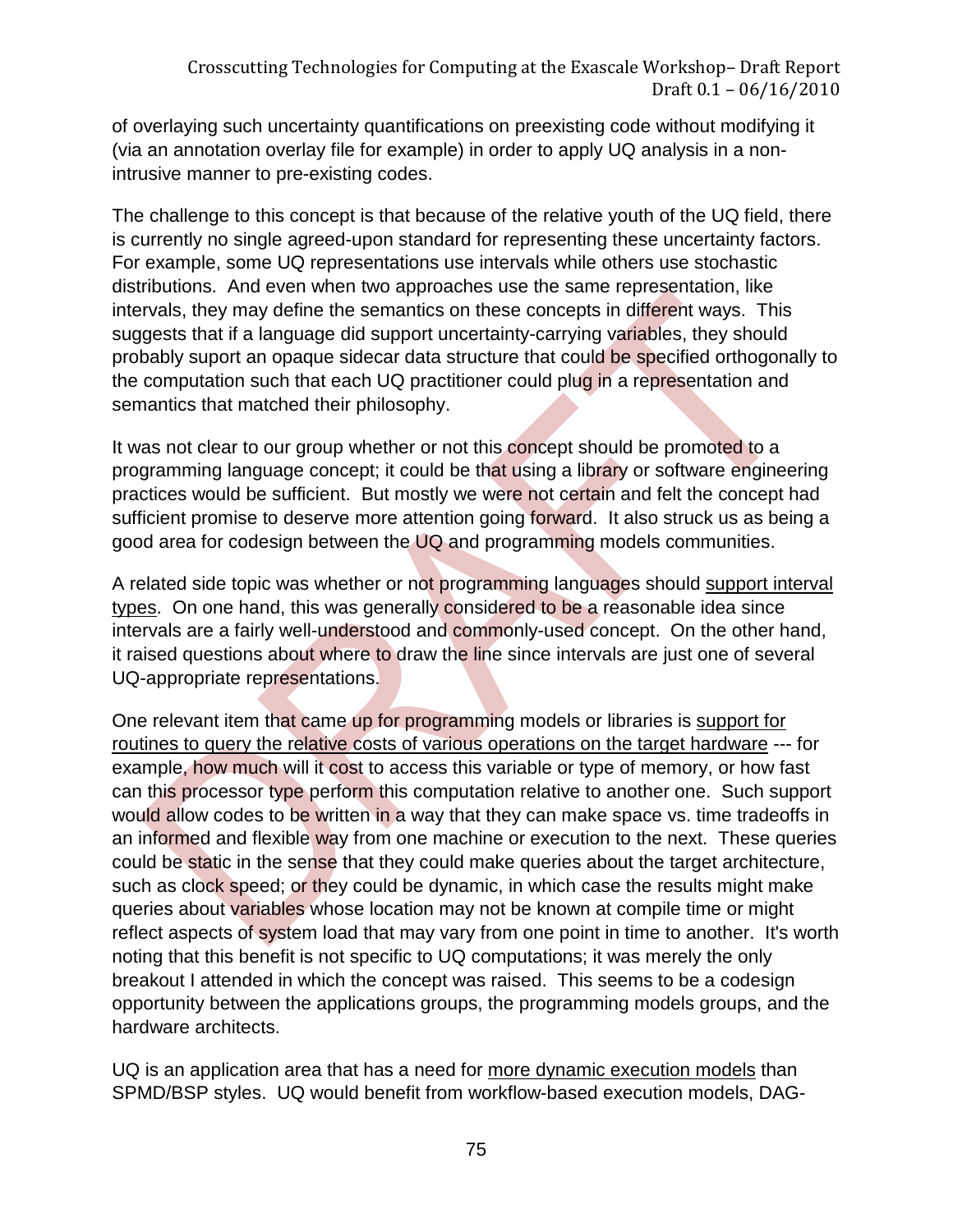style task scheduling, dynamic spawning of new simulations, and efficient replication of tasks. Similarly, UQ could itself benefit from research into development of increasingly asynchronous algorithms for UQ that avoid bulk synchronizations during analysis by delaying and reducing the frequency of synchronization. A motivating example can be found in variance reduction in MC sampling.

Related, it was noted that UQ would benefit from fault-tolerant MPI collectives. For example, if a task dies before entering a barrier, it can be reasonable for the rest of the tasks to complete the barrier and proceed rather than deadlocking the program or requiring it to be torn down.

The UQ community believes it would benefit from hardware that supported an additional network for control and collective-style communications in addition to the main network for data transfers. A question that came up in our session was how a programming model would expose these multiple networks to the user so that they could specify which one they wanted to use for a particular communication.

Some UQ techniques rely on source-to-source transformation techniques. These techniques identified that they would benefit from compilers and libraries that support an open source infrastructure. The reason for this is that several of the analyses that these techniques use are similar to those supported by traditional compiler optimizations, and it would obviously be preferable to reuse these analyses for a given language/compiler than to reinvent them on a case-by-case basis. Another wishlist item for these techniques is programming model support for data structure linearization in which an arbitrarily complex data structure can be linearized to targets such as a file, memory buffer, or a network socket.

Adjoint computations, a specific subset of UQ, wanted some additional capabilities from the programming model such as a mechanism for recording the control flow taken during the execution of a program such that it could be reversed after the fact. A similar capability would be a dataflow reversal mechanism in which stores are converted to loads, sends to receives, etc.

We discussed a concept in which a user could define a metric that should be evaluated throughout the computation of a large program, and upon exceeding some threshold, that code region would be identified as being a region where UQ was needed.

## **Discrete Math**

Discrete mathematical algorithms and applications exhibit a wide range of computational characteristics, so any rigid characterizations will be necessarily incomplete. But, a variety of themes and characteristics commonly recur, and several of these are relevant to programming models: graph data structures, graph algorithms, and combinatorial optimization algorithms.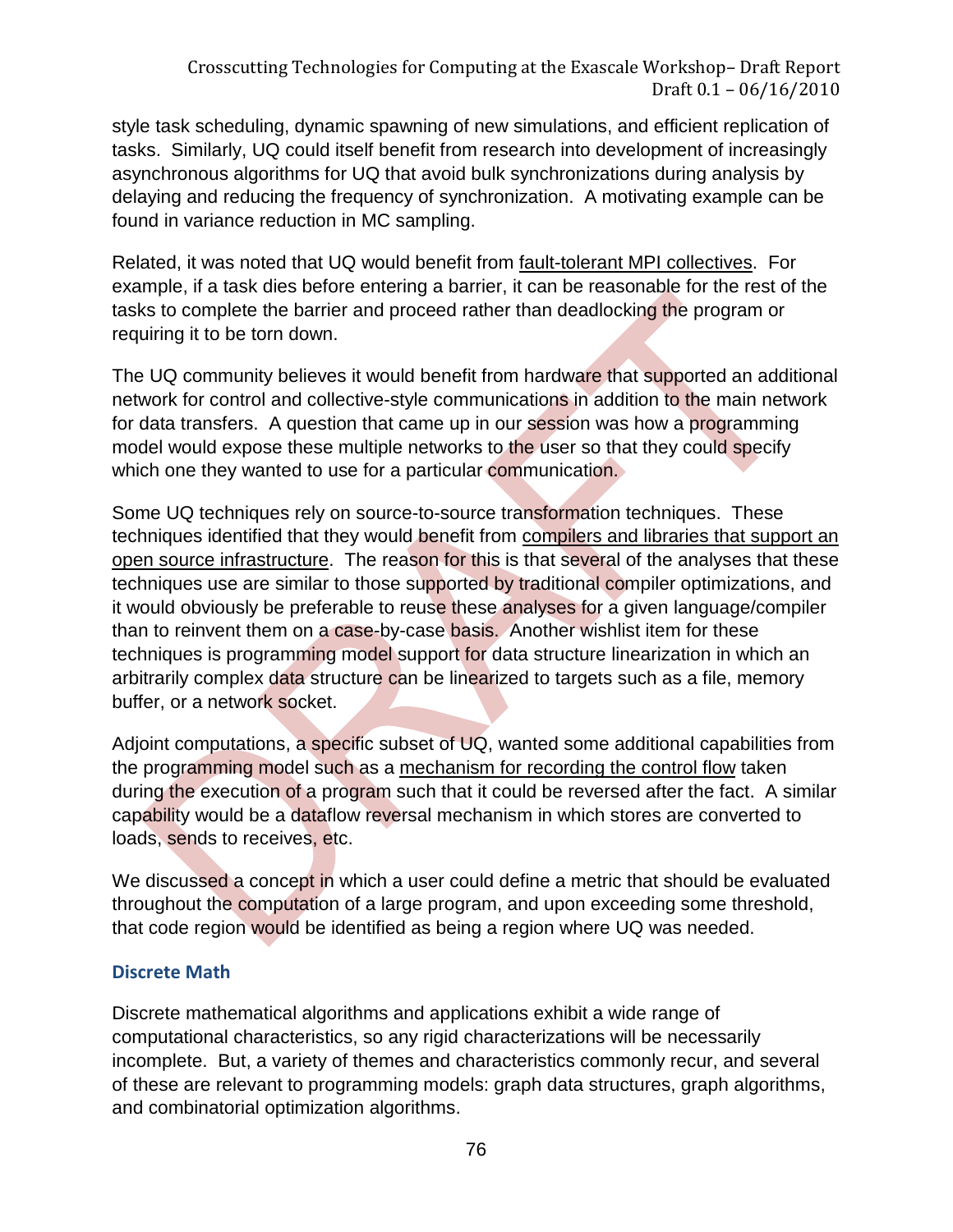Graphs are a very common and powerful abstraction, and graph algorithms have distinctive features. Generally, graph algorithms involve following sequences of pointers, with very little computational work. Many graphs relevant to exascale computing are associated with meshes, and these graphs will inherit some locality structure from the underlying geometric space. But graphs that arise from different applications like cyber security or social networks have very limited exploitable structure. For such graphs, algorithms will be making frequent visits to essentially random locations in global memory.

Among their many uses, graph algorithms are used to improve the efficiency of many scientific applications. Examples include exploiting structure in sparse direct solvers, identifying potential parallelism through graph coloring, and partitioning or repartitioning work and data across the cores of a parallel computer. For such tools to be effective, they must run quickly enough to improve the overall application runtime.

Combinatorial optimization problems are often solved by some kind of branch-andbound technique. These techniques involve the dynamic construction and exploration of a search tree. The leaf nodes of the tree require computationally intensive optimization solutions with quite variable memory and computational demands. In parallel, these calculations require significant bookkeeping and are difficult to load balance.

In many of these settings, the underlying combinatorial object (e.g. the graph) can be very difficult to partition effectively. Thus a programming model that supports a global address space is highly advantageous. Also, many combinatorial algorithms have a high degree of fine-grained parallelism, but the available parallelism is dynamic. Generally speaking, parallel algorithms for these problems are not naturally bulk synchronous, necessitating programming support for task parallelism with load balancing.

In this context, programming language features that can assist with these computations include the following: support for a global address space; light-weight, one-sided communication for small messages; light-weight, fine-grained synchronization; and, support for maintaining logical state even when objects are migrated between processors. Key research challenges include the following questions. How can memory performance be maximized for applications that lack natural locality? Instead of just focusing on computational load, how can memory/network/power load be balanced across processors? How can discrete applications make use of language features supporting the dynamic control of computational resources?

Codesign opportunities include collaboration between application developers and language/library implementers to ensure that discrete mathematical algorithms are provided for in exascale hardware and software development.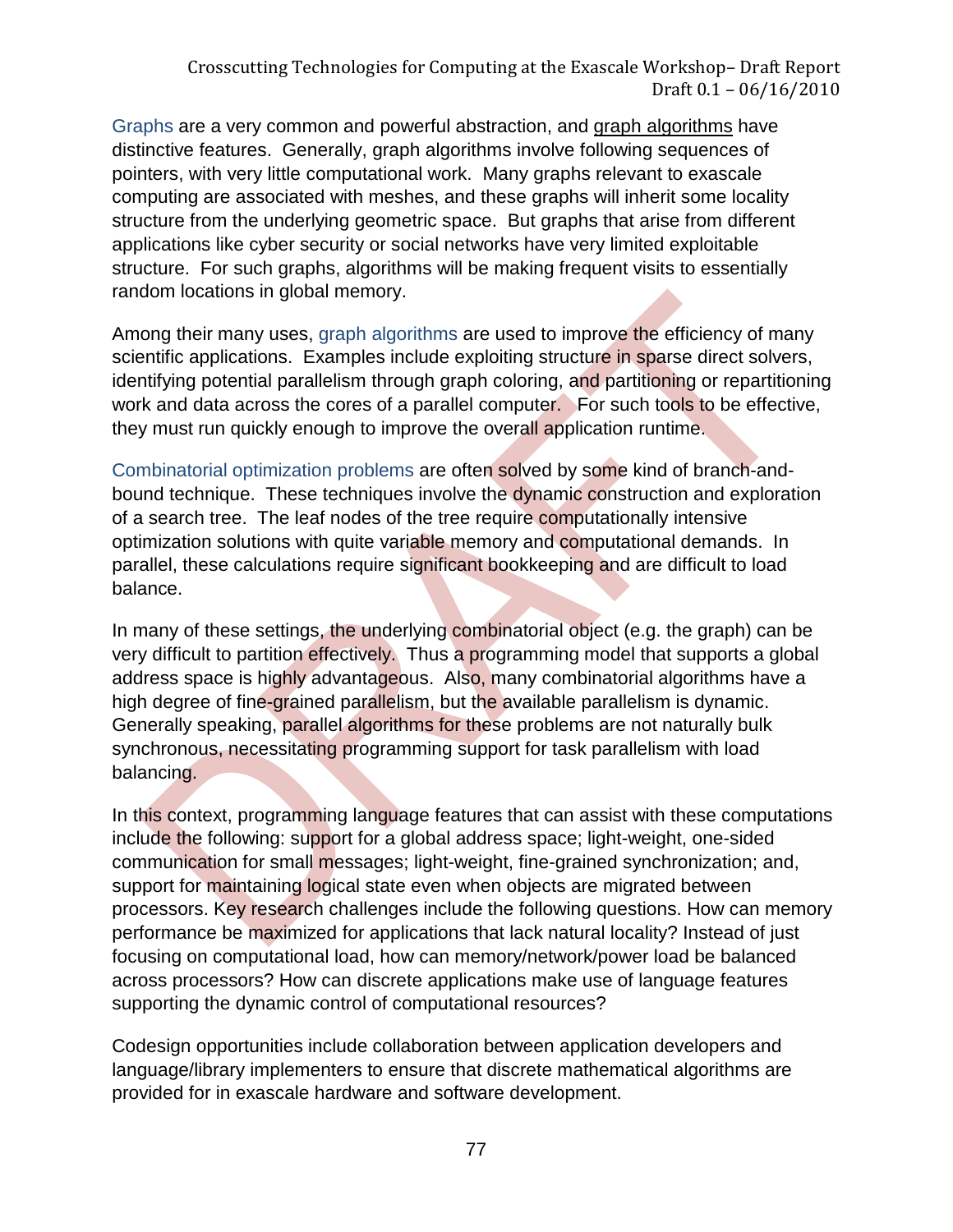## **Solvers and Optimization**

The Solvers and Optimization working group emphasized three specific areas in relation to programming environments: mini applications, data-dependent parallelism support, and the need for a new abstract machine model.

Mini-applications: There was substantial discussion in this session about the need for miniapplications. In previous efforts, these types of codes have been called compact applications or synthetic applications, so the idea is not brand new. However, there is a bit of a difference in that we are asking the application teams to be the primary developers of the miniapplications, with the idea that a miniapp provides a concrete collaboration point in co-design by exposing a critical performance area of the full scale application, or even a family of applications. Miniapps do not have to be working models. Instead, they need to correlate to performance issues, such that if we study miniapp performance in various setting (including rewriting it) the information we gain can be correlated to back to the real application. Miniapps are not a replacement for the real application, but allow us to use working code far upstream in the design process where it is infeasible to use the real application.

Data-dependent parallelism support: A substantial amount of fine grain parallelism is expressible in terms of data dependency diagrams such as directed acyclic graphs (DAGs). Efficient execution of DAGs is challenging, and there is no uniform API for forming and executing through a DAG. The PLASMA project is developing DAG capabilities for dense linear algebra, and intends to make their interfaces available to other developers, but it would be useful to have general programming environment support for this kind of execution model.

Abstract machine model: There is general consensus that the entire community needs a new abstract machine model, especially one that exposes the performance-impacting design parameters an algorithm developer must use. This model is an especially important co-design opportunity, given that the design of the programming environment must expose the architecture's execution model to the application efficiently and productively.

## **Cross-cutting Challenges and Research Needs for Programming Models to Support Exascale Computing**

[Introductory sentences.]

## **PRD 2.1:** *Investigate and develop new exascale programming paradigms to support 'billion-way' concurrency*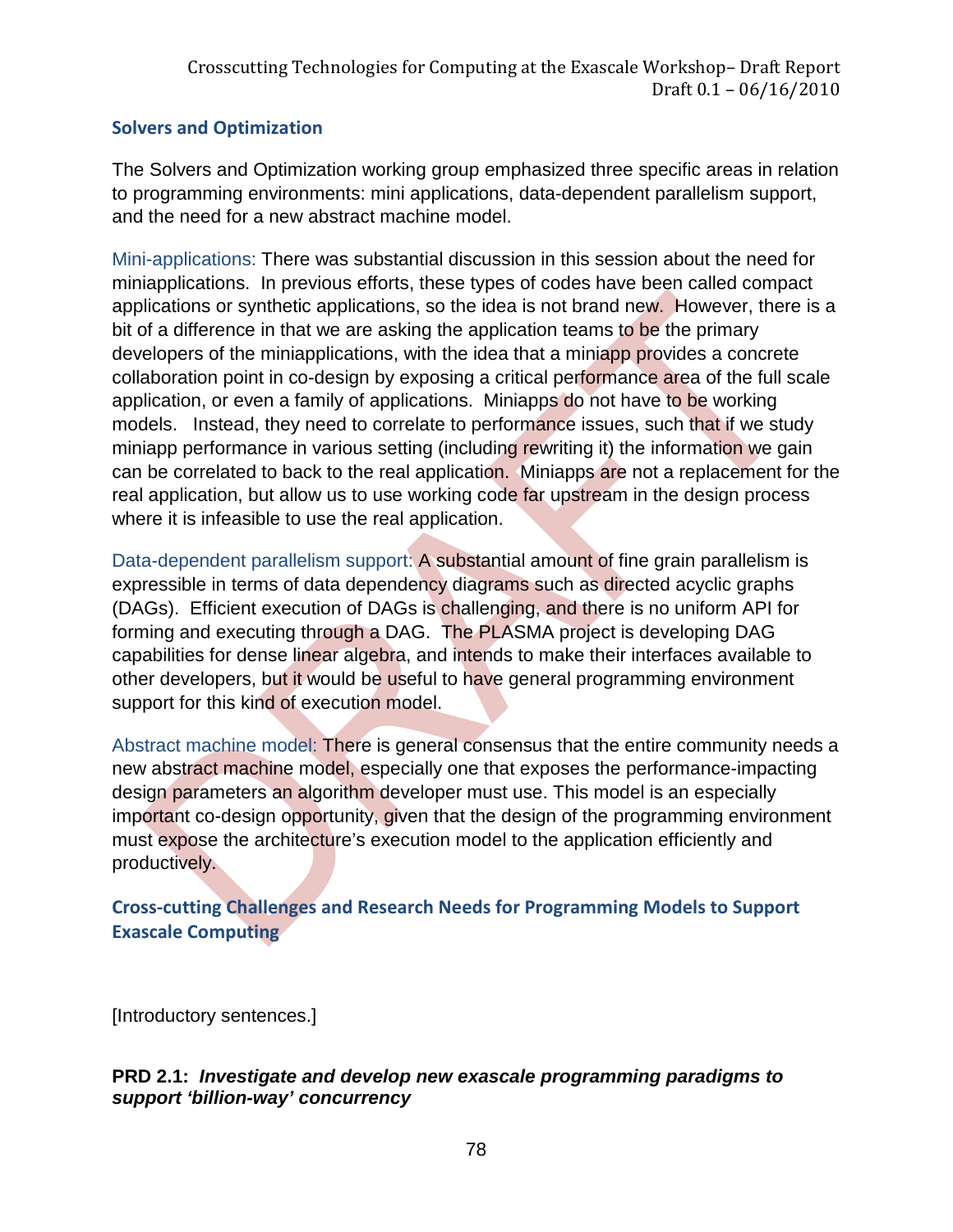- Investigate hybrid programming models (different inter- and intra-node programming models)
	- A likely solution will be MPI+X (hybrid) programming model: MPI internode programming model,  $X = an$  intra-node programming model, where X could be MPI, OpenMP, PThreads, CUDA, etc.
- Develop effective abstractions to expose loop-level and data-level parallelism for computation on subdomains, including relatively simple approaches for specifying fine-grained parallelism that can be translated into lightweight parallel implementations.
- Take advantage of programming model changes to design new (e.g., intrusive) UQ techniques.
- Develop programming model support that allows using multiple networks within a single application (e.g., network for data transfer/network for control and collective-style communication).
- Develop mechanisms for specifying idealized concurrency and hierarchical affinity.

## **PRD 2.2:** *Develop tools and runtime systems for dynamic resource management*

- Develop language support for dynamic control of system resources in response to performance, energy-efficiency, and resiliency hints.
- Develop methods to record control flow of execution and data so flow can be reversed in adjoint methods.
- Develop load-balancing abstractions.
- Provide support for dynamic load balancing with increased concurrency.

## **PRD 2.3:** *Develop programming models that support memory management on exascale architectures*

- Provide Partitioned Global Address Space (PGAS) language support.
- Develop rich memory consistency models that reflect the requirements of various applications.
- Develop memory management models that support alternative memory hierarchies based on new technologies, such as NV-RAM.

## **PRD 2.4:** *Develop new scalable approaches for I/O on exascale architectures*

- Research a possible move to database techniques for input/output (I/O); e.g., object models for data
- Develop new I/O models and tools that target alternative storage hierarchies based on new technologies, such as NV-RAM.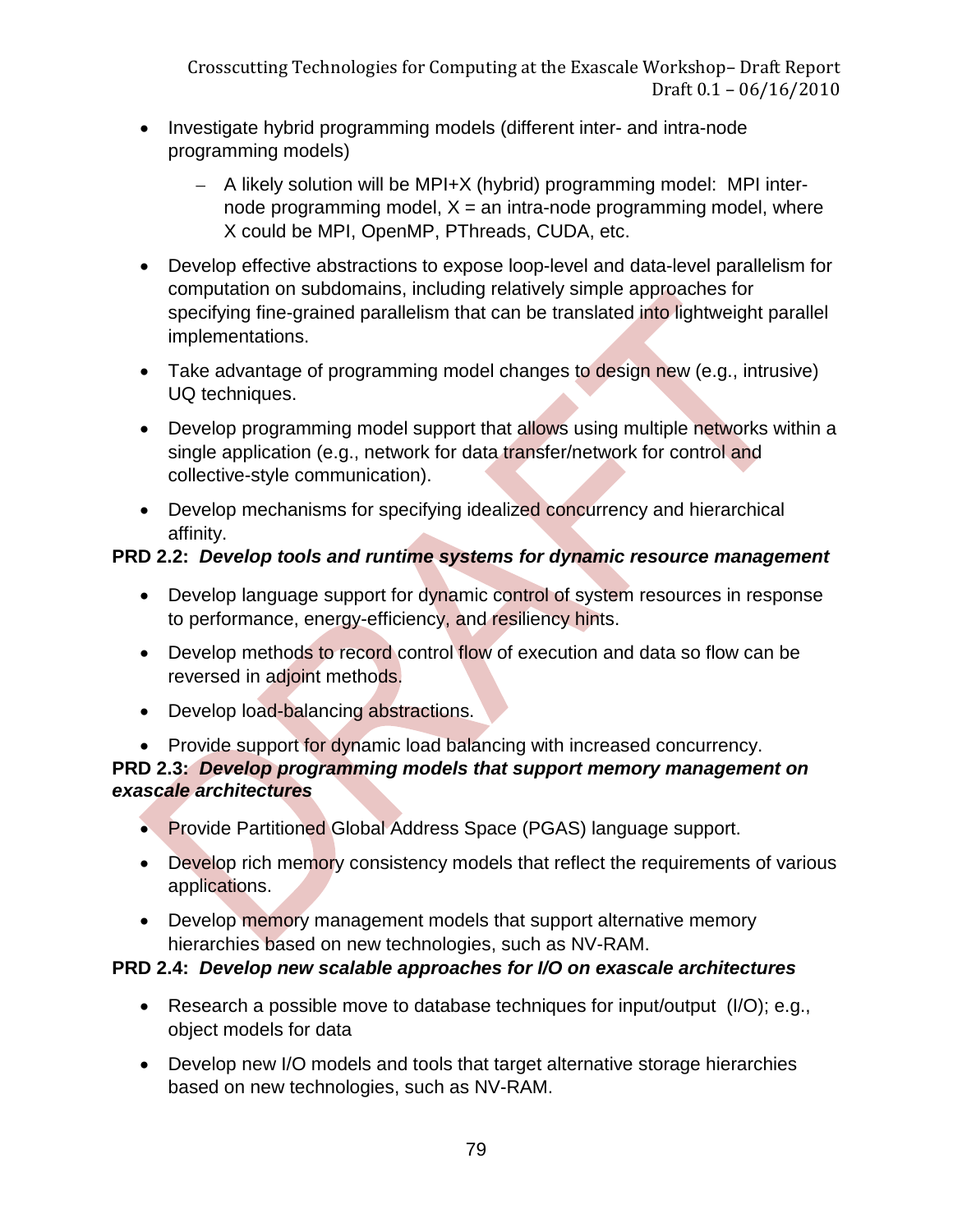- Provide programming model support for "data structure linearization;" i.e., mapping complex data structures to file systems, buffers, network sockets, etc.
- Develop extensions to programming models that support *in situ* data analysis, rather than traditional post-processing workflows.

## **PRD 2.5:** *Provide interoperability tools to support the incremental transition of critical legacy science application codes to an exascale programming environment*

• Interoperability with old programming models/languages will be required to promote adoption of the new programming models/paradigms (PDE). This may be provided through tools to support interoperability between languages, or cross-compilers that translate from "old" to "new" languages.

## **PRD 2.6:** *Develop language support for programming environments at the exascale*

- Continue research on new languages to support evolving computer architectures
- Investigate domain specific languages as a mechanism to provide portability and high performance for particular application capabilities.
- Consider language support for "uncertainty-carrying" variables; e.g., typing qualifiers.

## **PRD 2.7:** *Develop programming model support for latency management*

- Provide language support for asynchronous latency-tolerant algorithms.
- Provide automated capability to overlap computing, analysis, communication, and I/O.

## **PRD 2.8:** *Develop programming model support fault tolerance/resilience*

- Develop mechanisms for specifying hints for resiliency and power management to compilers and runtime systems.
- Provide programming model support for fault management.
- Develop fault-tolerant MPI collectives.

## **PRD 2.9:** *Develop integrated tools to support application performance and correctness*

- Develop analysis and engineering tools that integrate performance and correctness information from multiple sources into a single, application-oriented view
- Co-design appropriate hooks in hardware, system software, and programming models that will provide requisite performance and correctness information to integrated tools.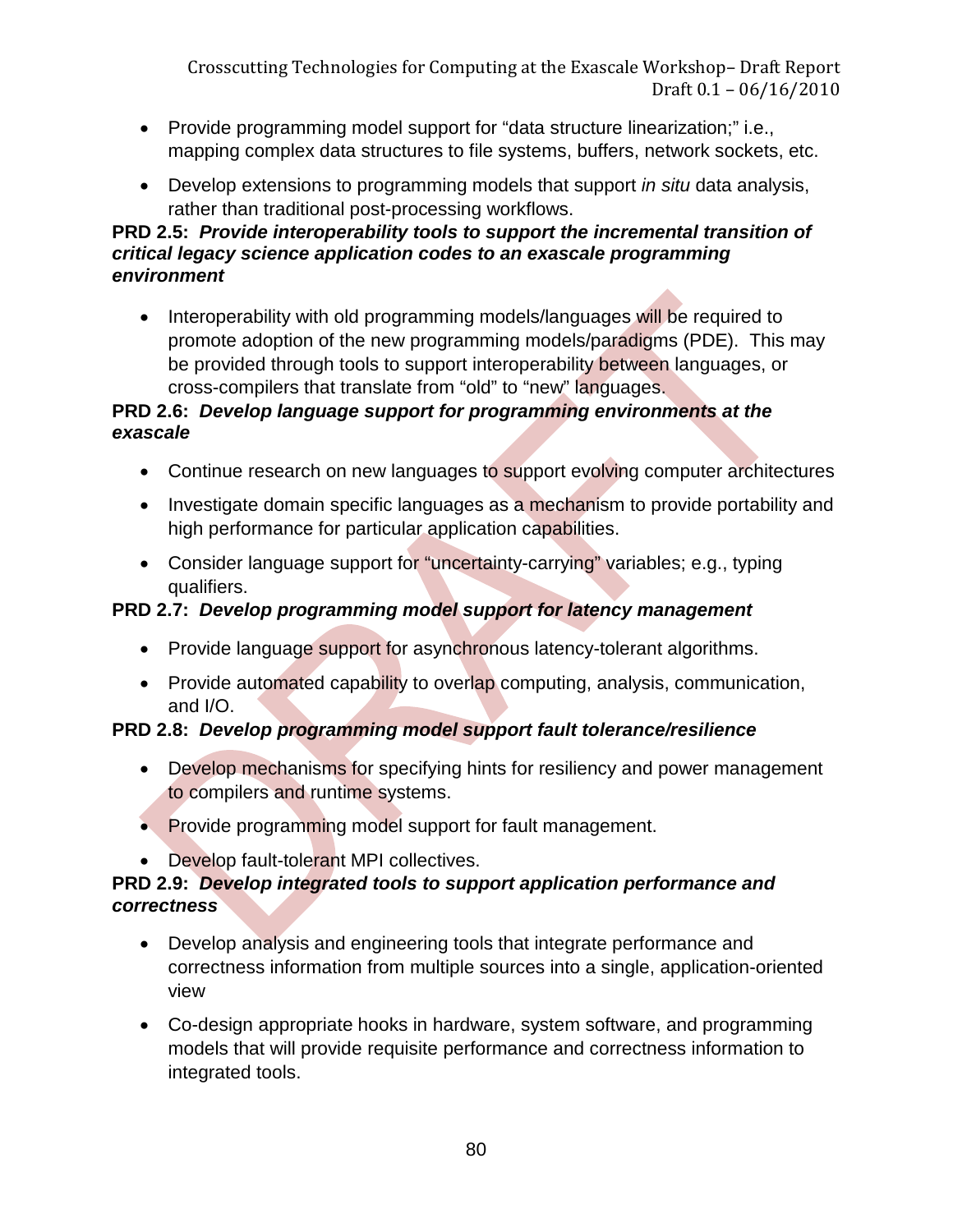• Design new techniques that address the increasing complexity of performance and correctness analysis caused by the factors of scale, software complexity, application sophistication, and hardware complexity.

## **PRD 2.10:** *Develop a new abstract machine model that exposes the performanceimpacting design parameters of possible exascale architectures*

- Develop new abstract machine models to provide designers of new algorithms and software systems information on the expected hardware targets in terms of scale, bandwidths, latencies, and capacities of possible exascale architectures
- Develop a common methodology for capturing, exchanging, and evaluating these models and parameters on new algorithms and software systems.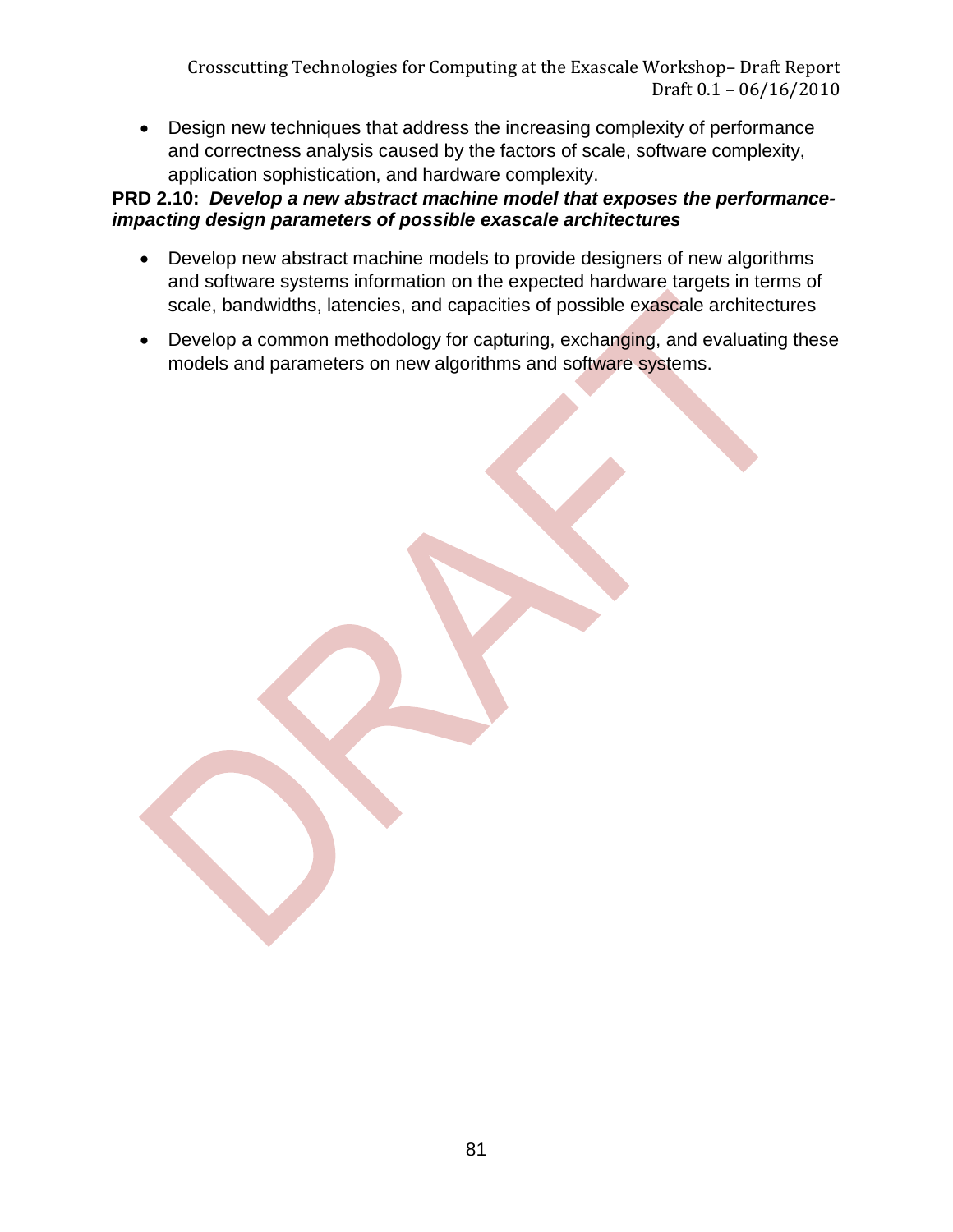## **SYSTEM SOFTWARE**

## *Introduction*

System software is often unseen. It is the layer of software from the low-level machine control system up through the operating system, file system, message-passing libraries and performance tools. From the scientist's perspective, system software provides services, common interfaces, and tools for developing and running applications.

As the community looks to exascale computing as a path toward scientific discovery, several key hardware trends have been identified that will significantly impact the design of system software, and therefore the functionality available to science teams. The explosion of on-socket parallelism is a good example of how the hardware trends for exascale computing will impact the system software.

Likewise, there are trends in computational science that are affecting the designs of system software as we plan for exascale systems. For example, the growing role of uncertainty quantification, and the need to understand the shift toward data-centric analysis models for some domains.

It is the confluence of these trends, both from the hardware up and the application down, which presents a significant challenge for system software at it must adapt to the changing architecture while providing new functionality and use modes to ever-larger application frameworks.

In the sections below, a summary of the topics discussed and conclusions reached during the breakout sessions of the Exascale Cross-cutting Workshop.

## *Understanding mathematical models, methods and algorithms in the context of system software*

## **Understanding PDEs in the context of System Software**

The PDE breakout groups explored meshing, PDE discretization, computational geometry and multi-physics issues. PDE solvers are typically characterized by using domain decomposition with nearest-neighbor communication patterns. Elliptic PDE solvers require smaller, non-local communication patterns, and multi-level solvers with finer grids tend to create smaller groups of communicating processors that may be scattered across the machine. The communication characteristics in terms of frequency and message size are also varied, from large, frequent nearest-neighbor messages, to smaller, less frequent messages to farthest neighbors. Solvers also require frequent, small global reductions – perhaps as many as several thousand per timestep. All of these characteristics place incredible demands on the network to deliver performance, in terms of low latency, high bandwidth, and high message rate for point-to-point and collective communication operations. It is highly desirable that the logical layout of the communication patterns from the application perspective match the physical topology of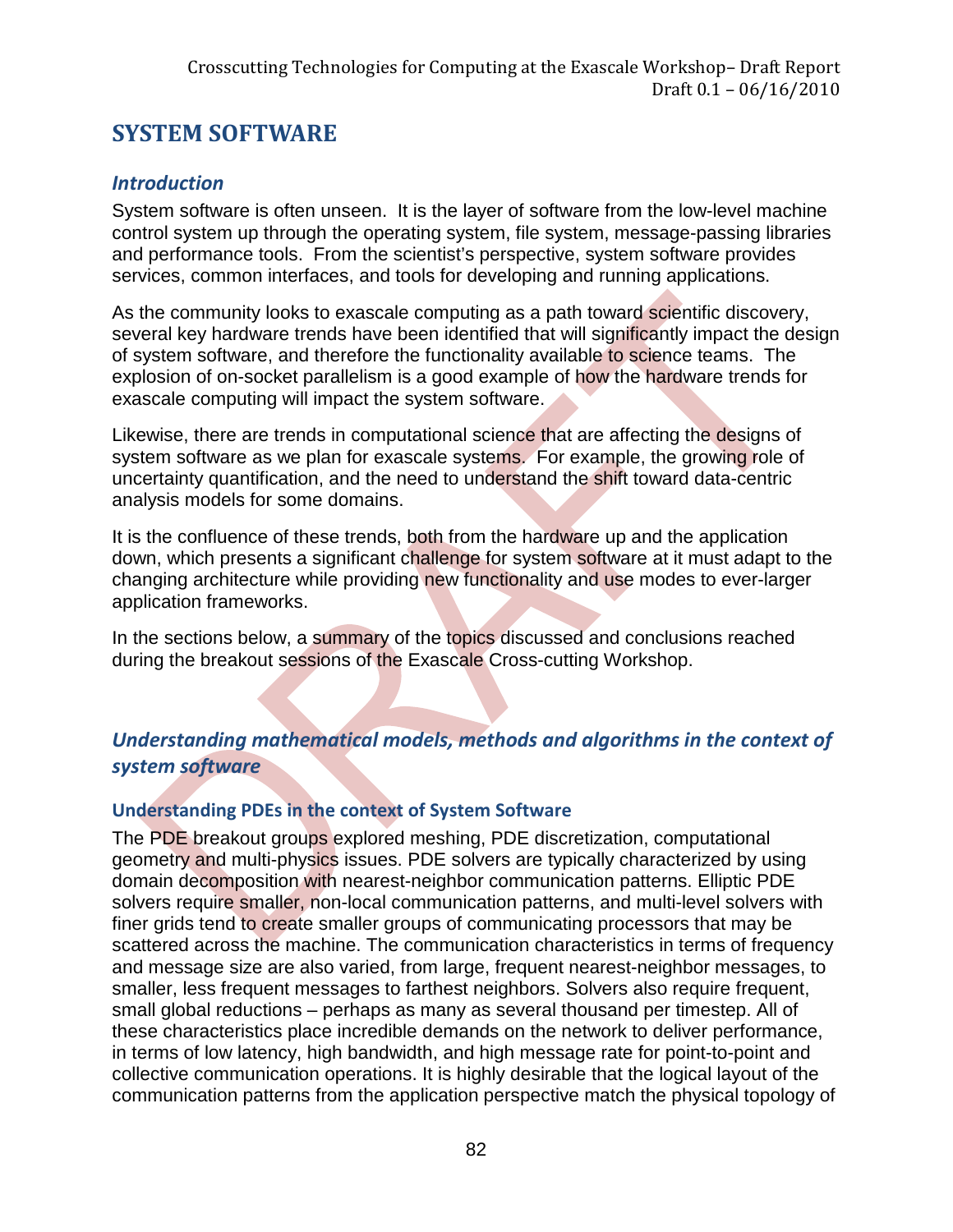the machine as closely as possible to optimize communication performance by reducing network contention.

[The number of network endpoints in an exascale system is expected to be several orders of magnitude larger than today's most powerful machines, and the network topology will most certainly be subject to dynamic reconfiguration as a result of component failures in the system. As such, it will be necessary to explore approaches and mechanisms that allow for the application and system software to work together to maximize the performance potential of the network. Possible approaches include programming interfaces that allow the system software to convey information about the underlying network topology to the application so that the application can structure communication appropriately, and, conversely, providing interfaces that allows the application to inform system software about the application's communication structure so that communicating elements can be placed and scheduled optimally. In the latter approach, mechanisms that support moving the computation to the data when most efficient also need to be explored.]

**Fault tolerance** and resilience was identified as a significant issue for applications moving to larger systems. From an application perspective, the system software should handle the management of faults transparently. However, scientists realize that a of partnership designing the system software will be required. It is unlikely that technology will evolve to transparently respond to faults, and it is also understood that simple checkpoint-restart scales poorly. New techniques, possibly that use local non-volatile memory may prove helpful.

However, it was universally recognized that fault notification must be a part of any solution that shares the responsibility for managing problems with the underlying system. At the most basic level an application has to be notified that a fault has occurred, what type of fault it is, and what resources are impacted. A co-design effort is needed between the system software and application developers in order to define a standard fault notification API and nomenclature. A publish/subscribe interface was discussed so that applications, libraries, and even system software components could subscribe just to the fault events they are interested in and avoid being inundated with a continuous stream of fault messages. In the PDE II focus areas, local recovery from a fault using checkpoint/restart is possible. Moreover, the checkpoint files are typically small and could be stored in a neighbor's memory or non-volatile RAM.

Related to fault tolerance is the **debugging** of applications. As with existing petascale platforms, debugging applications at the exascale is one of the most important capabilities and is fundamental to application development. The challenge of debugging will be further compounded by the impact of faults on the system. In a sense, application errors will be indistinguishable from errors generated by the system. Current strategies that analyze the state of processes to determine equivalence and identify outliers can potentially be effective. However, given the expected dynamic and asynchronous nature of systems of and applications, such an approach may be ineffective. New approaches to debugging, not only to recognize application-generated errors, but also to help identify and isolate system-generated errors will be critical.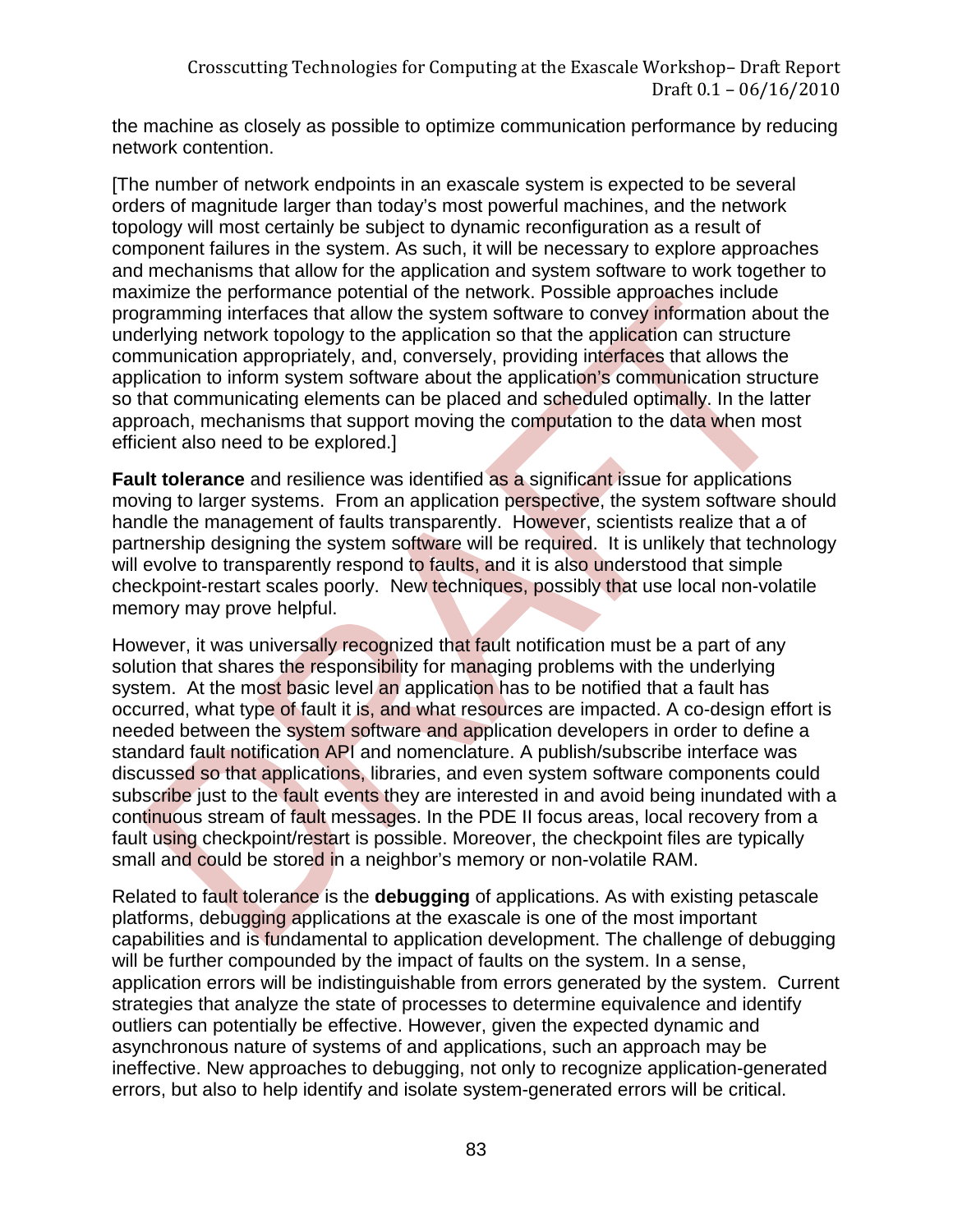Potential approaches to error identification and isolation include support for applications to provide the ability for the system software to check the validity of data flowing into and out of computational routines, as well as mechanisms that will allow for computing the same function multiple times in order to determine the causality of an error.

Another key area of interest for the groups focusing on PDEs was **memory management**. As systems grow toward exascale, the memory hierarchy continues to become deeper and more complex. From the perspective of an application, there are inadequate tools and interfaces to hint, manage, and control memory for run-time systems. PDE solvers typically have an abundance of fine-grain, node-level parallelism that can be exploited. A hierarchical machine model with two-level parallelism is appropriate for both structured and unstructured grids as wells as adaptive mesh refinement (AMR) and linear solvers. System software that could exploit hints from the application regarding spatial and temporal locality could be extremely beneficial. Cache memory is energy expensive, so alternatives approaches to providing fast local memory access, like scratchpad memory, can potentially provide a substantial performance improvement and energy savings, provided there is system software support from the compilation environment and the associated runtime system to provide effective resource allocation and management strategies.

Given the abundance of node-level parallelism, a low-cost mechanism for creating and destroying threads will be critical for the performance of PDE solvers at the exascale. System software will play a key role in providing the infrastructure necessary to support a global namespace where threads are first class objects that are named and manipulated directly by the application. Significant investigation is needed to determine the most appropriate threading model. Creating more threads than available processing elements is potentially a strategy that will work well for PDE solvers and will provide the system software an opportunity to hide memory latency and be more effective at scheduling processing resources. The dynamic nature of computation for solvers will require a highly dynamic threading model and new strategies in system software for creation and management of large numbers of dynamic threads will be necessary.

## **Understanding Data Analysis and Visualization in the context of System Software**

Traditionally, Data Analysis/Viz has been relegated to the "10% of the whole machine cost" rule. Nevertheless, exascale computing capabilities and experimental facilities of unprecedented resolution open the possibility that data analysis and visualization will address very deep scientific questions, which, in turn, justifies turning more resources to them. For example, they could approach the unresolved issue of statistical uncertainty in the subgrid models used by the highest performing fluid simulation codes. The 10% rule, however, also results in the fact that it may be harder to identify limiting factors that data analysis will impose for certain system software components. For example, we do not envision fault tolerance to be a major issue. Our prediction is that in-situ data analysis and visualization will have to use the same check-point restart mechanism, whereas not-in-situ data analysis and visualization will be constrained by bandwidth to run on a smaller scale, for which fault-tolerance is less critical than for others applications.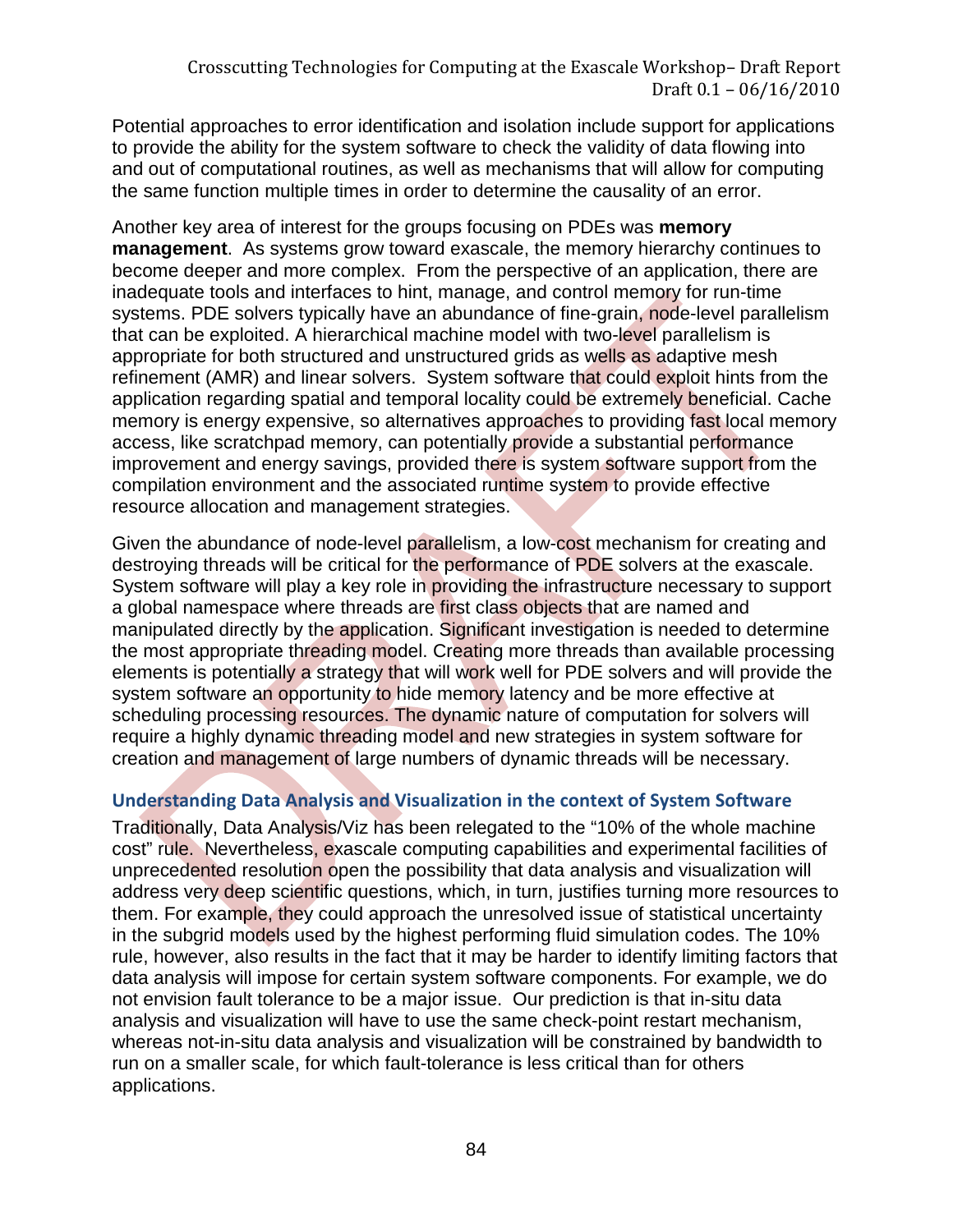On the other hand, data analysis and visualization needs and aims open the possibility of massive use of in-situ and near I/O analysis, which results in its unique set of questions for systems software. For in-situ analysis, what are the programming models and its OS mechanisms that separate the analysis from the simulation in a way that makes sense? This can be done either as part of the same of computation or by using a shared address space mapping. For a near I/O data analysis approach, the computation does not necessarily operate in the same cluster but it operates on the same cluster storage. Some issues to be solved include performance isolation: (what the visualization does should not cause simulation to slow down) and partitioning visualization to execute near the data.

In addition, the projected massive use of NVRAM, with its two orders of magnitude superior performance compared to disk, offers the unprecedented opportunity of it being exposed by the system software for data analysis that does not need sequential access. Such cases appear, for example, when correlation information is computed hierarchically across multiple nodes for only a small subset of the data resident on the NVRAM. Since the primary intent of NVRAM use is checkpointing, we need to identify appropriate programming models and services provided by the OS to this end while also ensuring checkpoint success.

An immediate need is the one of developing exascale data formats that allow for better use of the bounded I/O bandwidth. One approach is to use database technology approaches such as columnar store and highly compressed data indexing, the latter possibly computed in-situ. This will allow for efficient access to the output of multiphysics simulations when accessing only individual variables, as well as higher compressing ratios due to better scaling compatibility. We foresee that this can be done in a way that allows the user to still see this as a standard format, such as NetCDF.

Codesign will play an important role for the interaction between data analysis and visualization. Better data models are a fundamental issue for both system software and data analysis, since specialized data formats may highly reduce extensibility. A possible solution is the use of object models for data, which raises several challenges, such as doing I/O on objects, having application-relevant data models, and mapping them efficiently onto exascale storage. Getting this right would greatly simplify the caching of relevant attributes and would increase the efficiency of storage systems. Seamless Memory/Storage is another joint interest topic, since, depending on the size of data, we can either do the analysis in the RAM of the visualization nodes or move the computation to storage if it does not fit in RAM.

Appropriate management of this situation is both a programming model challenge and system software challenge.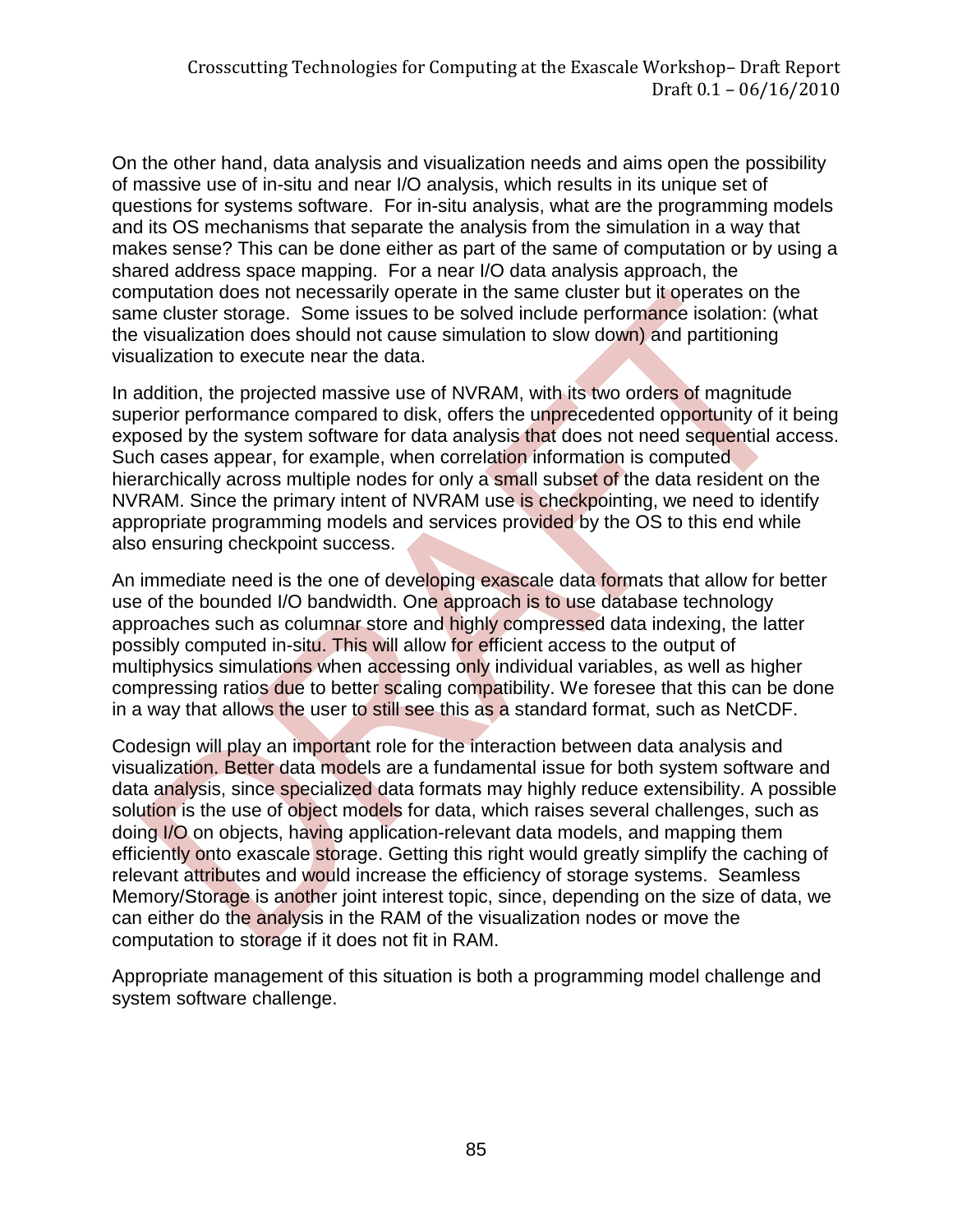## **Understanding Uncertainty Quantification (UQ) in the context of System Software**

Traditionally, Uncertainty Quantification (UQ) includes error arising from the hardware and software environment in the approximation error of numerical algorithms. However unlike petascale systems of today, the increasing component count of an exascale platform will require mitigation strategies to manage errors and faults. Hard errors, soft errors, and silent errors will impact every aspect of the computing platform, including applications and system software. This will occur on the smallest scale, e.g. bit errors in computations. Additionally, systems will be subject to much more non-deterministic behavior, both as a result of random hardware failures, but also a technique to manage scarce resources such as power. Investigation is needed to determine approaches for applications to communicate the need for determinism and accuracy to the system software so that it can act appropriately. All of these factors will have to be included in UQ at the exascale.

Several characteristic approaches of UQ involve ensemble calculations, which have dynamic resource allocation requirements that differ significantly from the traditional. single large simulation application. Ensemble calculations typically use a client/server model where a set of coordinating processes launch larger, sometimes independent, computations. This model impacts the system software in several ways. Scheduling jobs will have to be much more dynamic. The traditional space-shared, batch-scheduled usage model will likely not be effective at the exascale. The client/server model also requires a different failure model. Ideally, the system would respond differently based on whether a failure impacts a client or server process. In many cases, the clients can simply be re-run, while a failed server process is much more difficult to recover.

## **Understanding Solvers and Optimization in the context of System Software**

Heterogeneous multicore based chip designs will radically change how solvers are designed and written. In addition to the tradition functions of system software, a better language for describing the underlying architecture is required. OpenCL has been one attempt at defining a machine model that can be probed by solvers. However the feeling of the scientific community is that OpenCL may only be a very early start in what will require significant research and exploration. Furthermore, as solvers increasingly embrace hybrid programming models and seek ways to utilize heterogeneous resources automatic optimization and autotuning will need dramatic improvement.

#### **Understanding Discrete Math in the context of System Software**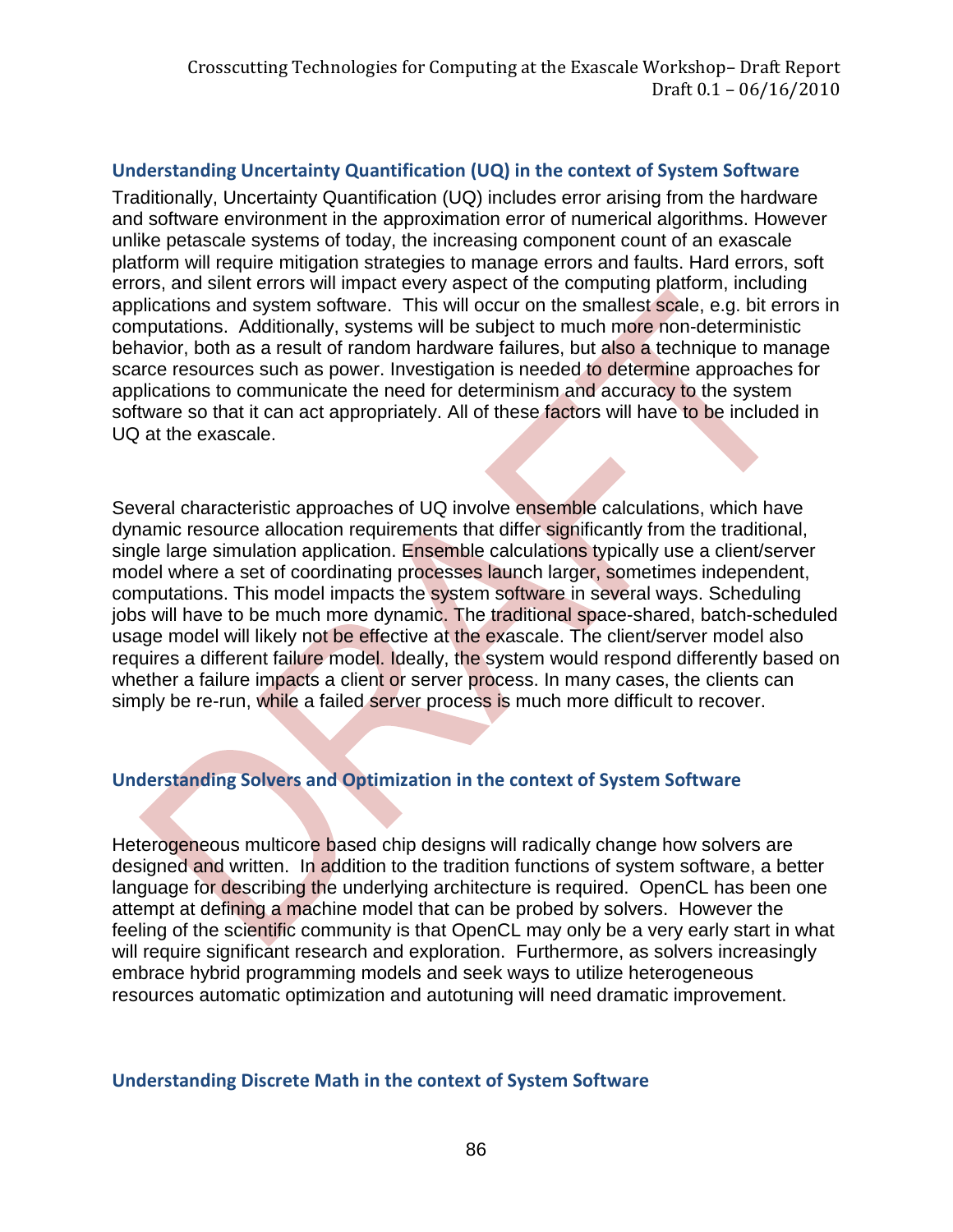Discrete mathematical algorithms in graph theory, integer programming, and combinatorial optimization are characterized by a large amount of data movement and very few floating-point operations. The data movement is governed by the structure of the graph. As such the data movement is seldom regular and often quite random. The architectural specifications related to efficient data movement and local memory volumes are more important for the performance of discrete math problems than the total number of FLOPS.

Several system software features were identified as required by discrete math applications executing on Exascale computers. This is not an exhaustive list, but rather those system software features that need to be improved to meet the future needs of discrete math applications.

**Adaptive Runtime.** Discrete applications, such as branch and bound, often start out needing a small number of resources and the resource needs grow as the problem evolves. The runtime must be able to dynamically grow and shrink the number of resources required based on the application needs. Dynamic load balancing on a node is another capability required of the runtime system due to the shifting resource needs of many discrete math problems. An adaptive runtime is also needed to reconfigure the computer around faults and more generally adapt to a dynamically changing system configuration. As much as possible the system software is expected to handle faults through transparent migration of processes or restarting processes from a checkpoint.

**Resource Management**. Power is a primary constraint in an Exascale system. Because discrete math applications require few FLOPS, it would be useful to have a resource manager that could reapportion the power budget so that the power would primarily go into data movement. This feature has an impact on the architecture since it requires that the system be over provisioned, i. e., some applications may want to use 20MW to move data fast, others may want to use 20MW to do FLOPS. If an application tried to do both then the system software would need to step in and constrain the total system power to 20MW.

**I/O**. Discrete math applications often deal with irregular data streams and moving sparse data packets. For future systems the MPI-IO, or its future equivalent, needs to be able to efficiently handle irregular data.

#### **Co-design Opportunities between Discrete Math and System Software**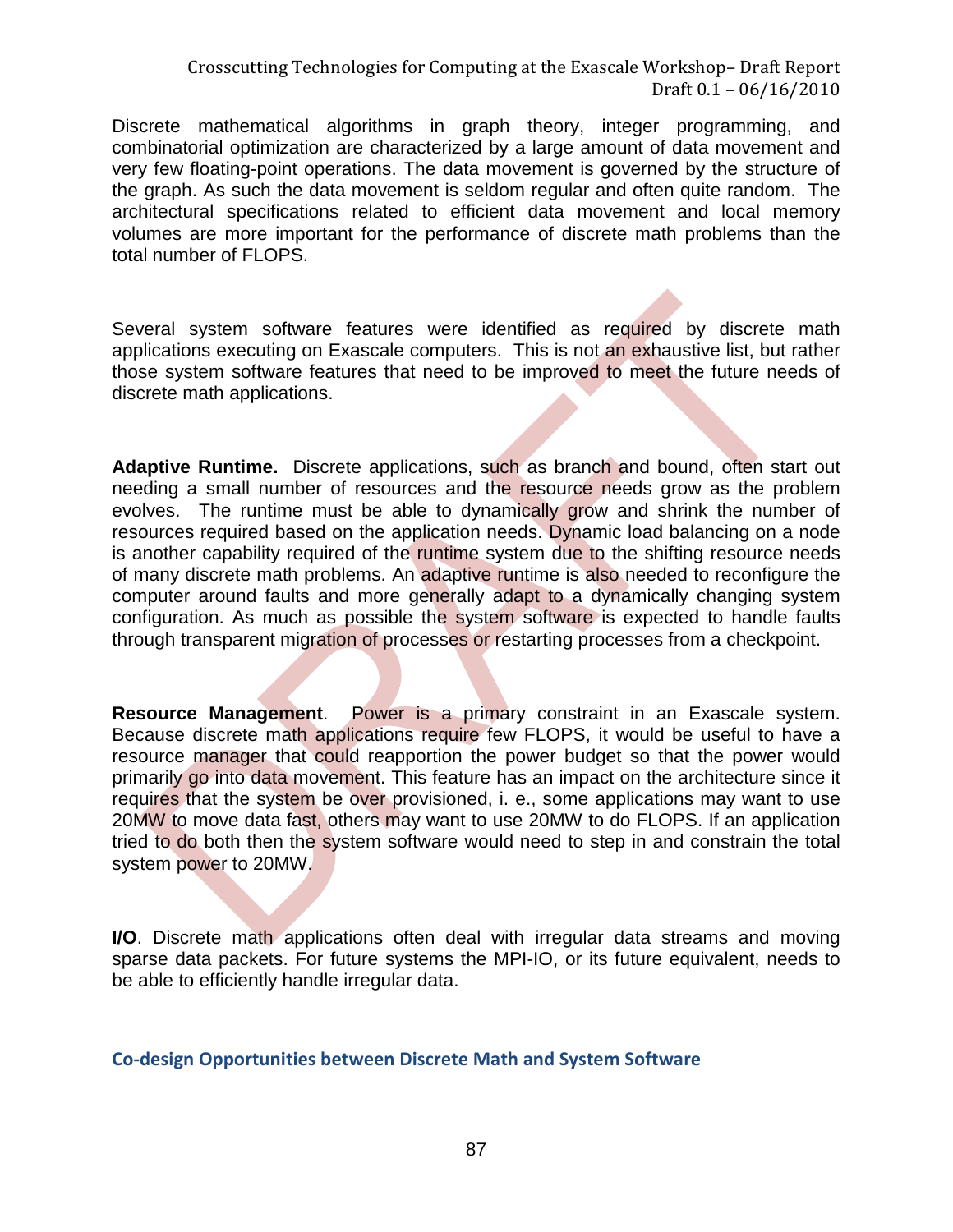The workshop identified several opportunities where discrete mathematicians and system software developers could work together to create software of wide utility at the Exascale.

**Simulation**. Co-design of hardware and software requires discrete event simulation in order to study the effects of different hardware choices on different algorithms. Simulation provides two opportunities for discrete math and system software researchers to work together. First, discrete math can help with the development of the simulator itself. Second, a simulator is needed to study design choices for memory management and resource management within the system software.

**Resource Management.** A co-design opportunity is use of graph algorithms to schedule tasks on nodes and across nodes. The dynamic scheduling algorithms should be memory efficient lest they use up the limited memory on the node. They should be fast so that dynamic scheduling does not impede the application. Ideally, they would be able to do incremental updates so that the scheduling across a million nodes does not have to be recalculated every time one node changes. The co-design contributions from the system software include: dynamic load balancing schemes, scheduling work on heterogeneous nodes, and handling dynamically changing resources. The resources could be changing due to energy efficiency constraints, faults, or application needs.

#### **Cross-cutting system software themes for all break-out areas**

File System. The main concern is the scalability and robustness of the file system. Historically the file system has been the weakest link of the largest supercomputers. I/O at the Exascale will be different from today and will include more in situ analysis to reduce data and speed up the discovery process.

**Debug Tool.** A very detailed single node debugger forms the base layer of the debugger suite. A debugger that can work on a modest size system with 10,000 nodes makes up the middle of the suite. There was skepticism that a debugger could be built that could work at the full size of an Exascale system. But several examples were given where bugs did not show up in today's applications on modest size systems. How to find large scale bugs? And what to do when a bug doesn't show up until an application has run several hours? These two questions illustrate the gap in our present debug capabilities.

As with existing petascale platforms, debugging applications at the exascale is one of the most important capabilities and is fundamental to application development. The challenge of debugging will be further compounded by the impact of faults on the system. In a sense, application errors will be indistinguishable from errors generated by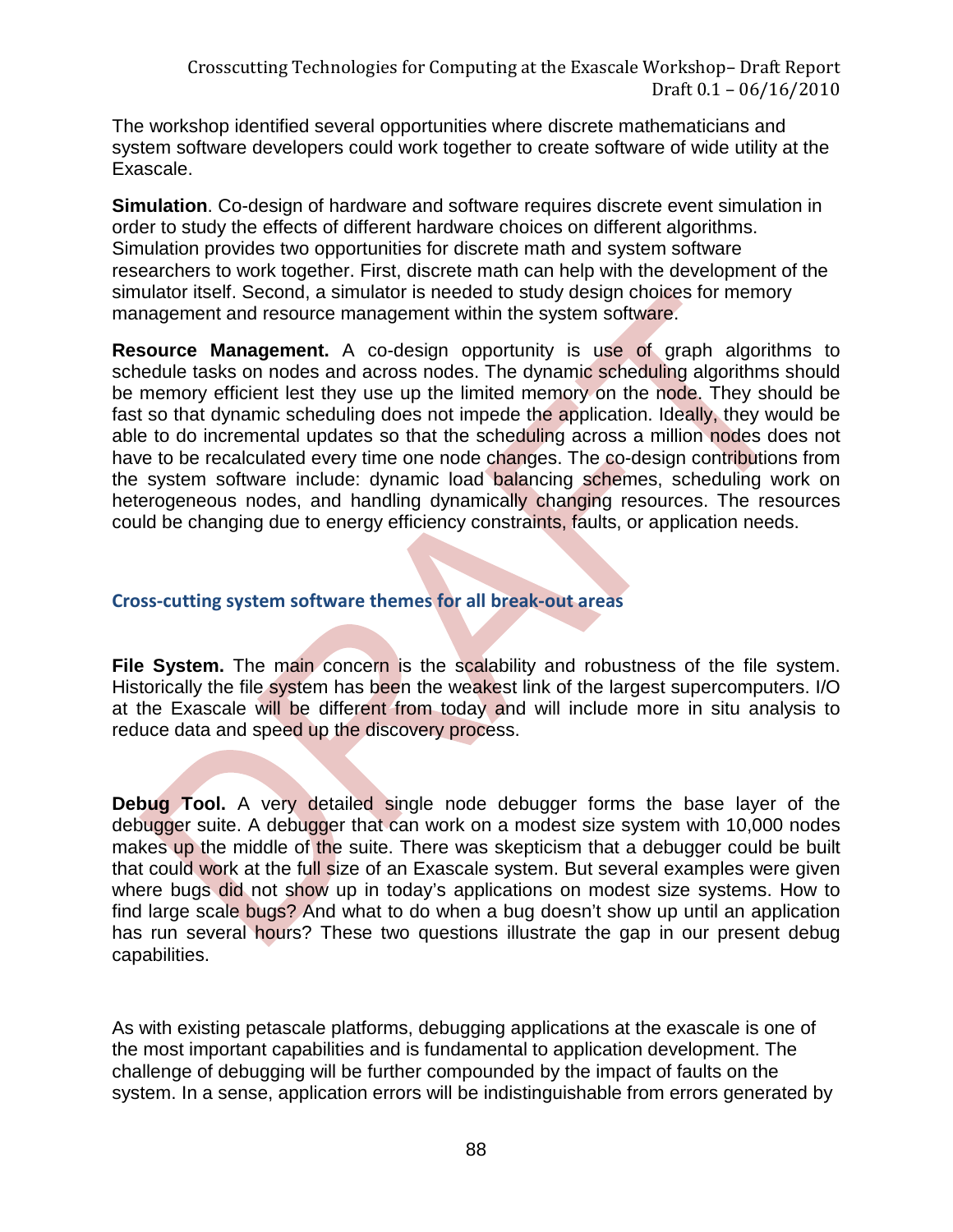the system. Current strategies that analyze the state of processes to determine equivalence and identify outliers can potentially be effective. However, given the expected dynamic and asynchronous nature of systems of and applications, such an approach may be ineffective. New approaches to debugging, not only to recognize application-generated errors, but also to help identify and isolate system-generated errors will be critical. Potential approaches to error identification and isolation include support for applications to provide the ability for the system software to check the validity of data flowing into and out of computational routines, as well as mechanisms that will allow for computing the same function multiple times in order to determine the causality of an error.

**Performance Tools.** Today's performance tools have not been able to keep up with the scale increase of the largest systems and this creates a gap in our understanding of how applications will perform on an Exascale system or how to improve their performance. The shift to heterogeneous systems will make the existing performance tools even less useful. What is needed is a holistic performance measurement tool that vertically integrates an application's performance model with a detailed understanding of the (potentially heterogeneous) node and the system as a whole. This tool would utilize the "dynamic system information space" described above to collect and analyze configuration and performance data during a run in order to better understand the performance characteristics of an application.

#### **Cross-cutting Challenges and Research Needs for System Software at the Exascale**

[Introductory sentences.]

#### **PRD 3.1:** *Develop new system software tools to support node-level parallelism*

- Provide support for handling small, lightweight messaging
- Provide lightweight, fine-grained, and flexible synchronization mechanisms
- Provide support for high degree of threading to tolerate latencies
- Provide system calls for node-level parallelism
- Provide low-cost mechanisms to create and destroy threads
- Provide software control of on-chip data movement for performance-critical kernels
- Provide support for fast all-reduce to support fast inner products
- Provide tools to manage communication patterns; e.g., two-way communication between application code and system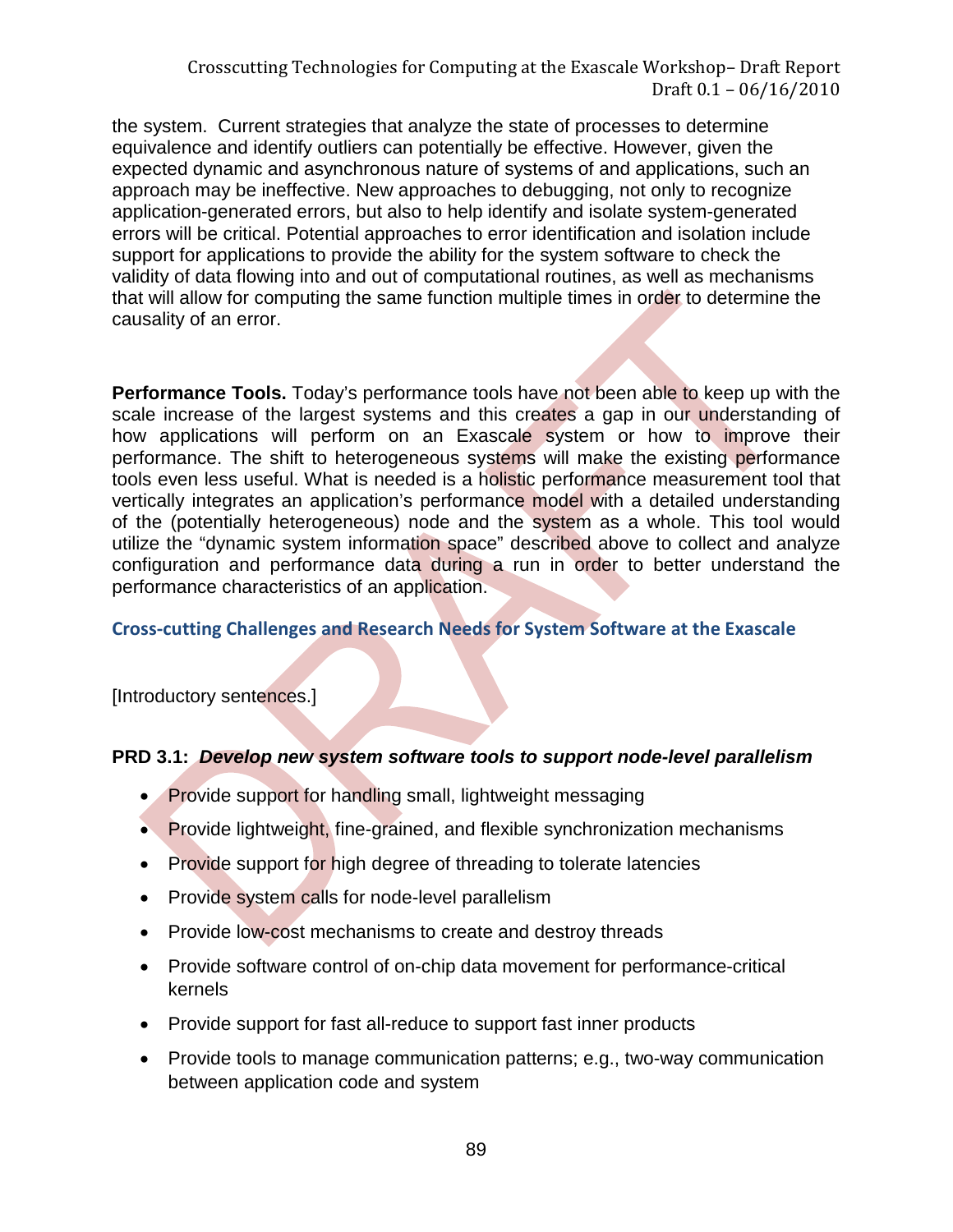- Provide support for moving away from bulk-synchronous applications
- Provide support for maintaining local state when objects migrate between processors.

## **PRD 3.2:** *Provide system support for dynamic resource allocation*

- Provide support for dynamic load balancing (e.g., for adaptive methods, which have unpredictable resource requirements)
- Research client-server model for UQ ensemble calculations
	- develop dynamic job scheduling tools to replace current batch approaches
	- provide support for dynamic spawning of new simulations
- Provide support for DAG-style task scheduling
- Provide support for efficient task replication
- Develop adaptive run-time systems to address:
	- dynamic resource requirements
	- dynamic load balancing
	- ability to reconfigure around faults or changing system configurations
	- adaptive power allocation to network versus central processing unit (CPU)
- Research the use of graph analysis for fast dynamic scheduling.

## **PRD 3.3:** *Develop new system software support for memory access (global address space; memory hierarchy; reconfigurable local memory)*

- Provide support for GAS to replace cache-coherence as a mechanism
- Research the use of GAS in partitioning of graphs
- Provide tools to manage memory hierarchies
- Provide ability to turn off memory hierarchy for accesses that cannot use it sufficiently
- Provide hooks for direct access to memory management
- Provide support to allow local memory to be configured in either scratchpad or cache mode
- Provide system support for data provenance to support data analysis.

## **PRD 3.4:** *Develop performance/resource measurement and analysis tools for exascale*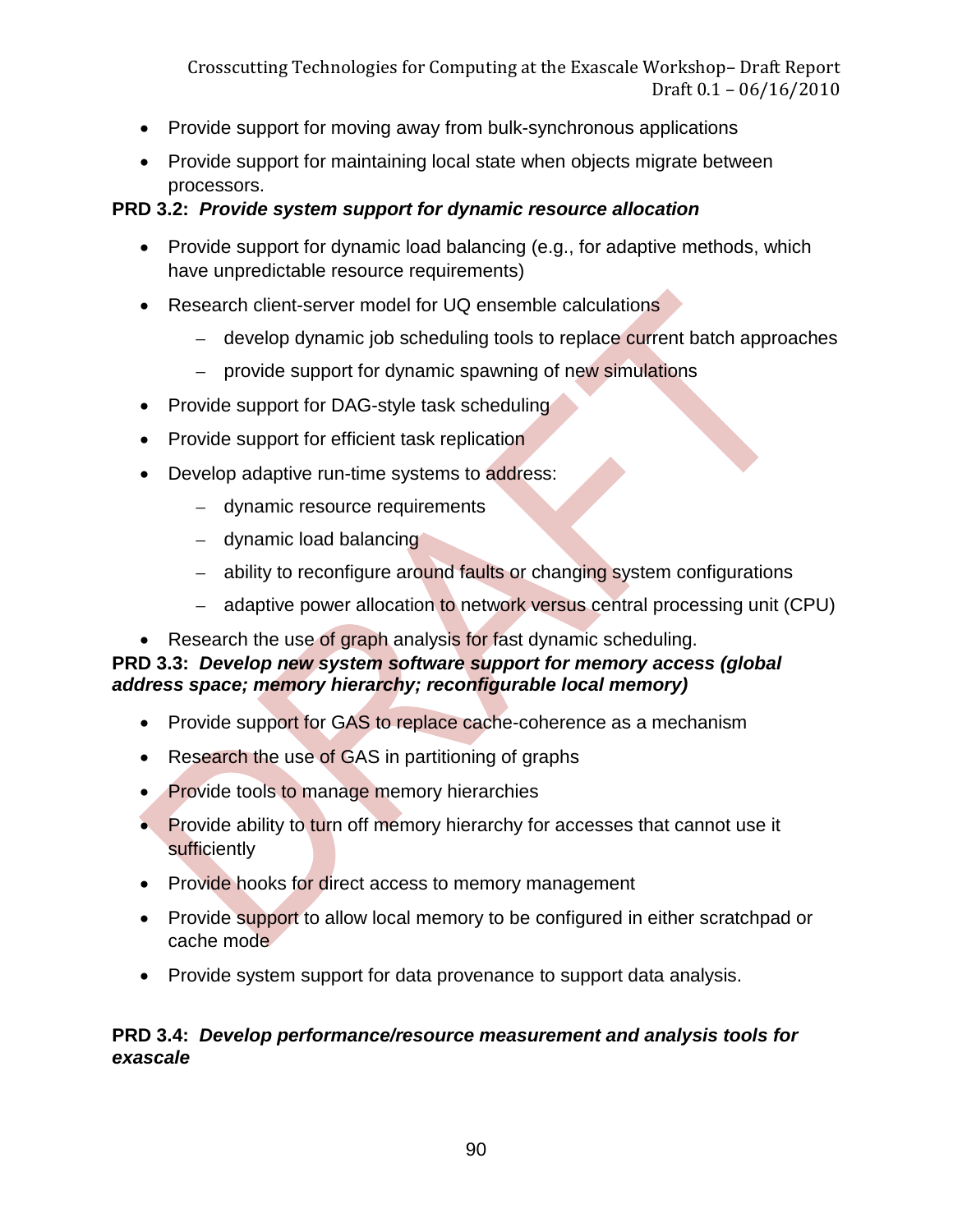- Research and develop new performance analysis tools, particularly for hybrid programs and heterogeneous environments
- Provide system calls to query relative costs of various operations
	- both static and dynamic information are needed
- Leverage data mining methods in the development of new performance measurement tools
- Add functionality to run-time layers to provide information about the system state. **PRD 3.5:** *Develop new system tools to support fault management/system*

## *resilience*

- Develop tools to support fault tolerance management; e.g., a fault notification API
- Perform research to support debugging at scale
- Research the fault-tolerance implications of UQ
- Develop a taxonomy of faults to support advanced fault handling
- Understand the role of system software in resilience
- If a smaller system (e.g., 10 percent) is used for data analysis, observe that:
	- Because it will not be possible to move large amounts of data off of the main computing platform, resilience will be less of a problem.

## **PRD 3.6:** *Develop capabilities to address the exascale I/O challenge*

- Research file system scalability and robustness
- Research the I/O bandwidth issue
- Research I/O for irregular data.
- **References**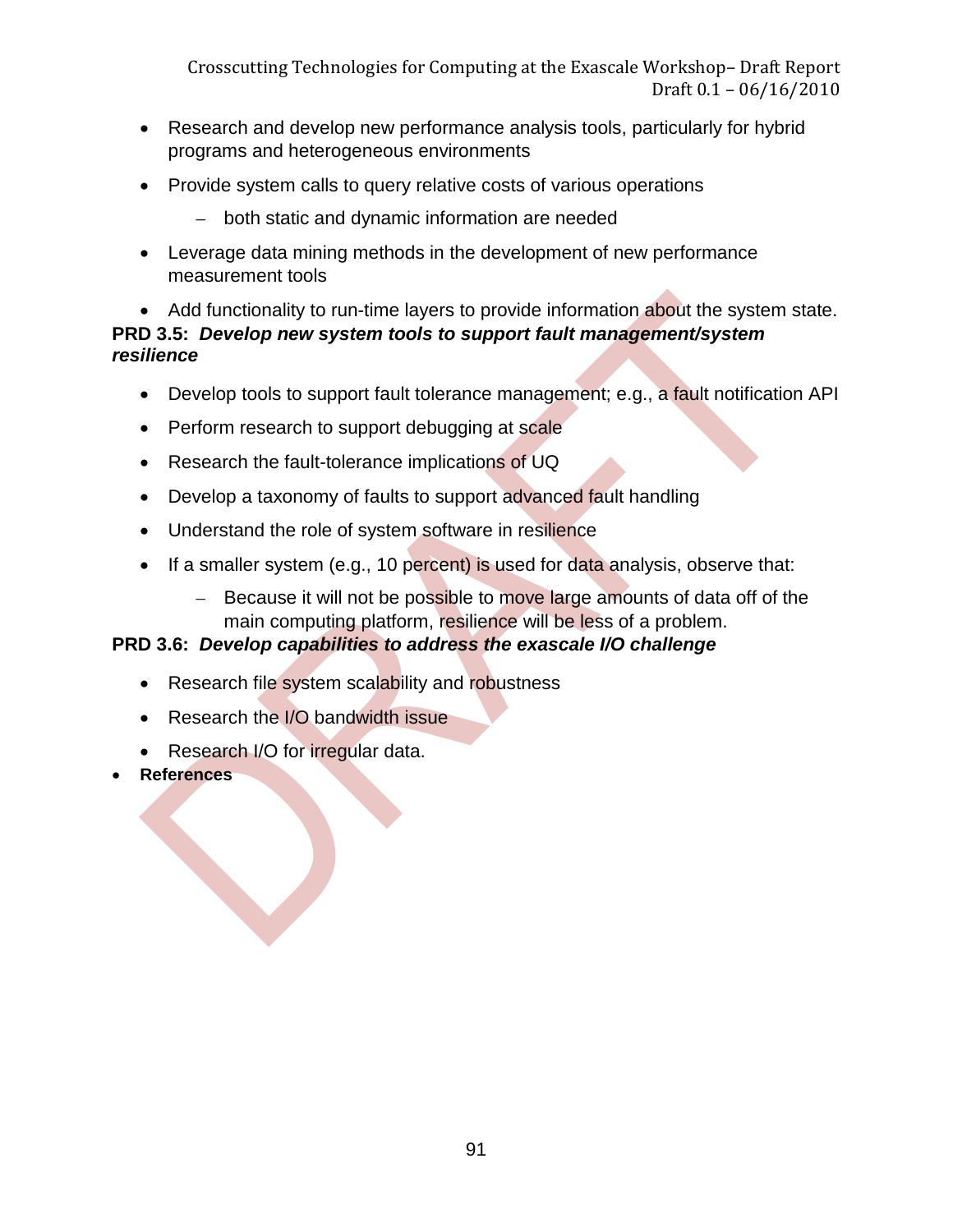## **CONCLUSIONS AND RECOMMENDATIONS**

[More Introductory text here.]

The Priority Research Directions (PRDs) that the breakout panels identified in their workshop discussions are summarized as follows.

## *Topic Area 1: Algorithm and Model Research and Development Needed to Support New Architectures*

**PRD 1.1:** *Re-cast critical applied mathematics algorithms to reflect impact of anticipated macro architecture evolution, such as memory and communication constraints*

**PRD 1.2:** *Develop new mathematical models and formulations that effectively exploit anticipated exascale hardware architectures*

**PRD 1.3:** *Address numerical analysis questions associated with moving away from bulk-synchronous programs to multi-task approaches*

**PRD 1.4:** *Adapt data analysis algorithms to exascale environments*

**PRD 1.5:** *Extract essential elements of critical science applications as "miniapplications" that hardware and system software designers can use to understand computational requirements*

**PRD 1.6:** *Develop tools to simulate emerging architectures for use in co-design*

## *Topic Area 2: Research and Development for Programming Models to Support Exascale Computing*

**PRD 2.1:** *Investigate and develop new exascale programming paradigms to support 'billion-way' concurrency*

**PRD 2.2:** *Develop tools and runtime systems for dynamic resource management*

**PRD 2.3:** *Develop programming models that support memory management on exascale architectures*

**PRD 2.4:** *Develop new scalable approaches for I/O on exascale architectures*

**PRD 2.5:** *Provide interoperability tools to support the incremental transition of critical legacy science application codes to an exascale programming environment*

**PRD 2.6:** *Develop language support for programming environments at the exascale*

**PRD 2.7:** *Develop programming model support for latency management*

**PRD 2.8:** *Develop programming model support fault tolerance/resilience*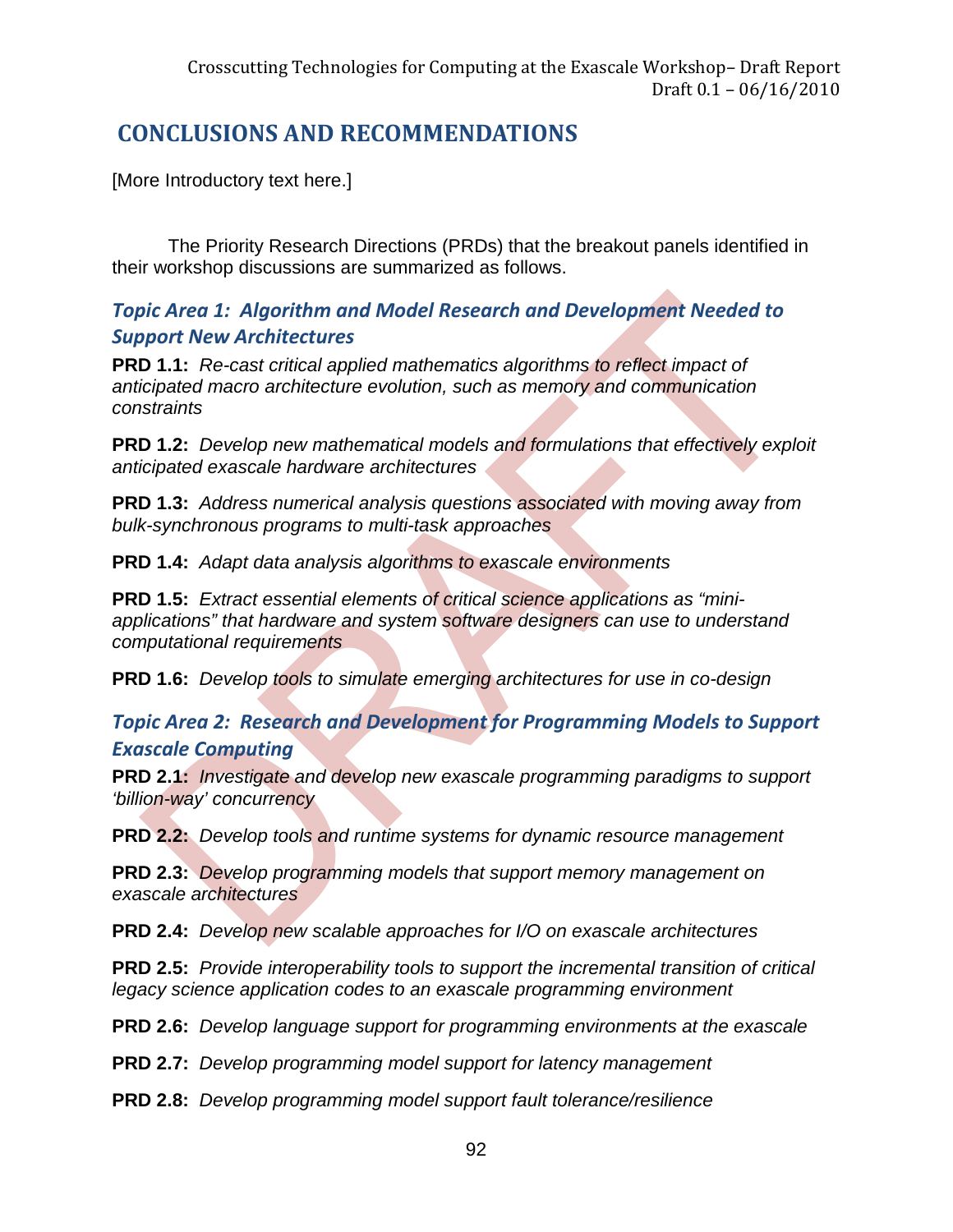**PRD 2.9:** *Develop integrated tools to support application performance and correctness*

**PRD 2.10:** *Develop a new abstract machine model that exposes the performanceimpacting design parameters of possible exascale architectures*

*Topic Area 3: Research and Development for System Software at the Exascale*

**PRD 3.1:** *Develop new system software tools to support node-level parallelism*

**PRD 3.2:** *Provide system support for dynamic resource allocation*

**PRD 3.3:** *Develop new system software support for memory access (global address space; memory hierarchy; reconfigurable local memory)* 

**PRD 3.4:** *Develop performance/resource measurement and analysis tools for exascale*

**PRD 3.5:** *Develop new system tools to support fault management/system resilience*

**PRD 3.6:** *Develop capabilities to address the exascale I/O challenge*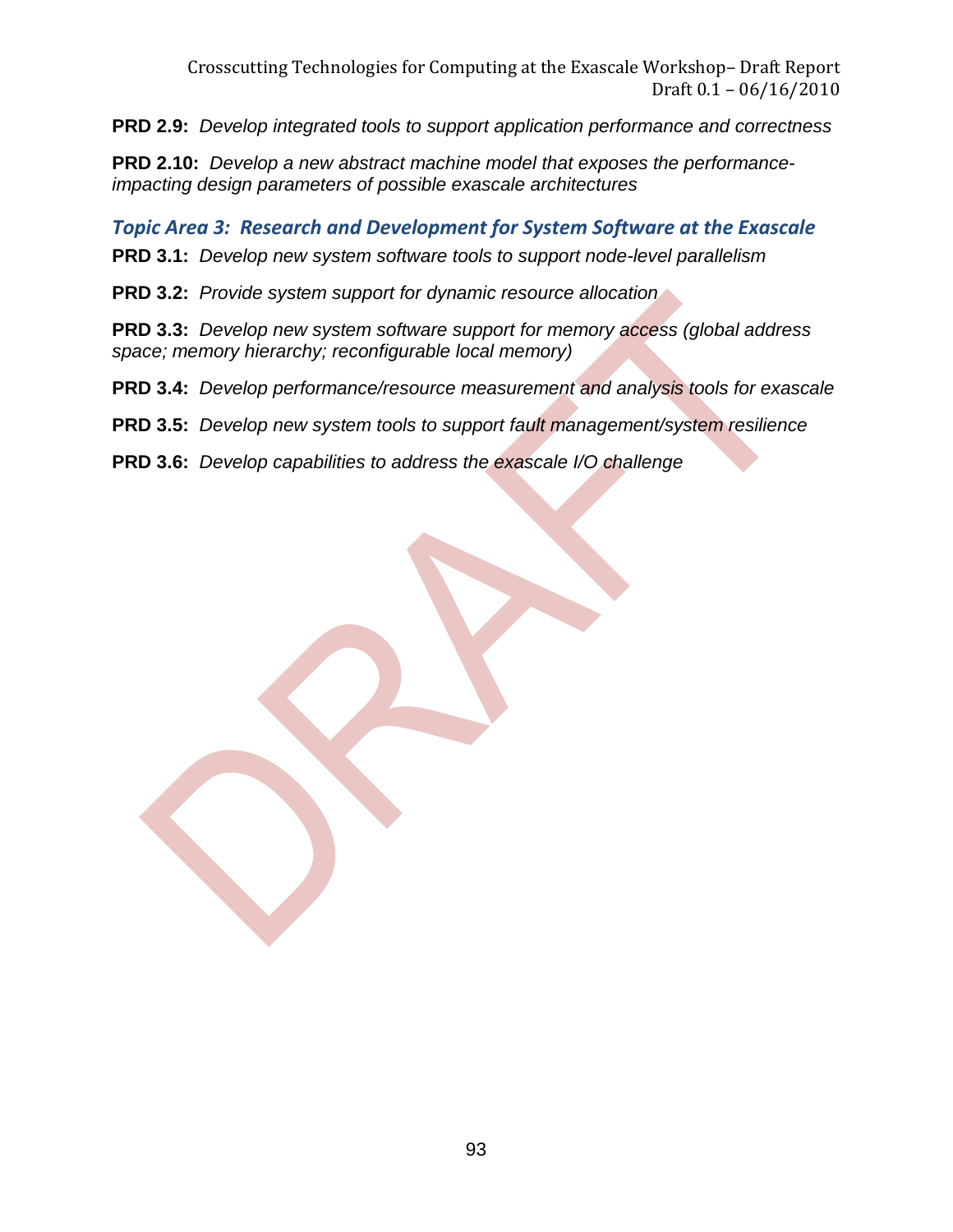# **REFERENCES**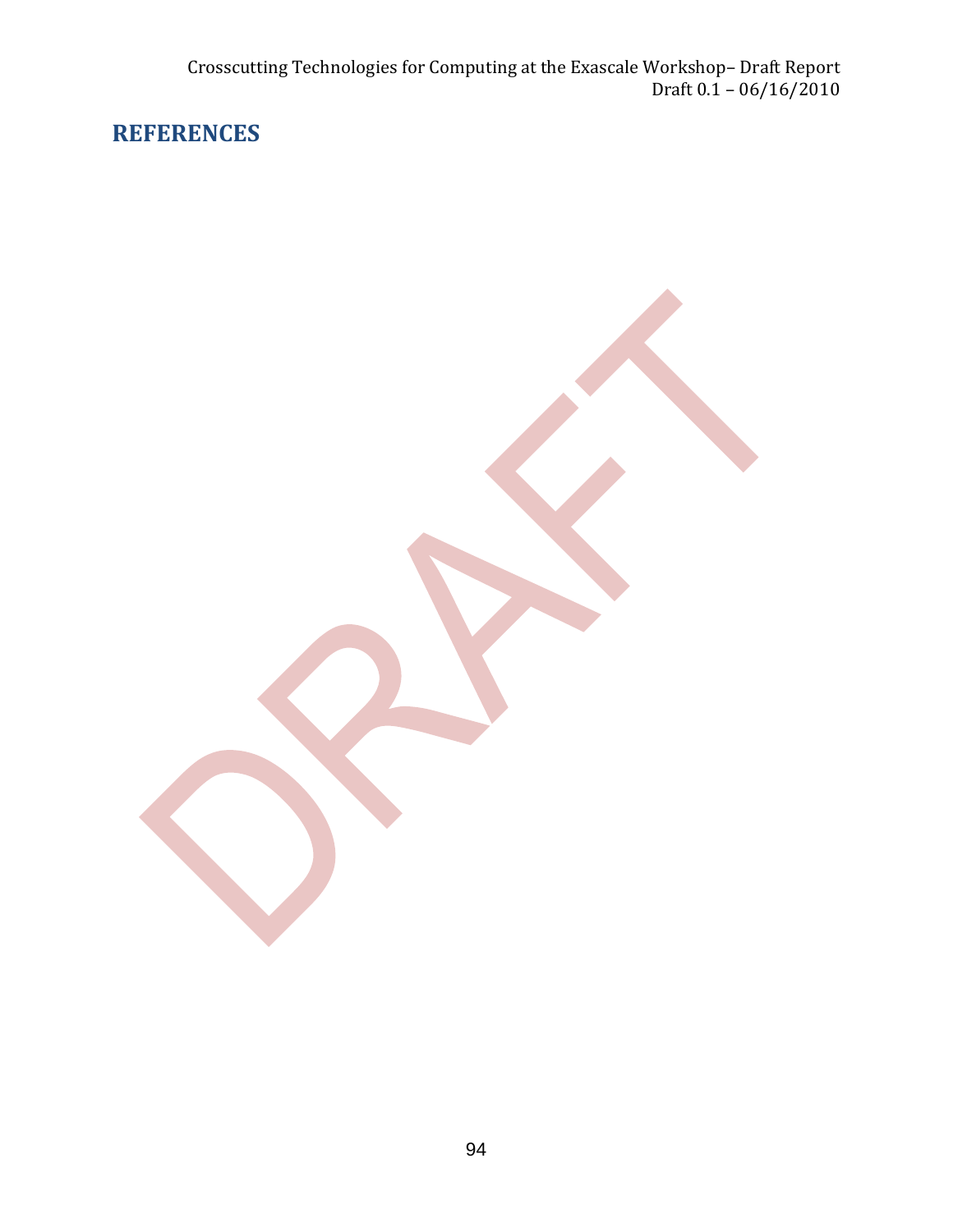# **Appendix 1: IESP Roadmap summary and its relationship to this workshop**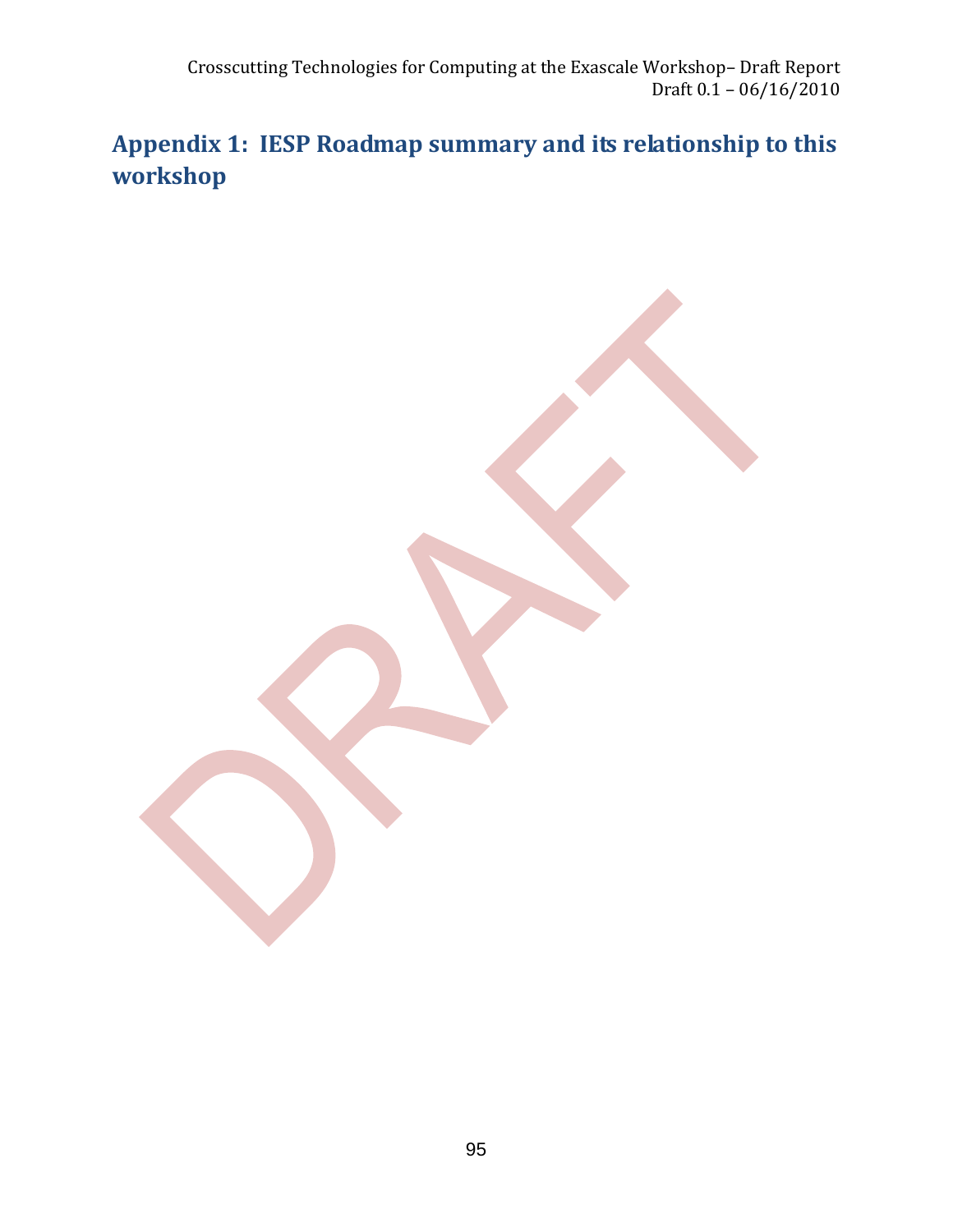# **Appendix 2: Workshop Program/Agenda**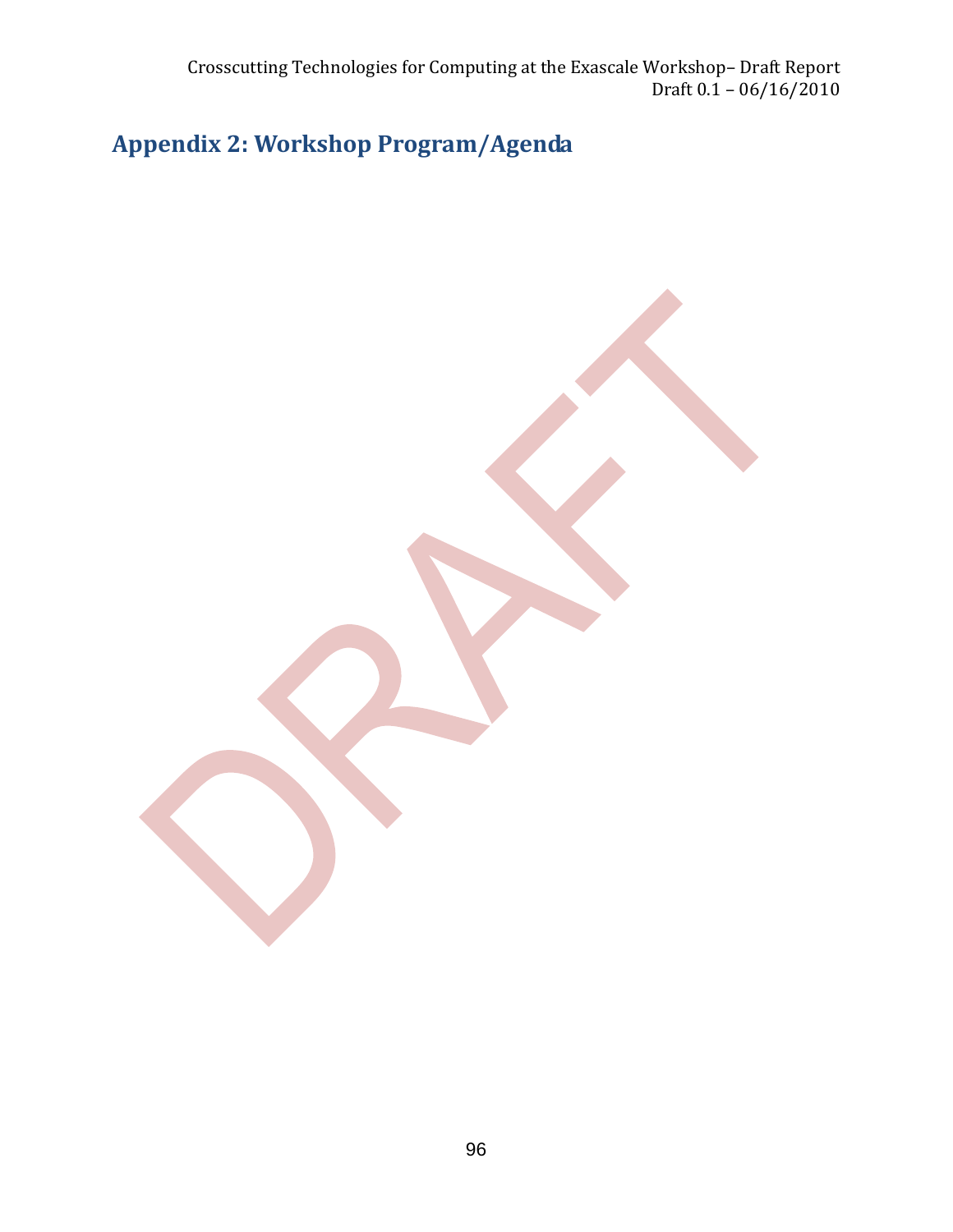# **Appendix 3: Workshop Participants**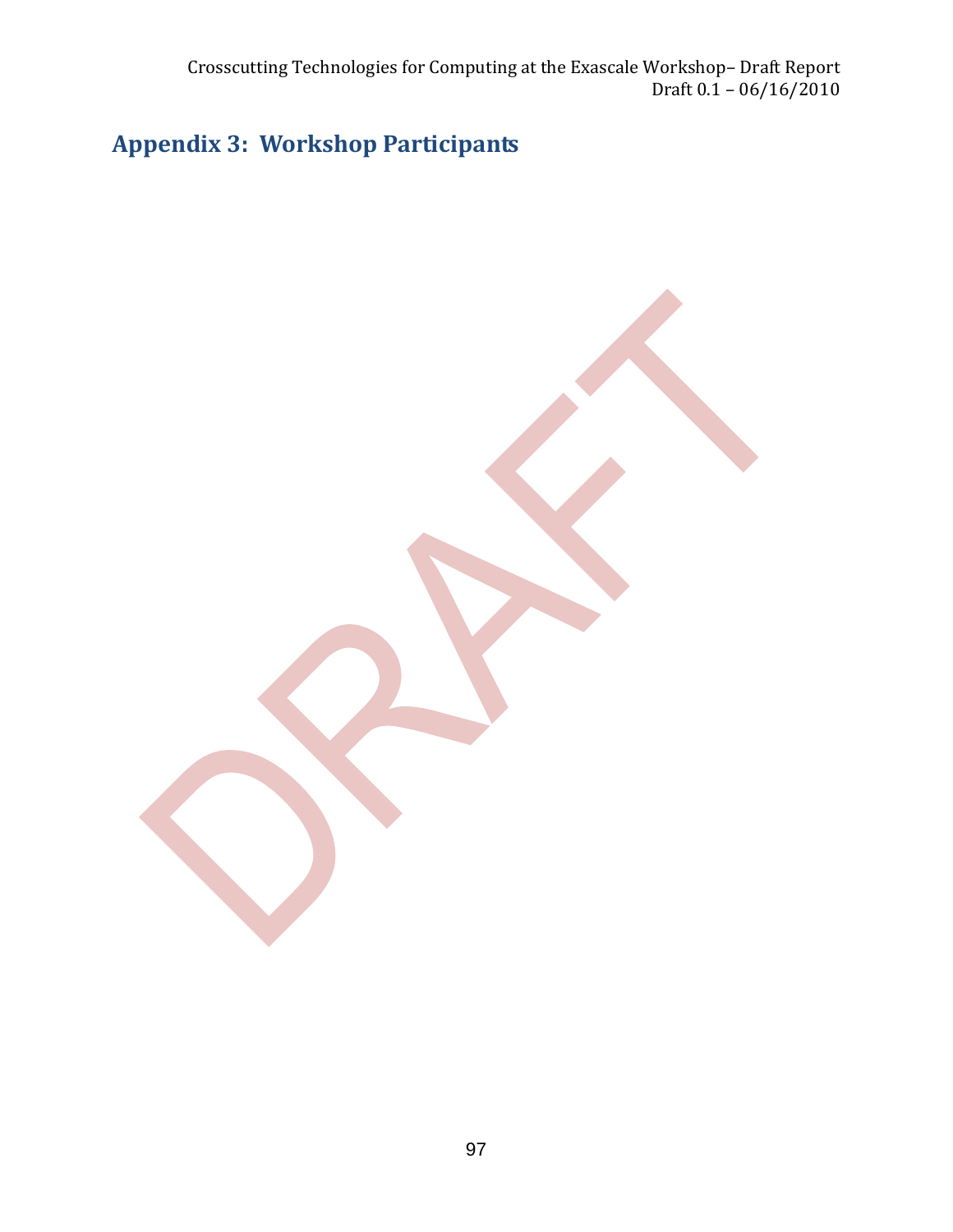# **Appendix 4: Acronyms and Abbreviations**